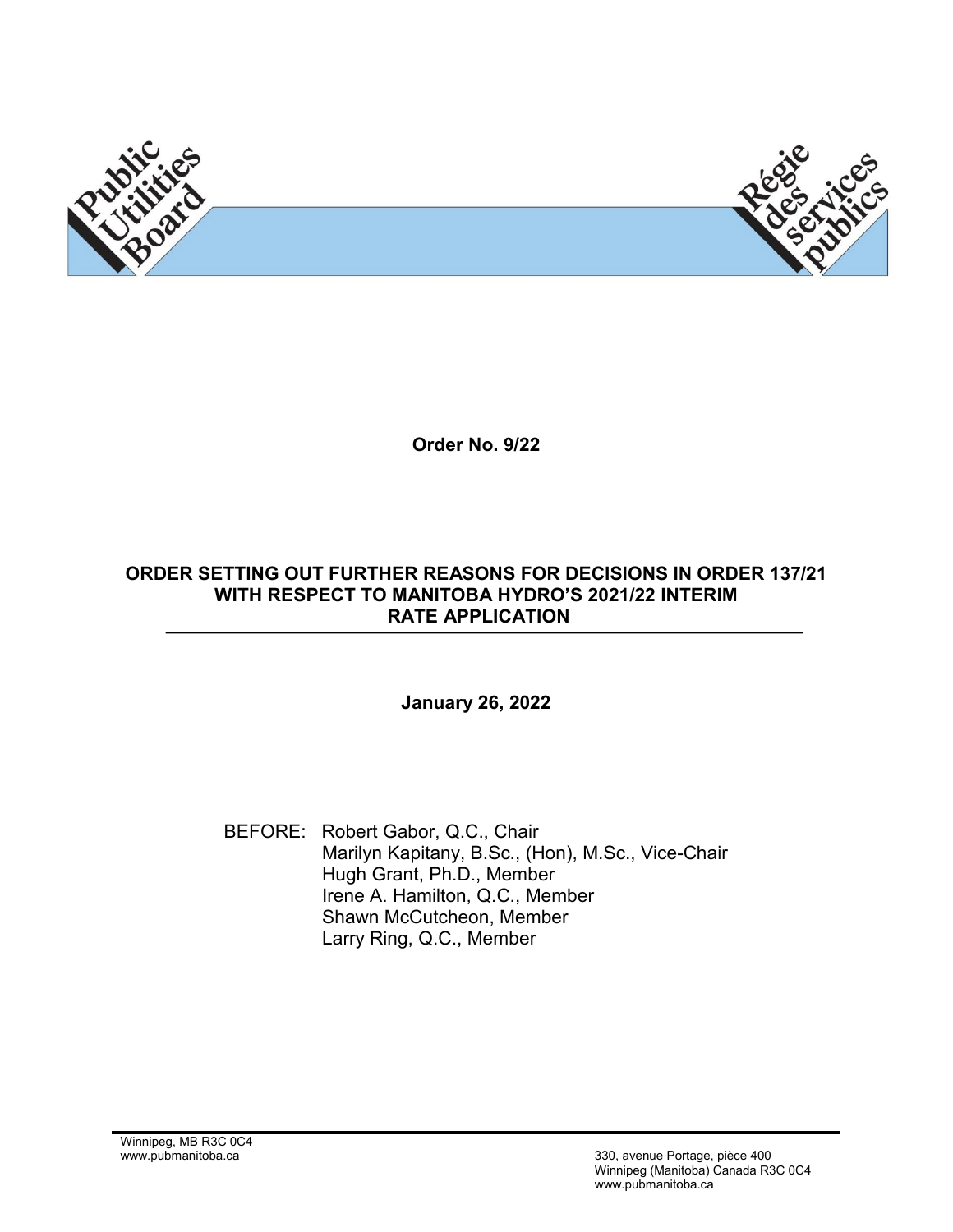



# **Table of Contents**

| 1.0  |                                                                        |  |  |  |
|------|------------------------------------------------------------------------|--|--|--|
| 2.0  |                                                                        |  |  |  |
| 3.0  |                                                                        |  |  |  |
| 4.0  | Manitoba Hydro's Response to Drought and 2021/22 Financial Forecast 24 |  |  |  |
| 5.0  | Major Capital Projects Entering Commercial Service 49                  |  |  |  |
| 6.0  |                                                                        |  |  |  |
| 7.0  |                                                                        |  |  |  |
| 8.0  |                                                                        |  |  |  |
| 9.0  |                                                                        |  |  |  |
| 10.0 |                                                                        |  |  |  |
| 11.0 |                                                                        |  |  |  |
|      |                                                                        |  |  |  |
|      |                                                                        |  |  |  |
|      |                                                                        |  |  |  |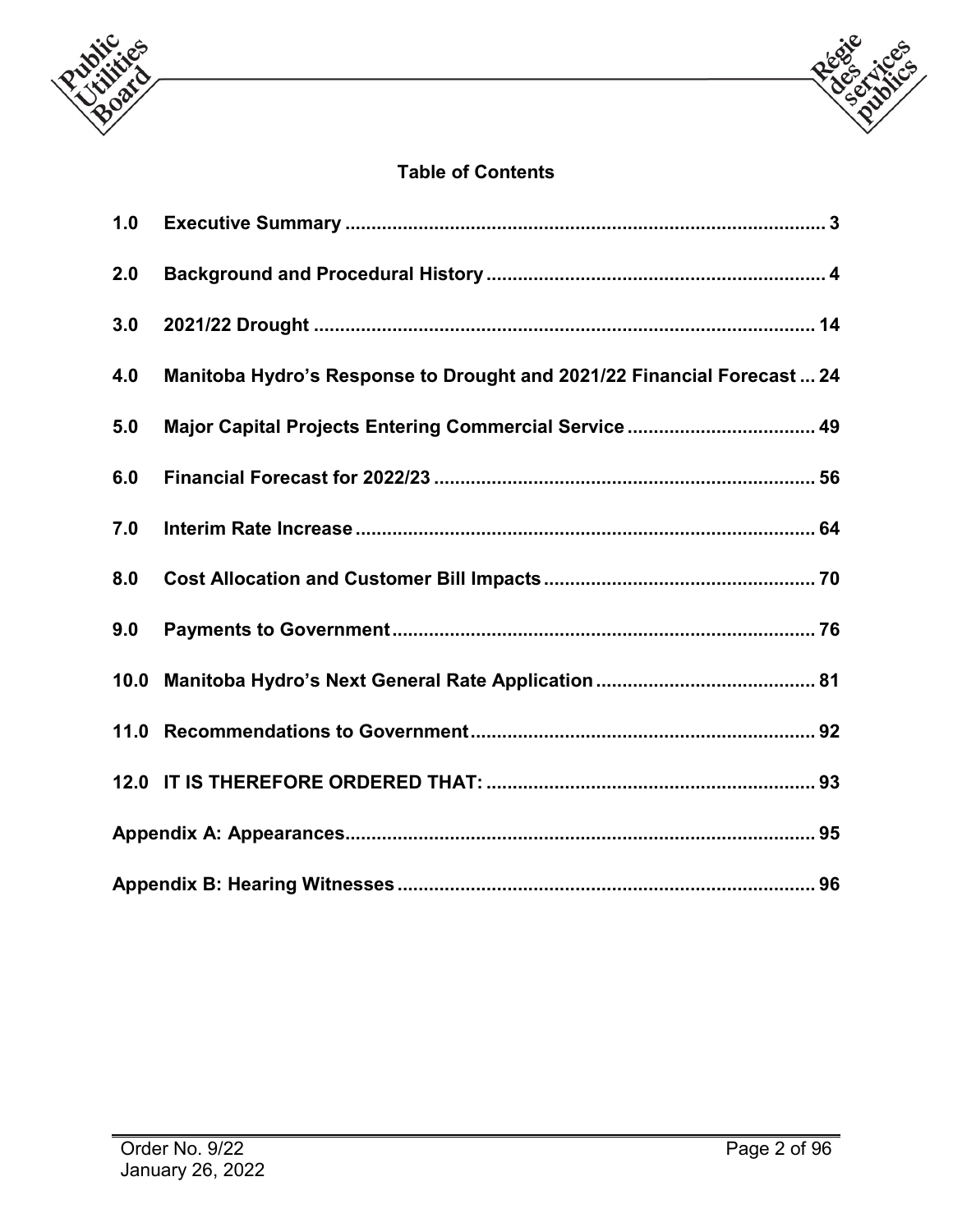



# <span id="page-2-0"></span>**1.0 Executive Summary**

This Order is the third of the three planned Orders by the Public Utilities Board ("Board") related to Manitoba Hydro's 2021/22 Interim Rate Application ("Interim Application"), filed November 15, 2021, and contains the substantive reasons for the Board's decisions in the prior two Orders. This Order does not change the interim electricity rates approved in Order 140/21.

Order 137/21, issued December 24, 2021, was the first of three planned Orders by the Board to address Manitoba Hydro's 2021/22 Interim Rate Application. In Order 137/21, the Board varied Manitoba Hydro's requested 5% General Consumers Revenue increase to instead approve a 3.6% increase. In this Order, the Board varies its direction in 137/21 with respect to the period of time that this revenue increase is in effect. The Board now directs that the additional revenue will be realized through new interim consumer rates that remain in effect until November 30, 2022, unless Manitoba Hydro files a General Rate Application by November 15, 2022 to confirm the 2021/22 interim rate increases and seek rates for 2022/23, and for 2023/24 if it so chooses. If Manitoba Hydro does not file a General Rate Application by November 15, 2022, the rates will revert to those in effect prior to Order 140/21.

Order 140/21, issued December 31, 2021, was the second of the three planned Orders and approved the specific rates and rate increases for each customer class. A summary of the average rate increases by customer class is as follows:

| <b>Customer Class</b>                     | <b>Average Increase</b> |
|-------------------------------------------|-------------------------|
| <b>Residential</b>                        | 3.8%                    |
| <b>General Service Small - Non-Demand</b> | 2.5%                    |
| <b>General Service Small - Demand</b>     | 3.6%                    |
| <b>General Service Medium</b>             | 3.8%                    |
| General Service Large 750V - 30kV         | 3.8%                    |
| General Service Large 30kV - 100kV        | 3.8%                    |
| <b>General Service Large &gt;100kV</b>    | 3.8%                    |
| Area & Roadway Lighting                   | 1.3%                    |
| Diesel Zone - Residential                 | $0\%$                   |
| Order No. 9/22                            | Page 3 of 96            |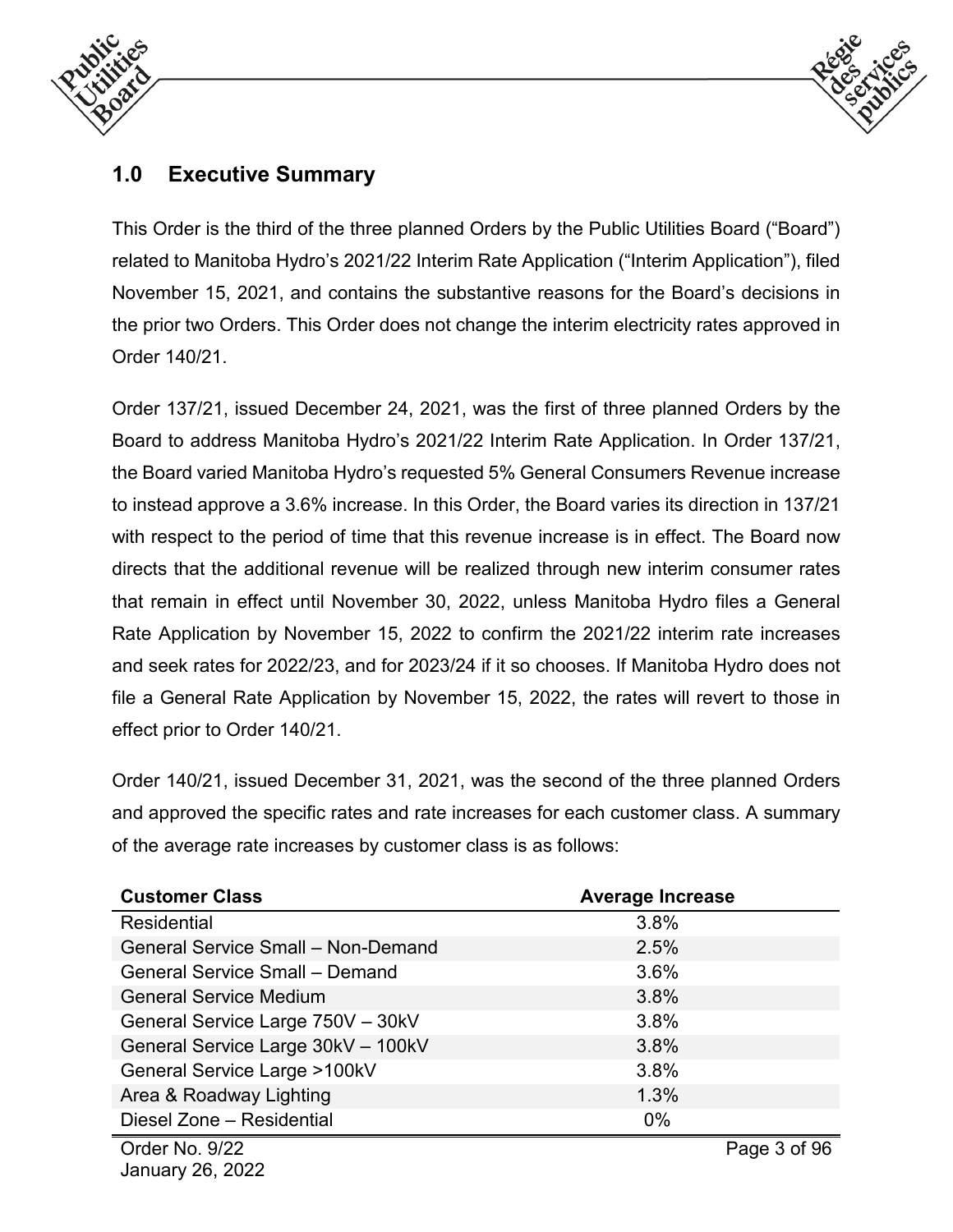



# <span id="page-3-0"></span>**2.0 Background and Procedural History**

# *Background*

Under Manitoba law, the Board must set electricity rates for Manitoba Hydro's customers that are just and reasonable and in the public interest. In so doing, as confirmed by the Manitoba Court of Appeal, the Board balances the interests of Manitoba Hydro's ratepayers and the financial health of Manitoba Hydro. Together and in the broadest interpretation, these interests represent the general public interest.

Pursuant to subsection 25(1) of *The Crown Corporations Governance and Accountability Act*, CCSM c C336, the prices charged by Manitoba Hydro with respect to the provision of power ("rates for services") are reviewed by the Board. No changes in rates for services can be made and no new rates for services can be introduced without the approval of the Board. *The Act* requires Manitoba Hydro to submit proposals regarding rates to the Board for its review and approval.

When Manitoba Hydro applies to the Board for rate increases, including the rate increases sought in the Interim Application addressed in this Order, Manitoba Hydro bears the statutory onus of demonstrating that the increases sought are just and reasonable.

Notably, Manitoba Hydro filed its Interim Application seeking approval of January 1, 2022 interim, not final, rate increases. Any interim rate increases must be further reviewed by the Board and either varied or finalized in a subsequent public proceeding.

In Order 59/16, the Board determined that interim rate applications ought not to be the norm for Manitoba Hydro because interim rate applications do not offer the same level of public review as do General Rate Applications.

In Order 59/18, the Board found interim rates are set without the benefit of a full evidentiary record, involve an abbreviated process, and are adjudicated against a less onerous legal standard than are final rates. This finding by the Board is consistent with Manitoba Hydro's acknowledgment of the Supreme Court of Canada's fundamental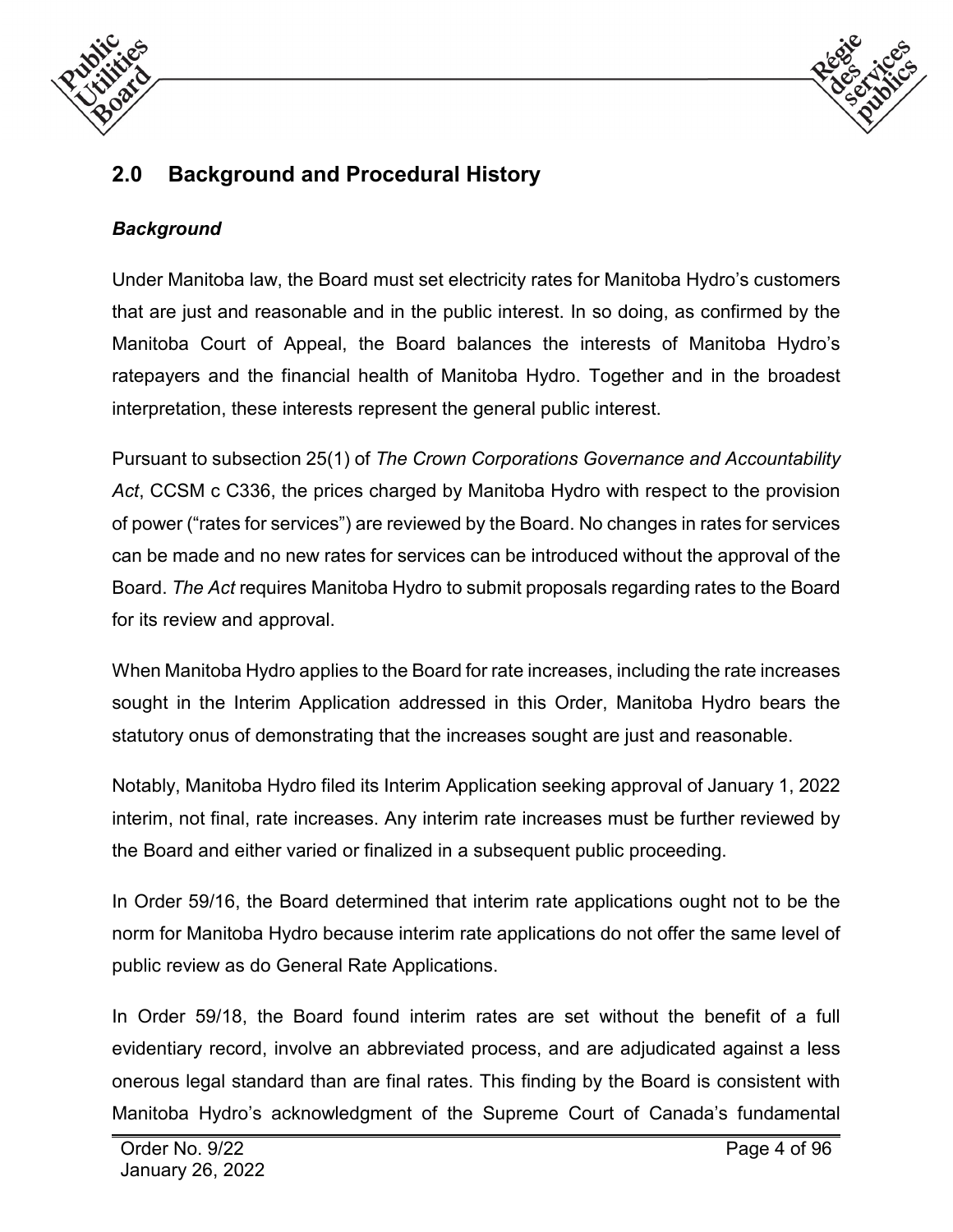



principle that interim applications are "*made in an expeditious manner on the basis of evidence which would often be insufficient for the purposes of the final decision*."

The Board also found that interim rates may create a regulatory status quo that is difficult to overturn, despite a lack of full regulatory review when they are initially approved. Furthermore, interim rate processes are not to be used for purposes of convenience or as substitutes for the proper planning of General Rate Applications. Both ratepayers and Manitoba Hydro benefit from a robust and transparent process that results in final rates that are just and reasonable.

Therefore, as stated by the Board in Order 59/18, in the absence of unforeseen or emergency circumstances, interim rate increases are not to be sought.

Against that background, the Board accepted the position of Manitoba Hydro that the Government processes that resulted in Manitoba Hydro not filing a rate application with the Board in a timely manner in calendar year 2021 were beyond the control of Manitoba Hydro. From March 2020 when Bill 44 *The Public Utilities Ratepayer Protection and Regulatory Reform Act* was introduced until the September 22, 2021 ministerial directive for Manitoba Hydro to file an interim application with the Board (and with the re-numbered Bill 35 subsequently being withdrawn on October 6, 2021), Manitoba Hydro expected annual rate increases to be imposed by Government, as the Government did December 1, 2020. By the September 22, 2021 date of the ministerial directive, drought conditions had resulted in a decrease in forecast Net Extraprovincial Revenue. The Board found that the emergent drought conditions, the Government's unforeseen withdrawal of Bill 35 with its expected legislated electricity rate increases, and the Board's objective to avoid rate shock resulting from delayed rate increases required to address the costs of major new capital expenditures justified the use of an interim application process.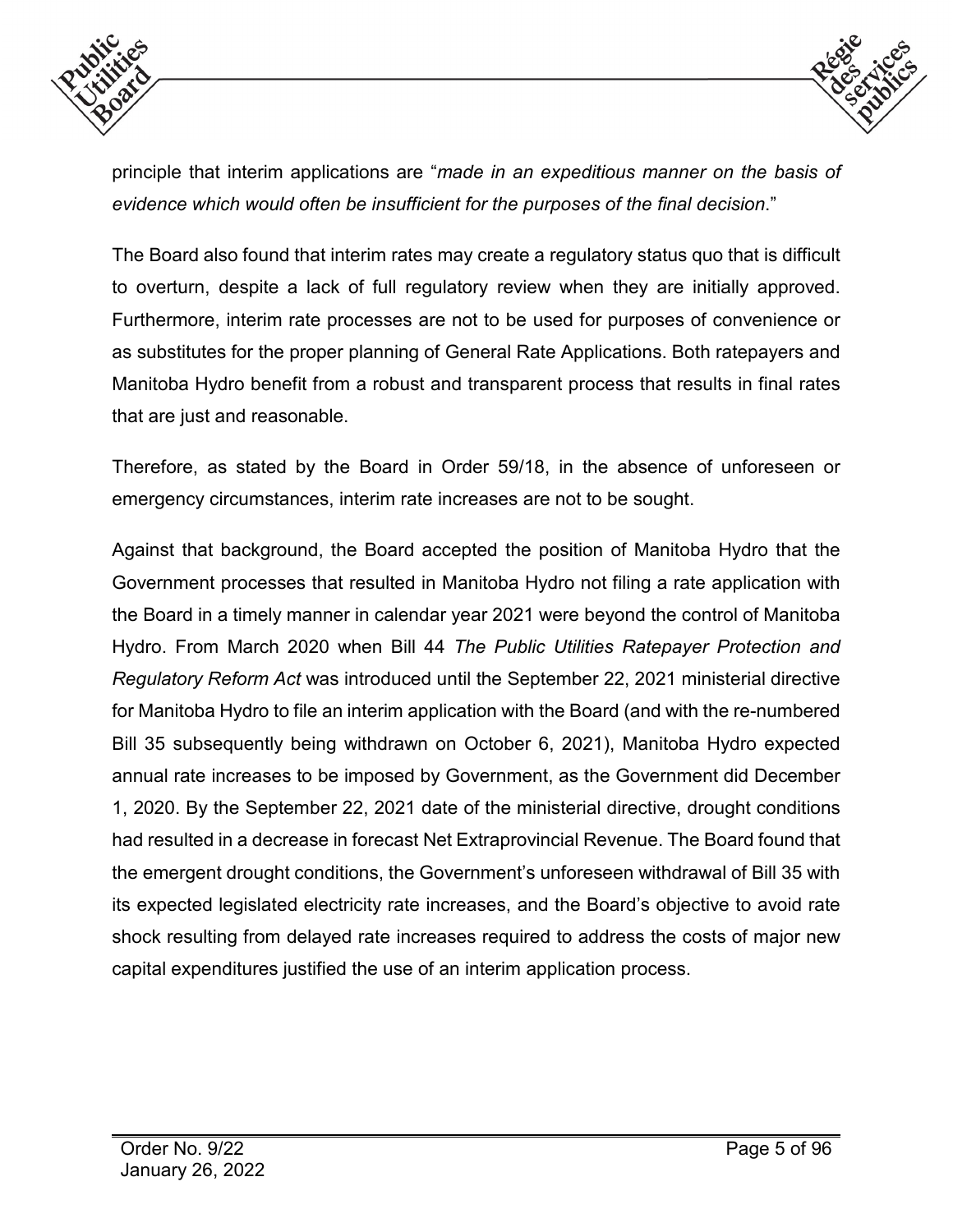



# *Procedural History*

The Procedural History leading to this Order includes draft legislation, a Status Update Motion filed by the Consumers Coalition on March 26, 2021, and the November 15, 2021 Interim Application filed by Manitoba Hydro.

#### *Draft Legislation*

In March 2020, the provincial Government introduced Bill 44 *The Public Utilities Ratepayer Protection and Regulatory Reform Act* to establish a new legislated framework for the regulation of electricity rates and natural gas rates. Under the draft framework, both electricity and natural gas rates would be regulated in five-year intervals by the Board, commencing April 1, 2024, under *The Manitoba Hydro Act.* In the transition years leading to 2024, electricity rates would be set by the Government, through regulation.

Bill 44 was held over to the fall of 2020 and reintroduced as Bill 35 on October 14, 2020.

On December 1, 2020, Manitoba Hydro's rates were increased 2.9% for all customer classes pursuant to provincial legislation.

On July 8, 2021, the Government announced that it planned to amend Bill 35 to legislate three years of annual 2.5% electricity rate increases.

On October 6, 2021, Bill 35 was withdrawn from the Legislative Assembly.

#### *Status Update Motion*

The Consumers Coalition, representing residential electricity ratepayers, supported by the Manitoba Industrial Power Users Group, the Assembly of Manitoba Chiefs, and Manitoba Keewatinowi Okimakanak, applied to the Board for a status update hearing to determine whether rates charged by Manitoba Hydro were just and reasonable and whether Manitoba Hydro's costs were fairly allocated among the customer classes. The Consumers Coalition's Status Update Application maintained that, in light of the substantial changes in Manitoba Hydro's circumstances since electricity rates were last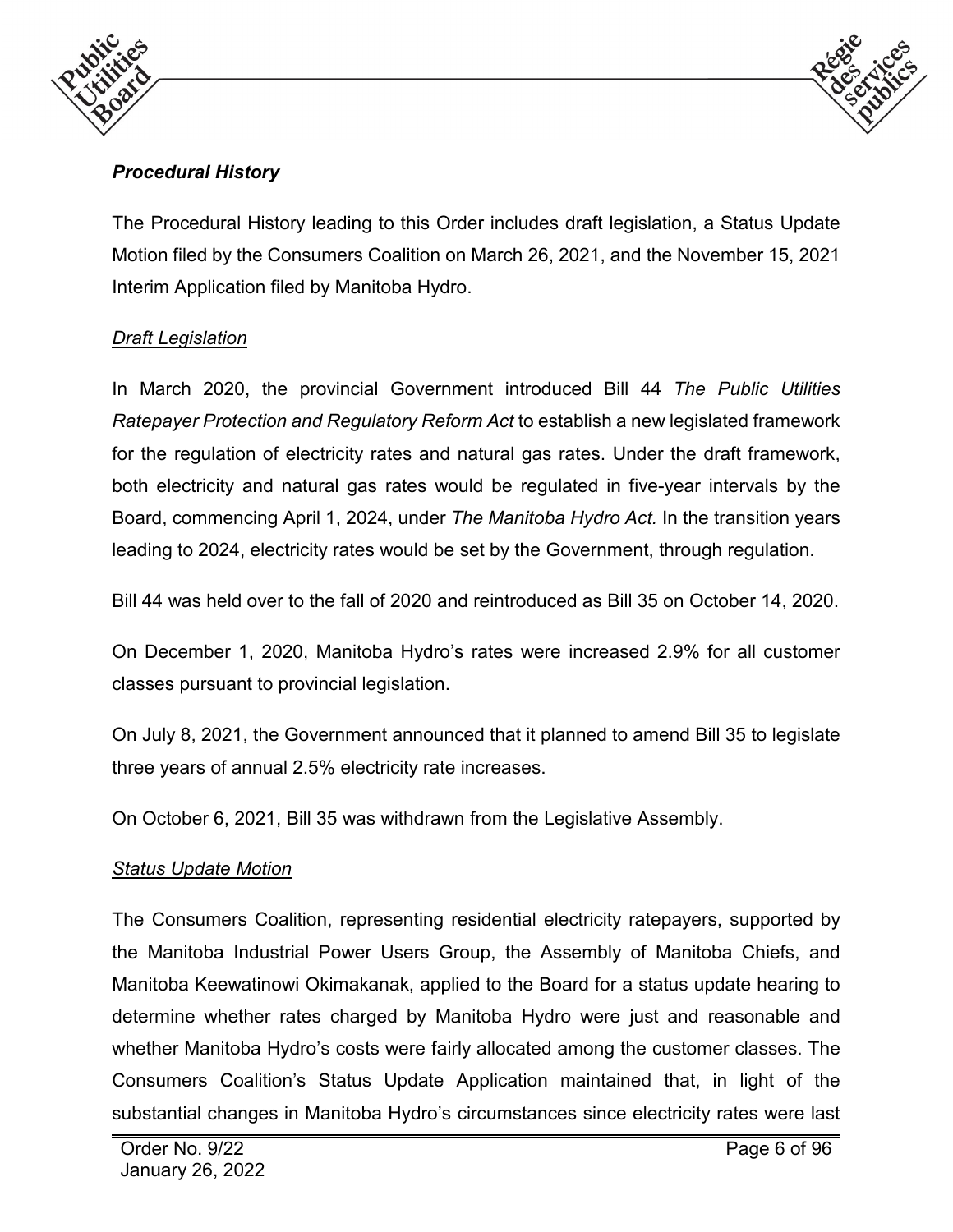



adjudicated in Board Orders 59/18 and 69/19, ratepayers need up-to-date information through an independent Board process to determine whether they are paying just and reasonable rates for the essential monopoly electricity service.

Consistent with the process followed by the Board in determining Manitoba Hydro's request in the 2017/18 & 2018/19 General Rate Application for an interim rate increase, by letter of April 1, 2021, the Board requested that Manitoba Hydro and past Interveners of Record provide written submissions on whether the Board should consider the Status Update Application and, if so, what the process should be. On April 12, 2021, Manitoba Hydro, the Assembly of Manitoba Chiefs, the Manitoba Industrial Power Users Group, and Manitoba Keewatinowi Okimakanak provided written submissions.

In its response to the Board, Manitoba Industrial Power Users Group stated it has consistently held the position that a transparent and independent regulatory process is the best approach to establishing appropriate oversight for Manitoba Hydro. It is critically important for industrial enterprises to have forward-looking information about the level of rates and related risks that they will face today and in the future. Industrial companies use this information to make reasonable inferences about Manitoba's competitive position with respect to energy rates when planning for future long-term production output and capital investment in Manitoba. Manitoba Industrial Power Users Group asserts that the failure of Manitoba Hydro to produce an appropriate long-term financial forecast since 2016 and a lack of transparency regarding the most recent rate and regulatory changes imposed by the legislature, means that industry in Manitoba is presently operating with an unprecedented lack of confidence. According to this Intervener, conditions related to rate competitiveness in Manitoba are opaque and with industry making important decisions regarding capital investment and post-pandemic production scheduling, industrial enterprises are already beginning to direct critical resources elsewhere. If allowed to continue, opportunities for Manitoba-based operations will inevitably be lost. Manitoba Industrial Power Users Group maintains routine and transparent regulation, overseen by an independent regulator, is the only way to achieve ratepayer confidence.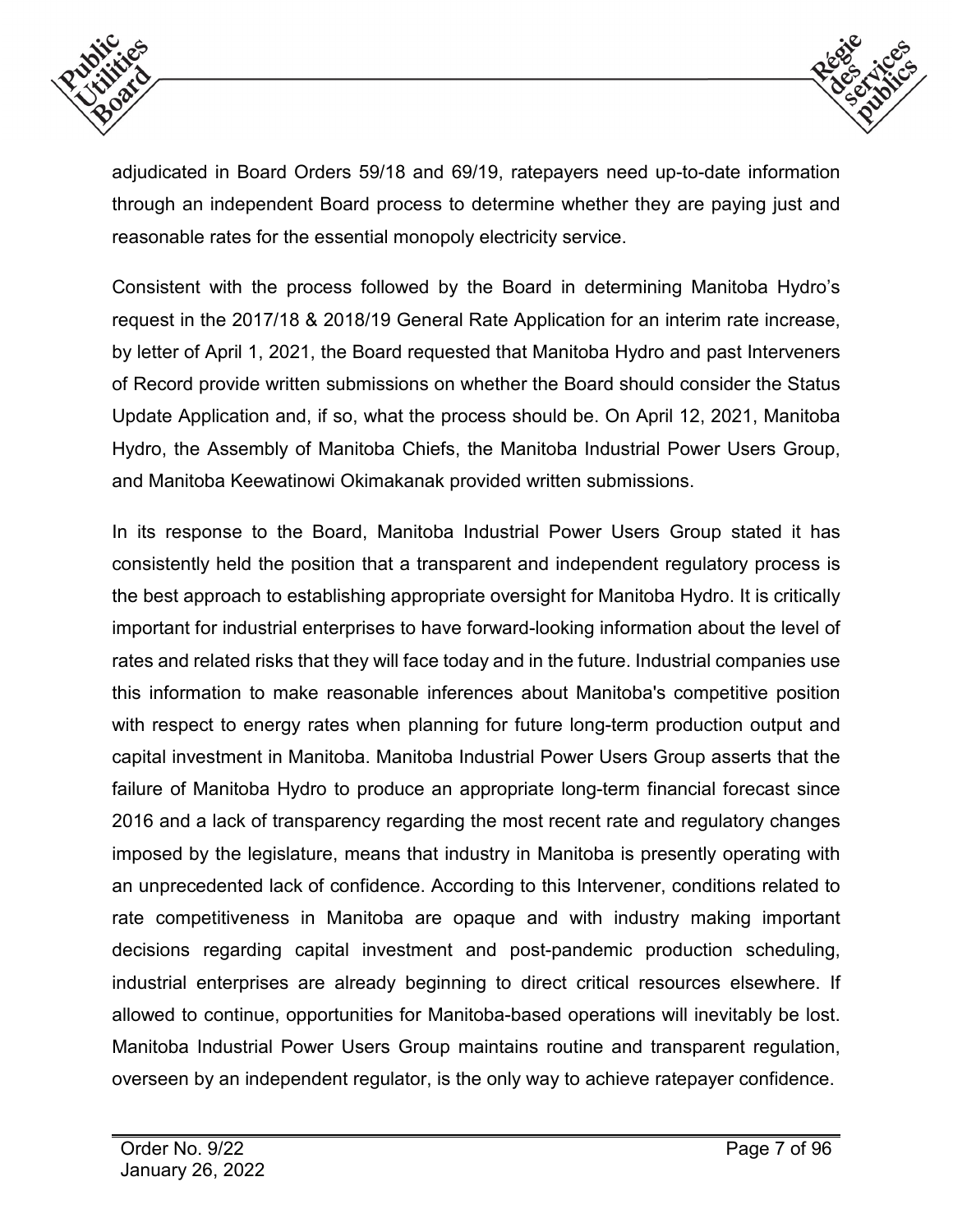



On April 19, 2021, the Consumers Coalition provided written Reply submissions to the Board.

On May 10, 2021, in Order 53/21 and in response to the Consumers Coalition's Motion before the Board, additional procedures were ordered to assist the Board in examining:

- a) whether current Manitoba Hydro rates were just and reasonable and costs were fairly allocated among customer classes;
- b) unfinished business from Order 69/19 in terms of the Major Capital Projects Deferral Account that was established to protect future Manitoba Hydro ratepayers from rate shock; and
- c) other unfinished directives in Orders 59/18 and 69/19.

In Order 53/21, the Board also directed Manitoba Hydro to provide financial, operational, capital expenditure, hydrology, and cost of service information (which was then currently in existence and in use in the operations and management of Manitoba Hydro).

On June 18, 2021, the Board requested submissions from parties with respect to Manitoba Hydro's response to Order 53/21. On June 24, in its submission, Manitoba Industrial Power Users Group stated that under the Government's Bill 35 framework Manitoba industrial ratepayers can take no comfort that they are paying rates that are likely to be stable, predictable, and at the lowest reasonable level. This Intervener submitted rates that are too low will harm ratepayers if rates are held too low for too long, necessitating large future rate increases that will drive rate instability.

On August 17, 2021, the Board issued Order 89/21 directing a Status Update Proceeding and for Manitoba Hydro to provide evidence to assist the Board in its determination of whether Manitoba Hydro's rates were just and reasonable and its costs were fairly allocated among the various customer classes.

On September 9, 2021, the Board proposed certain Minimum Filing Requirements for the Status Update Proceeding for comment by Manitoba Hydro.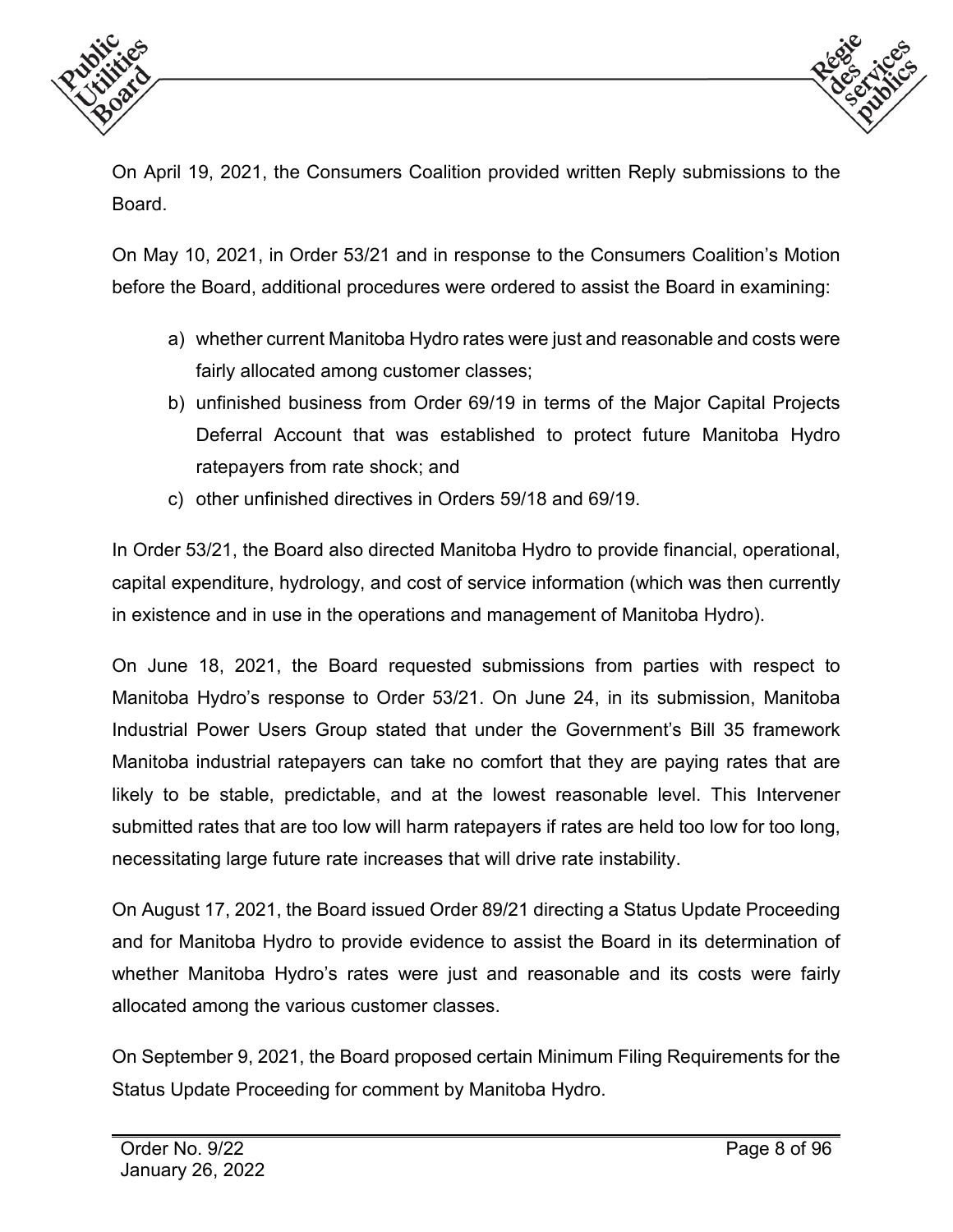



# *Interim Rate Application*

On September 22, 2021, the Minister of Crown Services issued a Ministerial Directive to the Manitoba Hydro-Electric Board providing specific instruction for Manitoba Hydro to take all steps necessary to proceed with an interim rate application to this Board for the 2021/22 fiscal year, as well as directing Manitoba Hydro to engage with the Board on the timing and parameters of Manitoba Hydro's next multi-year General Rate Application.

On September 29, 2021, Manitoba Hydro advised the Board that it intended to file an interim rate application to address the financial impacts due to the current drought conditions to ensure the financial health of Manitoba Hydro. On that date, Manitoba Hydro advised the Board that Manitoba Hydro would be including in its Interim Application responses to the Minimum Filing Requirements that were issued as part of the Status Update Proceeding.

On October 12, 2021, recognizing Manitoba Hydro would be seeking urgent approval from its Board of Directors to file a 2021/22 Interim Rate Application with the Board, this Board suspended the Status Update Proceeding initially commenced by the Consumers Coalition. The Board suspended the Status Update Proceeding until November 3, 2021, pending Manitoba Hydro filing its interim rate application.

The Board's October 12, 2021 Decision Letter, with the noted support of Manitoba Hydro, approved Intervener status in Manitoba Hydro's Interim Application for the Assembly of Manitoba Chiefs, the Consumers Coalition, Manitoba Industrial Power Users Group, and Manitoba Keewatinowi Okimakanak.

Additionally, as indicated in the Board's October 12, 2021 Decision Letter, the longstanding use of Minimum Filing Requirements assists in the efficient and focused filing of complete rate increase applications by Manitoba Hydro and reduces subsequent written information requests. Interveners were invited to submit, for Board approval, their proposed Minimum Filing Requirements for Manitoba Hydro to include in its interim rate application.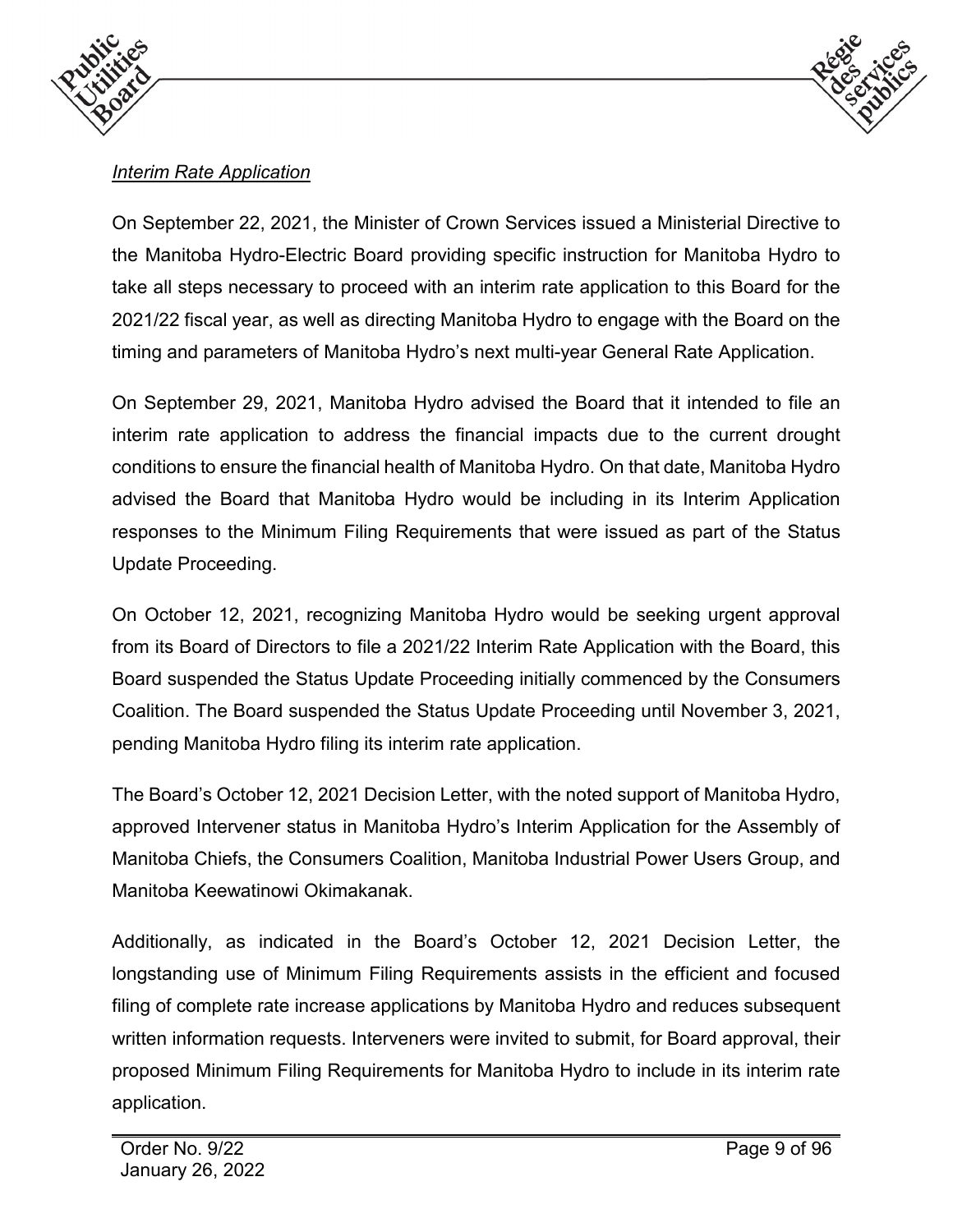



On October 13, 2021, Manitoba Hydro requested an extension of the Board's deadline to file an interim rate application until November 15, 2021 in order to prepare a complete application including the Minimum Filing Requirements.

On October 19, 2021, the Board granted Manitoba Hydro's request for an extension to file the interim rate application, citing Manitoba Hydro's explanation that November 15 is the earliest date by which Manitoba Hydro would be able to receive approval from its Board of Directors.

With its October 19, 2021 letter, and after hearing from Interveners, the Board approved the list of Minimum Filing Requirements for Manitoba Hydro to include in its Interim Application. The Board also invited Manitoba Hydro and approved Interveners to submit process options for the public review and the Board's adjudication of the Interim Application.

On October 22, 2021, the Board received submissions from Manitoba Hydro, the Consumers Coalition, and Manitoba Industrial Power Users Group as to various process options that could be used related to Manitoba Hydro's matters before the Board, including the expected Interim Application.

On November 15, 2021, Manitoba Hydro filed its Interim Application with the Board seeking an Order of the Board for the following:

a) Approval, on an interim basis, of rate schedules incorporating an overall increase in General Consumers Revenue of 5.0% effective January 1, 2022. The requested rate increase would generate \$27 million in the remaining three months of fiscal 2021/22 and \$88 million on an annualized basis. To generate that additional revenue, Manitoba Hydro proposed rate increases differentiated by customer class; and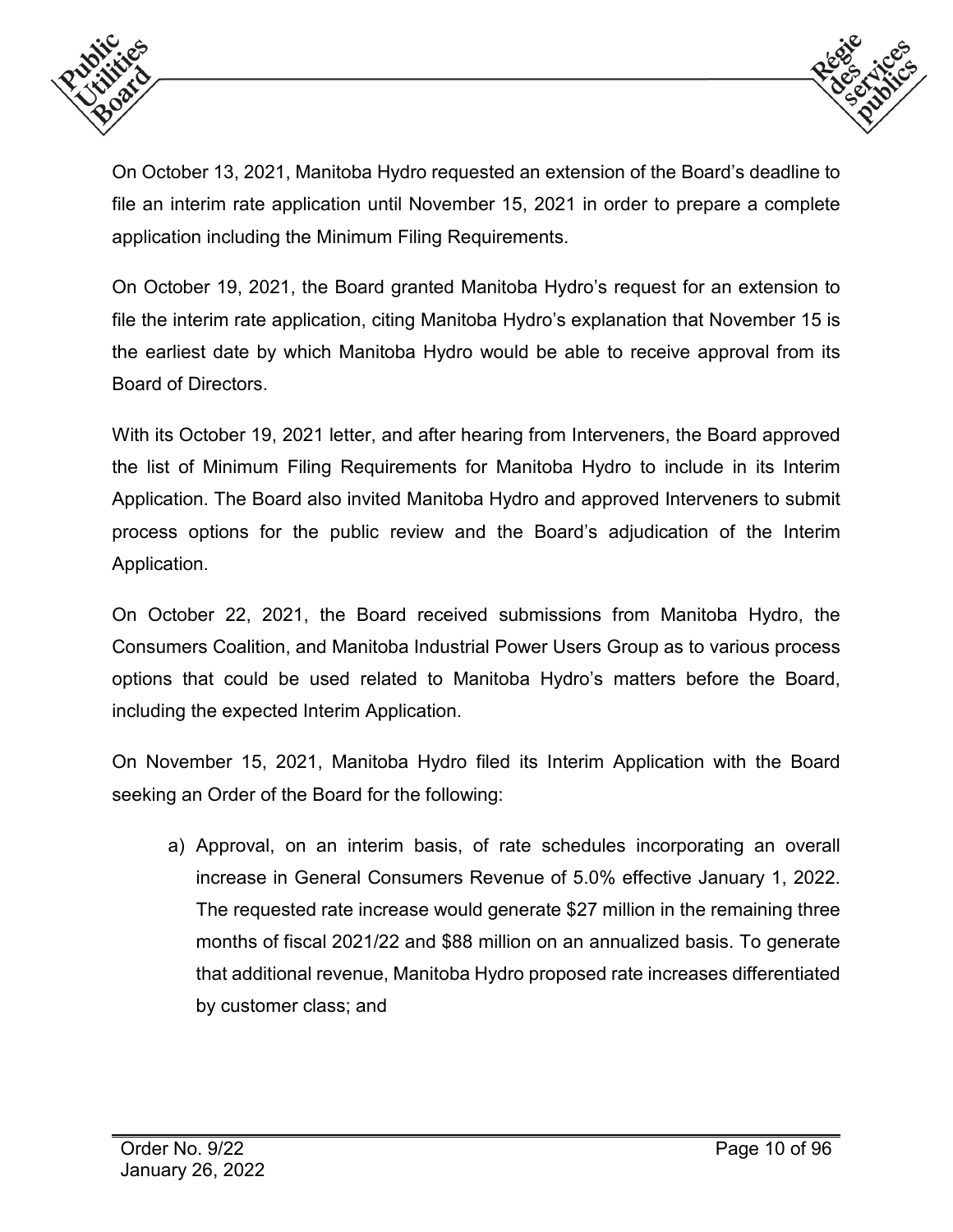



b) Approval to begin recognizing the revenues from the Major Capital Projects Deferral Account, established by the Board in Order 69/19, commencing on January 1, 2022 with the balance to be amortized over 24 months.

On November 25, 2021, Interveners filed, for Board approval, proposed written information requests of Manitoba Hydro.

On November 26, 2021, the Board forwarded the approved information requests to Manitoba Hydro.

In advance of the commencement of the hearing, the Board received 64 written comments from ratepayers expressing concerns with the rate increase proposed in the Interim Application.

On December 1, 2021, the Board heard oral public presentations from:

- Bannerman Green Housing Co-op Inc.
- Gerdau Long Steel North America Manitoba Mill
- Electrochem, a Division of Chemtrade Logistics Inc.
- Interchurch Council on Hydropower

In its presentation, Bannerman Green Housing Co-op Inc. explained that for Manitoba to reach its net zero carbon emissions targets, Manitoba Hydro should offer feed-in tariffs to encourage the development of local sources of carbon-free electricity generation. Feedin tariffs provide a price for power, which is above the wholesale price, to private power generators to encourage the establishment of renewable power generation facilities.

In its presentation, Gerdau Long Steel North America – Manitoba Mill ("Gerdau") stated that the cost competitiveness of its Manitoba mill has eroded to the point where electricity, its third-largest variable cost, is now greater than the overall average of its North American mills. Gerdau's Manitoba plant must compete internationally both with its competitors but also within Gerdau's family of plants. Gerdau stated that the cost advantage of the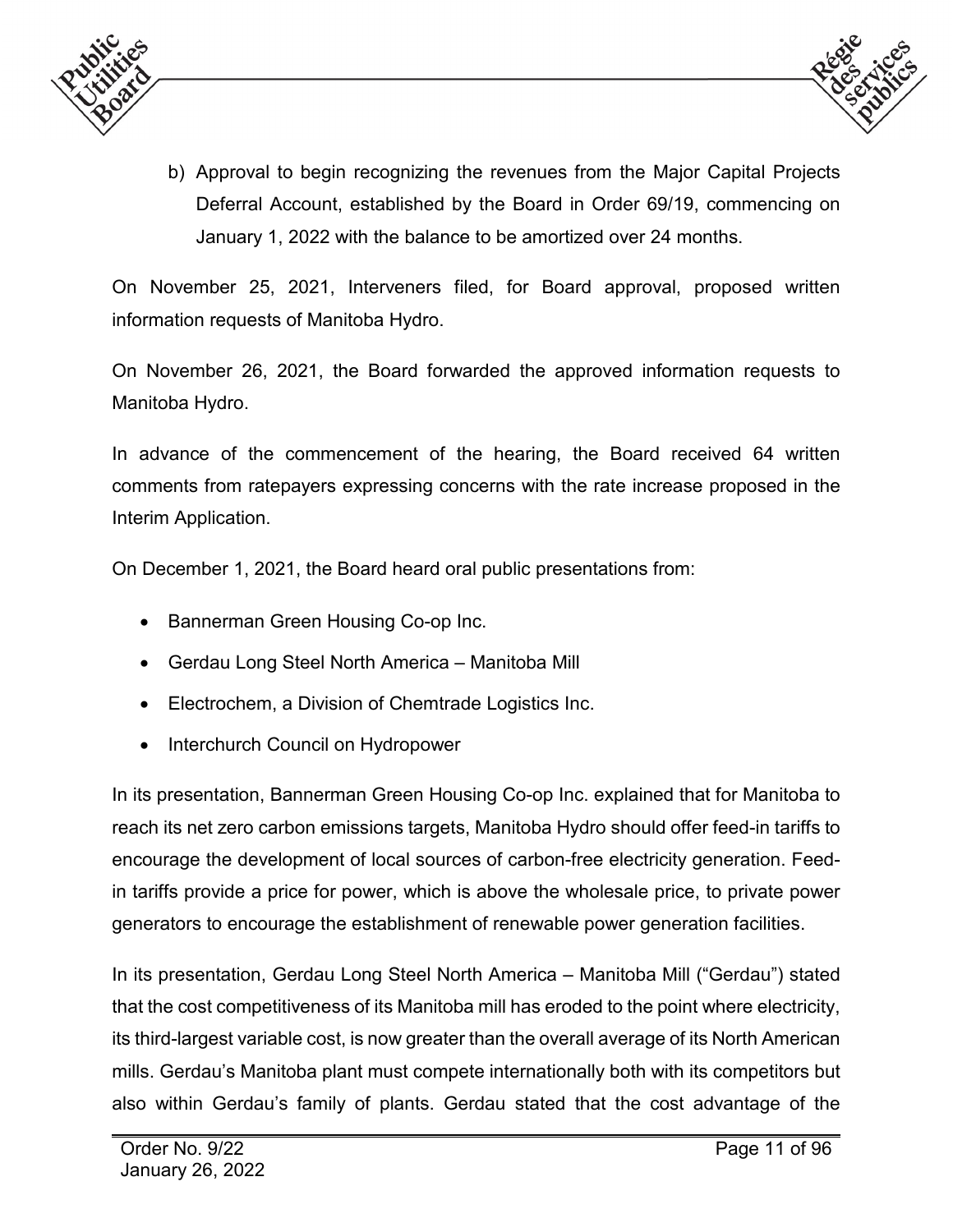



Manitoba plant with respect to electricity costs is eroding, which threatens capital expenditures and potential plant expansions. Gerdau is looking for stability and predictability of rates through a transparent public process.

In its presentation, Electrochem, a Division of Chemtrade Logistics Inc., stated that it understands the need for Manitoba Hydro to raise rates to remain a viable entity, but expressed its concern that the need for those rate increases should be transparent. Increasing electricity rates over the past several years have reduced the competitive cost advantage of its Brandon plant. If the trend continues, it will mean reduced capital investment in the Brandon plant and the shifting of production to other plants outside of Manitoba.

The Interchurch Council on Hydropower ("Council") is an advocacy group for northern Manitoba communities that have been affected by hydroelectric development. The Council expressed its concern about the impact of the proposed electricity rate increase on First Nations, especially following the elimination of the First Nations On-Reserve Residential customer class in 2020. The Council requested that Manitoba Hydro develop an alternative solution to protect First Nations customers in hydro-affected communities from the negative effects of the proposed rate increase.

On December 3, 2021, Manitoba Hydro filed its written responses to the Board-approved information requests.

On December 10 and 13, 2021, the Board heard oral testimony by Manitoba Hydro witnesses, including its President & Chief Executive Officer and its Vice President & Chief Financial Officer.

On December 14 and 15, 2021, the Board heard oral closing submissions.

On December 16, 2021, Manitoba Hydro filed its written Reply to the Interveners' closing submissions.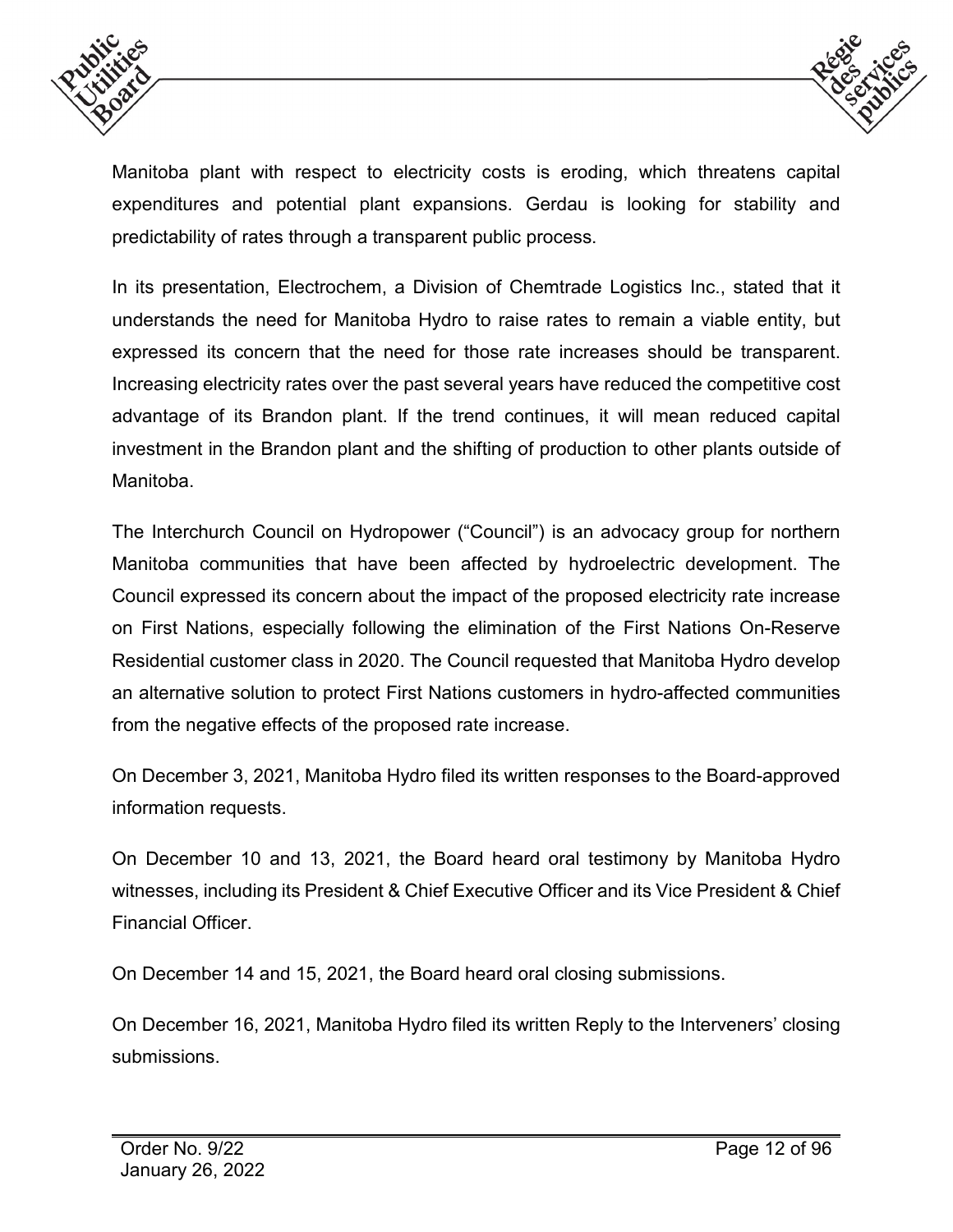



On December 24, 2021, the Board issued Order 137/21 which varied Manitoba Hydro's requested 5% increase to instead approve a 3.6% increase in General Consumers Revenue. That additional revenue will be realized through new consumer rates that remain in effect only until November 15, 2022 – which date has now been varied in this Order to November 30, 2022 – unless Manitoba Hydro files a General Rate Application by November 15, 2022 seeking rates for 2022/23, and for 2023/24 if it so chooses, and to confirm the 2021/22 interim rate increases.

Order 137/21 also directed that the 3.6% revenue increase was to be recovered from rate increases that are differentiated by customer class. The Board also varied Manitoba Hydro's request to begin recognizing the balance in the Major Capital Projects Deferral Account into its revenue over a period of 24 months. The revenues from the 2.5% rate increase approved in Order 69/19 and 73/19 that were being deferred may now be recognized beginning January 1, 2022; however, the timing of the recognition of the previously deferred revenues will be decided at the 2022/23 General Rate Application.

On December 31, 2021, the Board issued Order 140/21 which approved the specific interim rate schedules applicable to each Manitoba Hydro customer class.

This Order contains the substantive and more detailed reasons for the Board's decisions in Order 137/21 related to Manitoba Hydro's Interim Application.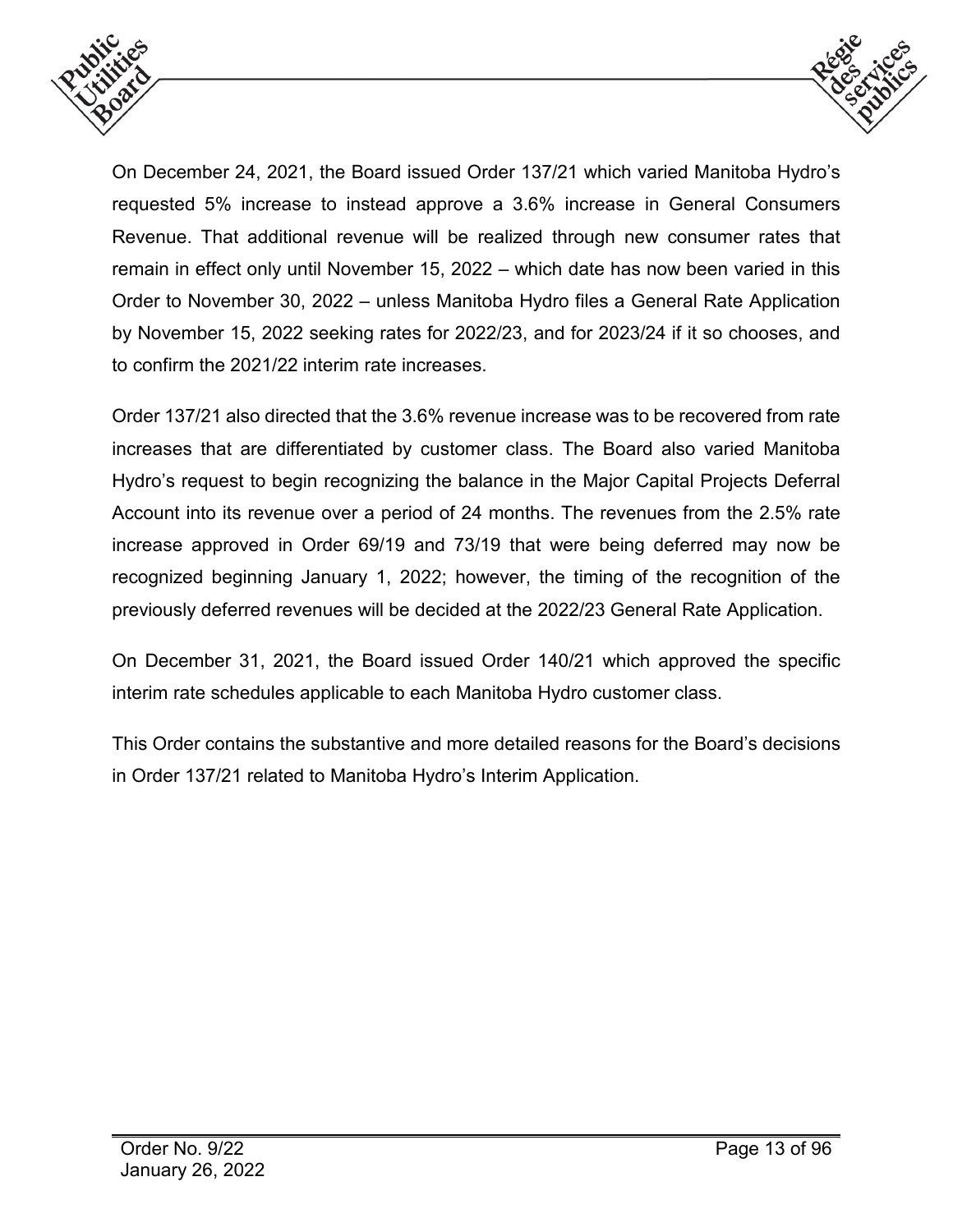



# <span id="page-13-0"></span>**3.0 2021/22 Drought**

One of the most significant reasons for Manitoba Hydro bringing its Interim Application to the Board was the drought experienced in 2021/22. Manitoba Hydro filed evidence explaining how the drought unfolded and how Manitoba Hydro updated its forecasts of water flow conditions, hydraulic generation, and Net Extraprovincial Revenue. The following section details the evidence provided by Manitoba Hydro in the course of the Interim Application hearing.

#### *Drought Conditions*

In 2020, Manitoba Hydro prepared its financial operating Budget for its fiscal 2021/22 year, which commenced April 1, 2021. Manitoba Hydro stated that the Budget was prepared based on the financial average of the most recent 40 years of water flow data in Manitoba Hydro's hydrological history. Manitoba Hydro calculated the average of the financial results of the energy revenues and costs from each of the 40 years of water flow data, assuming that Manitoba Hydro's current fleet of generating stations was in existence for each of the 40 years of water flows.

Manitoba Hydro's 2021/22 Budget was based on water storage conditions as of November 2020, assuming inflows would transition to a range of possible inflow scenarios in 2021/22 based on the recent 40 years of historic hydrology.

In addition to monitoring its financial position, Manitoba Hydro noted that it continuously monitors its hydrological situation. Until mid-summer 2020, the primary focus of Manitoba Hydro's reservoir operations was on managing high inflows at various locations across the system. By mid-August, Lake Winnipeg water levels receded below the licence flood reduction threshold level of 715 feet, allowing Manitoba Hydro to reduce outflows and alleviate flooding conditions on the Lower Nelson River. At the same time, Manitoba Hydro managed outflows from its reservoirs for economic reasons. This means Manitoba Hydro planned reservoir releases to optimize Net Extraprovincial Revenue assuming a range of possible flow conditions that could occur in the future.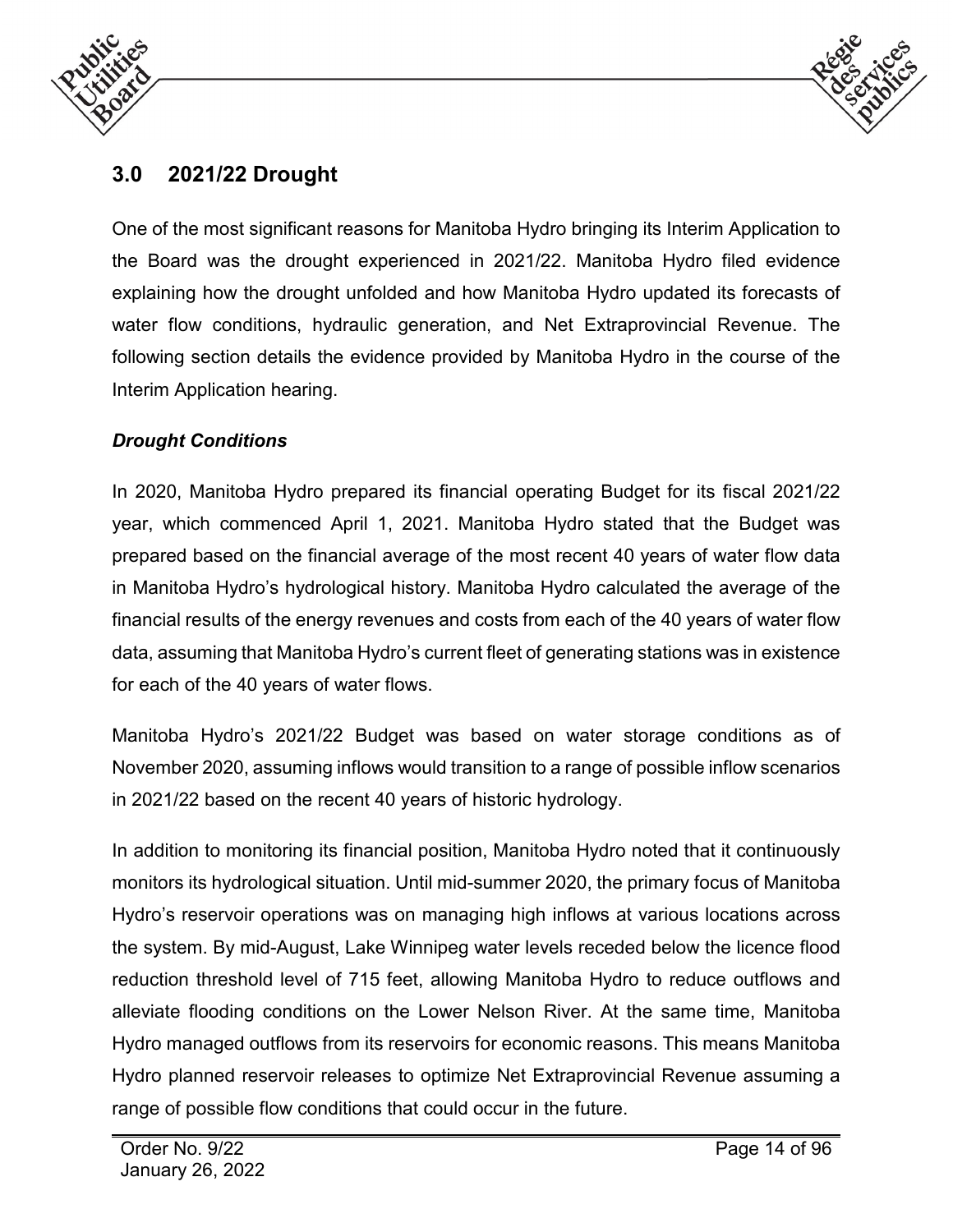



Winnipeg River basin precipitation had been well below normal since the fall of 2019. Despite this, overall system inflows were above average and storage levels were near normal heading into winter 2020/21.

Following a below average snowmelt runoff in the south and in anticipation of above average snowmelt runoff in northern tributaries, in April 2021 Manitoba Hydro reduced Lake Winnipeg outflows from near median to below lower quartile flows for that time of year. These Lake Winnipeg outflow reductions resulted in reduced summer opportunity exports and required increased imports relative to the 2021/22 Budget.

In May 2021, Manitoba Hydro projected that total hydraulic generation would be below the 2021/22 Budget, assuming normal precipitation for the remainder of that fiscal year.

As dry conditions persisted and expanded across southern portions of the Nelson River Basin through early summer 2021, Manitoba Hydro stated that its operations transitioned from a regime governed by economic conservation, with reduced opportunity exports, to being governed by energy reliability. Manitoba Hydro considered it necessary to restrict the release of water from reservoirs to ensure energy reliability. Manitoba Hydro sought to ensure firm electricity demands by Manitobans and firm export customers could be met assuming the drought conditions persisted for the remainder of the fiscal year, above normal winter loads in winter 2021/22, followed by severe drought and above normal winter loads in 2022/23.

By mid-September 2021, it was apparent to Manitoba Hydro that a recovery to average or above average water flows was increasingly unlikely. Precipitation was well below average and below the levels experienced during the 2002 and 2003 drought. Accordingly, the range of potential future flow scenarios was narrowed in September 2021 to a subset of 10 of the 40 historic flow years.

By early October, due to continued dry conditions and unfavourable precipitation forecasts, Manitoba Hydro further reduced the subset of 10 plausible 2021/22 future water flow scenarios down to four.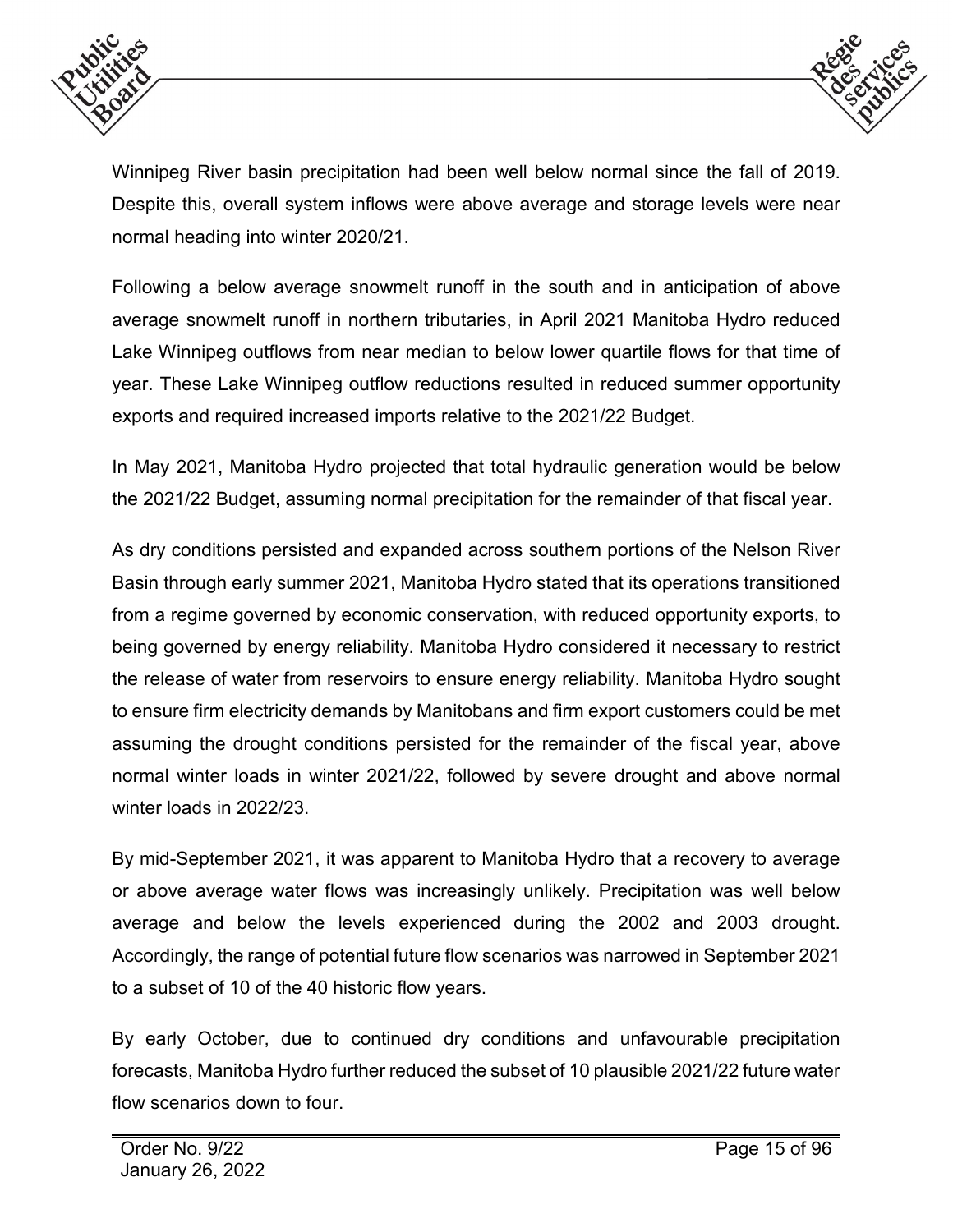



By late October 2021, there was very low potential for additional precipitation along with an expectation that additional precipitation would fall as snow and not be available for hydraulic generation until the spring of 2022. Accordingly, the expected range of flows narrowed further for the remainder of the 2021/22 fiscal year, effectively leaving a single water flow scenario which was utilized in Manitoba Hydro's financial analysis. With the additional certainty in the water flows, Manitoba Hydro had additional certainty in the amount of hydraulic generation and in electricity export and import purchase volumes for the remainder of the 2021/22 fiscal year. This additional certainty informed the updated financial forecast for 2021/22 which was filed with the Board as part of this Interim Application.

The figure below shows the evolution of the range of projected hydraulic generation as drought conditions worsened through the summer and fall of 2021, showing the range of potential water flow scenarios narrowing from 40 possible flow conditions to only one.

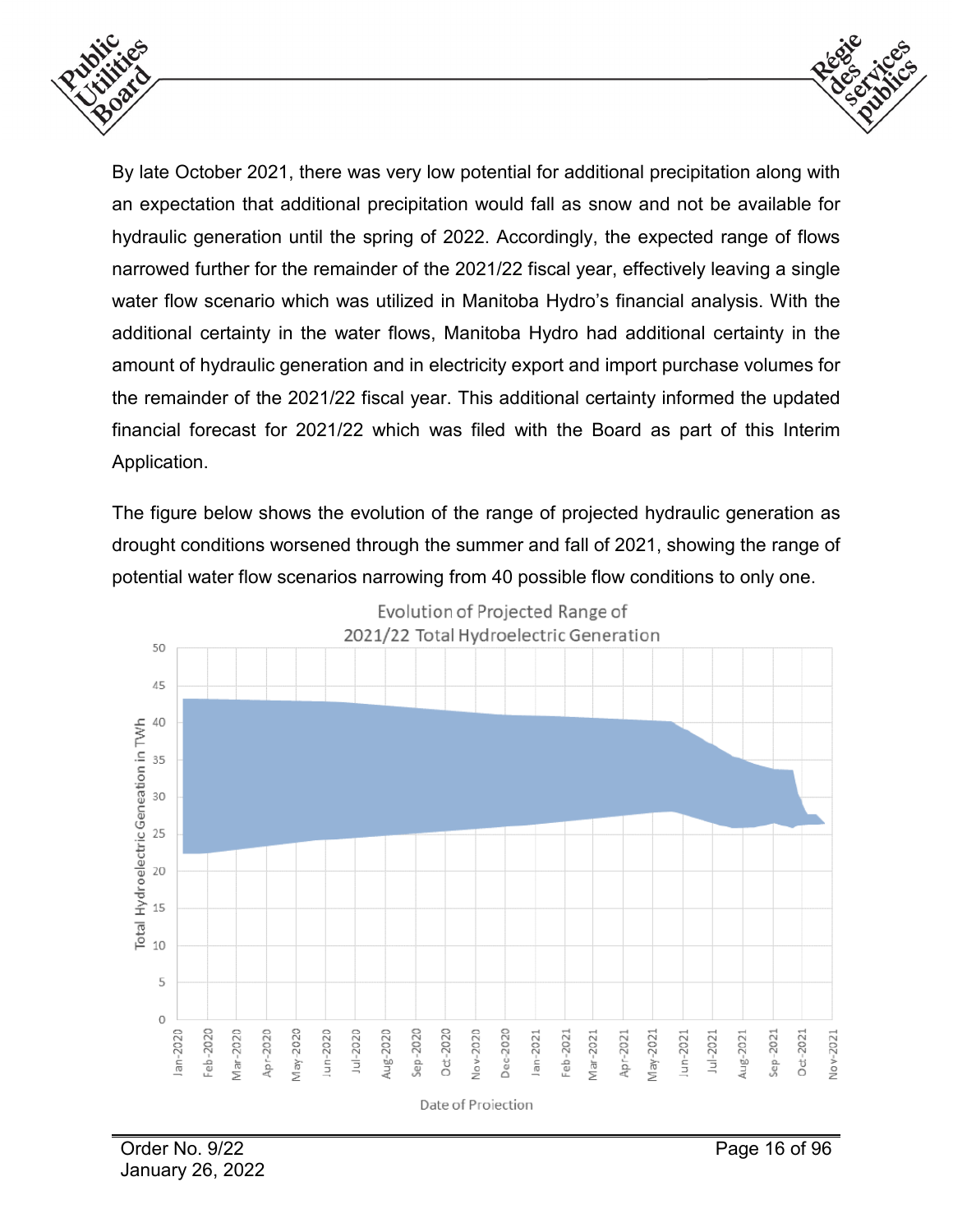



Source: Manitoba Hydro's Interim Application page 20

Looking forward, and given the 2021 drought conditions, Manitoba Hydro indicates there is an elevated likelihood of below average inflows occurring in 2022/23. Manitoba Hydro does not forecast drought more than a few months into the future using short-term antecedent regression forecasting techniques. As a result, Manitoba Hydro advises that because annual hydraulic generation is very dependent on spring and summer rainfall and given the long lead time through to the end of 2022/23, Manitoba Hydro is not able to quantify the increase in likelihood of drought occurring next year.

#### *Water Flow Forecasting*

Manitoba Hydro has a hydrological record of water flows and water levels dating back to approximately 1912. While having previously utilized this full record of water flow data, Manitoba Hydro has, in preparing its budgets since the 2020/21 budget, restricted its hydraulic analysis to the most recent 40 years only. According to Manitoba Hydro's evidence, the most recent 40 years of water flow data provide better forecasts of its operations and financial results than the longer hydrological record. The most recent 40 year flow records have daily, instead of monthly, measurements. There are now 41 locations where Manitoba Hydro obtains flow data compared to 16 from the longer-term record.

Manitoba Hydro states that it does not rely on medium or long-term precipitation forecasts. Manitoba Hydro states that it cannot predict the amount or the location of precipitation with any accuracy. Manitoba Hydro uses antecedent, or historical, water flow forecasting and regression techniques to help inform the forecast for the upcoming months. However, these techniques lose accuracy further into the future and do not provide reliable long-term forecasts of water flows. Manitoba Hydro states that it has been adding new tools to improve inflow forecasting and system modelling for operations planning. These new tools rely on the more detailed water flow records contained in the recent 40 year flow record.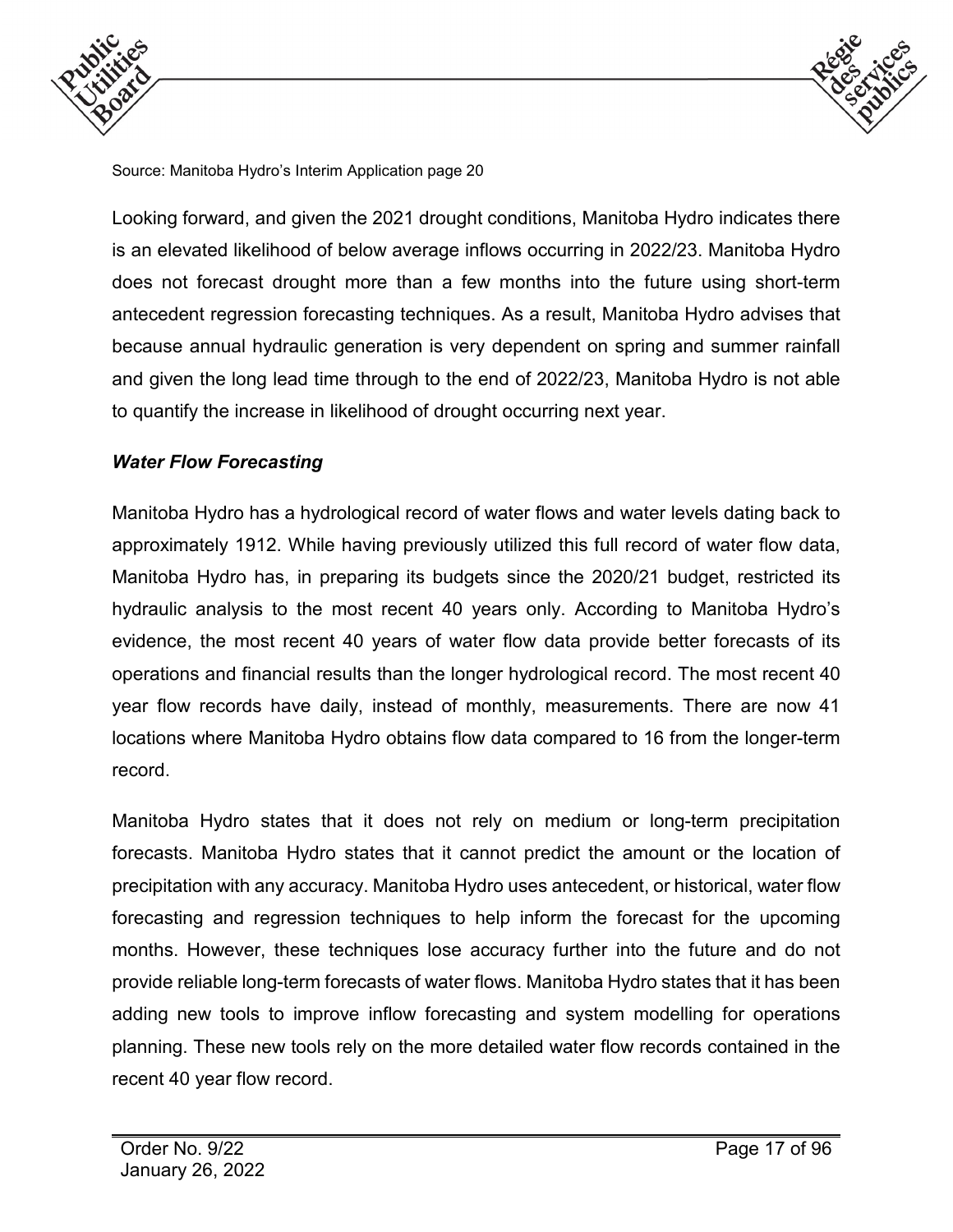



With respect to whether there will be a drought in 2022/23, Manitoba Hydro states that there is a higher probability of lower water flow conditions in the year following a low water year. Manitoba Hydro referenced a report from ICF International Inc. provided to Manitoba Hydro in 2011 which stated that there is a strong correlation of water flow conditions from year to year.

# *Net Extraprovincial Revenue*

Manitoba Hydro relies on its 2021/22 Financial Forecast, approved by the Manitoba Hydro Board of Directors on November 10, 2021, to assert that the current drought conditions have severely and negatively affected its financial health. At the public hearing, Manitoba Hydro presented evidence that drought conditions have reduced projected Net Extraprovincial Revenue by \$398 million in fiscal 2021/22 compared to the 2021/22 Budget.

Net Extraprovincial Revenue comprises electricity export revenues minus Fuel & Power Purchases (i.e. electricity imports) minus Water Rentals & Assessments. The projected \$398 million reduction in Net Extraprovincial Revenue is a result of a reduction in dependable export sales (\$46 million), a reduction in opportunity export sales (\$122 million), an increase in opportunity import purchases (\$262 million), with a small offset in the level of water rental fees (\$32 million) as shown on the table below.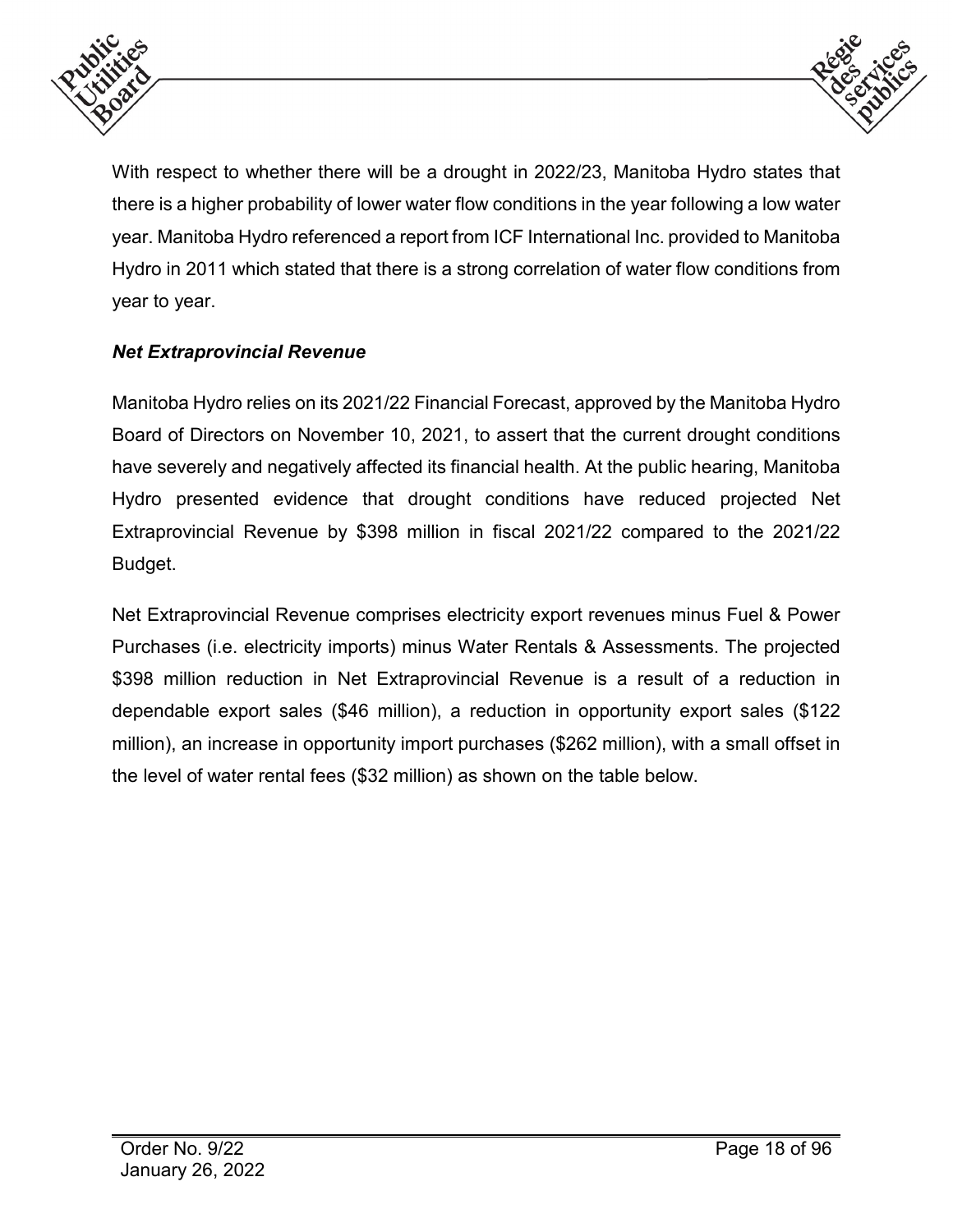



#### **Net Extraprovincial Revenue (\$ Millions)**

|                                              | 2021/22        | 2021/22         | <b>Difference</b> |
|----------------------------------------------|----------------|-----------------|-------------------|
|                                              | <b>Budget</b>  | <b>Forecast</b> |                   |
| <b>Extraprovincial Revenues</b>              |                |                 |                   |
| Dependable Export                            | 590            | 544             | (46)              |
| <b>Opportunity Export</b>                    | 210            | 88              | (122)             |
| <b>Transmission Credits</b>                  | 3              | 3               | (0)               |
| <b>Other Export Revenue</b>                  | $\overline{2}$ | $\overline{2}$  | (0)               |
| <b>Total Extraprovincial Revenue</b>         | 806            | 637             | (168)             |
|                                              |                |                 |                   |
| <b>Fuel &amp; Power Purchased</b>            |                |                 |                   |
| Dependable Purchases                         | 73             | 73              | 1                 |
| <b>Opportunity Import Purchases</b>          | 9              | 272             | 262               |
| <b>Thermal Costs</b>                         | 6              | 6               | (0)               |
| <b>GNTL Charges</b>                          | 39             | 39              | (1)               |
| <b>Transmission Charges</b>                  | 37             | 38              | 1                 |
| <b>Other Import Costs</b>                    | $\overline{0}$ | (0)             | (0)               |
| <b>Total Fuel &amp; Power Purchased</b>      | 166            | 428             | 262               |
|                                              |                |                 |                   |
| <b>Water Rentals &amp; Assessments</b>       |                |                 |                   |
| <b>Water Rentals</b>                         | 120            | 88              | (32)              |
| <b>Assessments &amp; Other</b>               | 11             | 10              | (0)               |
| <b>Total Water Rentals &amp; Assessments</b> | 131            | 98              | (32)              |
|                                              |                |                 |                   |
| <b>Net Extraprovincial Revenue</b>           | 509            | 111             | (398)             |

Source: Manitoba Hydro's Interim Application page 18

Notably, the \$262 million of increased opportunity, or spot market, purchases is a result of not only increased volumes of import purchases, but also increased energy market prices. Energy market prices have increased substantially from the summer through the fall of 2021. Actual Midcontinent Independent System Operator ("MISO") market prices had increased by approximately 40% from August 2021 to October 2021, as shown by the blue line in the graph below. The MISO market is Manitoba Hydro's primary export market located in the Midwest United States with a northern region that includes North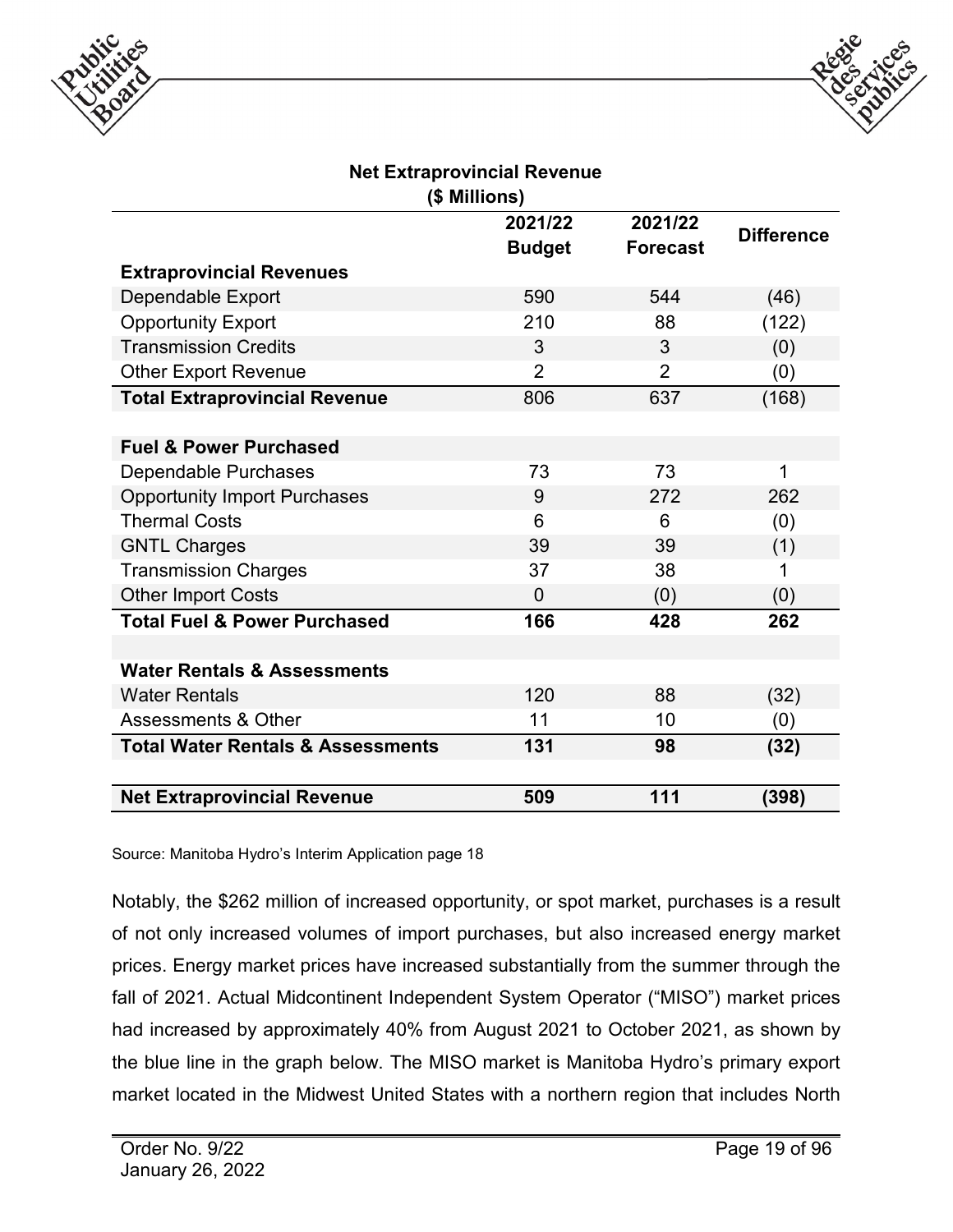



Dakota, Minnesota, Wisconsin, Michigan, Iowa, Illinois, and Indiana. Increased energy market prices are not a trend localized to the MISO market, as increases in worldwide demand have put pressure on available energy supplies.

Following the short-term price spike in early 2021 due to generation outages in Texas and neighbouring states caused by cold weather, both actual MISO market prices as well as natural gas market prices (as represented by the Henry Hub Louisiana<sup>1</sup> spot price shown by the orange line in the graph below) have been increasing at a similar pace in the rising energy price environment as shown in the graph below:



Source: Manitoba Hydro's Interim Application page 15

# *2021/22 Financial Forecast*

The \$398 million reduction in Net Extraprovincial Revenue is the primary driver behind a negative swing of \$366 million in projected operating results, from Net Income of \$177 million in the 2021/22 Budget to a net loss of \$190 million in 2021/22 Forecast as shown in the table below:

<span id="page-19-0"></span> <sup>1</sup> Henry Hub is a pricing hub for natural gas futures contracts, including for contracts traded on the New York Mercantile Exchange (NYMEX).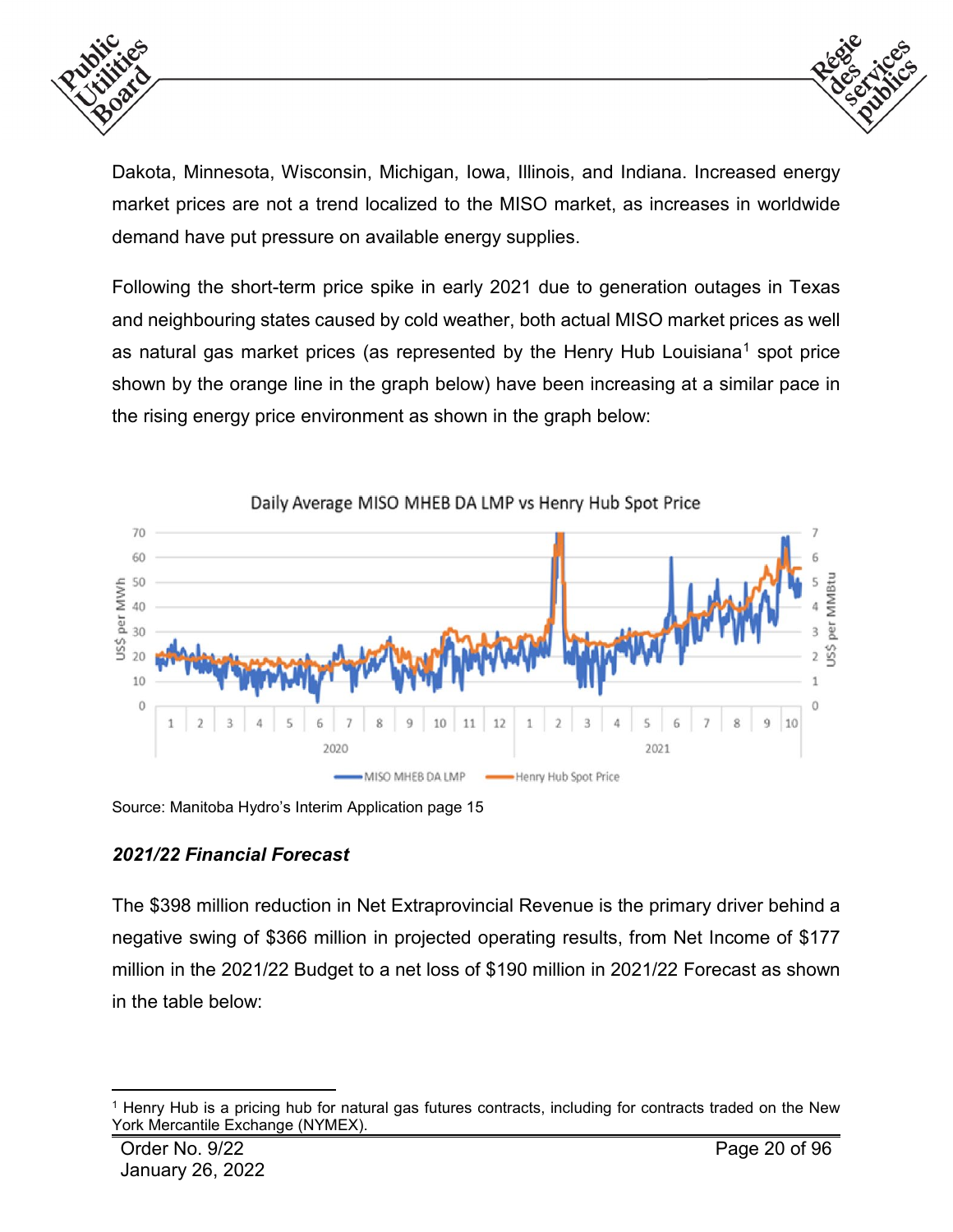



# **ELECTRIC OPERATIONS OPERATING STATEMENT (In Millions Of Dollars)**

|                                        | 2021/22<br><b>Budget</b> | 2021/22<br><b>Forecast</b> |
|----------------------------------------|--------------------------|----------------------------|
| <b>Revenue</b>                         |                          |                            |
| <b>Domestic Revenue</b>                |                          |                            |
| <b>At Approved Rates</b>               | 1,751                    | 1,792                      |
| Additional (from rate increase)        | 35                       | 27                         |
| Extraprovincial                        | 806                      | 637                        |
| Other                                  | 29                       | 29                         |
|                                        | 2,620                    | 2,485                      |
|                                        |                          |                            |
| <b>Expenses</b>                        |                          |                            |
| <b>Operating And Administrative</b>    | 557                      | 557                        |
| <b>Net Finance Expense</b>             | 1,019                    | 994                        |
| <b>Depreciation And Amortization</b>   | 583                      | 579                        |
| <b>Water Rentals And Assessments</b>   | 131                      | 98                         |
| <b>Fuel And Power Purchased</b>        | 166                      | 428                        |
| <b>Capital And Other Taxes</b>         | 154                      | 152                        |
| <b>Other Expenses</b>                  | 77                       | 87                         |
| <b>Corporate Allocation</b>            | 8                        | 8                          |
|                                        | 2,694                    | 2,902                      |
|                                        |                          |                            |
| Net Income Before Net Movement In      |                          |                            |
| <b>Regulatory Deferral</b>             | (74)                     | (417)                      |
| Net Movement In Regulatory<br>Deferral |                          |                            |
|                                        | 234<br>160               | 214                        |
| Net Income                             |                          | (203)                      |
| <b>Net Income Attributable To:</b>     |                          |                            |
| <b>Manitoba Hydro</b>                  | 177                      | (190)                      |
| <b>Non-Controlling Interests</b>       | (16)                     | (13)                       |
|                                        | 160                      | (203)                      |
|                                        |                          |                            |
| <b>Proposed Percent Increase</b>       | 3.50%                    | 5.00%                      |

Source: Manitoba Hydro's Minimum Filing Requirement #3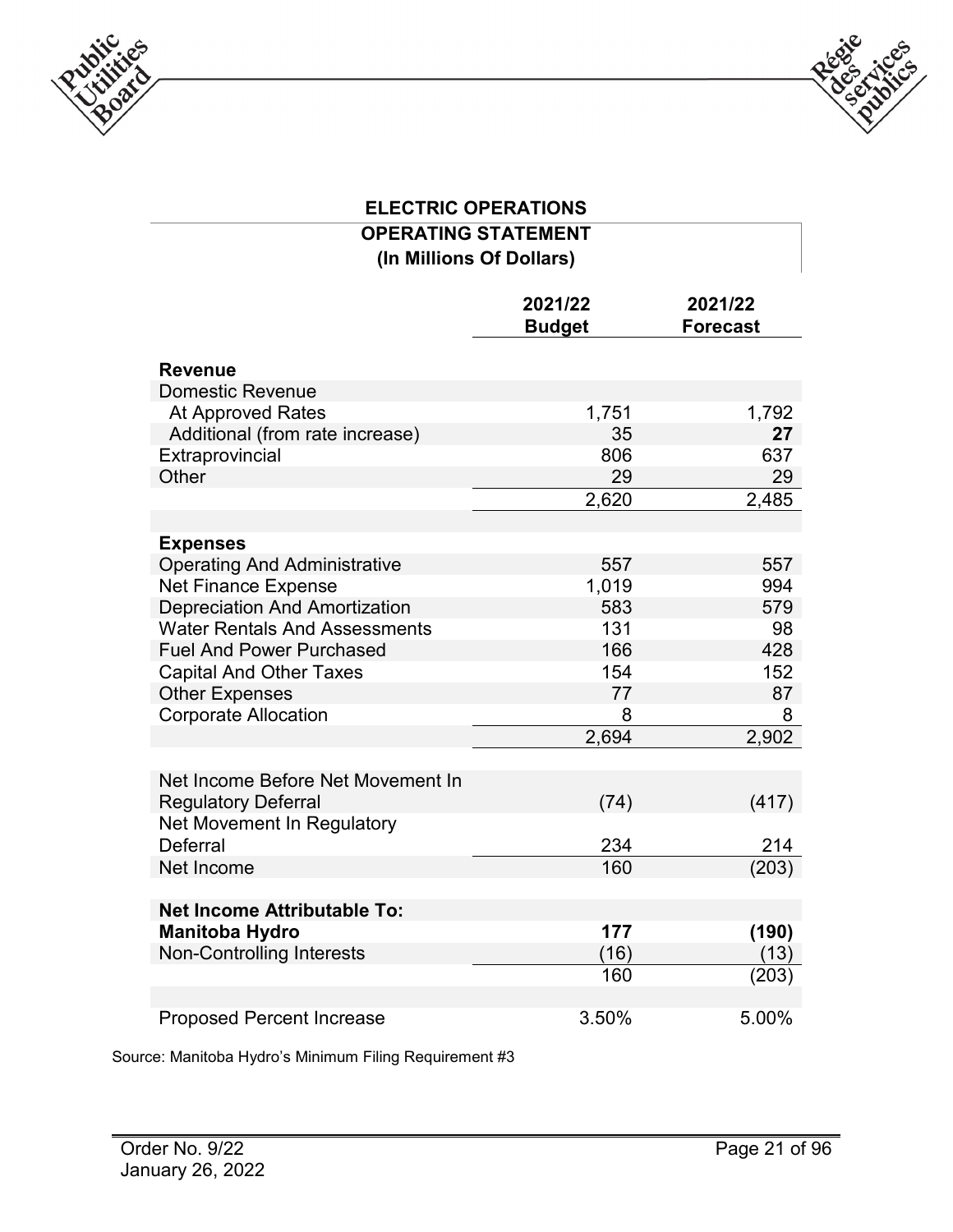



As seen in the table above, in its 2021/22 Budget, Manitoba Hydro projected Net Income of \$177 million for its Electric Operations, assuming average financial results of its projected water flow conditions and a projected general revenue increase of 3.5% effective October 1, 2021.

Manitoba Hydro's updated 2021/22 Forecast in the table above, which incorporates actual financial results to the end of September 2021, water conditions to October 20, 2021, and updated forecast assumptions, projects a \$190 million net loss in 2021/22, assuming a 5.0% overall general revenue increase effective January 1, 2022. The \$190 million net operating loss assumes \$27 million of additional revenues from the January 1, 2022 rate increase designed to raise General Consumers Revenues by 5%.

A further illustration of the primary factors resulting in the projected \$366 million reduction in Manitoba Hydro's 2021/22 Forecast Net Income is shown in the graph below:



Source: Manitoba Hydro's Interim Application page 33

The most significant factor driving the change in 2021/22 Forecast Net Income compared to the original 2021/22 Budget Net Income is the \$398 million reduction in Net Extraprovincial Revenue. The other factors driving the change in the 2021/22 Forecast financial results as shown in the above graph include: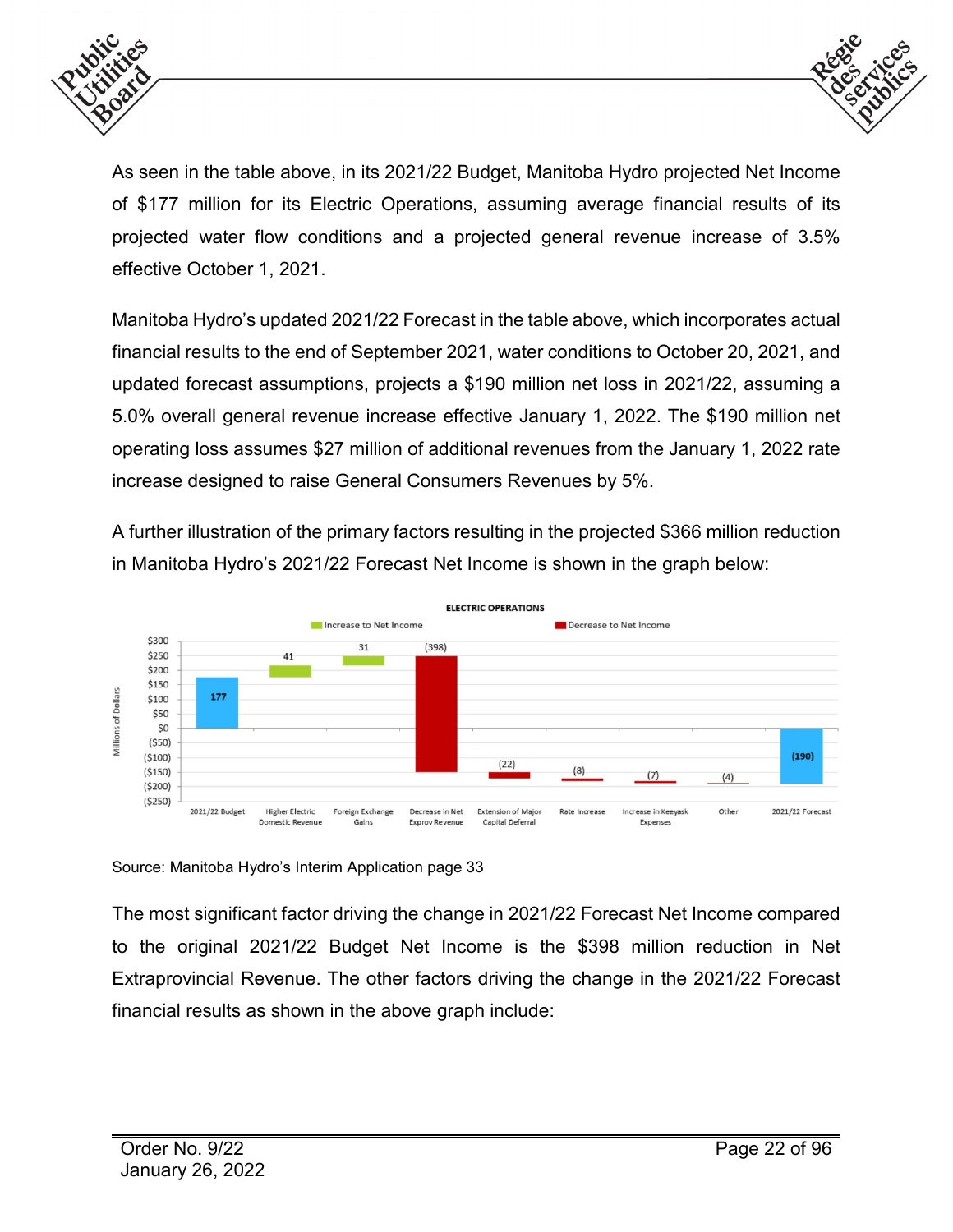



Increases to Forecast Net Income:

- Electric domestic revenue is higher by \$41 million primarily due to lower projected impacts of COVID-19 on Top Consumers revenues along with favourable weather and higher actual usage (up to September 2021) than budgeted.
- There are \$31 million in foreign exchange gains on finance expense due to the strengthening Canadian dollar from a CAD-USD exchange rate of 1.32 in the 2021/22 Budget to 1.22 in the 2021/22 Forecast, which offsets \$17 million of foreign exchange losses in the export market.

Decreases to Forecast Net Income:

- The 2021/22 Budget assumed that amortization of the funds in the Major Capital Projects Deferral Account would commence October 1, 2021. The 2021/22 Forecast now assumes amortization of this account will commence January 1, 2022. This results in \$12 million of additional revenues being allocated to the deferral account by extending the funding of this account by three months to December 31, 2021, and \$10 million less revenue recognized in 2021/22 due to the delay in commencing the amortization of the balance to January 1, 2022, for a \$22 million total decrease to Net Income.
- The 2021/22 Budget assumed a 3.5% general revenue increase effective October 1, 2021, while the 2021/22 Forecast assumes a 5.0% general revenue increase effective January 1, 2022. This results in \$16 million less revenue from the change in the proposed implementation date of the assumed electric general revenue increase, partially offset by an additional 1.5% rate increase or \$8 million in general revenue for an \$8 million net decrease to Net Income.
- The \$7 million increase in Keeyask expenses (and decrease in Manitoba Hydro's Net Income) is primarily due to earlier recognition of interest on Keeyask Cree Nation loans and a timing difference associated with in-service dates of Keeyask Generating Station units. The 2021/22 Budget assumed the first unit would be placed in service March 31, 2021. It was actually placed in service in February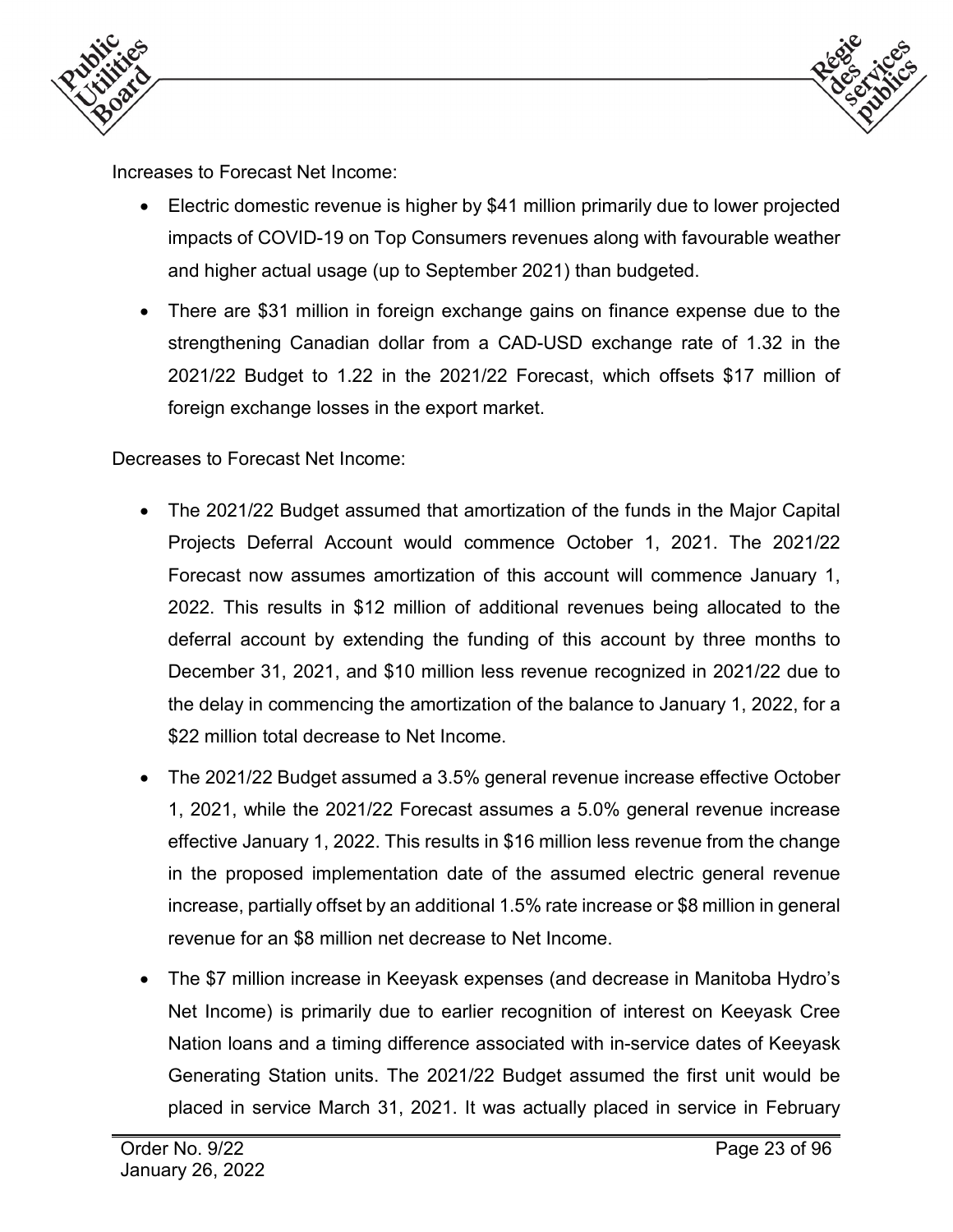



2021. These increases are partially offset by lower depreciation from refining the componentization of Keeyask assets resulting in a lower composite depreciation rate and later than expected project spending.

# <span id="page-23-0"></span>**4.0 Manitoba Hydro's Response to Drought and 2021/22 Financial Forecast**

As identified in Order 137/21, the most significant factor driving the change in Manitoba Hydro's 2021/22 financial position is the \$398 million reduction in Net Extraprovincial Revenue. This revenue reduction is the result of a decrease in dependable and opportunity export sales, as well as an increase in opportunity import purchases, both resulting from lower hydraulic generation due to drought conditions.

In its Interim Application and in response to written information requests, Manitoba Hydro explained the steps it took to address the drought and the financial effects arising from the drought.

# *Transition of Operations From Economics to Reliability*

# *Manitoba Hydro Position*

As explained above in Section 3.0, when dry conditions persisted and expanded across southern portions of the Nelson River Basin through early summer 2021, Manitoba Hydro's operations transitioned from economic conservation, with reduced opportunity exports, to being governed by energy reliability.

Manitoba Hydro stated that it transitioned to governing its reservoir operations for energy reliability in order to protect its ability to serve Manitoba customers in the winters of 2021/22 and 2022/23, even if these are colder than normal winters with higher electricity demand, and if the drought persists into 2022/23.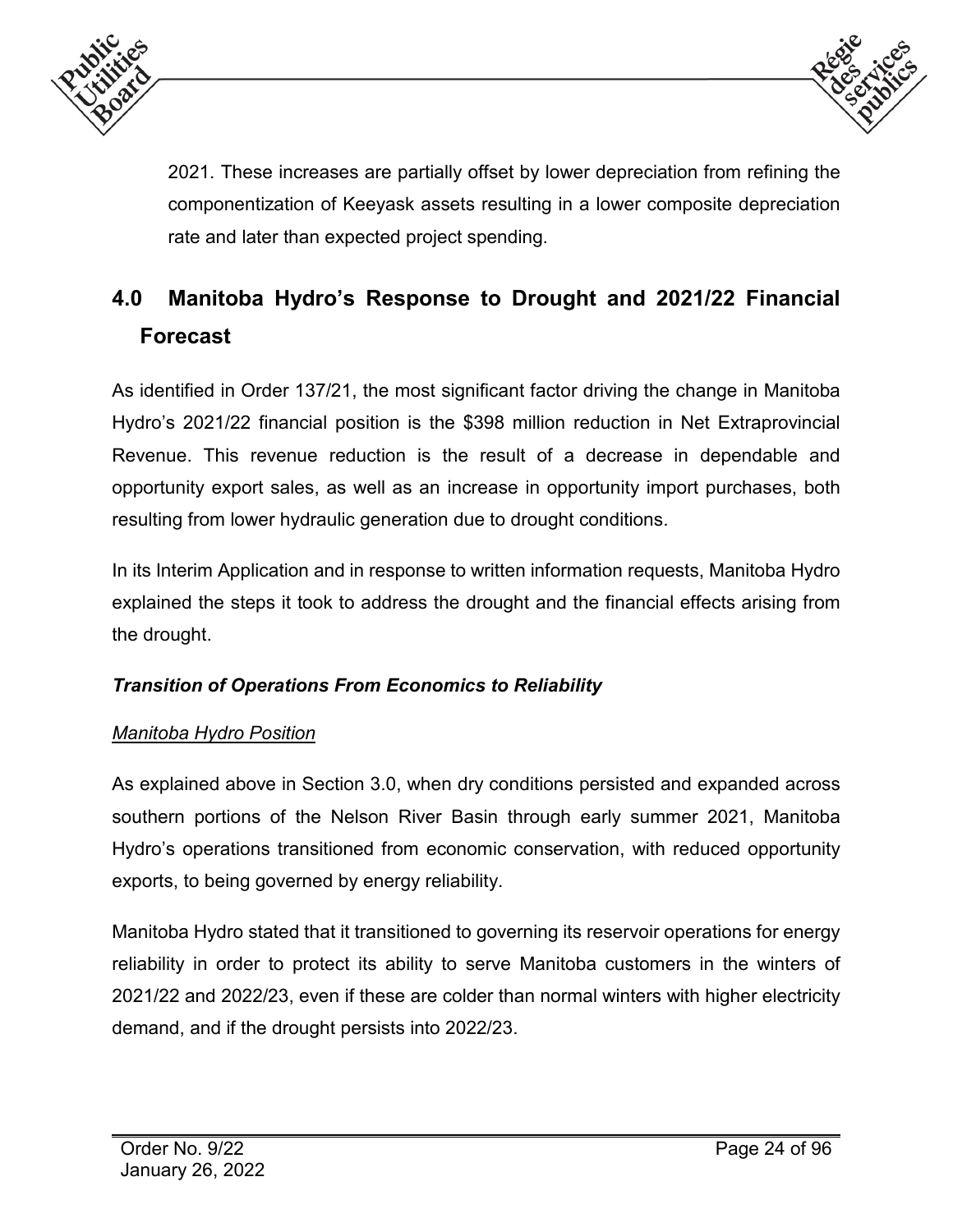



# *Intervener Positions*

Manitoba Industrial Power Users Group stated that in light of the information available in this interim proceeding, no concerns have been noted with regard to Manitoba Hydro's physical management of the water reservoirs and the export market transactions.

#### *Board Findings*

The Board accepts Manitoba Hydro's account of how it managed the drought from a reservoir operation perspective. The Board will inquire further of Manitoba Hydro on this topic at the next General Rate Application to demonstrate on the public record whether Manitoba Hydro made and continues to make prudent decisions with respect to the management of its water reservoirs.

# *Hedging*

In response to the drought and to mitigate the price risk on energy imports required to address its reduced hydraulic generation, Manitoba Hydro implemented a price hedging strategy.

Hedging involves Manitoba Hydro entering fixed-price purchase arrangements to reduce the price risk for its future projected import requirements. These fixed-price arrangements allow Manitoba Hydro to lock in purchase prices and "hedge" against the risk of increased energy market prices. Manitoba Hydro substantially hedged its projected imports for the November 2021 to March 2022 timeframe and entered into arrangements for fixed-price firm delivered natural gas supply for electricity generation purposes.

The results of these hedging arrangements will not be known until after the respective months of hedging activity are financially settled.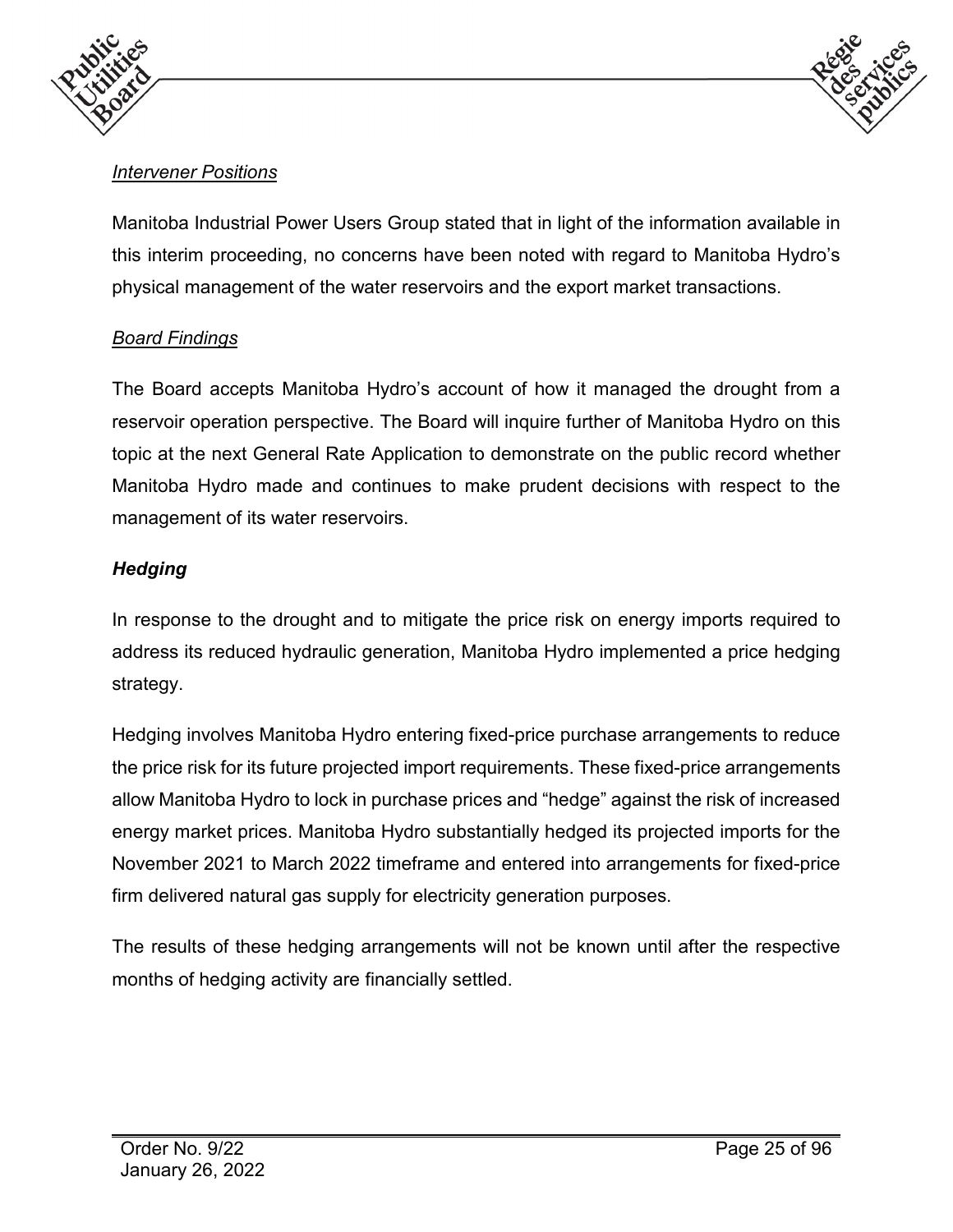



# *Manitoba Hydro Position*

Manitoba Hydro considers water conditions as an imposed risk, which Manitoba Hydro defines as a risk that originates from an uncontrollable and unavoidable external factor which it is not possible to accurately predict, and which Manitoba Hydro stated that it cannot mitigate. However, price risk associated with drought can be mitigated to a certain extent. Manitoba Hydro implemented a hedging strategy to mitigate its price risk associated with projected energy imports based on the amount of energy imports required to address the reduced hydraulic generation and rising energy market prices due to high demand globally for electricity and natural gas.

Manitoba Hydro's objective with placing financial hedges was to protect against the price risk from adverse movement in the energy markets and the impact this would have on Manitoba Hydro's Net Income.

Manitoba Hydro requested that the hedging details be kept confidential and proposed that only the Board, its Staff, and its Advisors be granted access to this commercially sensitive information.

#### *Intervener Positions*

The Board did not grant Interveners access to the commercially sensitive hedging information. Accordingly, the Interveners took no position on the merits of Manitoba Hydro's individual hedging transactions. However, the Assembly of Manitoba Chiefs submitted that there is a cost to Manitoba Hydro's customers for the hedging even though it is unknown until after the hedges settle. This Intervener raised the concern that Manitoba Hydro placed hedges when future prices were high and therefore exposed ratepayers to unnecessary risks when the electricity prices for the hedged months later dropped in October and November.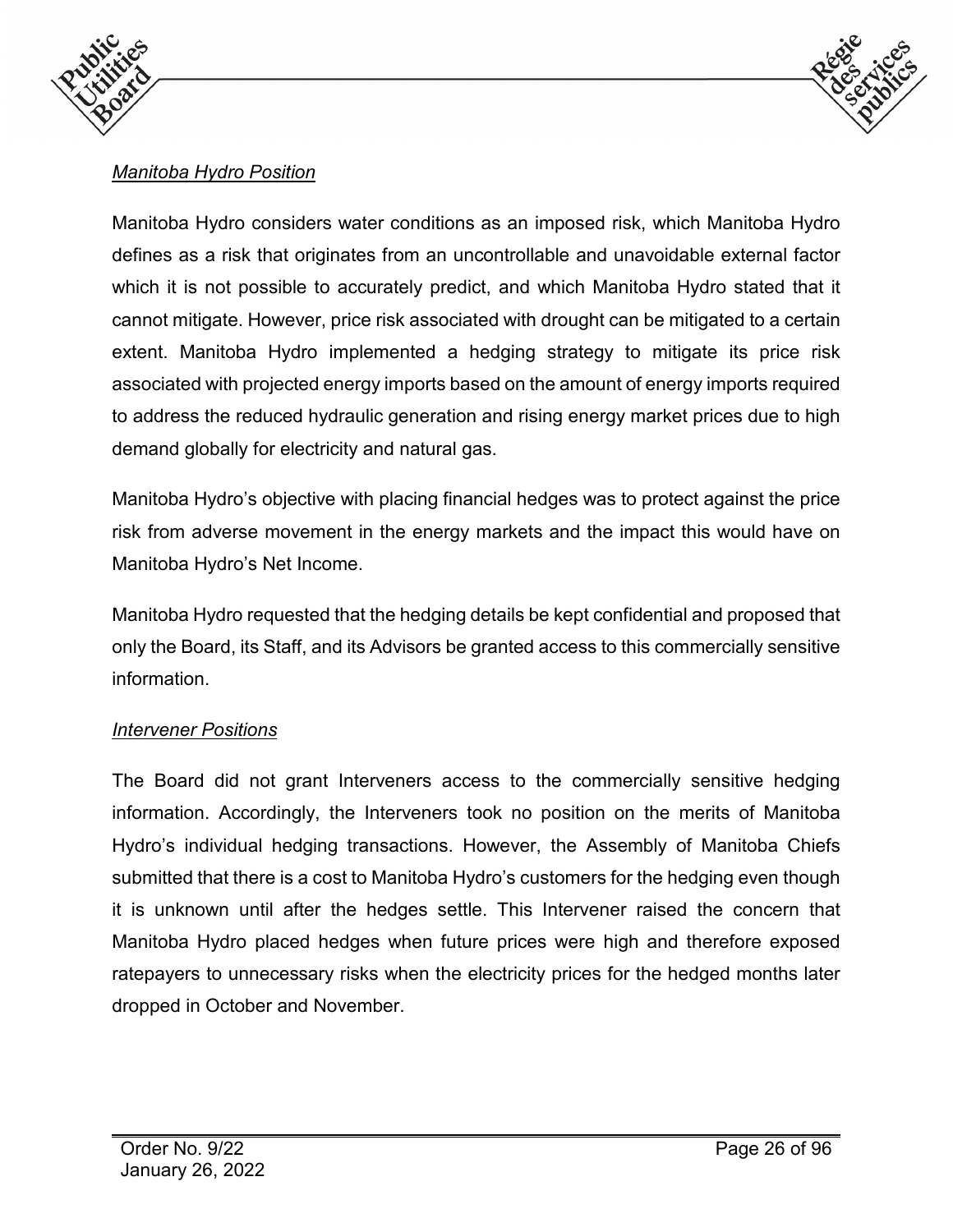



#### *Board Findings*

As detailed in Order 128/21, the Board reviewed the unredacted copies of Manitoba Hydro's Appendix 2 and its response to the Board's Minimum Filing Requirement 11, which were filed in confidence with the Board and provided information on Manitoba Hydro's hedging activities. In Order 128/21, the Board found that information, if publicly disclosed, could reasonably be expected to significantly harm Manitoba Hydro's competitive positions. The Board further found that the interest in maintaining confidentiality over Appendix 2 and Minimum Filing Requirement 11 outweighed the public interest in the disclosure of that information. Therefore, the Board received this information in confidence in accordance with the Board's Rules of Practice and Procedure.

While the Board finds, on a prima facie basis, the hedging strategy to be reasonable, this topic will be further examined, along with the Manitoba Hydro's actions to respond to the drought, at the 2022/23 General Rate Application when Manitoba Hydro seeks to finalize the 2021/22 interim rates.

# *Business Operations Capital Expenditures*

Manitoba Hydro's Business Operations Capital expenditures are investments in assets made to address the needs of its customers, including to:

- connect new customers,
- increase the capacity of its transmission and distribution networks due to ongoing load growth,
- sustain aging assets through renewal, efficiency improvements, or to comply with mandatory external requirements, and
- support business operations.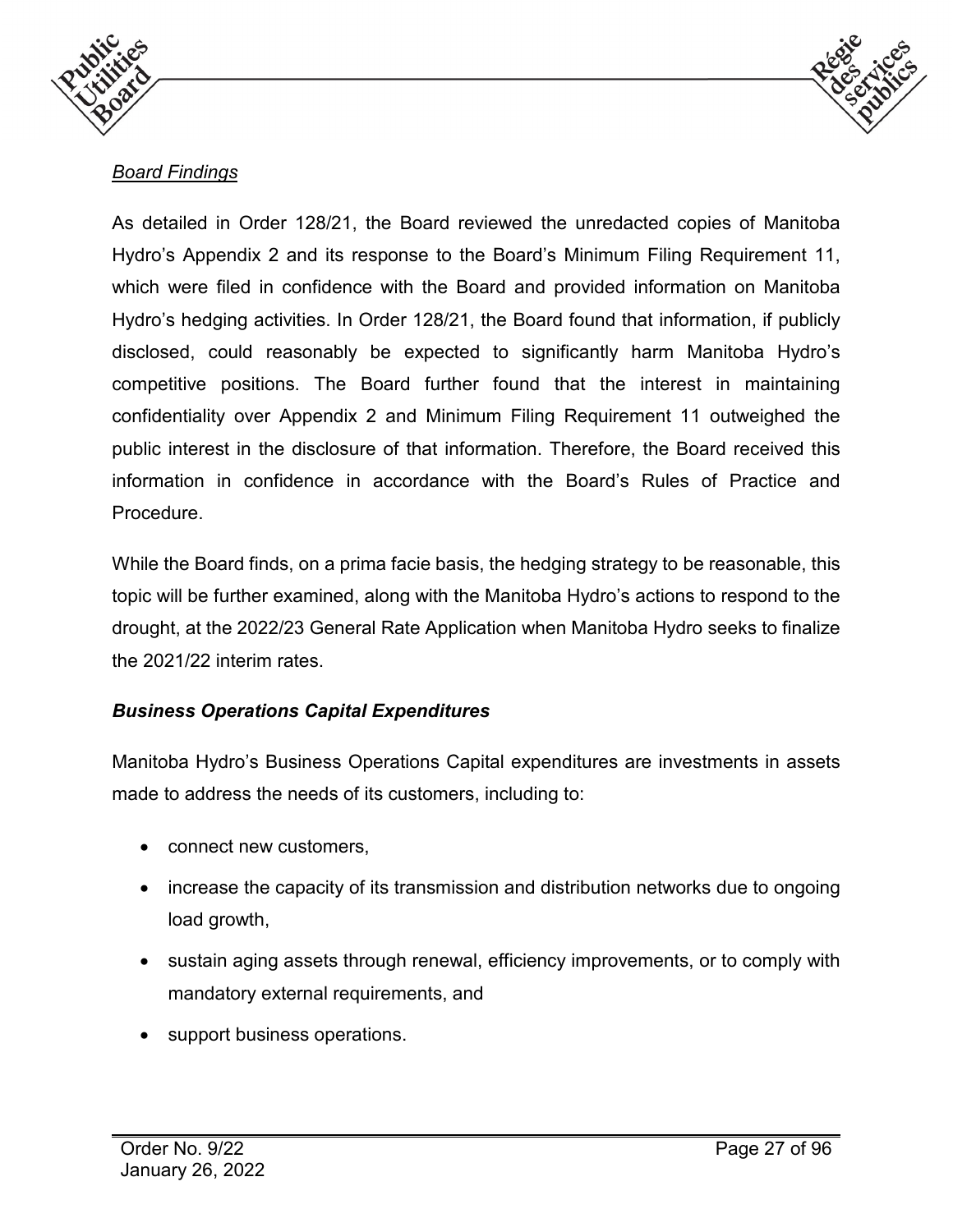



Manitoba Hydro forecasted \$526 million of Business Operations Capital expenditures in its 2021/22 Budget. Manitoba Hydro updated this in its 2021/22 Forecast to \$523 million with an additional \$545 million of Business Operations Capital for 2022/23.

#### *Manitoba Hydro Position*

Manitoba Hydro estimates there to be approximately 3,000 business operations capital projects and programs. Of these, Manitoba Hydro estimates 90% are 'in-flight', meaning some are in the scoping phase, some in the design phase, and some in the actual construction or implementation phase. Because these capital expenditures are in-flight, Manitoba Hydro has not postponed nor cancelled any of them to ease cash flow problems during the drought. Instead, Manitoba Hydro has borrowed \$348 million to fund its operations, including its Business Operations Capital spending.

Manitoba Hydro explained that it did not, and has no plans to, reduce its Business Operations Capital spending in 2021/22 to mitigate the financial impacts of the 2021/22 drought.

Manitoba Hydro maintains that deferring annual capital spending will generally erode value by increasing risks associated with aging assets, increasing costs associated with remediation of those risks, decreasing asset reliability, or some combination of the three.

According to Manitoba Hydro, the impacts of deferral of annual capital spending will ultimately negatively affect customers through decreased reliability and increased costs for Manitoba Hydro that will need to be passed on to customers.

#### *Intervener Positions*

According to the Consumers Coalition, Manitoba Hydro has not managed the financial impacts of the drought appropriately, as it has not reduced its 2021/22 Business Operations Capital spending.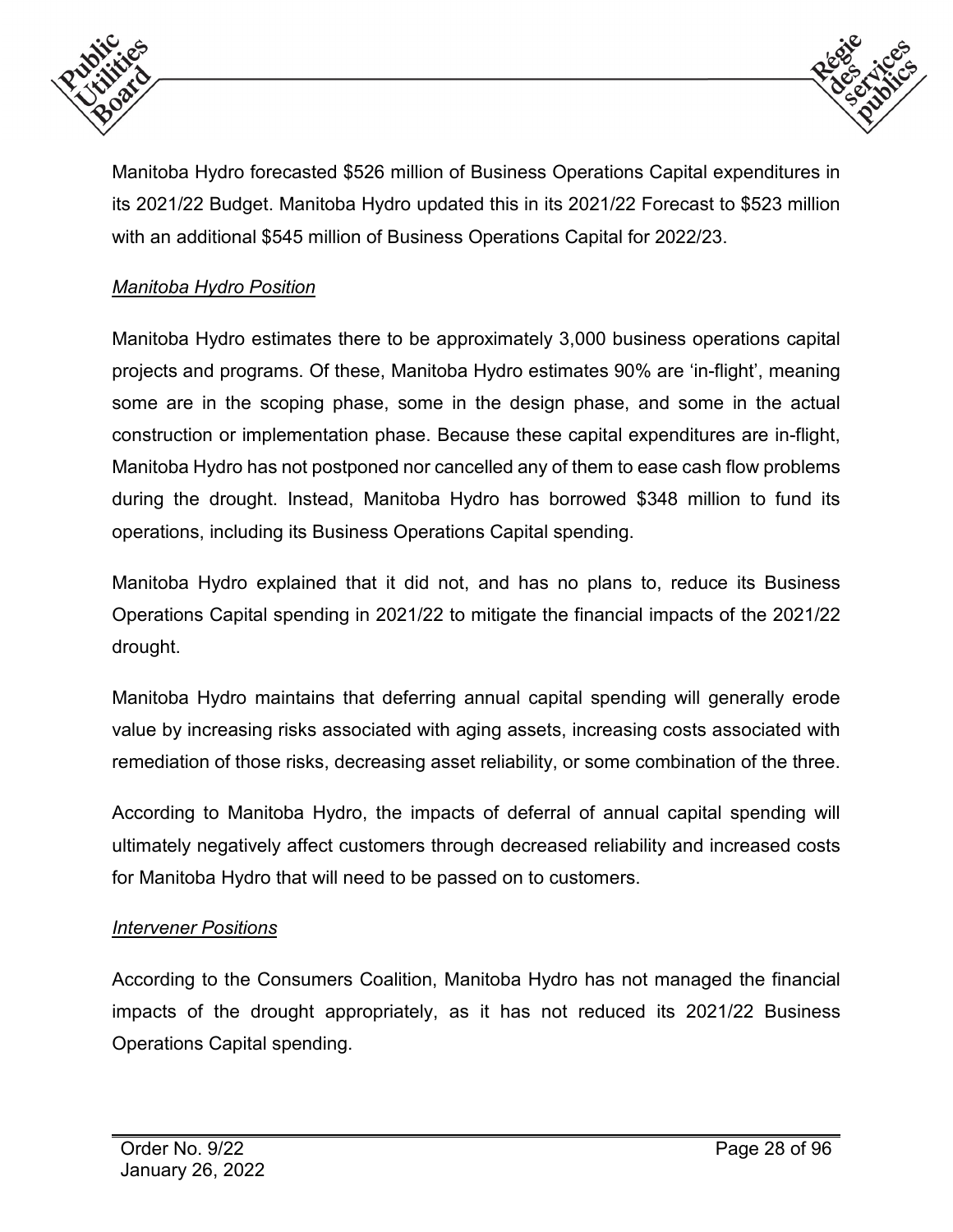



According to this Intervener, Manitoba Hydro's actions are inconsistent with what it said it would do in the face of a drought at the 2014 Needs For and Alternatives To Manitoba Hydro's Preferred Development Plan ("NFAT") public proceeding. At that proceeding, Manitoba Hydro sought approval to proceed with the Keeyask Generating Station, the Manitoba-Minnesota Transmission Project, and the Great Northern Transmission Line.

The Consumers Coalition referenced Manitoba Hydro's statements from the NFAT proceeding with respect to how Manitoba Hydro said it would maintain sufficient cash flows in the event of a drought:

*And so during a severe prolonged drought, Manitoba Hydro will -- would provide sufficient cashflows for the continuity of business operations. I mean, we're going to continue to have business as usual for Manitoba Hydro. That's what happened in '03/'04. And Manitoba Hydro's debt will remain to be self-supporting.*

*So what measures would we undertake? There's three (3) measures, and we would use them in some combination of -- and we talk about it generally here, but the first one is cash conservation. So Manitoba Hydro would curtail or delay its operating and capital expenditures as required and as appropriate. And in severe circumstances, this may include exercising the optionality available within the development plans. But our first approach would be to see what can we do, just -- and as any homeowner, any person would do when faced with a situation, we would see what can we do maybe not to have as many cash outflows. And we would certainly and we would do that, and we have done it and we would continue to do that.*

The Consumers Coalition also referenced findings from Board Order 59/18:

*…while in a period of major capital spending on Keeyask and Bipole III, Manitoba Hydro should find savings in Business Operations Capital.*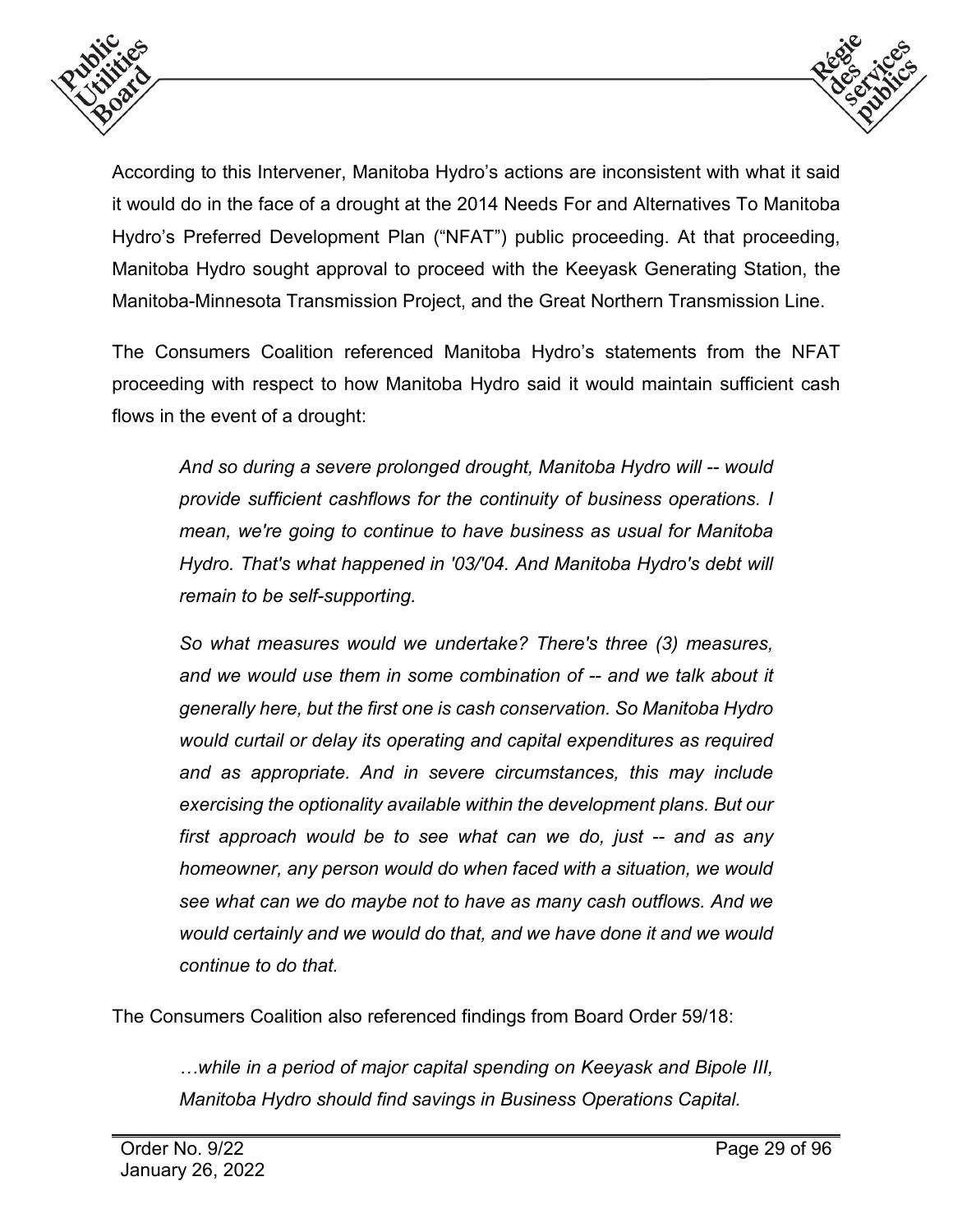



The Consumers Coalition submits that Manitoba Hydro's failure to prioritize its Business Operations Capital amounts to an implicit rejection of prior Board findings on cost control and is contrary to what Manitoba Hydro told the Board at the NFAT proceeding.

The Consumers Coalition recommends that Business Operations Capital be reduced by at least \$55 million, which comprises the 10% of projects that are not in-flight (i.e. have not commenced). This Intervener acknowledges this reduced spending will have minimal impact on Manitoba Hydro's Net Income but such reduced spending improves core cash flow by \$55 million.

Manitoba Industrial Power Users Group submits that Manitoba Hydro has repeatedly indicated that it could not make further cuts without causing increased risk in asset failure and without affecting the ability to provide "safe and reliable energy". However, when directed by the Province to find savings, Manitoba Hydro found ways to contain operating costs and capital costs.

This Intervener is concerned that Manitoba Hydro is now planning to undo much of its prior cost containment by increasing spending on additional capital projects. Manitoba Industrial Power Users Group questions what Manitoba Hydro is considering as cost cutting measures, if any, at all.

Manitoba Industrial Power Users Group maintains that absent strong Board direction, the vague statements by Manitoba Hydro that it will look into additional savings do not bind or incent Manitoba Hydro to implement any cost cutting measures at all.

# *Board Findings*

The Board finds that with less than three months remaining in the fiscal year, Manitoba Hydro may be too late in 2021/22 to achieve significant savings in Business Operations Capital spending. With the concerns expressed by Manitoba Hydro over its cash flow shortfall in 2021/22, it appears Manitoba Hydro missed an opportunity to preserve some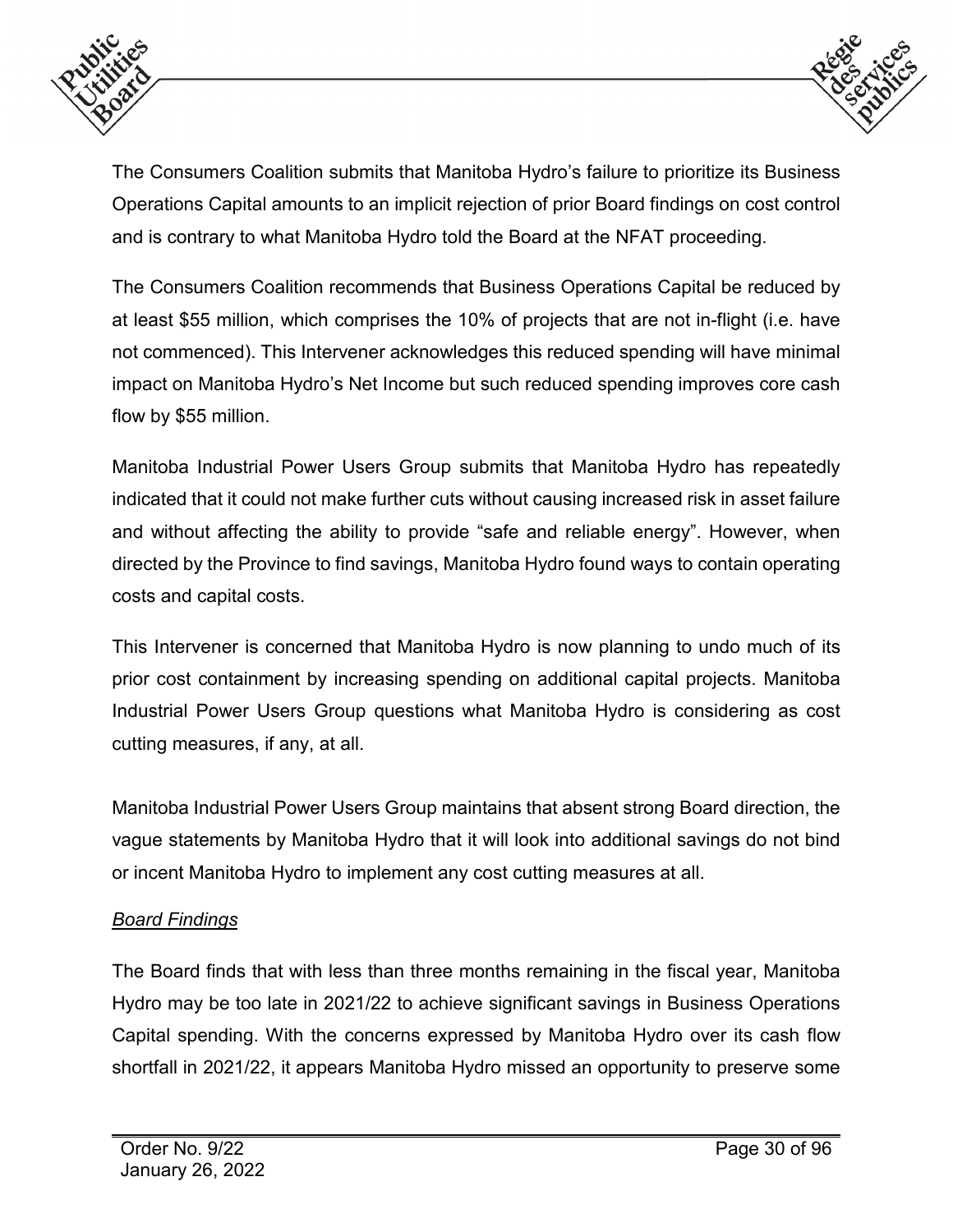



of its cash flow earlier in the year by postponing or reducing its spending on Business Operations Capital.

If the drought continues and Manitoba Hydro's cash flow concerns continue next year, the Board finds that Manitoba Hydro shall seek savings in its Business Operations Capital, just as it committed to do at the NFAT proceeding when it explained how it would confront financial liquidity concerns related to drought. The Board will consider Manitoba Hydro's steps to reduce its Business Operations Capital at the next General Rate Application. While the Board does not have the legal jurisdiction to approve specific capital projects or order Manitoba Hydro to reduce its capital spending, it will consider Manitoba Hydro's efforts to control costs (including operating statement costs from new Business Operations Capital) when adjudicating rate increases. The Board directs Manitoba Hydro to demonstrate the savings in Business Operations Capital that are found by showing the updated Business Operations Capital spending compared to the spending proposed at this interim proceeding. Manitoba Hydro should be planning for the drought to continue and it must therefore control its Business Operations Capital spending to address the financial impacts of a continuing drought. However, Manitoba Hydro is to seek these savings regardless of whether the water conditions recover and the drought ends.

#### *Operating & Administrative Expenses*

Operating & Administrative ("O&A") expenses are comprised primarily of labour and benefits, material, contracted services, and overhead costs associated with operating and maintaining all of Manitoba Hydro's facilities and providing service to its customers. Employee labour and benefits are the most significant components of O&A expenses.

Manitoba Hydro points out that in 2021 the Manitoba Labour Board awarded general wage increases to employees represented by the International Brotherhood of Electrical Workers totalling 3.5% which has an ongoing impact on Manitoba Hydro's O&A expenses. Additionally, Manitoba Hydro identifies inflationary pressures on its non-salary related O&A expenses, environmental monitoring of Keeyask Generating Station, zebra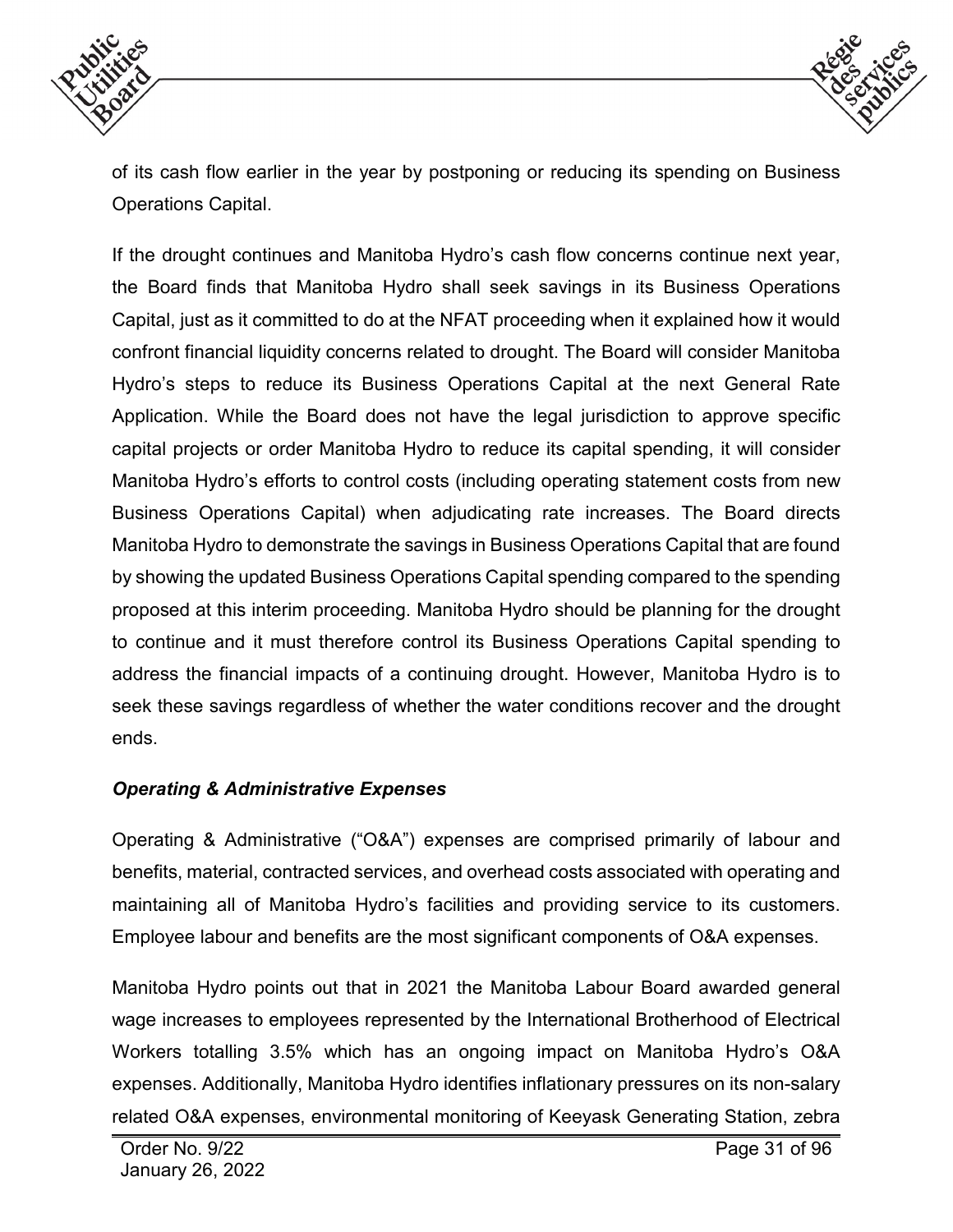



mussel treatment for its generating stations and control structures, and increased fleet vehicle costs as upward pressures on O&A costs.

In response to the COVID-19 pandemic, Manitoba Hydro incurred incremental O&A costs totalling \$6.1 million in 2020/21 and \$1.4 million from April 1 through September 30, 2021 related to: the mobilization of a backup control centre, additional cleaning measures required for corporate facilities, the purchase of personal protective equipment for staff, as well as the costs to implement social distancing protocols in motor vehicles.

In addition, a government-directed cost savings initiative contained two components related to O&A expenses: workforce reductions and non-salary operating reductions. Workforce reductions reduced O&A expenses by \$19 million (net of capitalization) and non-salary operating reductions totalled \$35 million.

Manitoba Hydro's COVID-19 savings commitment to Government was \$86.2 million, of which \$26.2 million related to O&A and \$60 million related primarily to Other Capitalized Expenditures, including Efficiency Manitoba programs and Business Operations Capital spending.

#### *Manitoba Hydro Position*

Manitoba Hydro did not reduce its 2021/22 O&A expenses in response to the drought. Manitoba Hydro stated that its O&A expenses from 2016/17 to 2022/23 have grown at an annual rate of 1.75%, which is aligned with the change in the Consumers Price Index ("CPI") over the same period of 1.73%.

Manitoba Hydro defended its decision by identifying the CPI-aligned growth in O&A expenses and the additional expenses beyond Manitoba Hydro's control. As major capital projects wind down and are completed, the salaries of employees previously working on these projects are no longer capitalized and instead form part of the O&A expenses. Manitoba Hydro further states that the number of Full Time Equivalent ("FTE") employees is the lowest since the acquisition of Winnipeg Hydro in 2002 but that this level of FTEs is not sustainable. Manitoba Hydro considered the reductions in FTEs to be a short-term,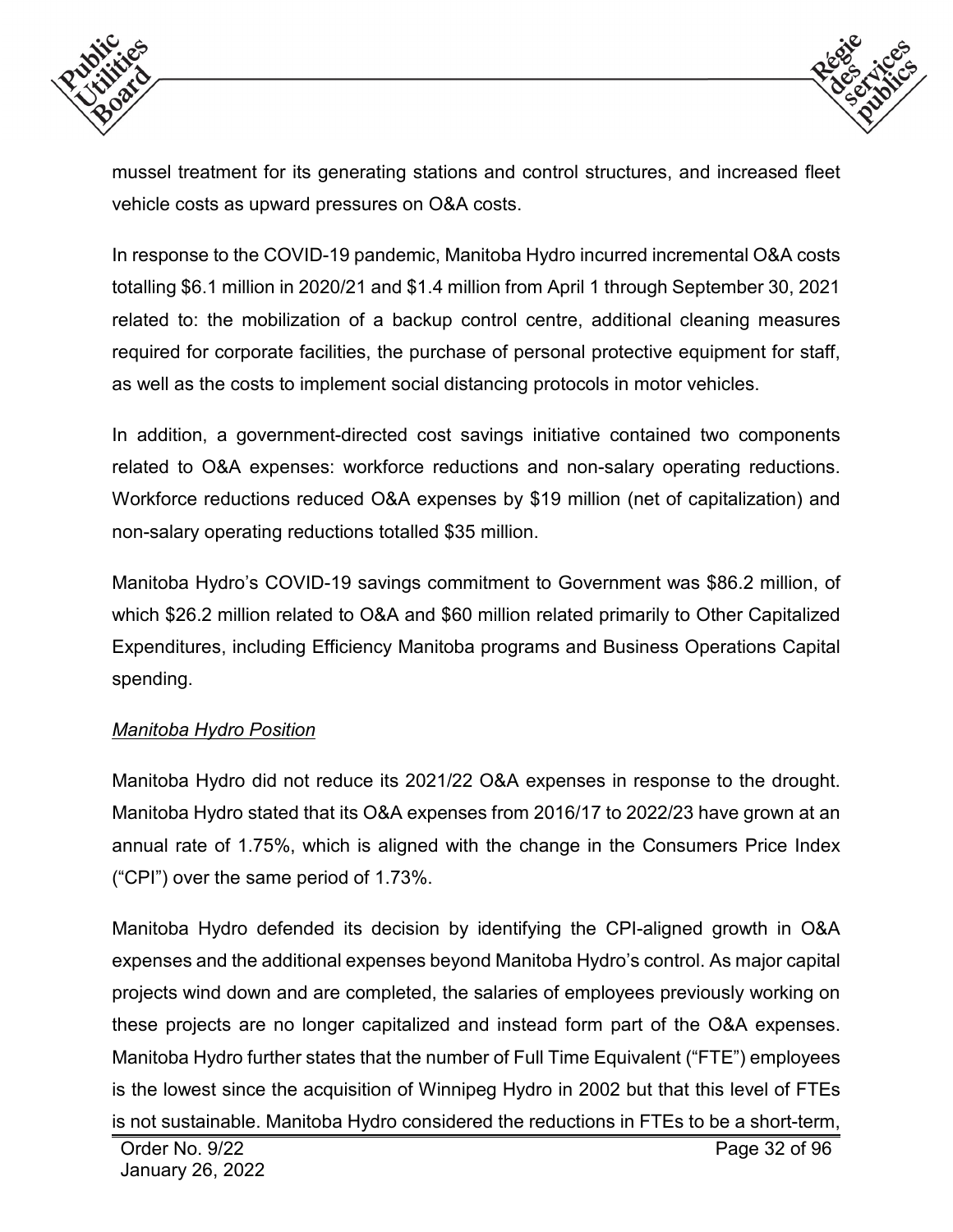



temporary situation to address the pandemic. Manitoba Hydro maintains that with the winding down of major capital projects, O&A costs are increasing as there is a shift from resources working on construction activities, focused mainly on hydro-electric and transmission development, to operating activities in support of Strategy 2040 and building up the capability to meet the evolving energy landscape.

# *Intervener Positions*

According to the Consumers Coalition, Manitoba Hydro has not managed the financial impacts of the drought appropriately, as it has not reduced its O&A expenses. Similar to the Consumers Coalition's observations of Manitoba Hydro's statements at the 2014 NFAT public proceeding with respect to how Manitoba Hydro would reduce its expenditures in response to drought conditions, the Consumers Coalition noted that Manitoba Hydro has not reduced its O&A expenses in response to the 2021/22 drought.

Instead of reducing O&A, this Intervener calculated Manitoba Hydro has increased its O&A spending by 4.3% from 2019/20 to 2020/21 and is projecting a cumulative increase from 2019/20 to 2022/23 of 16.2% (i.e. 5.4% per year on average).

Manitoba Industrial Power Users Group had the same concerns with Manitoba Hydro's O&A expenses as noted above for Manitoba Hydro's Business Operations Capital expenditures. Manitoba Industrial Power Users Group stated that Manitoba Hydro is now proposing to undo much of this cost containment and increase spending on additional FTEs. Given that the budget increasing the FTEs has been approved by the Manitoba Hydro Board of Directors, Manitoba Industrial Power Users Group questions the O&A cost-cutting measures that Manitoba Hydro is considering and whether Manitoba Hydro is considering cost-cutting measures at all.

#### *Board Findings*

The Board finds the position of Manitoba Hydro previously expressed at the NFAT proceeding has changed with respect to addressing the financial impacts of drought. If the drought continues and Manitoba Hydro's cash flow concerns continue next year, the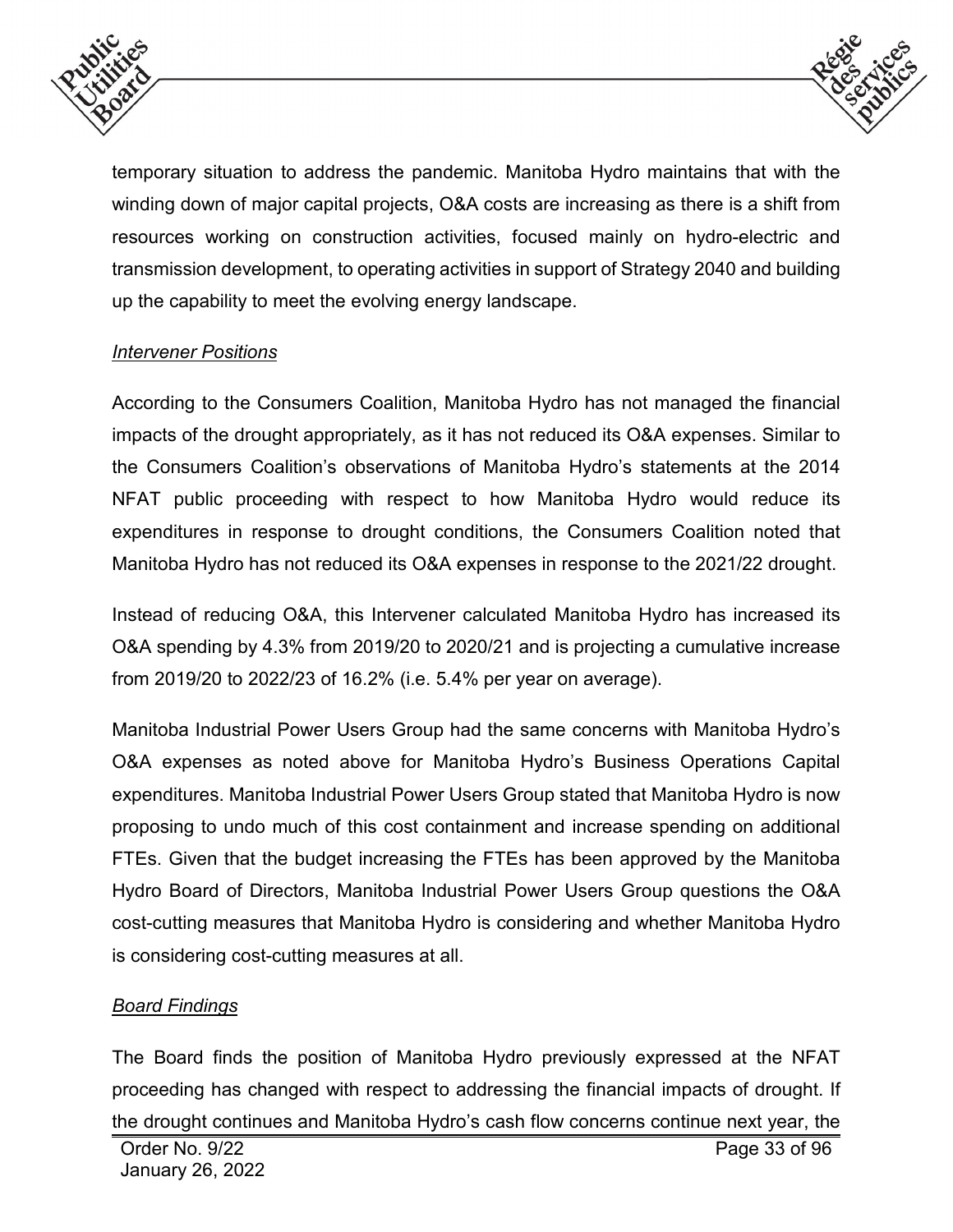



Board finds that Manitoba Hydro shall seek savings in its O&A expenses in order to confront liquidity concerns related to drought.

Manitoba Hydro stated that its O&A expenses are not easily adjusted in response to the drought as they are made up primarily of employee wages, salaries, and benefits. The Board notes that Manitoba Hydro was able to adjust its O&A expenses relatively quickly in response to the directive from the provincial Government to do so in light of the pandemic. The Board also finds that as major capital projects wound down and were completed, Manitoba Hydro should have planned for the fact that the salaries of employees previously working on these projects would no longer be capitalized and instead form part of the O&A expenses. The Board will consider Manitoba Hydro's steps to reduce its O&A expenses at the next General Rate Application. The Board directs Manitoba Hydro to demonstrate the savings in O&A expenses that are found by showing the updated O&A expenses compared to the O&A expenses proposed in this interim proceeding. Manitoba Hydro should be planning for the drought to continue and it must therefore control its O&A expenses to address the financial impacts of a continuing drought, although Manitoba Hydro is to manage these expenses regardless of whether the water conditions recover and the drought ends.

While compliance with prior Board directives was out of scope of the Interim Application proceeding, the Board notes that there are outstanding directives related to O&A expenses, including Order 58/19 Directives 12 and 13 and Order 69/19 Directive 8. The Board will review Manitoba Hydro's responses to these Directives at the next General Rate Application.

#### *Debt Management*

Manitoba Hydro plans to borrow \$348 million in 2021/22 to fund its operations, which represents 90% of the projected reduction from previously forecast Net Extraprovincial Revenue.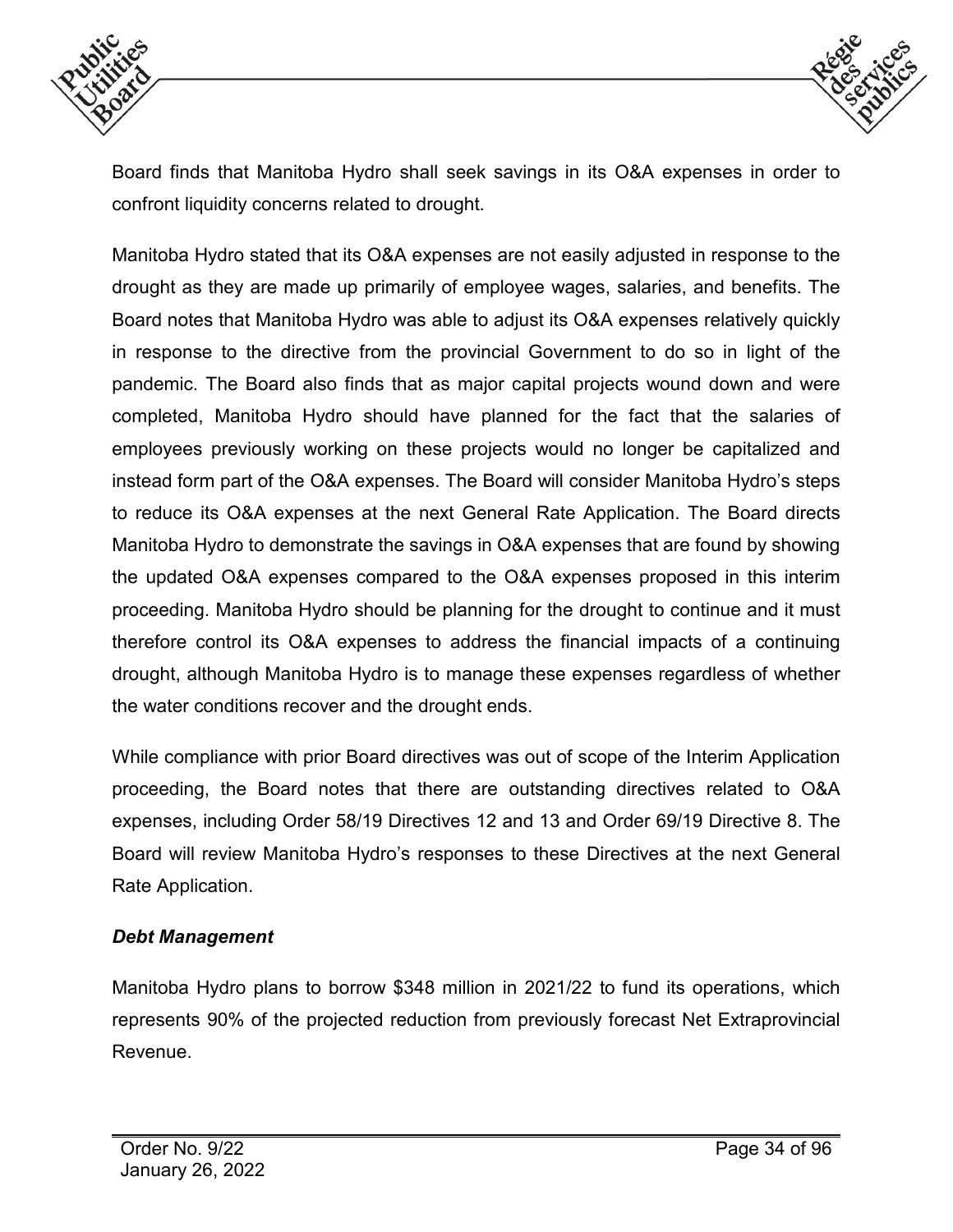



Manitoba Hydro adjusted its debt portfolio which has reduced its Finance Expense. Manitoba Hydro shifted the forecast term to maturity of new debt issuance for fiscal 2021/22, issuing debt with a weighted average term to maturity ("WATM") of 15.4 years at a weighted average interest rate ("WAIR") of 2.09% year to date (versus a WATM of 37.2 years and a WAIR of 2.15% for debt issued in 2020/21). As a result, the weighted average term to maturity for Manitoba Hydro's entire debt portfolio is 19.4 years with a weighted average interest rate of 3.4% (including the provincial debt guarantee fee). Shortening the term to maturity of long-term debt adds refinancing risk to the debt profile earlier than planned. Manitoba Hydro's debt borrowings for the construction of the Keeyask Generating Station are expected to end in 2021/22 as the final generating units will be placed into service this fiscal year.

#### *Manitoba Hydro Position*

The annual interest cost on the \$348 million of borrowings required in 2021/22 to fund operations is \$13 million. Of the 5% proposed revenue increase, 0.8% is necessary just to cover this annual interest cost. Manitoba Hydro cites the current economic environment, where inflation is running high and current forecasts are showing short-term interest rates will be rising in the next fiscal year and beyond, as its reasoning not to employ the strategy of increasing floating rate debt and risk the related rising finance expense in the near term. Manitoba Hydro is, however, anticipating the issuance of a small amount of its own commercial paper.

The strategy to shift the new debt issues to a shorter WATM has benefited Finance Expense, as rates across the yield curve have risen above forecasted levels for the year to date in 2021/22.

Manitoba Hydro states that the increased limit of \$1.5 billion for the commercial paper program has not been approved for use, nor guaranteed yet, by the Province of Manitoba.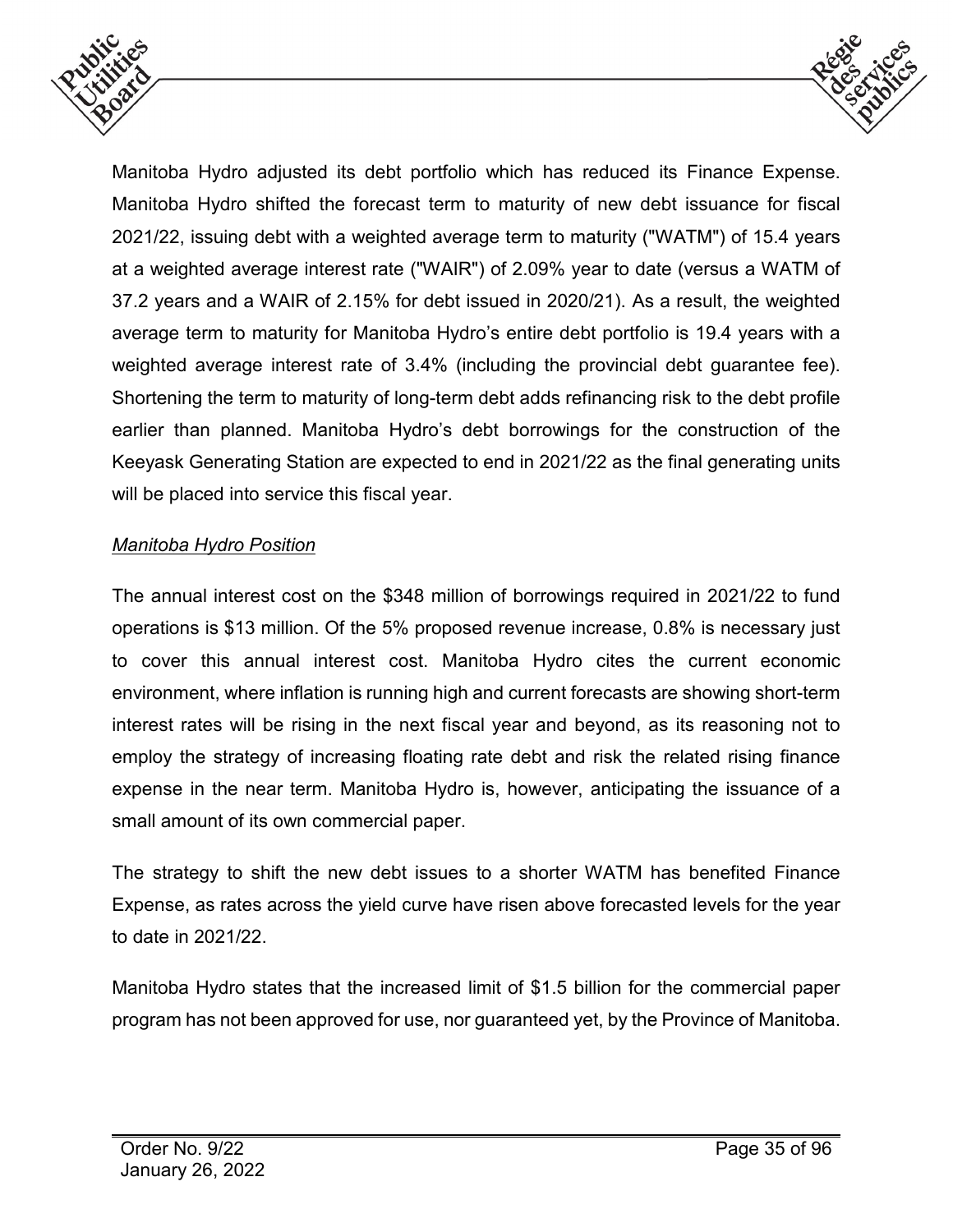



# *Intervener Positions*

Both Manitoba Industrial Power Users Group and Consumer Coalition note that the cost of the borrowing for operations arising from the drought can be financed with a 0.8% increase in consumer rates.

Manitoba Industrial Power Users Group submits that, by definition, the current debt level is sustainable as all interest is being paid in full every year. By 2022/23, there is no addition of new debt being issued, and there is an effective repayment of debt through a quarter billion dollars in the sinking fund.

This Intervener notes that all interest is being paid from cash receipts, and there remains positive cash from operating activities of \$778 million in the approved 2022/23 Plan budget. Furthermore, Manitoba Industrial Power Users Group submits the current debt levels are more than sustainable at current receipts from customers, while acknowledging Manitoba Hydro cannot fully fund interest from internal cash flows as well as pay \$250 million into the sinking fund plus spend \$886 million on new capital expenditures.

As explained above, Consumers Coalition noted that at the 2014 NFAT public hearing Manitoba Hydro explained that it would address the financial impacts of drought in three principal ways. The second way for Manitoba Hydro to address the impacts of drought is to utilize bridge financing including the use of its \$500 million short-term borrowing facility. As stated by Manitoba Hydro at the NFAT proceeding:

*The second piece to this is bridge financing. I've already indicated that we have our \$500 million short-term borrowing program; or, alternatively, could access the capital markets for shorter-dated debt. You know, could be one (1) year, two (2) year, three (3) years, such that they could be retired upon resumption of positive cashflow from operations.*

According to the Consumers Coalition, the short-term borrowing facility has increased to \$1.5 billion but is awaiting Provincial Government approval. This Intervener submits that Manitoba Hydro has multiple sources of liquidity to draw upon. Additionally, ratepayers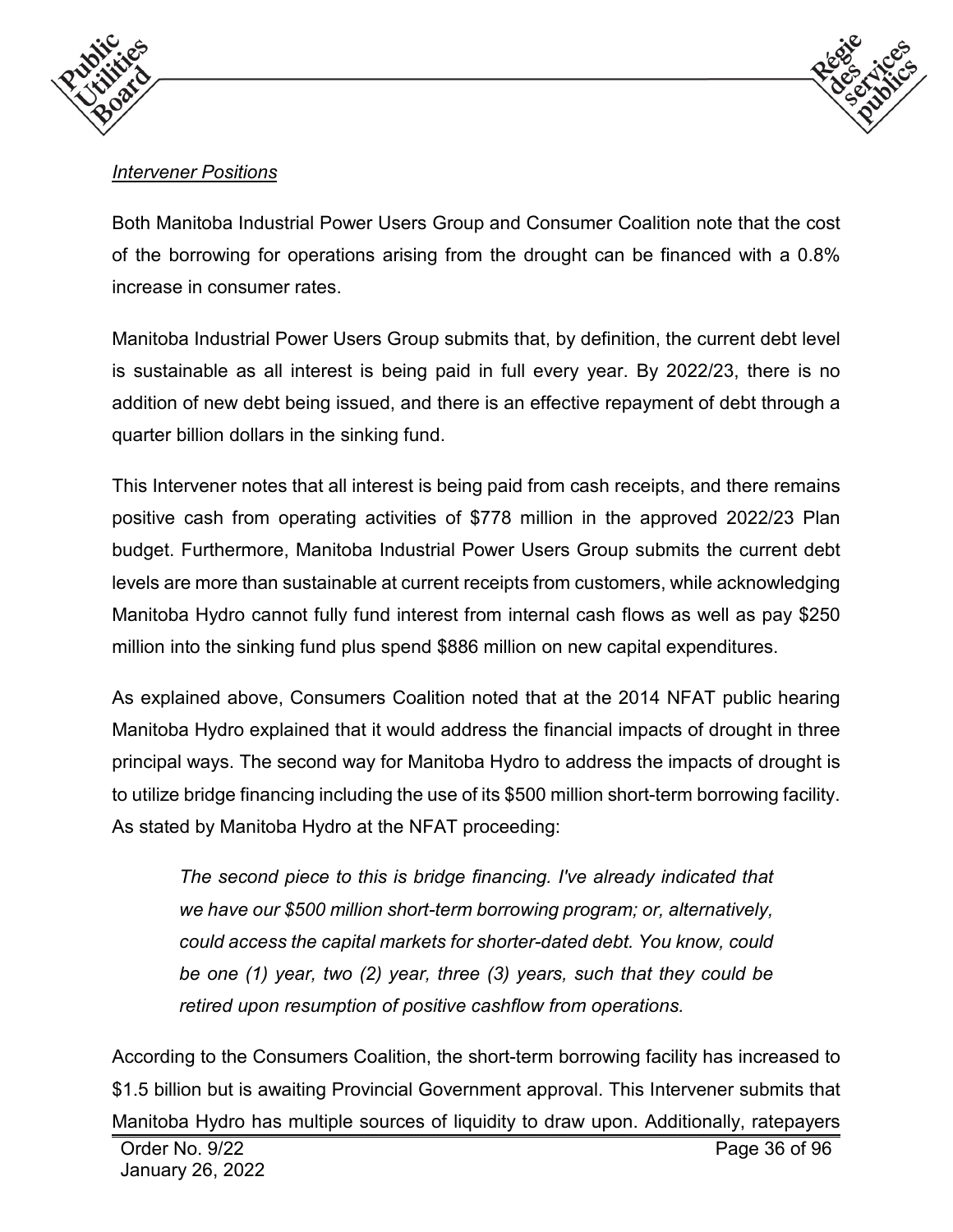



are paying over \$200 million per year in "liquidity insurance" in the form of the Provincial Debt Guarantee Fee of 1% on Manitoba Hydro's outstanding debt. According to the Consumers Coalition and based on the evidence in this Interim Application, Manitoba Hydro experienced no challenges obtaining debt financing due to its creditworthiness. Instead, any challenges Manitoba Hydro experienced with obtaining debt financing resulted from a global market disruption during the initial six weeks of the COVID pandemic when global debt markets froze.

## *Board Findings*

The Board finds Manitoba Hydro's shift in the term to maturity of new 2021/22 debt issuances of \$1.4 billion to be beneficial in the short term as it has reduced Finance Expense.

#### *Cash Flow*

In its Interim Application, Manitoba Hydro presented a new cash flow metric called Cash Sufficiency/Deficiency to Fund Core Business Operations.

Manitoba Hydro's total financing requirements are derived by subtracting Cash Provided by Operating Activities from Cash Used for Investing Activities. If the total financing requirements are greater than the financing requirements related to the major capital projects, a cash deficiency exists, and Manitoba Hydro borrows to fund its core business activities.

Put another way, Manitoba Hydro calculates this metric by looking at its net cash flow position with the borrowing and investing for major capital projects removed. In doing this, Manitoba Hydro assumes that major capital projects, such as Keeyask Generating Station, are fully funded by debt.

Using this new metric, Manitoba Hydro calculated a \$348 million cash shortfall for its core business operations in 2021/22. This means that Manitoba Hydro must borrow funds to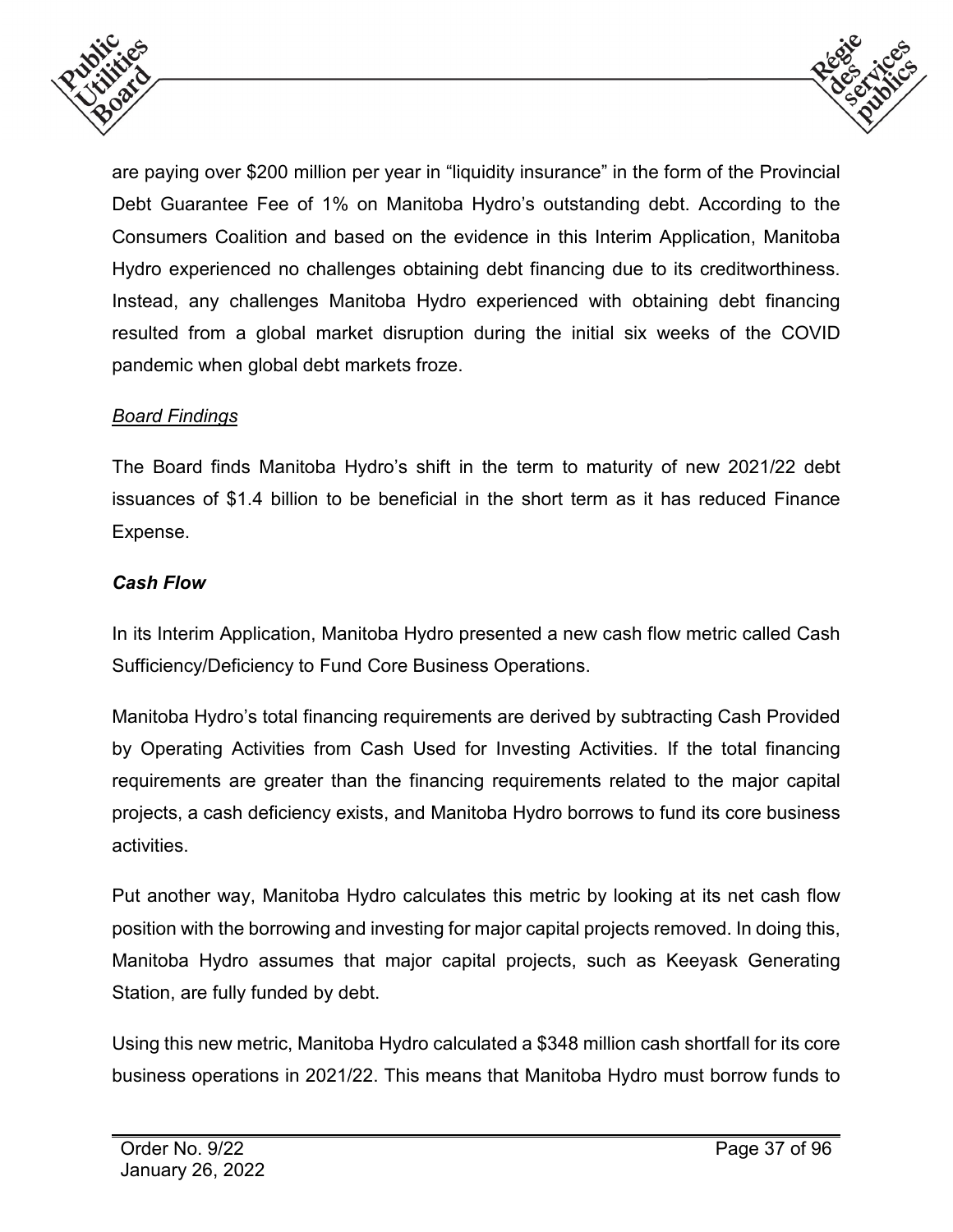



pay for its interest obligations, ongoing Business Operation Capital expenditures, and ongoing obligations such as mitigation payments.

Despite indicating a \$348 million shortfall in Cash Sufficiency/Deficiency to Fund Core Business Operations, Manitoba Hydro projects a \$1.121 billion positive cash balance at the end of 2021/22, which is almost the same cash balance as at the end of 2020/21.

#### *Manitoba Hydro Position*

According to Manitoba Hydro, the new Cash Sufficiency/Deficiency to Fund Core Business Operations metric is superior to the previously used Capital Coverage Ratio because it focuses on whether revenues from operations are sufficient to pay for those operations. The Capital Coverage Ratio has limited effectiveness given the quantum of the core business cash requirements excluded from the calculation.

Because Manitoba Hydro's Net Extraprovincial Revenue has been reduced by \$398 million, that revenue is not available to fund its core business operations. To bridge that revenue shortfall, Manitoba Hydro borrowed \$348 million in 2021/22 to pay for its operations. Such borrowings add to the already heavy debt level of Manitoba Hydro and are not sustainable.

The drought comes at a time when Manitoba Hydro is highly leveraged, with a debt ratio of 87%, as a result of funding major capital projects. According to Manitoba Hydro, this level of debt has left very little cash to deal with non-controllable risks as they materialize.

While Manitoba Hydro projects a positive cash balance at the end of 2021/22, this cash balance results from borrowing and is not generated through core operations. Manitoba Hydro maintains this cash balance in order to have six months of working capital.

#### *Intervener Positions*

The Consumers Coalition noted that according to its cash flow statement, Manitoba Hydro has a cash reserve balance of \$1.121 billion entering 2022/23. According to the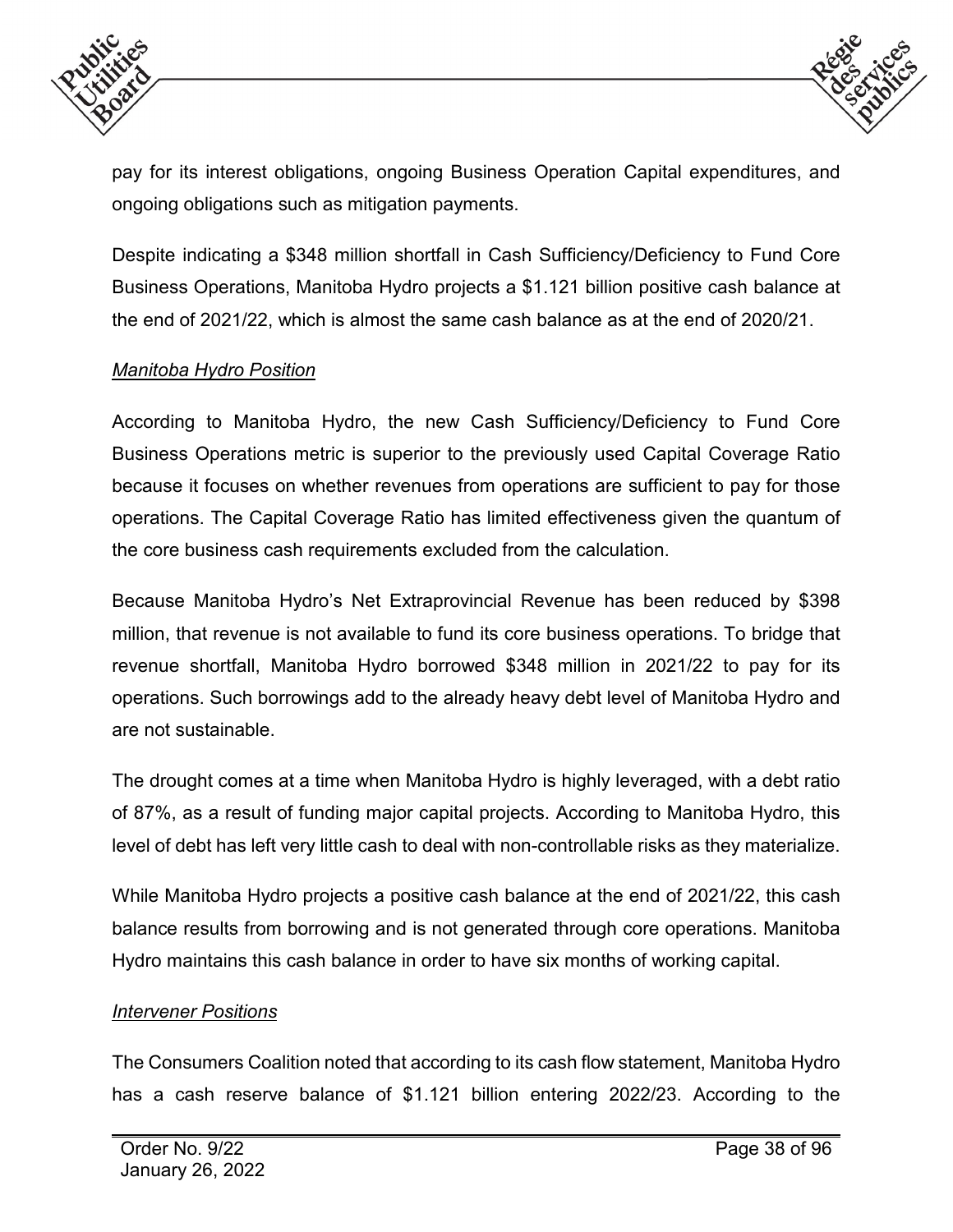



Consumers Coalition, this level of cash on Manitoba Hydro's balance sheet indicates that Manitoba Hydro does not have a liquidity problem.

With respect to the new Cash Sufficiency/Deficiency to Fund Core Business Operations, the Consumers Coalition notes that this is a new financial metric for Manitoba Hydro and that Manitoba Hydro has abandoned the long-standing Capital Coverage Ratio which was supported by the Board in its last two General Rate Application Orders 58/19 and 69/19.

The Consumers Coalition concludes that the Board should continue to apply traditional rate-setting metrics, including the Capital Coverage Ratio, to this interim application, especially given Manitoba Hydro's financial forecasting and rate strategy are in a state of flux. The Consumers Coalition sees risks if the Board applies Manitoba Hydro's unconventional and, in its opinion, flawed rate-setting metrics.

Finally, the Consumers Coalition notes that any rate increase proposed by Manitoba Hydro will not make a material difference to the financial metrics for the fiscal year 2021/22, considering the late effective date of the requested rate increase.

Manitoba Industrial Power Users Group compared Manitoba Hydro's cash flow position in the current drought year with its cash flow position in the 2003/04 drought year. Manitoba Industrial Power Users Group noted that Manitoba Hydro has a positive cash flow from operating activities (excluding financing and investing activities) of \$270 million in 2021/22, compared to a cash deficit of \$101 million in 2003/04.

# *Board Findings*

The Board notes that Manitoba Hydro introduced a new cash flow metric in this interim rate proceeding. Manitoba Hydro also introduced a new, different cash flow metric in its 2017/18 & 2018/19 General Rate Application. In that proceeding, Manitoba Hydro stated that its Capital Coverage Ratio metric did not provide an accurate view of its cash flow position.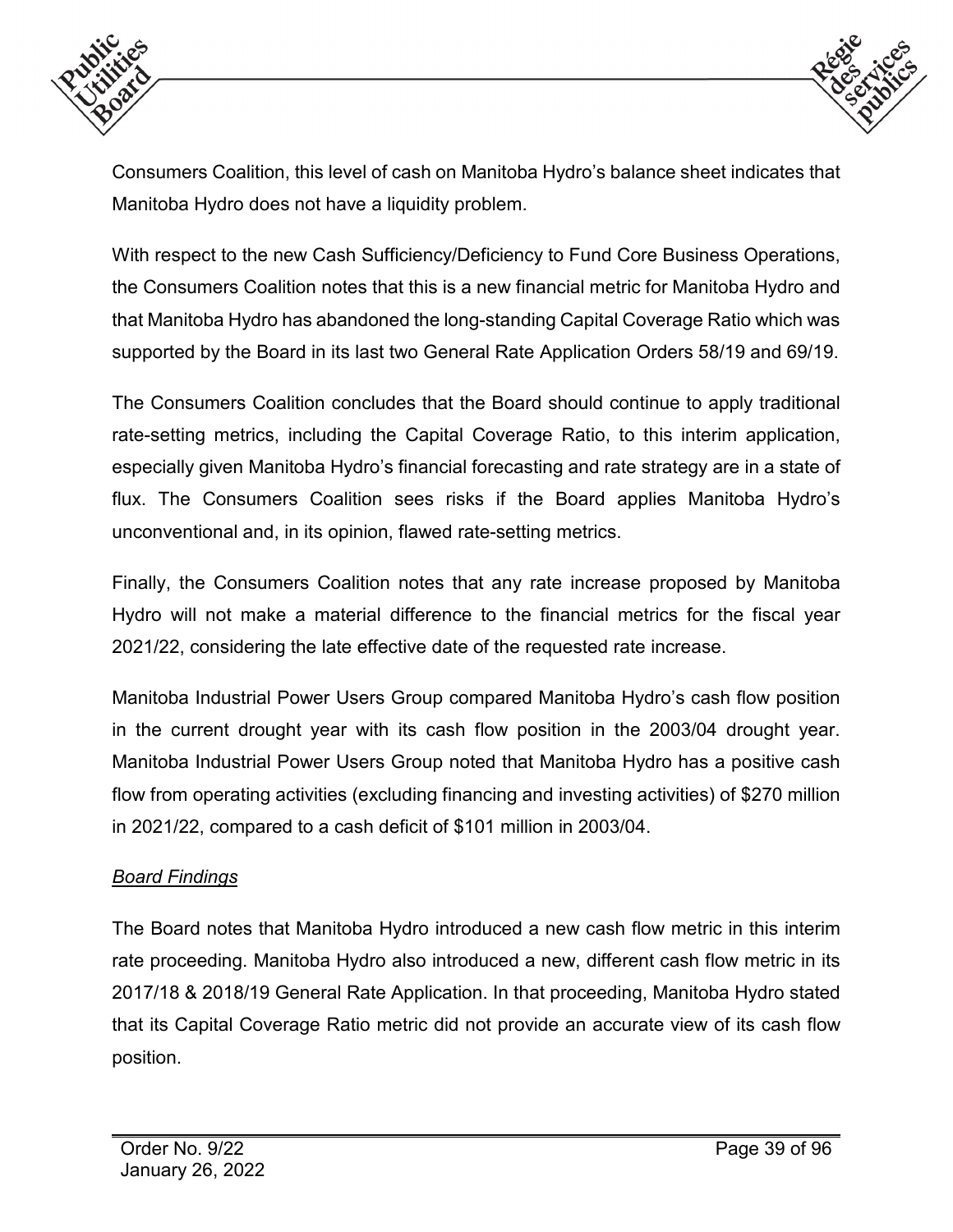



The Board provided its findings with respect to the previously introduced new cash flow metric in Order 58/19, at page 66:

*The Board finds that, in assessing whether Manitoba Hydro is meeting its ongoing financial obligations, the focus should be on the accrual accounting methodology used in the Utility's audited financial statements and the financial forecasts used for rate setting. This methodology was also previously used by Manitoba Hydro for rate setting purposes and continues to be used by Manitoba Hydro for its financial forecasting and reporting. Accrual accounting used by Manitoba Hydro includes capitalizing interest to capital projects until those new assets enter service for ratepayers. Once in service, the financing and depreciation costs are recorded on the Income Statement to be recovered in consumer rates.* 

*Manitoba Hydro's new cash flow analysis does not appear, from the evidence, to be a typical part of financial analysis, and its value is somewhat obscure. The newly presented cash flow analysis is a "new view" created by Manitoba Hydro that the Board does not accept for ratesetting purposes.* 

Furthermore, and as accepted by Manitoba Hydro, the Board finds that due to the interim nature of these proceedings, including the insufficient evidence on this topic, the Board will not be altering its prior findings on cash flow or other financial metrics.

The Board will consider the merits of Manitoba Hydro's new Cash Sufficiency/Deficiency to Fund Core Business Operations, as well as Manitoba Hydro's apparent abandonment of the long-standing Capital Coverage Ratio, at the 2022/23 General Rate Application.

The Board finds that due to the severity of the drought and the \$398 million reduction in Net Extraprovincial Revenue, Manitoba Hydro will experience a cash flow deficiency in 2021/22. The Board expects the deficiency to be greater than the \$348 million indicated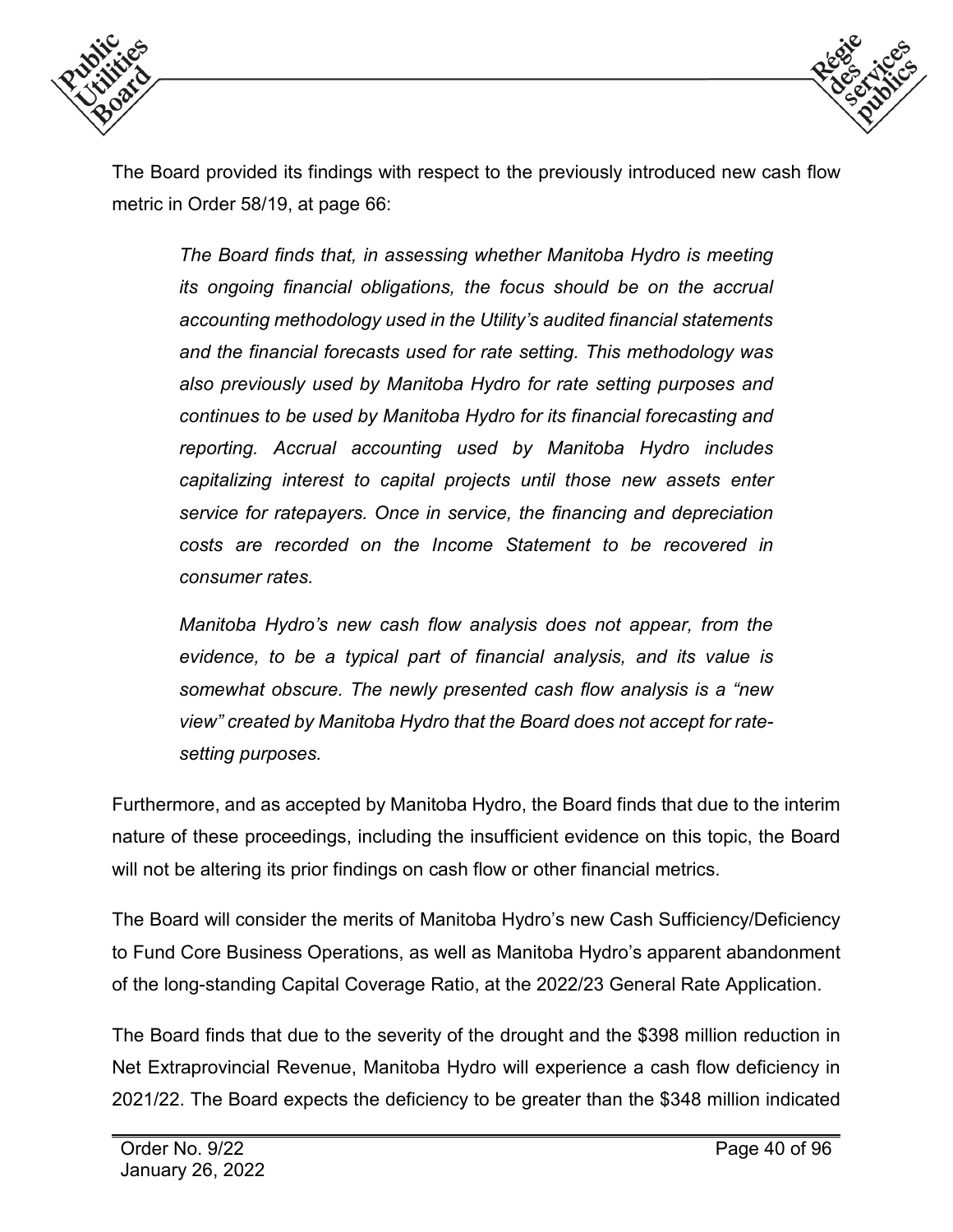



in the Interim Application to fund its operations and Business Operations Capital expenditures, due to the approved revenue increase being varied to 3.6%, from the Manitoba Hydro requested 5%.

The Board further finds that reductions in cash flow outlays are available to Manitoba Hydro by reducing its discretionary O&A expenses as well as its Business Operations Capital expenditures, as explained elsewhere in this Order.

## *Retained Earnings*

Manitoba Hydro's financial reserves, or Retained Earnings, are the sum of all profits received by Manitoba Hydro through customer revenues since the Utility's inception, primarily from domestic ratepayers but also from export sales. Manitoba Hydro's financial reserves are not cash and are not retained in a bank account, but rather have been reinvested back into the Utility, including through reducing the amount of new borrowing requirements. Put another way, equity and Retained Earnings represent debt that is avoided. Manitoba Hydro's Retained Earnings are included in the Utility's measurement of its total equity level.

At the end of 2020/21, Manitoba Hydro's Consolidated Retained Earnings were \$3.26 billion, the highest in Manitoba Hydro's 70-year history, as were Total Net Debt and Total Assets, as shown in the table below.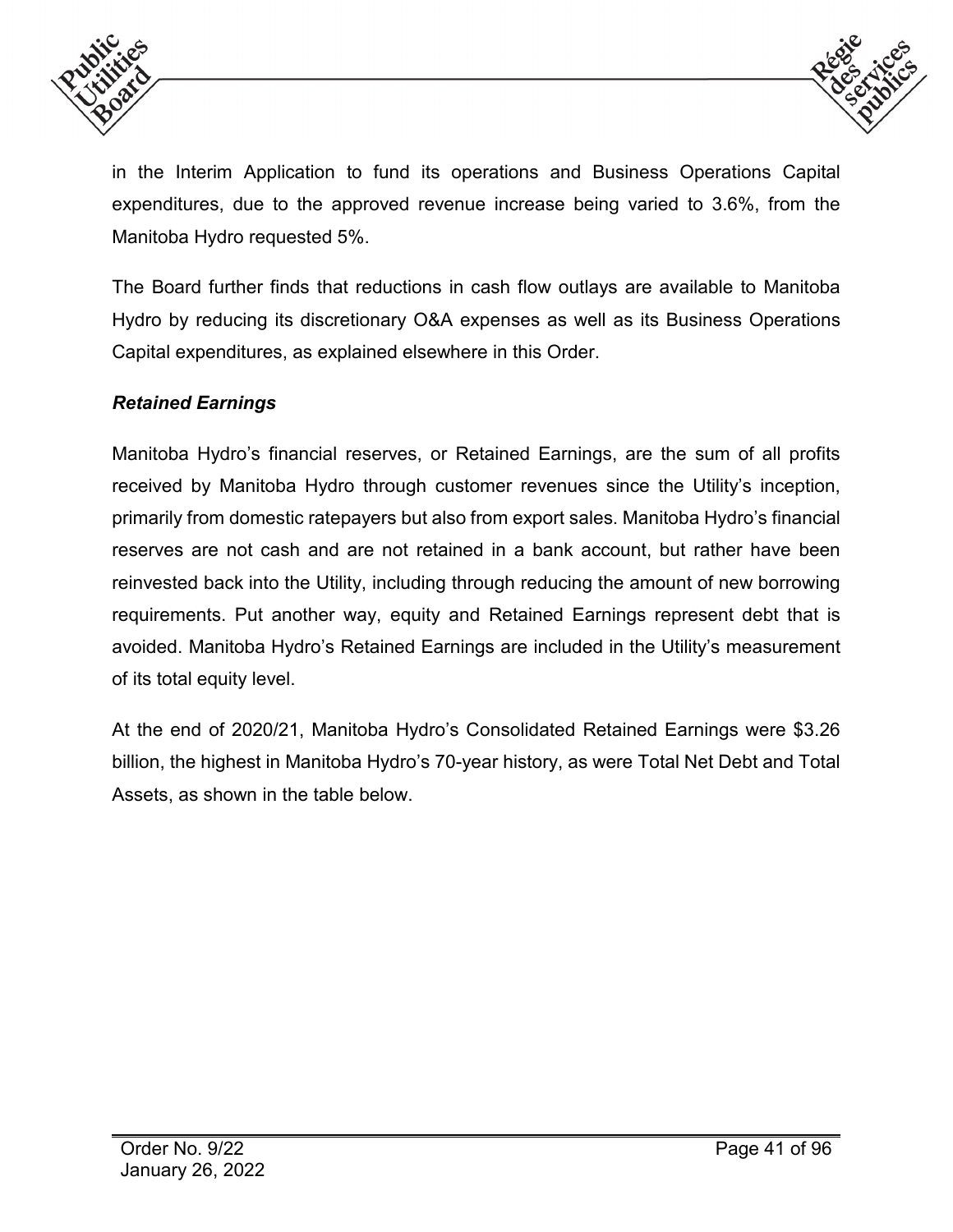



| <b>Year Ending</b> | <b>Total Net Debt*</b>        | <b>Total Assets</b> | <b>Retained Earnings</b> |
|--------------------|-------------------------------|---------------------|--------------------------|
| 2021               | 24,186                        | 30,715              | 3,260                    |
| 2020               | 23,288                        | 29,306              | 3,141                    |
| 2019               | 21,552                        | 27,431              | 3,042                    |
| 2018               | 19,200                        | 25,169              | 2,936                    |
| 2017               | 16,438                        | 22,338              | 2,899                    |
| 2016               | 14,527                        | 19,780              | 2,828                    |
| 2015               | 12,566                        | 17,567              | 2,779                    |
| 2014               | 10,757                        | 15,639              | 2,716                    |
| 2013               | 9,633                         | 14,542              | 2,542                    |
| 2012               | 9,010                         | 13,791              | 2,450                    |
| 2011               | 8,365                         | 12,882              | 2,389                    |
| 2010               | 8,155                         | 12,437              | 2,239                    |
| 2009               | 7,521                         | 11,547              | 2,076                    |
| 2008               | 6,853                         | 11,766              | 1,822                    |
| 2007               | 6,597                         | 10,922              | 1,407                    |
| 2006               | 6,614                         | 10,482              | 1,285                    |
| 2005               | 6,642                         | 9,952               | 870                      |
| 2004               | 6,675                         | 9,903               | 734                      |
| 2003               | 6,320                         | 10,234              | 1,170                    |
| 2002               | 6,146                         | 10,405              | 1,302                    |
| 2001               | 6,114                         | 9,966               | 1,088                    |
| 2000               | 5,488                         | 8,692               | 818                      |
| 1999               | 4,772                         | 7,866               | 666                      |
| 1998               | 4,559                         | 7,617               | 566                      |
| 1997               | 4,493                         | 7,133               | 455                      |
| 1996               | 4,685                         | 6,737               | 354                      |
| 1995               | 4,507                         | 6,449               | 284                      |
| 1994               | 4,948                         | 6543                | 228                      |
| 1993               | 4,533                         | 6,025               | 159                      |
| 1992               | 4,972<br>*Net of sinking fund | 6,505               | 183                      |

#### **Manitoba Hydro Consolidated Financial History (\$million)**

Source: Manitoba Hydro's Interim Application Appendix 3, which represents consolidated financial information from the Corporation's Annual Reports and does not include all components of the Balance Sheet.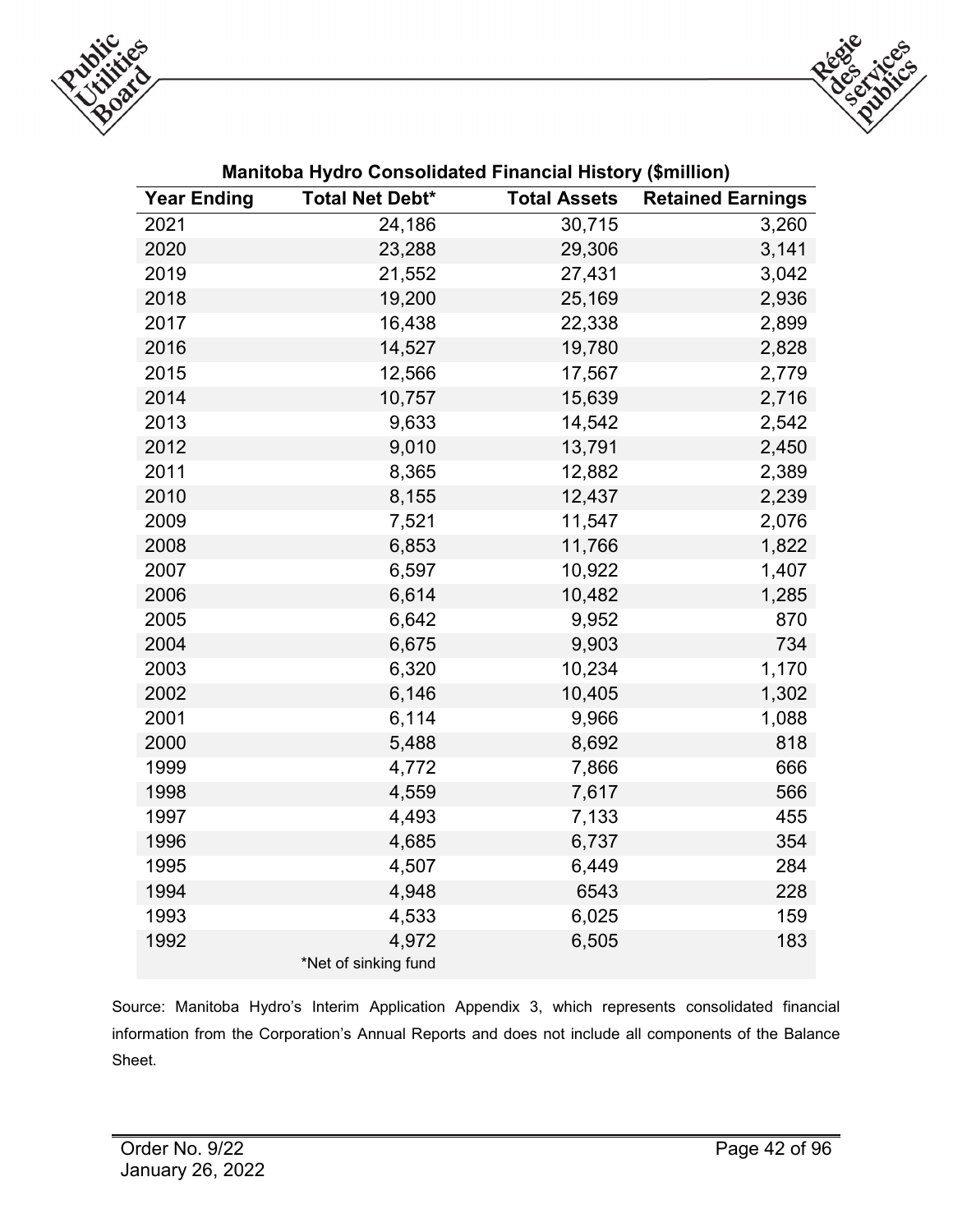



As shown in the table above, the past two decades have seen Manitoba Hydro's Retained Earnings increase by over two billion dollars while its total assets and total debt have more than tripled.

However, because of the drought and the expected net loss of \$190 million, Manitoba Hydro projects its electricity-segmented Retained Earnings to fall to \$2.885 billion at the end of 2021/22 from \$3.074 billion, assuming its proposed 5% revenue increase was approved.

Manitoba Hydro estimated the "cost" of a five-year drought to be a \$1.3 billion reduction in Net Extraprovincial Revenue, and a seven-year drought to be \$1.8 billion. Unlike previous proceedings, in this Interim Application, Manitoba Hydro did not quantify the reduction in Retained Earnings due to a 5-year or 7-year drought.

## *Manitoba Hydro Position*

Manitoba Hydro stated that it could not calculate the full cost of a multi-year drought – including finance expense impacts and the resulting impact on Retained Earnings – because it does not have a long-term financial forecast. Manitoba Hydro explained that it could not provide a long-term financial forecast because Manitoba Hydro is waiting for the Government to complete its Energy Policy and Manitoba Hydro must also first complete its Integrated Resource Plan.

Manitoba Hydro does not consider Retained Earnings to be the same as reserves. Manitoba Hydro stated that it has no financial reserves that are liquid in nature. The only liquid assets that Manitoba Hydro has on hand are borrowed funds.

According to Manitoba Hydro, its Retained Earnings do not resolve the cash flow deficiency in 2021/22. Manitoba Hydro does not see its Retained Earnings as being there to smooth the financial downturn resulting from the drought as there are no liquid assets available to Manitoba Hydro. Instead, the benefit of holding Retained Earnings is that they are an indicator of the equity of Manitoba Hydro.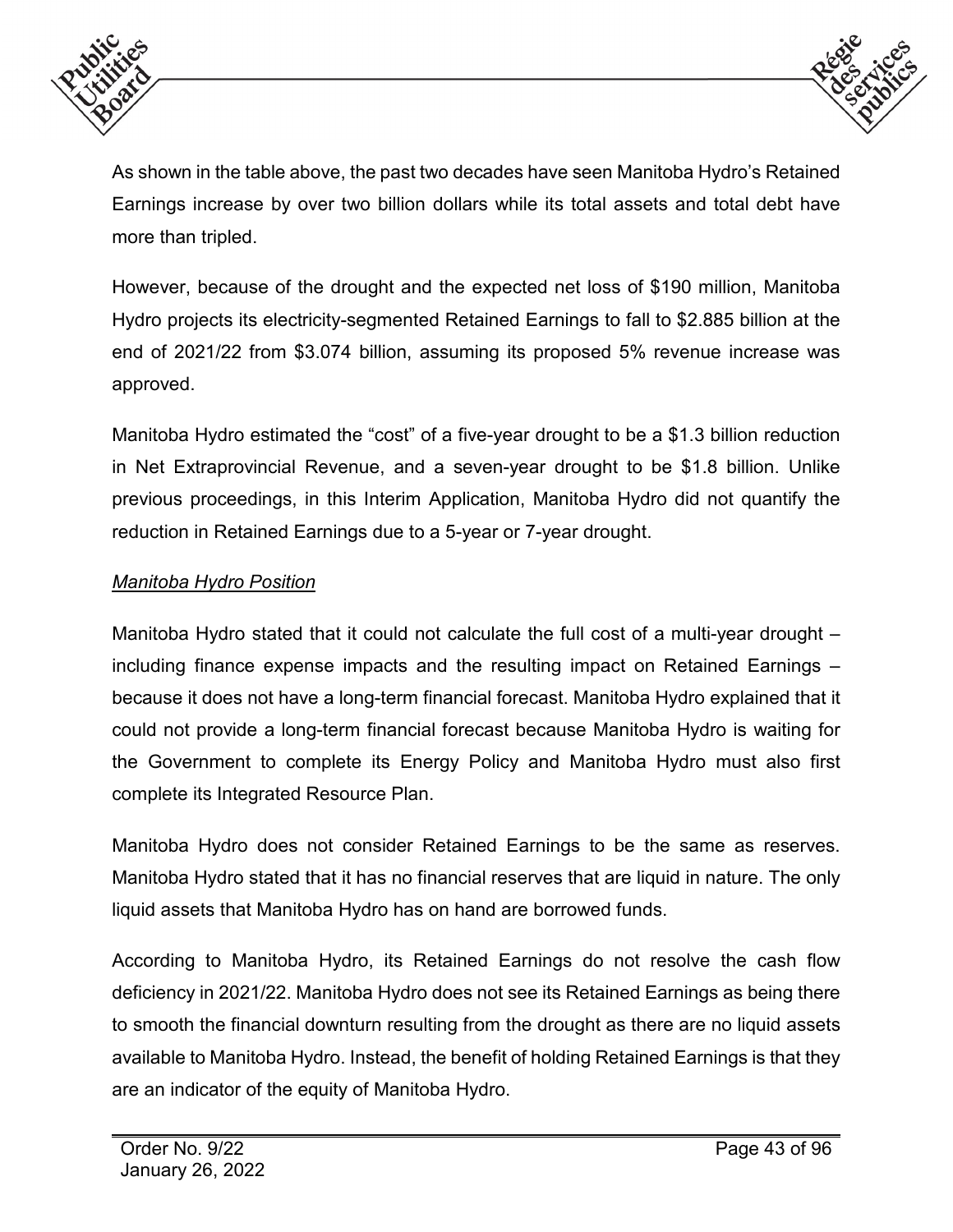



Manitoba Hydro stated that while mathematically its Retained Earnings are being reduced by \$190 million because of the drought, it does not view this as a cushion or reserve for the drought because of the insufficient cash flow to pay for its operations. Instead, Manitoba Hydro states that it must borrow its way out of the drought.

Manitoba Hydro confirmed that its long-term plan is not to set aside cash in a reserve account but to pay down long-term debt.

## *Intervener Positions*

According to Manitoba Industrial Power Users Group, both the Board and Manitoba Hydro have previously been clear that Retained Earnings are the key factor intended to manage water flow risk. Manitoba Industrial Power Users Group quoted from Manitoba Hydro's Corporate Risk Management report of 2015 which states:

*Adequate financial reserves are required to protect against a repeat of the worst drought on record. At March 31, 2015, retained earnings totaled \$2.8 billion.*

It is the view of the Manitoba Industrial Power Users Group that it reflects appropriate treasury practices that Retained Earnings are not being held as cash reserves, with Manitoba Hydro instead reducing its debt. However, for Retained Earnings to protect against drought, the role of Retained Earnings is to enable Manitoba Hydro to take on debt. Retained Earnings allow Manitoba Hydro to take on debt that it avoided with the Retained Earnings in the first place.

As submitted by the Manitoba Industrial Power Users Group, the role of Retained Earnings must also be understood from the context of the rates that are paid by customers. Manitoba Hydro sets its financial projections and consumer rates based on average revenues and costs of all long-term flow scenarios. But in many years (and for effectively all of the last 18 years), water has been better than average. As a result, current ratepayers have funded 18 years of Retained Earnings growth during the higher-than-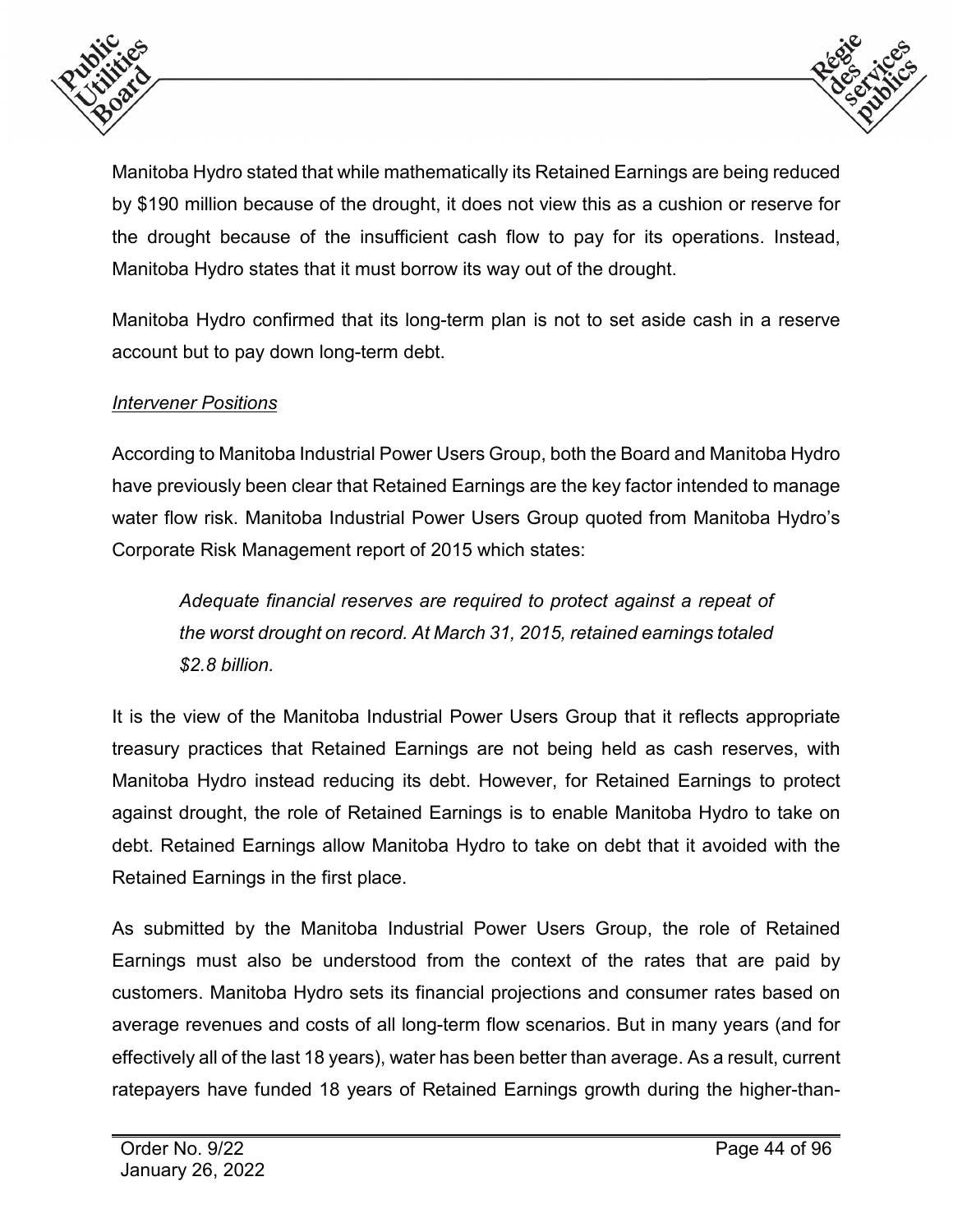



average water conditions in order to be afforded stable and predictable rates when the lower water conditions arise.

Manitoba Industrial Power Users Group further notes that Manitoba Hydro's Retained Earnings just before the drought in 2003/04 were \$1.17 billion. At that time, Manitoba Hydro estimated the cost of the worst drought on record as \$1.1 billion, excluding the compounding cost of financing. This Intervener points out that such a drought would have eliminated Manitoba Hydro's Retained Earnings. Manitoba Industrial Power Users Group contrasts that situation with the current situation, which is that the current drought is expected to result in a loss of \$190 million against Manitoba Hydro's \$3 billion of Retained Earnings. A seven-year drought has an estimated cost of \$1.8 billion against the \$3 billion of Retained Earnings. Therefore, according to the Manitoba Industrial Power Users Group, the situation is completely different now.

Manitoba Industrial Power Users Group submits the approach to the build-up of Retained Earnings, and the primary driver for Retained Earnings being the risk of drought, is not new to Manitoba Hydro. In the Manitoba Hydro annual report for the year ending March 31, 2004, Manitoba Hydro noted with respect to the drought:

*While the net loss in 2003-04 was significant, it was not unexpected. Manitoba Hydro's long-term financial forecasts take into account that drought conditions will typically occur about once every 10 years and that such conditions will have negative financial consequences. The risk of drought was one of the primary drivers behind the significant buildup in retained earnings over the past decade.* 

According to the Consumers Coalition, Manitoba Hydro downplayed the use of Retained Earnings as a drought mitigation tool, contradicting its position articulated in its financial statements. The Annual Report from the Manitoba Hydro-Electric Board for 2020/21 states: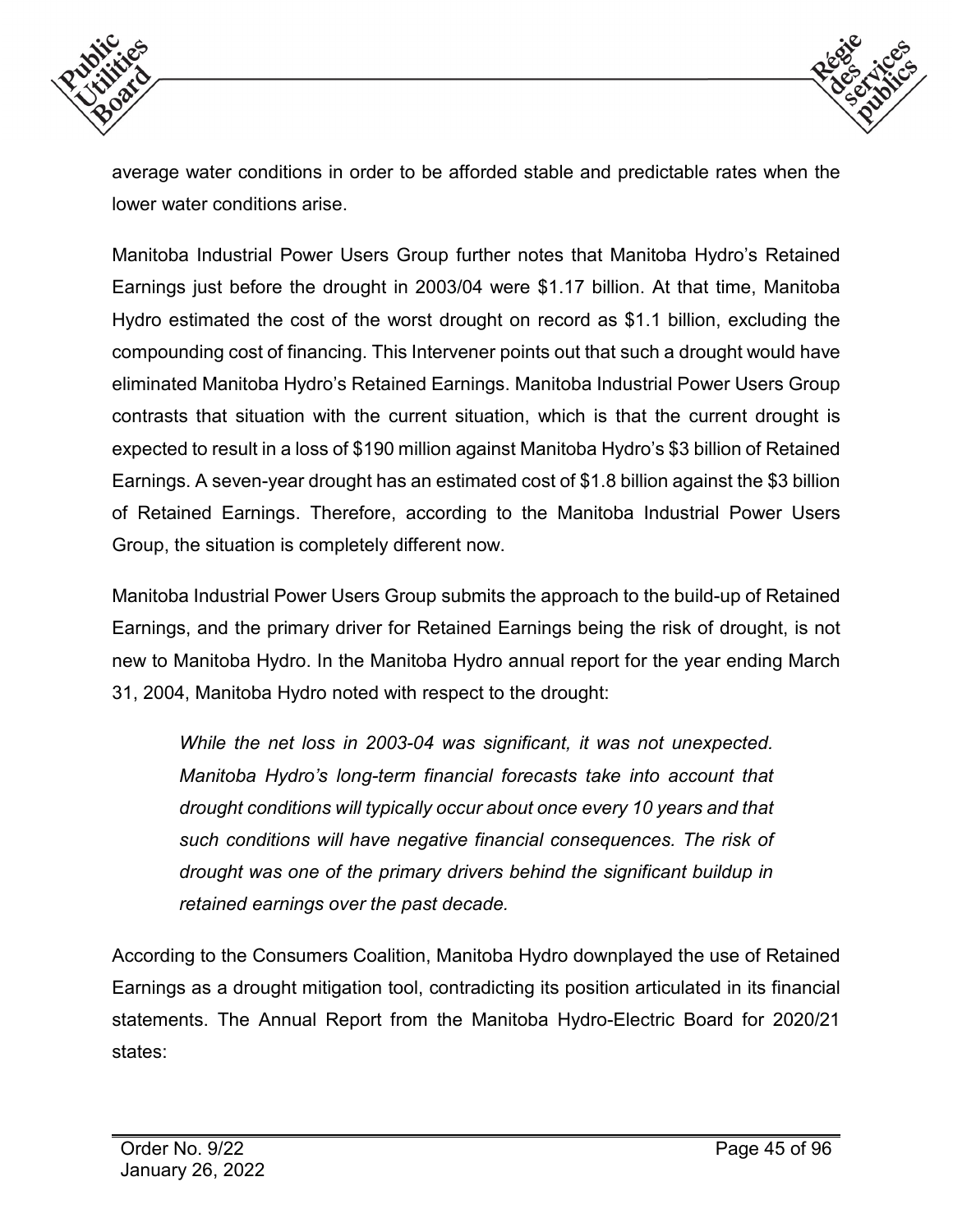



*Manitoba Hydro manages its capital structure to ensure that there is sufficient equity to absorb the financial effects of adverse circumstances and to ensure continued access to stable low-cost funding for capital projects and ongoing operational requirements.* 

## *Board Findings*

The Board finds that Manitoba Hydro's \$3.074 billion of electricity-segmented Retained Earnings, as reported on its audited 2020/21 balance sheet, is the highest in the 70-year history of Manitoba Hydro.

The Board also finds that Manitoba Hydro's current position of not considering its Retained Earnings as 'reserves' to be inconsistent with its previous position. While acknowledging Retained Earnings are not on deposit as cash reserves, the Board finds that Retained Earnings represent equity in Manitoba Hydro's capital structure and enhance Manitoba Hydro's ability to borrow money in the event of a drought.

In Order 59/18, the Board provided extensive findings on the role of Retained Earnings in managing the impacts of drought. Through this Interim Application hearing process, the Board remains of the view that:

*In making this determination, the Board is guided by two considerations. The first is: what "reserves" should Manitoba Hydro hold to manage risk and which risks should it take into account? As an example, as per the question posed in the evidence of Morrison Park Advisors, what is the level of retained earnings needed in the event of a five-year drought? The second is to place concerns about the amount of debt and retained earnings in a different perspective by also considering cash flow, using two long-standing financial metrics used by Manitoba Hydro: interest coverage ratio and the capital coverage ratio.*

*...*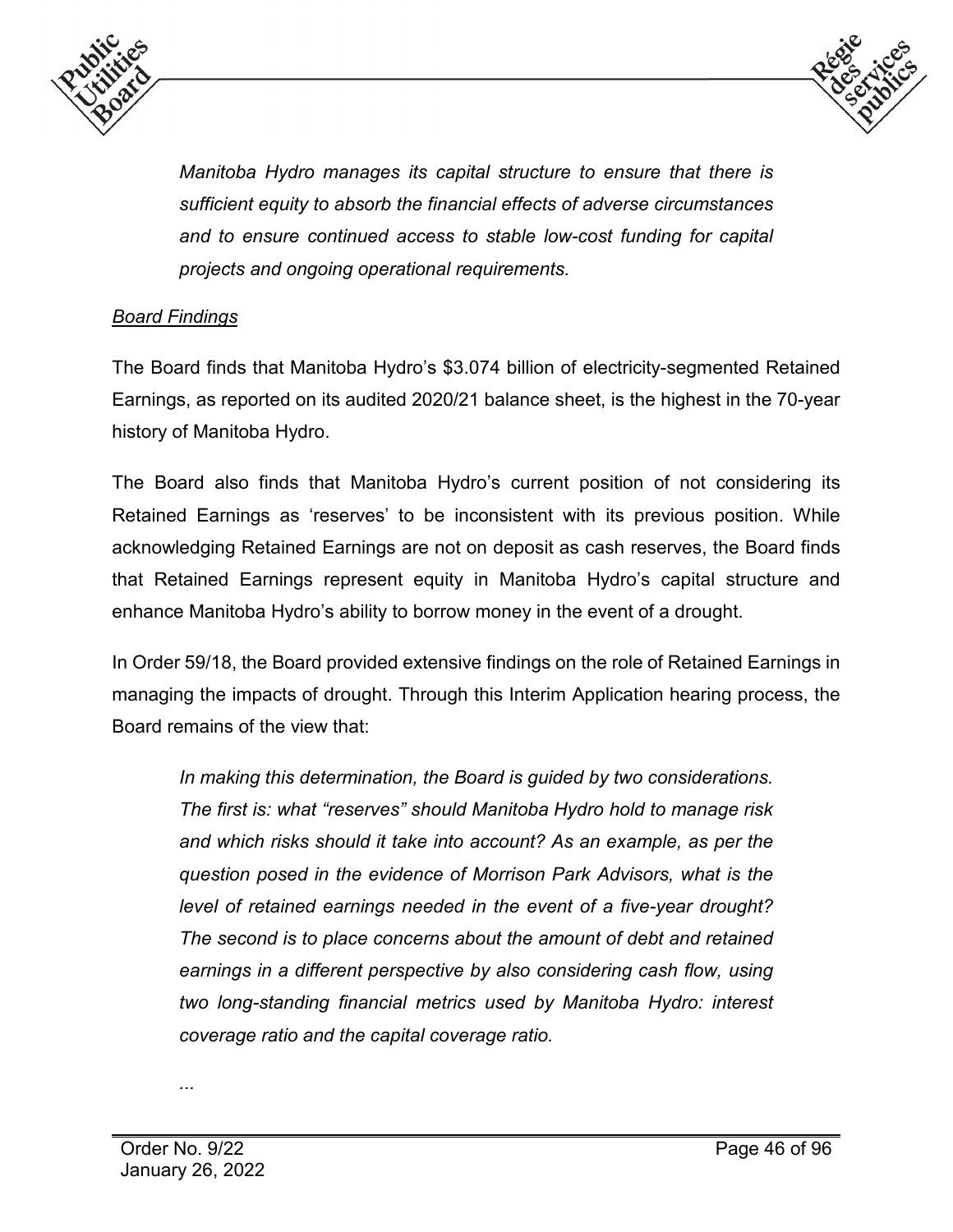



*In addition, the Board accepts the evidence of Morrison Park Advisors that Retained Earnings should be used to manage drought risk in combination with regulatory action by the Board. The Board further agrees that interest rate and export price risks over the long term should be addressed with rate increases as and when those risks materialize. Rates should not be set to increase Retained Earnings to manage those longer-term risks. As discussed elsewhere in this Order, the Board is prepared to consider regulatory action when required to address emerging risks facing Manitoba Hydro.*

The Board finds that it has taken regulatory action with respect to the drought, with the customer class rate increases approved in Orders 137/21 and 140/21. As for Retained Earnings, the Board notes that Manitoba Hydro's Retained Earnings are being used to manage the current drought, as evidenced by the reduction in Retained Earnings that will result from the net loss in 2021/22. With any drought as severe as the current drought that produces a reduction in Net Extraprovincial Revenue of \$398 million, Manitoba Hydro will experience a net loss and a cash flow shortfall, unless its Net Income under average water conditions is extraordinarily high such that a \$398 million reduction still results in a positive Net Income.

Put another way, for Manitoba Hydro to "use" Retained Earnings to address the financial impact of a drought, the Retained Earnings will be reduced, which means sustaining a net loss. This will usually mean that Manitoba Hydro must borrow funds in severe drought years to fully fund its core operations.

When the Board says it is prepared to take regulatory action in combination with the use of Retained Earnings, it is in effect saying that it will balance its response to the drought using these two tools. However, the Board expects Manitoba Hydro to use its tools to respond to the financial effects of the drought, specifically reductions in O&A expenses and Business Operations Capital expenditures, as described elsewhere in this Order.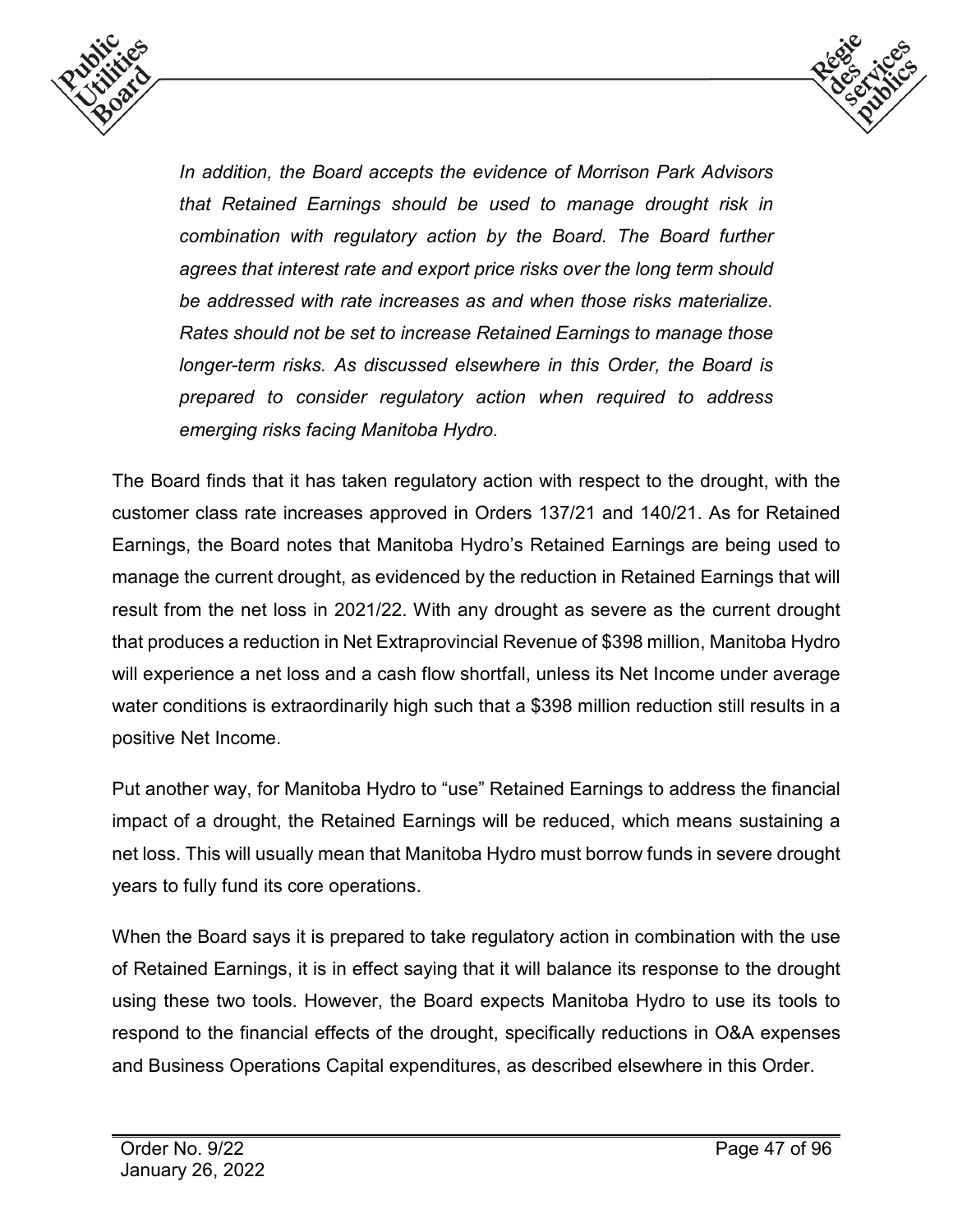



In the current situation, because Manitoba Hydro's Interim Application is filed threequarters of the way through the fiscal year, the Board finds there is no reasonable opportunity through regulatory action to avoid the reduction in Retained Earnings for 2021/22.

Also, as described elsewhere in this Order, Manitoba Hydro is forecasting a return to positive Net Income in 2022/23. Therefore, some amount of the Retained Earnings will be replenished next year, assuming water flows return to normal or above normal. If the drought continues, the Board may be presented with a similar decision next year, which is to balance a rate increase with a reduction in Retained Earnings.

The Board's additional reasons for its decisions with respect to specific rate increases in this Interim Application, which are used in combination with Retained Earnings, are included elsewhere in this Order.

The Board finds the lack of a long-term financial forecast unacceptable for a Utility that generates over \$2.5 billion of annual revenue. The lack of a long-term financial forecast impedes the rate-setting process. Manitoba Hydro has not fulfilled its commitment to have a long-term financial forecast filed with the Board in late 2019. Furthermore, Manitoba Hydro produced its approved financial forecast only four months ahead of the April 1, 2022 start of the 2022/23 fiscal year. As explained later in this Order, for rate-setting purposes Manitoba Hydro is required to prepare a long-term financial forecast ahead of its 2022/23 General Rate Application.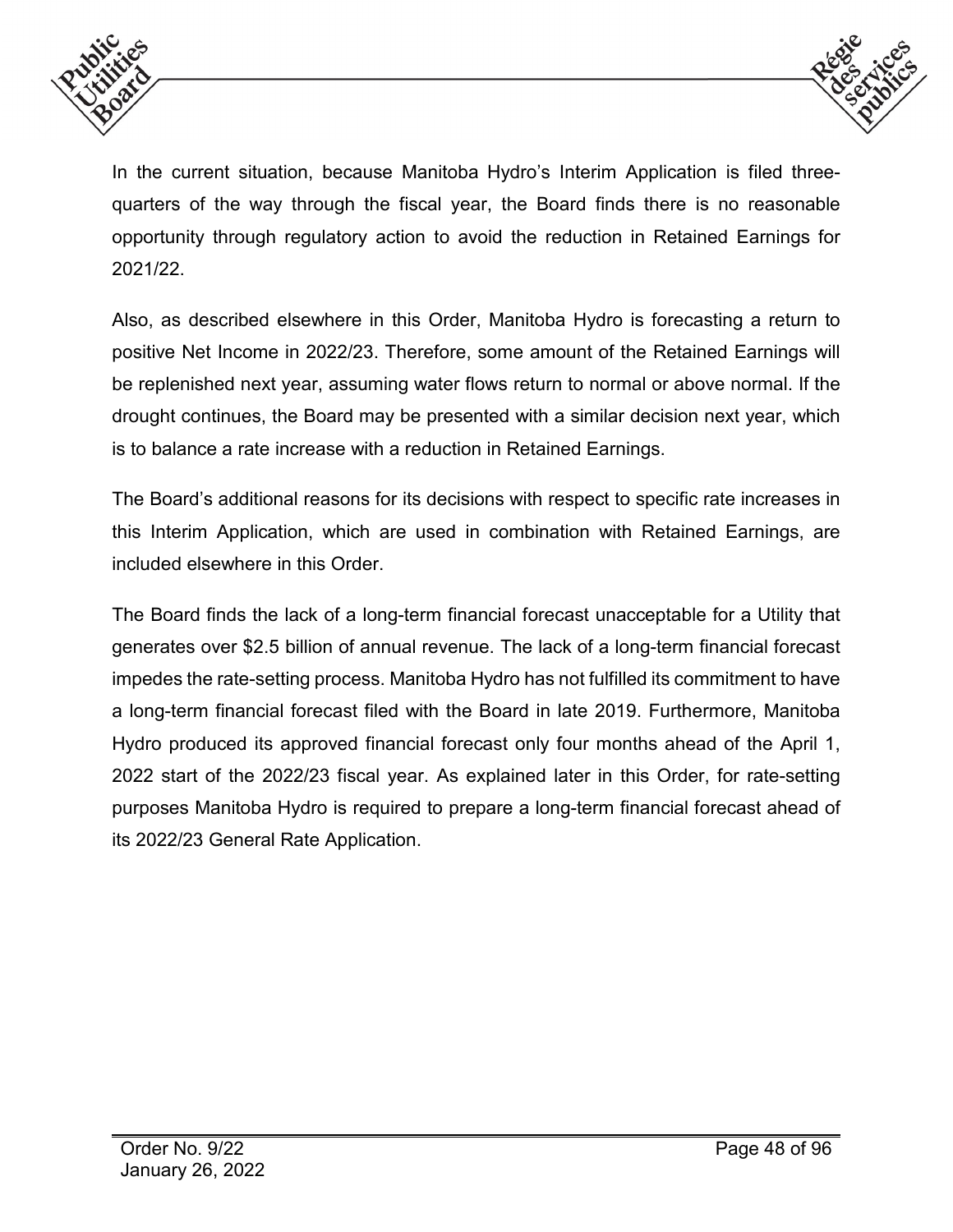



# **5.0 Major Capital Projects Entering Commercial Service**

As shown in the table below, Manitoba Hydro has a number of large capital projects that have recently entered commercial service or are imminently entering service. For many years, as expressed in its prior Orders, the Board has been concerned with the additional annual costs and revenue requirements of these major projects and the resulting impact on the rates set for Manitoba Hydro's customers.

While assets are under construction, the capital expenditures and associated financing costs are held on Manitoba Hydro's balance sheet in 'Construction Work In Progress'. Once these assets are placed into commercial service, the associated costs (i.e. operating expenses, finance expense, depreciation expense, water rentals, and capital taxes) form part of Manitoba Hydro's annual revenue requirements on its operating statement and are sought to be recovered from electricity ratepayers through the rates approved by this Board.

The following projects have recently entered commercial service or, in the case of Keeyask Generating Station, have partially entered service:

| <b>Project</b>                                   | <b>Control</b><br><b>Budget</b><br>(\$ millions) |
|--------------------------------------------------|--------------------------------------------------|
| <b>Keeyask Generating Station</b>                | 8,726                                            |
| <b>Bipole III Transmission Line</b>              | 4,770                                            |
| Manitoba-Minnesota Transmission Project          | 490                                              |
| Great Northern Transmission Line * (US\$)        | 712                                              |
| Birtle (Manitoba-Saskatchewan) Transmission Line | 69                                               |

\* Based on a 2014 capital cost forecast in 2020 US dollars as the current capital cost remains confidential. Manitoba Hydro is responsible for 72% of the capital costs and 66.7% of the operating costs.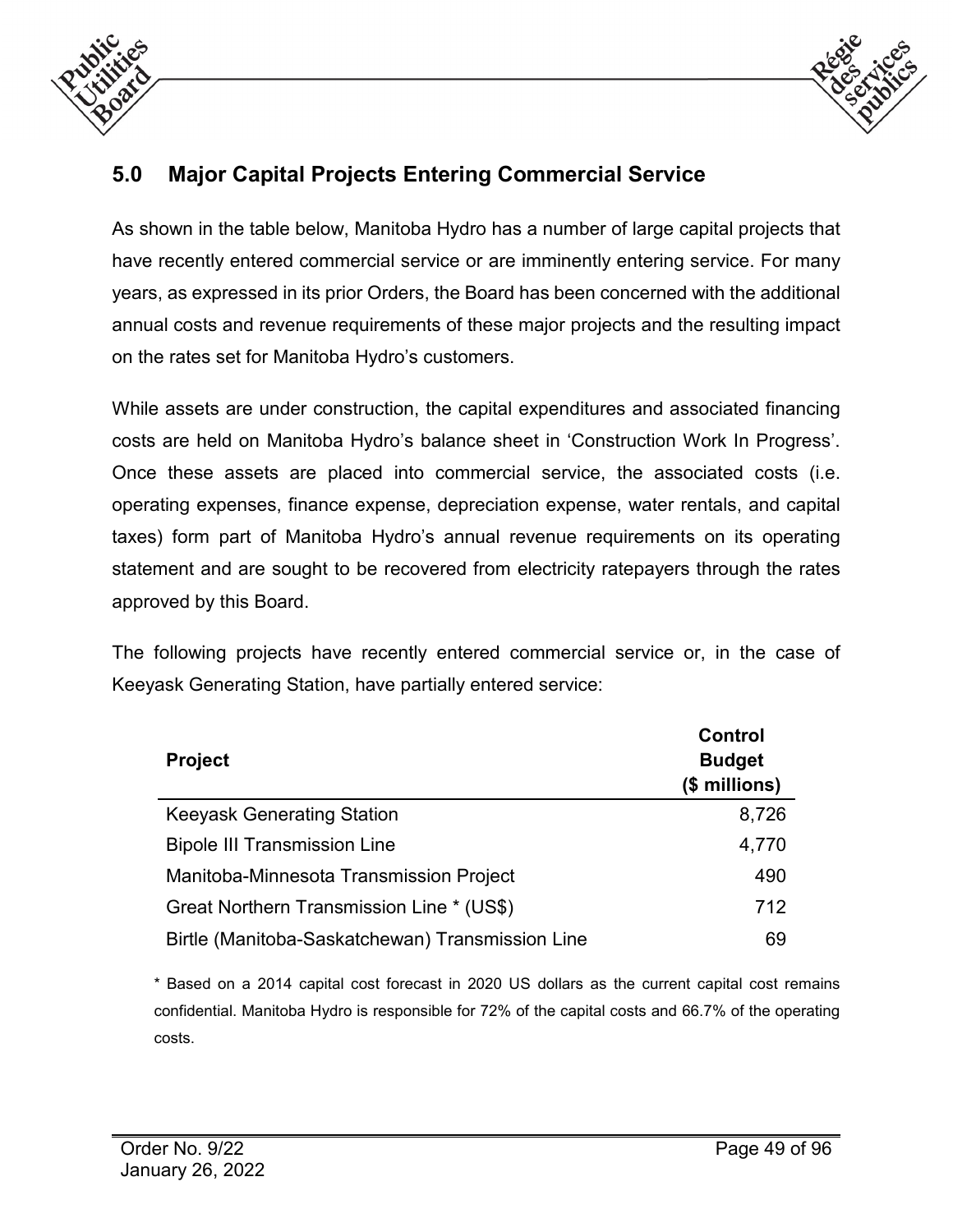



Manitoba Hydro's Interim Application, in the figure below, sets out the estimated annual revenue requirements for each project by year:

| <b>Revenue Requirement Impact of Major Capital Projects</b> |      |                 |         |  |  |  |  |
|-------------------------------------------------------------|------|-----------------|---------|--|--|--|--|
| $$$ millions)                                               |      | 2021/22 2022/23 | 2023/24 |  |  |  |  |
| <b>Keeyask Generating Station</b>                           | 282  | 499             | 526     |  |  |  |  |
| <b>Bipole III Transmission Line</b>                         | 327  | 316             | 316     |  |  |  |  |
| Manitoba-Minnesota Transmission Project                     | 30   | 29              | 29      |  |  |  |  |
| <b>Great Northern Transmission Line</b>                     | 66   | 64              | 64      |  |  |  |  |
| Birtle (Manitoba-Saskatchewan) Transmission Line            | 3    | 3               | 3       |  |  |  |  |
| <b>Gross Impact</b>                                         | 708  | 912             | 938     |  |  |  |  |
| Amortization of Major Capital Projects Deferral*            | (12) | (50)            | (37)    |  |  |  |  |
| Amortization of Bipole III Reserve*                         | (77) | (77)            | (20)    |  |  |  |  |
| <b>Net Impact</b>                                           | 619  | 785             | 881     |  |  |  |  |
|                                                             |      |                 |         |  |  |  |  |

\*Amortization of Capital Reserves projected to cease in 2023/24

Source: Manitoba Hydro's Interim Application p.36

The above figure also shows the revenue requirements net of the previously approved amortization of the Bipole III Reserve deferral account and the proposed amortization of the Major Capital Projects Deferral Account. These amounts are the amortization and recognition on the operating statement of deferred ratepayer revenues from previously approved electricity rate increases. The Bipole III Reserve was first approved in Order 43/13 and the revenues from some or all of subsequent rate increases were deferred and not recognized on Manitoba Hydro's operating statements. The Major Capital Projects Deferral Account was approved effective June 1, 2019, in Order 69/19 with approximately 2.4% of annual consumers revenue being deferred into this account.

#### *Manitoba Hydro Position*

Manitoba Hydro submits that in addition to the financial impact of the current drought, 3.5% of the 5% proposed general revenue increase is required as a result of the substantial increases in Manitoba Hydro's annual revenue requirements due to the major capital projects that are being, or have recently been, brought into commercial service.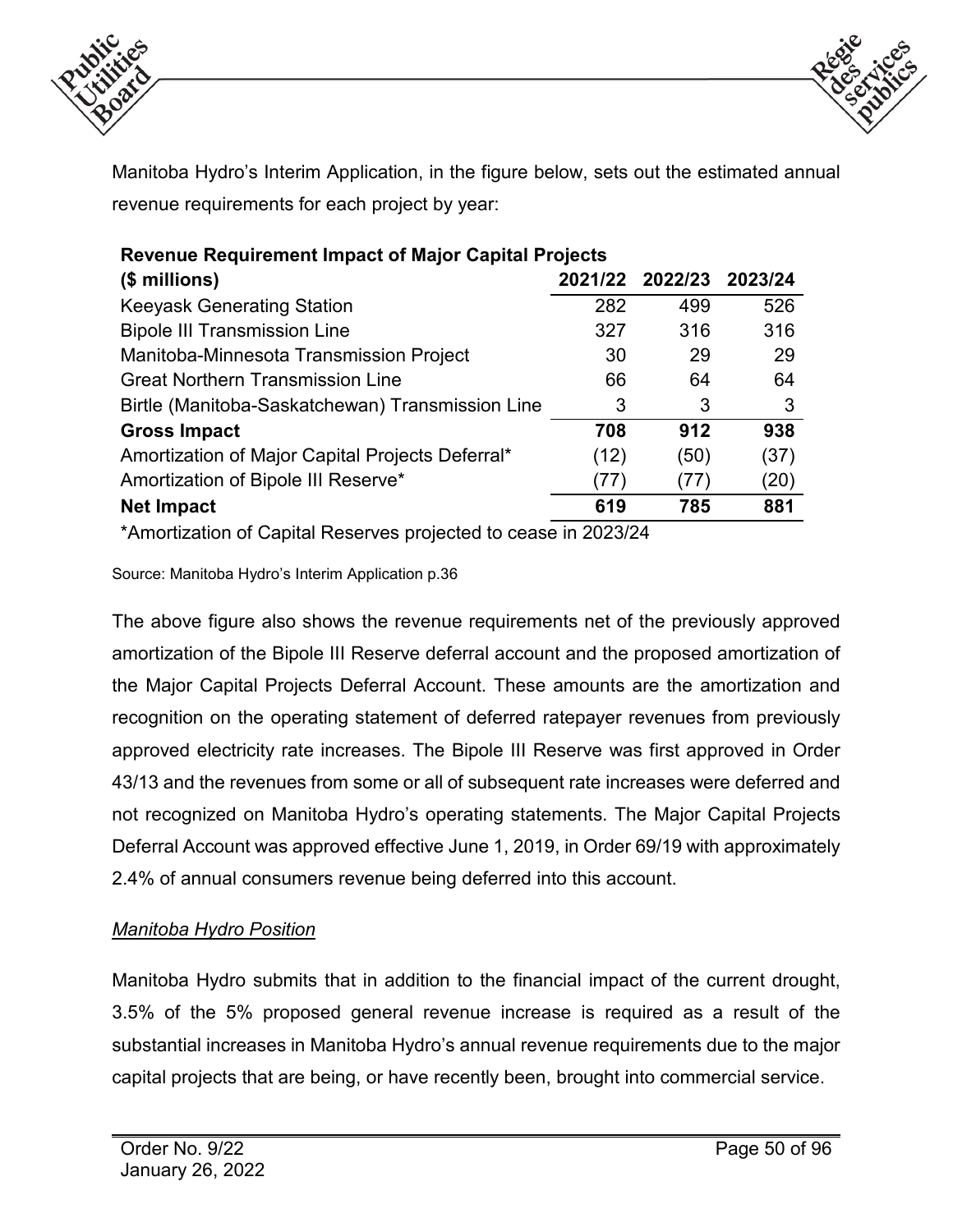



# *Intervener Positions*

While it recognizes the short-term financial impact of the drought is negative, the Consumers Coalition characterizes the underlying financial health of Manitoba Hydro as a "good news" story. The Consumers Coalition notes that Manitoba Hydro is in a better financial position now than was projected at the 2017/18 & 2018/19 General Rate Application. In addition to net debt being lower by \$1.1 billion, the revenue requirements of some of the major new capital projects are lower than previously projected. The annual revenue requirement for Bipole III is approximately \$50 million lower, and for the Great Northern Transmission Line, it is approximately \$30 million lower. In addition, the Manitoba-Minnesota Transmission Project was completed with costs tracking within the control budget of \$490 million. Keeyask is still on track for completion within the control budget of \$8.7 billion.

Like the Consumers Coalition, Manitoba Industrial Power Users Group notes that Manitoba Hydro's current financial situation is superior to where any party expected it to be at this time. Manitoba Industrial Power Users Group states that having Manitoba Hydro's Net Income be positive in the first year that all Keeyask units are in service is an indisputably positive financial result compared to each prior long-term scenario Manitoba Hydro presented in its annual financial forecasts going back to 2012.

# *Board Findings*

While the drought and the resulting \$398 million of reduced Net Extraprovincial Revenue were major factors considered by the Board in reaching its decision to approve a 3.6% increase in Manitoba Hydro's General Consumers Revenue, the Board was also concerned with the increasing annual revenue requirements for the recently completed and soon to be completed capital projects.

The Board notes that collectively these projects increase Manitoba Hydro's annual revenue requirement, paid by ratepayers, by \$708 million in 2021/22 and by \$912 million in 2022/23.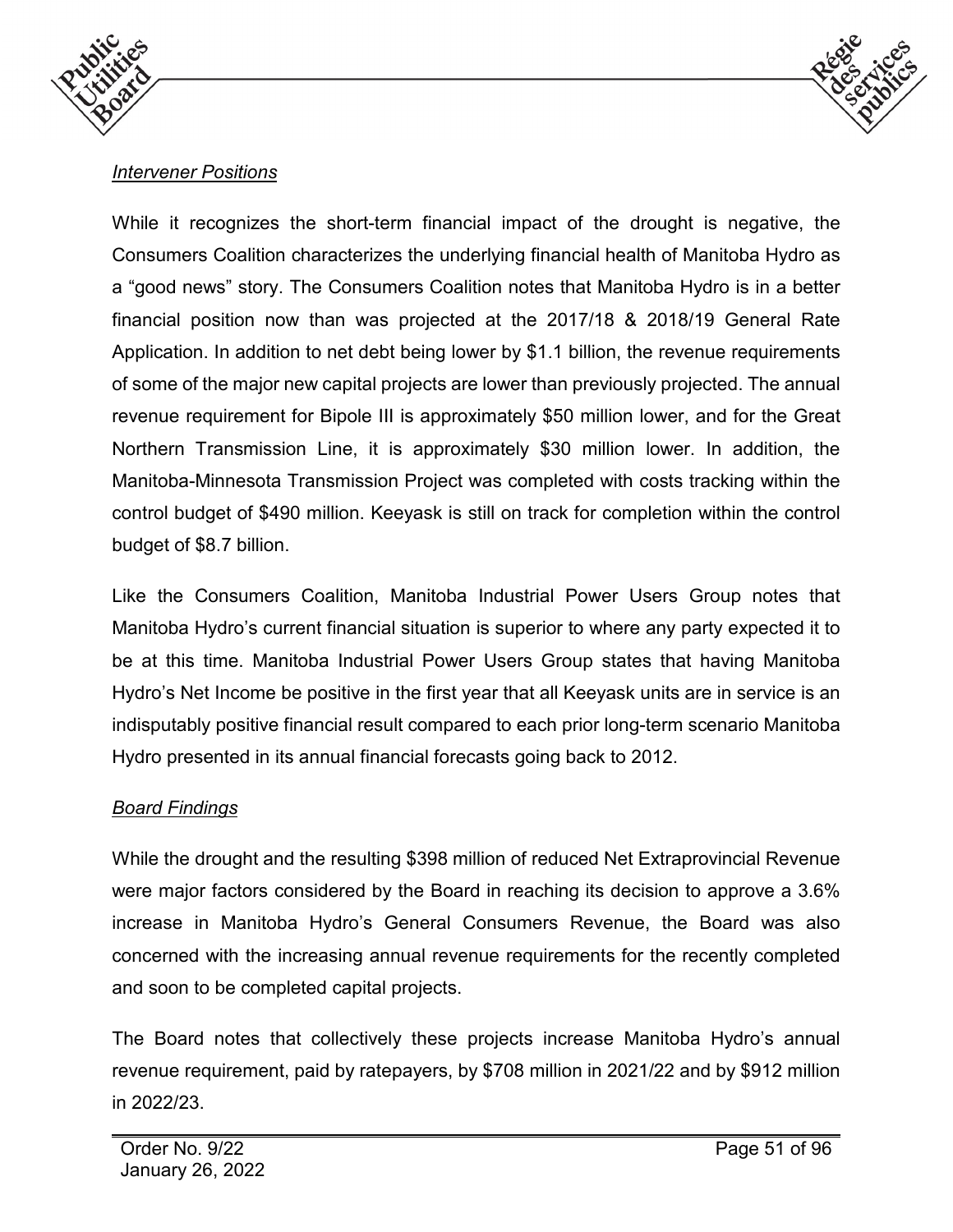



To avoid large and irregular rate increases or 'rate-shock' for consumers, the Board has, with the support of Manitoba Hydro and Interveners, been smoothing-in lower rate increases and also creating revenue deferral accounts in anticipation of these large expenses coming due, with previously deferred revenue being recognized when the major capital projects enter service. The Board's rate smoothing process utilized long-term financial forecasts by Manitoba Hydro, but Manitoba Hydro does not currently utilize a current long-term financial forecast to assist in rate setting.

The Board further notes that Manitoba Hydro's last long-term financial forecast was developed in 2016 and finalized in April of 2017. As found by the Board in Order 137/21, without such a current planning document, the Board and all Parties are at a disadvantage when considering the important concepts of rate smoothing and reasonable rate trajectories when balancing the interests of ratepayers with the financial health of Manitoba Hydro.

Without a current long-term financial forecast, the Board gave general consideration to the rate trajectories from such prior documents when considering rate increases to generate additional revenues to pay the additional annual costs of these new major capital projects entering commercial service.

As explained in Section 10.0, the Board directs that long-term financial forecasts be filed in the 2022/23 General Rate Application when the January 1, 2022, interim rates are further examined.

# *Major Capital Projects Deferral Account*

In Order 69/19, the Board approved a 2.5% rate increase to most customer classes, with lower rate increases to some classes, effective June 1, 2019 and directed all revenues from these increases to be deferred in a Major Capital Projects Deferral Account to help mitigate rate increases when the major projects under construction are placed in service.

Several major capital projects have entered service since this deferral account was established (i.e. Manitoba-Minnesota Transmission Project, Birtle Transmission Project,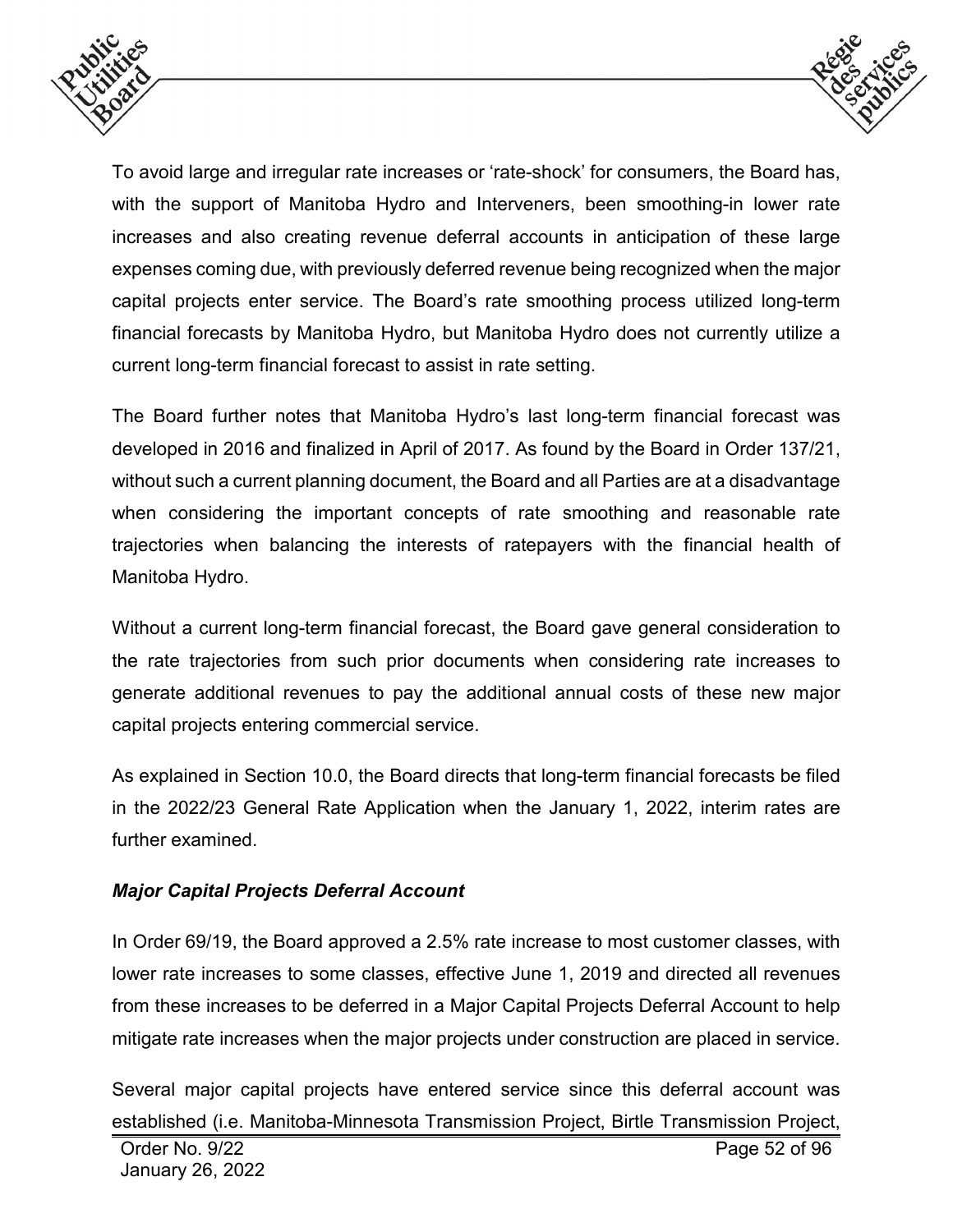



Great Northern Transmission Line, and five of seven units of Keeyask Generating Station). Consistent with the treatment of the Bipole III Deferral Account, Manitoba Hydro proposes to cease funding the Major Capital Projects Deferral Account effective December 31, 2021, such that the revenues previously deferred from the 2.5% rate increase will thereafter flow to Manitoba Hydro's general revenues.

# *Manitoba Hydro Position*

Manitoba Hydro proposes ceasing deferrals into the Major Capital Projects Deferral Account and, commencing January 1, 2022, to begin amortizing the balance in this deferral account, expected to be approximately \$100 million as of December 31, 2021, over 24 months. Ceasing deferral of revenue results in approximately \$38 million of additional revenue being recognized annually on Manitoba Hydro's operating statement. The proposed amortization period will allow Manitoba Hydro to recognize \$12 million in revenue in 2021/22, a further \$50 million in 2022/23, and \$37 million in 2023/24.

The combination of the amortization of the Major Capital Projects Deferral Account and the Bipole III Deferral Account reduces the overall revenue requirement of the major new capital projects by \$89 million in 2021/22, \$127 million 2022/23, and \$57 million in 2023/24, as shown in the above figure.

According to Manitoba Hydro's Interim Application, after 2023/24, both deferral accounts will be fully amortized and depleted and will no longer provide an offset to annual revenue requirements in future years. Manitoba Hydro states that a 24 month amortization period for the Major Capital Projects deferral balance is appropriate because it is approximately the period of time over which the balance was accrued.

# *Intervener Positions*

The Consumers Coalition recommends a longer amortization period for the Major Capital Projects Deferral Account balance. The purpose of the deferral account was to smooth in the increased revenue requirements from the Major Capital Projects. These assets have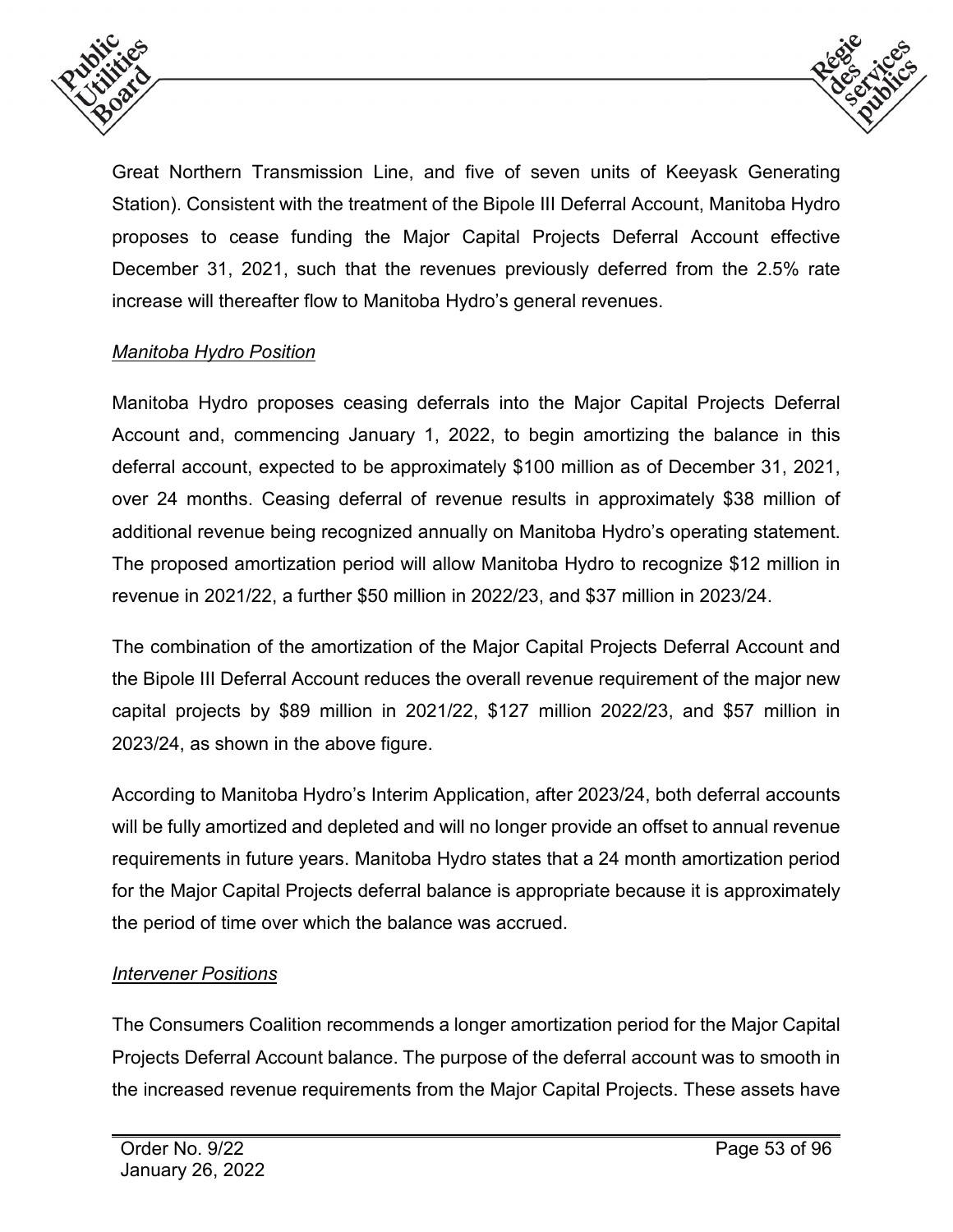



long lives and regulatory precedent would suggest an amortization period of a least five years.

Manitoba Industrial Power Users Group recommends that the revenues in the Major Capital Projects Deferral Account not be amortized at this time. This Intervener submits that amortization beginning January 1, 2022 does not assist Manitoba Hydro with debt or liquidity issues. Furthermore, there is no evidence that 24 months is the appropriate period over which to recognize these revenues.

The Assembly of Manitoba Chiefs submits the purpose of the Major Capital Projects Deferral Account is to provide a benefit to ratepayers by smoothing rate increases and guarding against rate shock when new major capital projects enter service. According to this Intervener, Manitoba Hydro's proposed use of this deferral account balance (i.e. over 24 months) does not meet this purpose. The Assembly of Manitoba Chiefs also submits that amortizing the balance into operating revenue may help Manitoba Hydro's Net Income but that amortization does not address Manitoba Hydro's cash flow situation. The Assembly of Manitoba Chiefs recommends a shorter amortization period be considered to benefit ratepayers with a lower rate increase.

#### *Board Findings*

In Order 137/21, the Board found that the amortization of the \$99 million January 1, 2022 balance in the Major Capital Projects Deferral Account was an issue to be determined at the 2022/23 General Rate Application. The Board found that there is disagreement among the Parties related to the amortization of the revenues from the Major Capital Projects Deferral Account. Therefore, the Board did not approve Manitoba Hydro's request to commence the recognition of the revenues in this deferral account commencing January 1, 2022 with the balance amortized over 24 months. This issue will be determined at the 2022/23 General Rate Application.

However, with the pending completion of the Keeyask Generating Station this fiscal year, the Board finds that it is appropriate to discontinue the deferral of revenues into the Major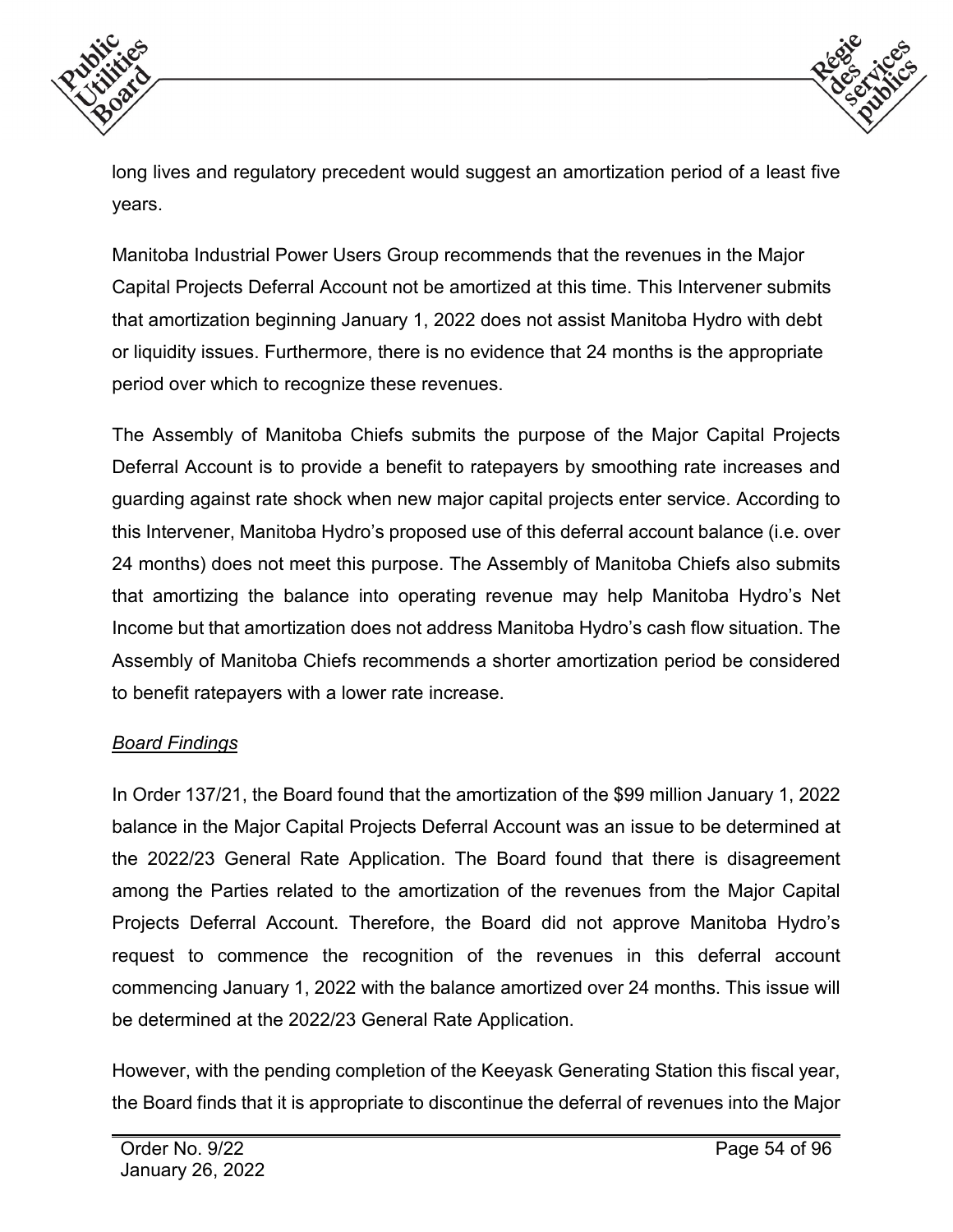



Capital Projects Deferral Account effective December 31, 2021 with the resulting revenues flowing to Manitoba Hydro's operating statement, commencing January 1, 2022, rather than into the deferral account.

By terminating the deferral of revenues into the major Capital Projects Deferral Account, the revenues resulting from the rate increases on June 1, 2019 flow to Manitoba Hydro's operating statement rather than into the deferral account.

## *Keeyask In-Service Deferral Account*

In its Interim Application, Manitoba Hydro sought to introduce a Keeyask In-Service Deferral Account in order to maintain the revenue requirement impact of its prior accounting practice with respect to the timing of the recognition of costs related to its hydroelectric generating stations under construction. Now that it has adopted International Financial Reporting Standards, Manitoba Hydro states that the Keeyask In-Service Deferral Account is required to maintain the revenue requirement impact of the prior accounting methodology that Manitoba Hydro used under Canadian Generally Accepted Accounting Principles.

#### *Manitoba Hydro Position*

As noted in its Interim Application, the Keeyask In-Service Deferral Account was established based on Manitoba Hydro's past practice of recognizing expenses associated with the generating station on a per-unit basis for rate-setting purposes. Manitoba Hydro indicated it would seek regulatory approval for this deferral and associated amortization at a future regulatory proceeding.

#### *Intervener Positions*

No parties took a position with respect to the proposed Keeyask In-Service Deferral account.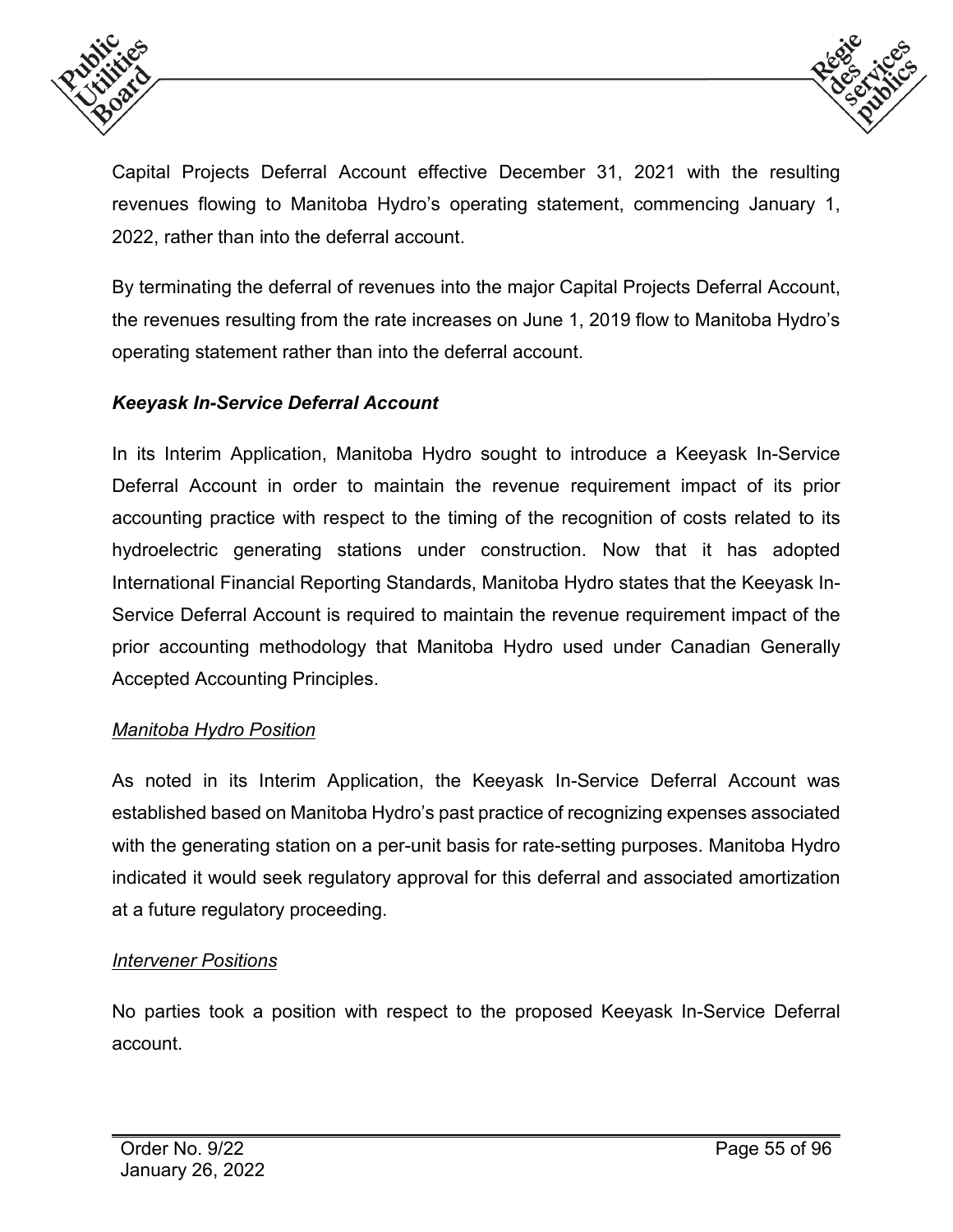



# *Board Findings*

As stated in Order 137/21, the Board will address the establishment and amortization of Manitoba Hydro's newly created Keeyask In-Service Deferral Account at the 2022/23 General Rate Application.

# **6.0 Financial Forecast for 2022/23**

# *2022/23 Plan*

Manitoba Hydro provided a budget for its 2022/23 fiscal year. At the time of filing the November 15, 2021 Interim Application, this budget had not received approval from the Manitoba Hydro-Electric Board, and so it was described by Manitoba Hydro as the 2022/23 Preliminary Plan. Prior to completion of the Interim Application public hearing, this budget was approved by the Manitoba Hydro-Electric Board and so it is no longer "preliminary" and is set out below: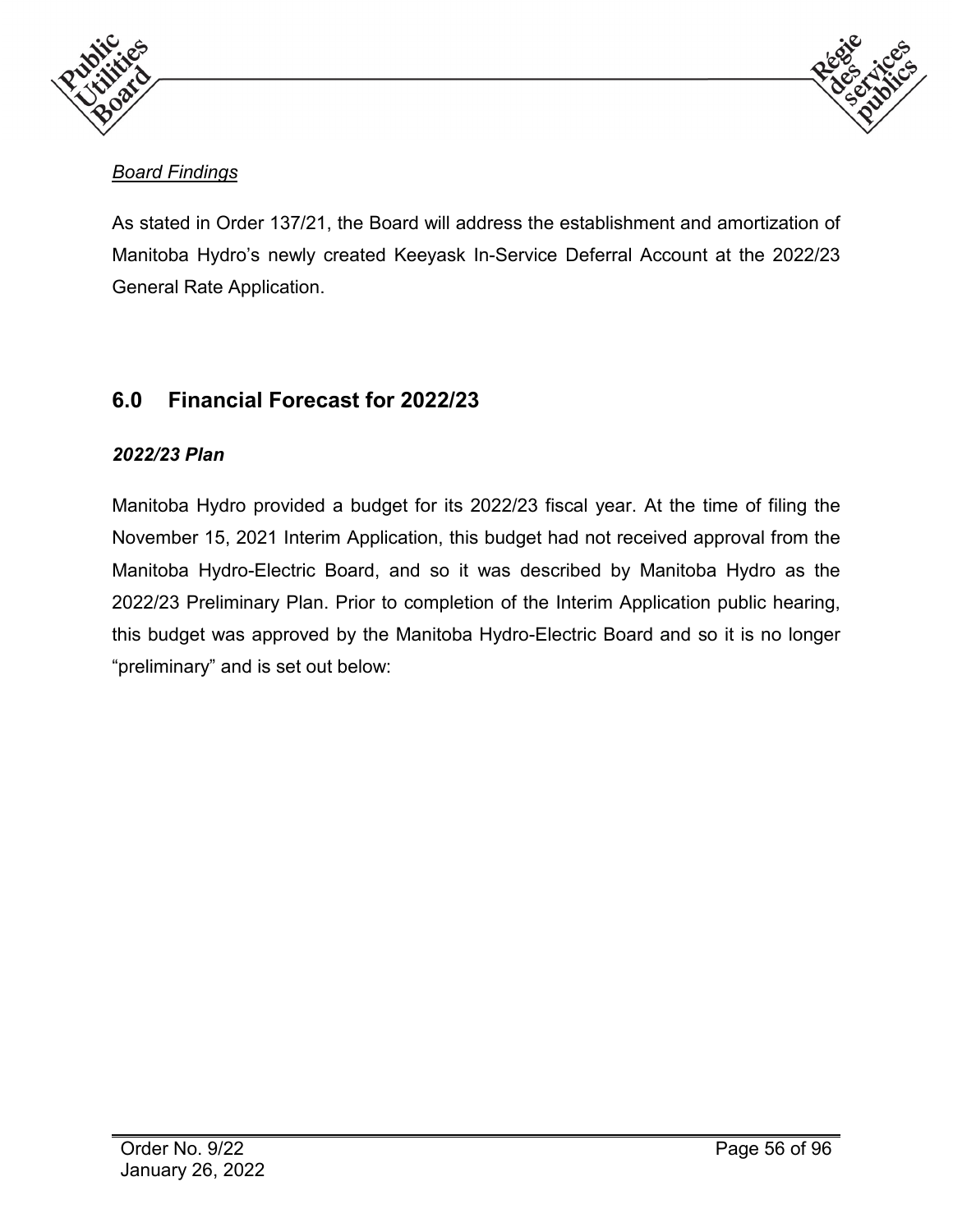



| <b>ELECTRIC OPERATIONS</b>                                     |                 |  |  |  |  |
|----------------------------------------------------------------|-----------------|--|--|--|--|
| <b>OPERATING STATEMENT</b>                                     |                 |  |  |  |  |
| (\$millions)                                                   | 2022/23<br>Plan |  |  |  |  |
| <b>Revenues</b>                                                |                 |  |  |  |  |
| <b>Domestic Revenue</b>                                        |                 |  |  |  |  |
| <b>At Approved Rates</b>                                       | 1,769           |  |  |  |  |
| Additional (From proposed 5% January 1, 2022 Rate<br>Increase) | 88              |  |  |  |  |
| Extraprovincial                                                | 916             |  |  |  |  |
| Other                                                          | 29              |  |  |  |  |
|                                                                | 2,802           |  |  |  |  |
|                                                                |                 |  |  |  |  |
| <b>Expenses</b>                                                |                 |  |  |  |  |
| <b>Operating And Administrative</b>                            | 595             |  |  |  |  |
| Net Finance Expense                                            | 1,039           |  |  |  |  |
| <b>Depreciation And Amortization</b>                           | 621             |  |  |  |  |
| <b>Water Rentals And Assessments</b>                           | 134             |  |  |  |  |
| <b>Fuel And Power Purchased</b>                                | 157             |  |  |  |  |
| <b>Capital And Other Taxes</b>                                 | 161             |  |  |  |  |
| <b>Other Expenses</b>                                          | 106             |  |  |  |  |
| <b>Corporate Allocation</b>                                    | 8               |  |  |  |  |
|                                                                | 2,820           |  |  |  |  |
| Net Income Before Net Movement In Reg. Deferral                | (19)            |  |  |  |  |
| Net Movement In Regulatory Deferral                            | 225             |  |  |  |  |
| Net Income                                                     | 206             |  |  |  |  |
|                                                                |                 |  |  |  |  |
| Net Income Attributable To:                                    |                 |  |  |  |  |
| Manitoba Hydro                                                 | 200             |  |  |  |  |
| <b>Non-Controlling Interests</b>                               | 6               |  |  |  |  |
|                                                                | 206             |  |  |  |  |
|                                                                |                 |  |  |  |  |
| Proposed Percent Increase in 2022/23                           | $0.00\%$        |  |  |  |  |

Source: Manitoba Hydro's Minimum Filing Requirement #3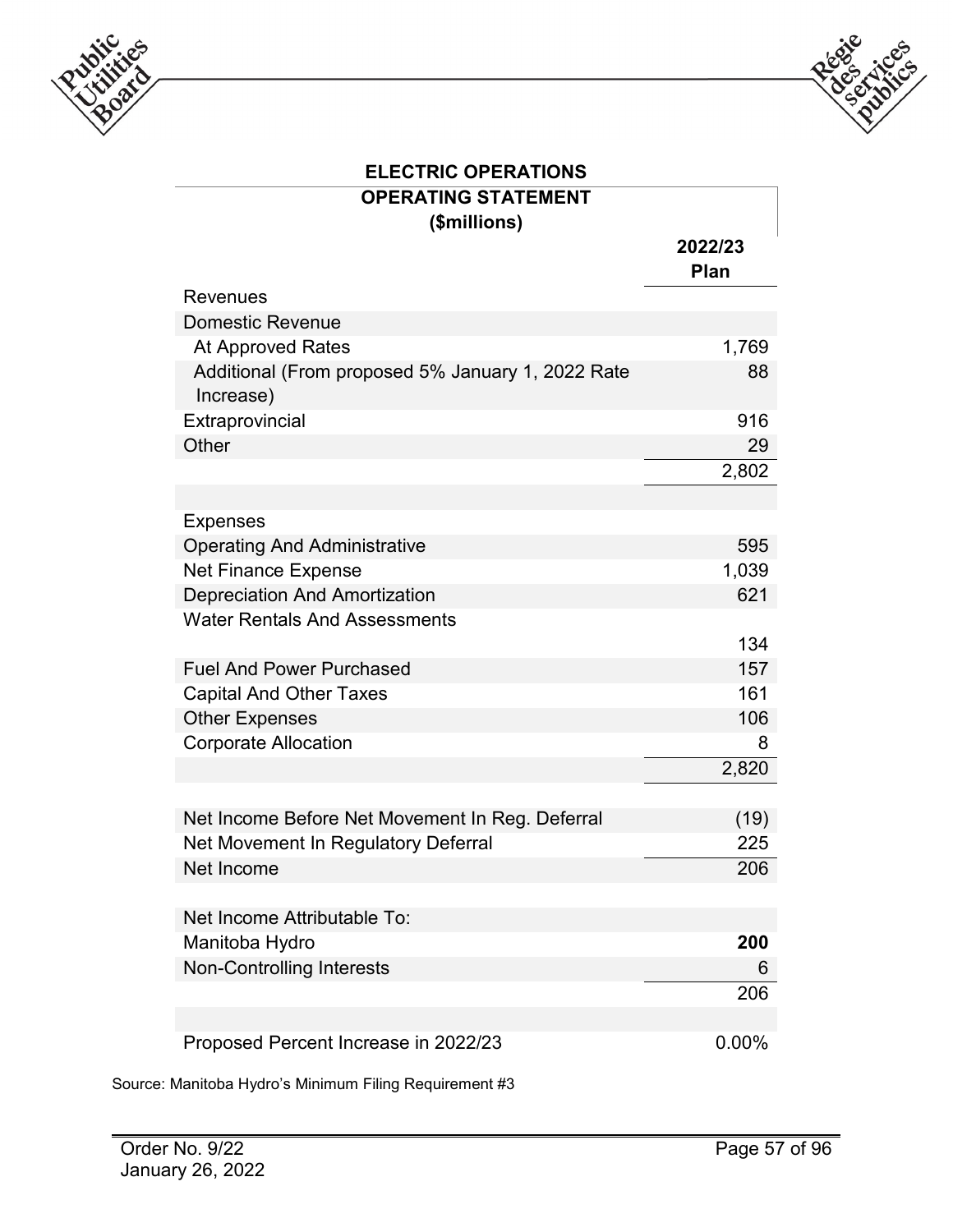



Manitoba Hydro forecasts \$200 million of Net Income in 2022/23, assuming the end of the drought and the return to normal water flow conditions and approval of a 5% revenue increase in 2021/22. Manitoba Hydro calculates the \$200 million of Net Income based on the average of the financial results of 40 years of water flow conditions, starting with a forecast of the water levels and reservoir conditions as of April 1, 2022 which is 20% lower than average. Had Manitoba Hydro utilized its former forecasting methodology with 108 years of water flow data, its 2022/23 forecast Net Income would be approximately \$19 million higher, or \$219 million.

Based on the 40 year flow record, and starting with reservoirs 20% below average, Manitoba Hydro is forecasting that a net loss would occur in only the two lowest water flow conditions of the most recent 40 year flow record, assuming a 5% rate increase in 2021/22.

## *Manitoba Hydro Position*

Manitoba Hydro indicates that, even with no additional rate increase in the 2022/23 fiscal year, it will earn \$200 million based on the above described average results from the 40 water flow conditions. However, Manitoba Hydro is concerned that, even with average water flow conditions next year, its cash flow sufficiency of \$51 million is minimal with little room for negative deviation.

Manitoba Hydro testified that, even assuming there is no continuation of the 2021/22 drought, it will seek an additional rate increase in fiscal 2022/23 to continue the rate trajectory required to pay for the revenue requirements of the major capital projects that have now entered commercial service.

Manitoba Hydro's compliance filing in response to Order 137/21 indicates that the 3.6% revenue increase will generate an additional \$64 million, compared to \$88 million from the proposed 5% increase.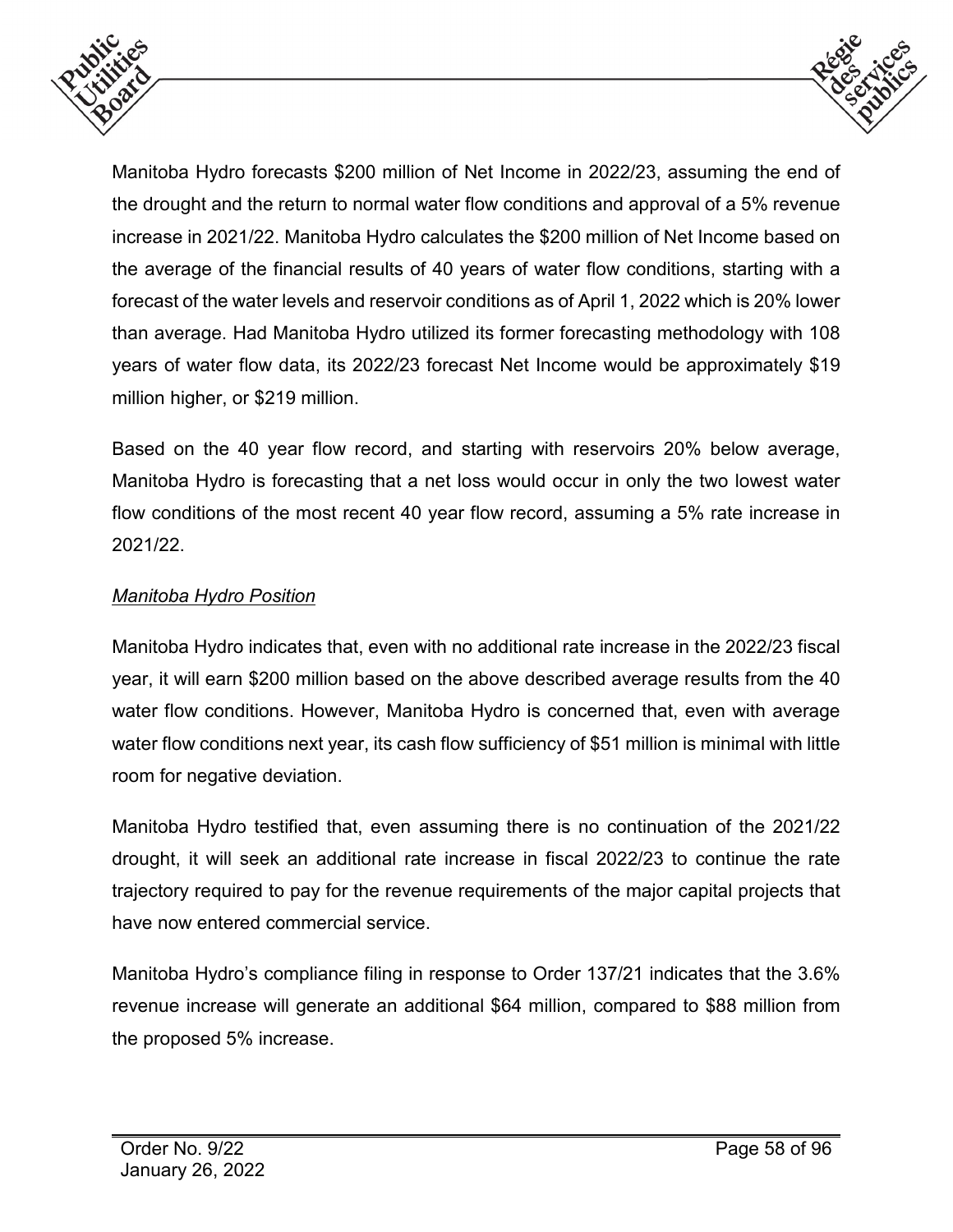



# *Intervener Positions*

The Consumers Coalition states that current rates are sufficient to pay for the carrying costs of the major capital projects as well as all of Manitoba Hydro's other costs. The Consumers Coalition estimates that Manitoba Hydro will earn \$112 million of Net Income in 2022/23 even if no rate increase is awarded. By contrast, at the NFAT proceeding, Manitoba Hydro projected eight years of losses totaling \$638 million. At the 2017/18 & 2018/19 General Rate Application, Manitoba Hydro updated its projections to six years of losses totaling \$418 million beginning in 2022/23.

Even without a rate increase, the Consumers Coalition states that Manitoba Hydro forecasts that its financial results will return to being in line with prior projections, based on the results of modeling the 40 year flow record even assuming starting reservoir levels that are 20% lower than average.

Manitoba Industrial Power Users Group notes that, based on Manitoba Hydro's Net Income projections for varying levels of rate increases, most of the net loss in 2021/22 will be recovered in 2022/23. Furthermore, all interest payments made by Manitoba Hydro are paid from cash receipts and there remains positive cash from operating activities of \$778 million in the 2022/23 approved budget. Manitoba Industrial Power Users Group states that the current debt levels are more than sustainable at current receipts from customers, however Manitoba Hydro cannot fully fund interest payments from internal cash flow as well as make a \$250 million contribution into the sinking fund plus make \$886 million investments in new capital. Manitoba Industrial Power Users Group states that it may not be reasonable to expect Manitoba Hydro to be able to fund all of these from current year cash receipts.

#### *Board Findings*

The Board understands that the water flow conditions in 2022/23 remain uncertain and that the projection of \$200 million of Net Income is dependent on a number of factors, including these uncertain water flow conditions. However, two factors have already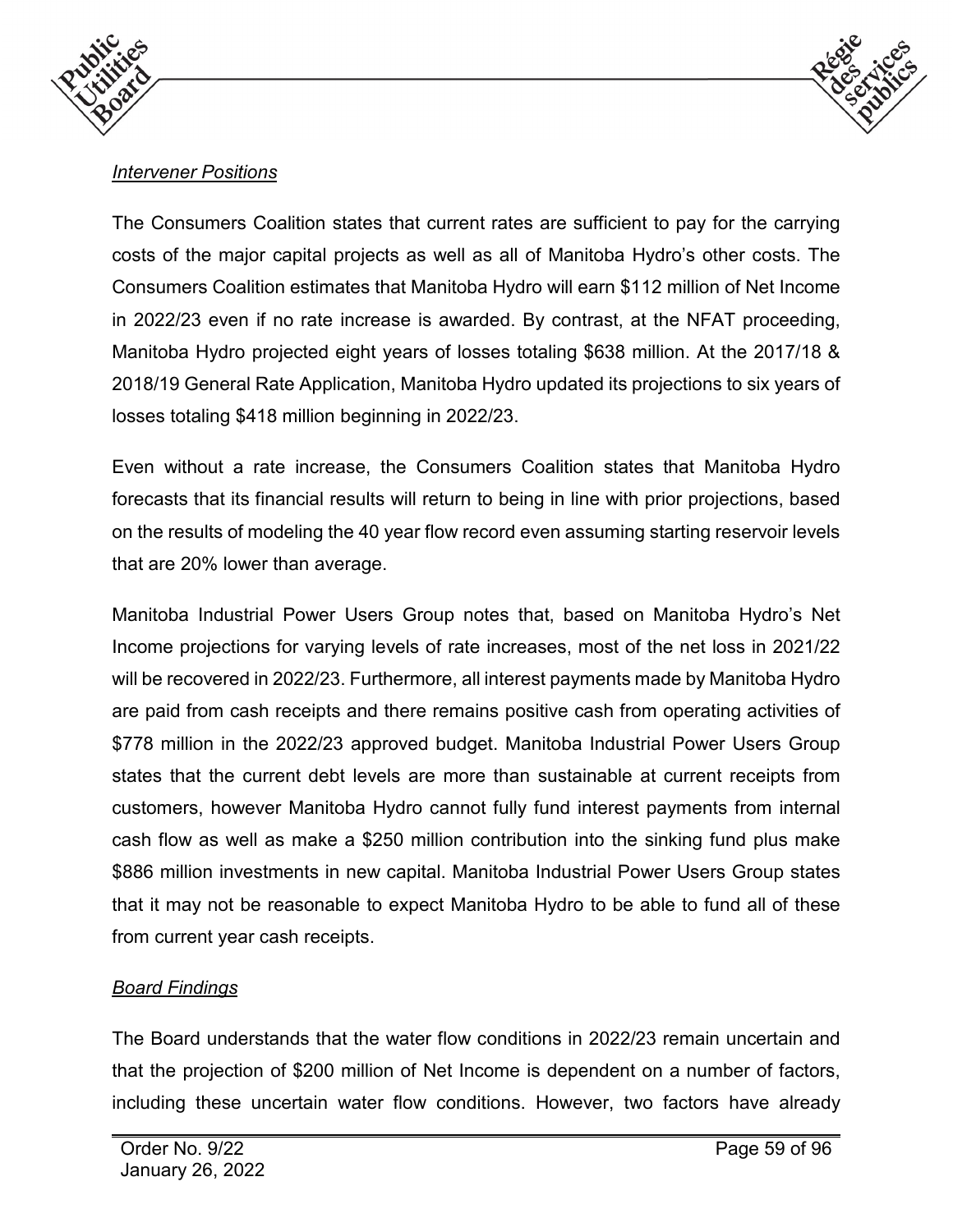



affected the forecast 2022/23 Net Income: the Board approved a 3.6% revenue increase instead of the requested 5% increase, and Manitoba Hydro will not immediately recognize revenues in 2022/23 from the Major Capital Projects Deferral Account. Accordingly, the Board acknowledges that based on current assumptions Manitoba Hydro will not achieve \$200 million of Net Income in 2022/23, unless water flow conditions are well above average.

As submitted by Interveners, there may be a "good news" story in the projections for 2022/23 Net Income. Even with the additional revenue from the rate increase reduced and no operating statement recognition of prior deferred revenues, the evidence projects a positive Net Income for Manitoba Hydro in most of the 40 assumed hydrological situations. However, it is premature to confirm this "good news" story absent a long-term financial forecast from Manitoba Hydro.

As explained above, the Board finds the lack of a Manitoba Hydro long-term financial forecast to be unacceptable. As previously directed and as explained later in this Order, Manitoba Hydro is to include a long-term financial forecast with its 2022/23 General Rate Application.

# *O&A Expenses*

Having previously reduced its Operating & Administrative Expenses ("O&A") expenses through a Voluntary Departure Program in 2017 and through government-directed pandemic savings, Manitoba Hydro now plans to increase its O&A expenses by 7% or \$38 million in 2022/23 as shown in the table below.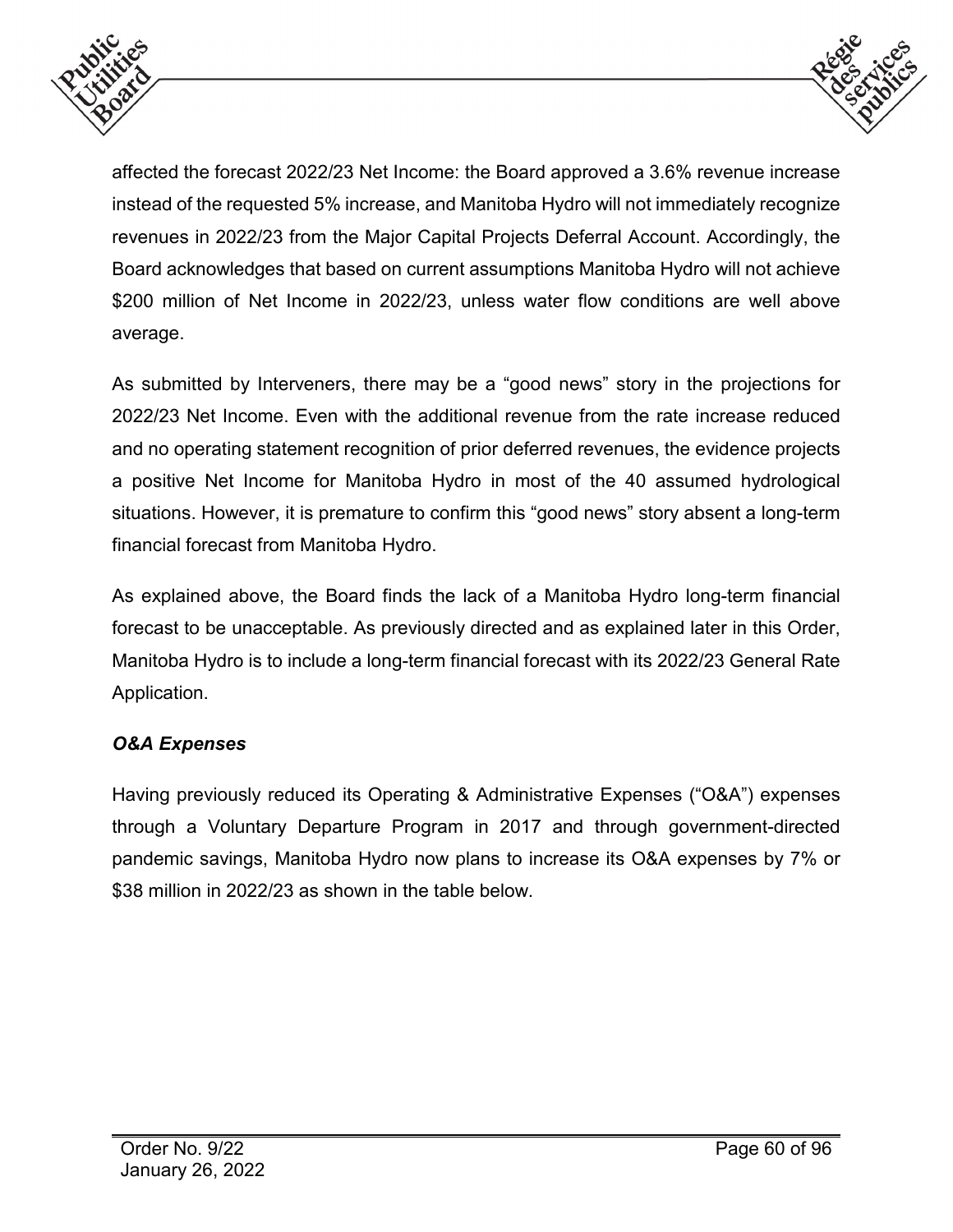



| Million\$           | 2015/16<br>(Pre-VDP)<br>Actual | 2016/17<br>(Pre-VDP)<br>Actual | 2017/18<br>(VDP<br>Beginning)<br>Actual | 2018/19<br>(VDP<br>Complete)<br>Actual | 2019/20<br>(Pre-<br>Pandemic)<br>Actual | 2020/21<br>(Pandemic)<br><b>Actual</b> | 2021/22<br>Forecast | 2022/23<br>Plan |
|---------------------|--------------------------------|--------------------------------|-----------------------------------------|----------------------------------------|-----------------------------------------|----------------------------------------|---------------------|-----------------|
| $0&A -$<br>electric | 543                            | 536                            | 517                                     | 508                                    | 512                                     | 534                                    | 557                 | 595             |
| Net<br>change       | ۰                              | (7)                            | (19)                                    | (9)                                    | 4                                       | 22                                     | 23                  | 38              |
| % change            | ۰                              | $-1%$                          | $-4%$                                   | $-2%$                                  | $1\%$                                   | 4%                                     | 4%                  | 7%              |

Recognizing human resource costs are 79% of O&A expenses, Manitoba Hydro is targeting increasing staffing levels by 466 more Full-Time Equivalent employees ("FTE") than were employed during 2020/21. The actual and planned number of FTE positions from 2015/16 through to 2022/23 are as follows:

| <b>FTEs</b>                               | 2015/16<br>(Pre-VDP)<br>Actual | 2016/17<br>(Pre-VDP)<br>Actual | 2017/18<br>(VDP<br>Beginning)<br>Actual | 2018/19<br>(VDP<br>Complete)<br>Actual | 2019/20<br>(Pre-<br>Pandemic)<br>Actual | 2020/21<br>(Pandemic)<br>Actual | 2021/22<br>Forecast | 2022/23<br>Plan |
|-------------------------------------------|--------------------------------|--------------------------------|-----------------------------------------|----------------------------------------|-----------------------------------------|---------------------------------|---------------------|-----------------|
| Corporate<br>FTE <sub>s<sup>2</sup></sub> | 6,410                          | 6,411                          | 5,998                                   | 5,475                                  | 5,393                                   | 4,954                           | 5,022               | 5,420           |
| <b>FTE Net</b><br>change                  | $\overline{\phantom{0}}$       | 1                              | (413)                                   | (523)                                  | (82)                                    | (439)                           | 68                  | 398             |
| % change                                  | -                              |                                | $-6%$                                   | $-9%$                                  | $-1%$                                   | $-8%$                           | 1%                  | 8%              |

Manitoba Hydro indicated the 5,420 FTE target reflected in the above table would be attained in the next two years and included funding for 5,175 FTEs in its 2022/23 Plan. Manitoba Hydro did not provide a detailed budget of O&A expense for 2022/23.

#### *Manitoba Hydro Position*

Manitoba Hydro indicates that because it has previously reduced FTEs and total O&A expenses in response to a Voluntary Departure Program in 2017 as well as Government

<span id="page-60-0"></span> <sup>2</sup> Regular FTEs include employees of subsidiaries and seasonal, hourly, and part-time staff. It is derived by calculating total straight time hours in the year divided by 1916 hours per FTE.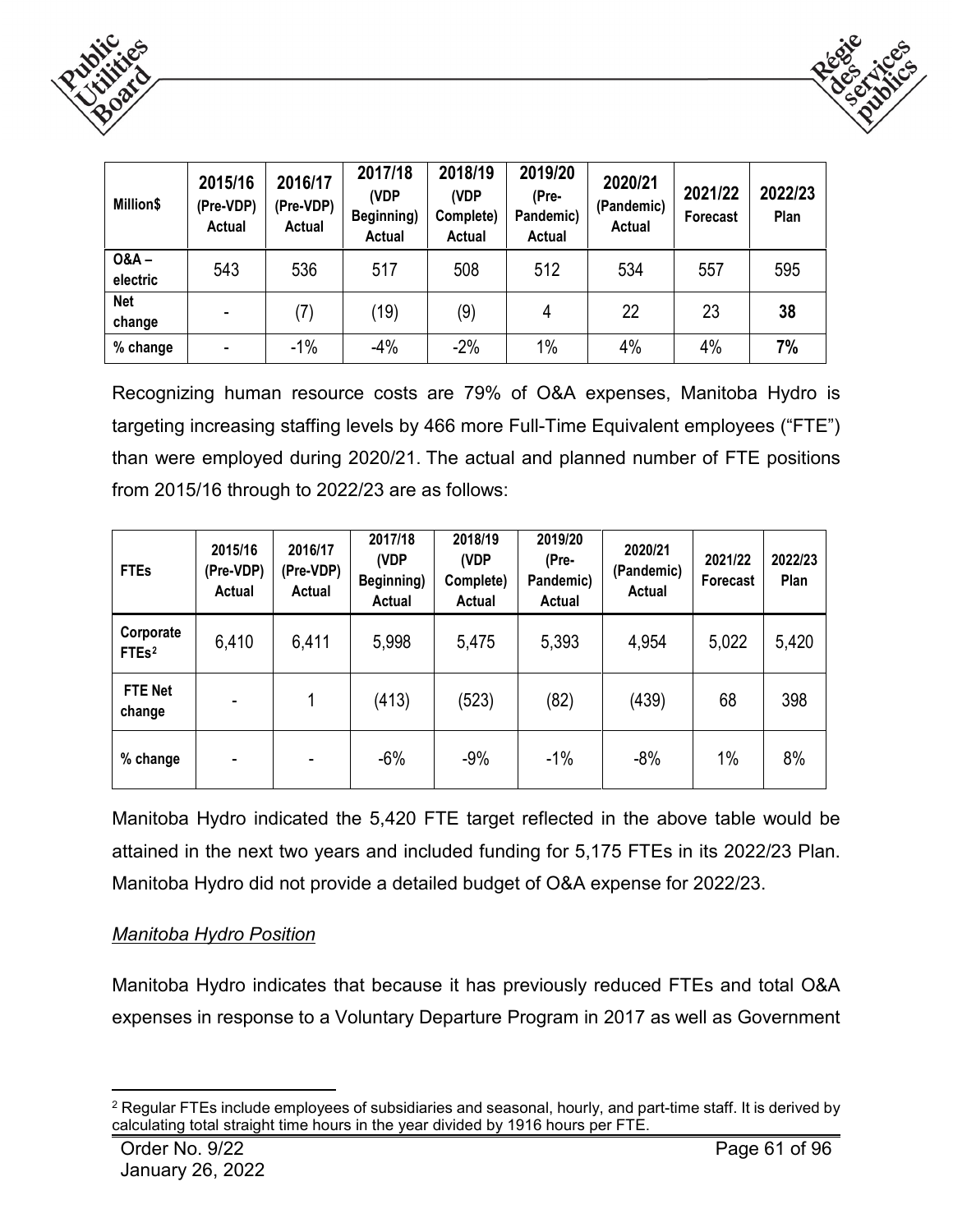



direction, there is no further reduction of these O&A expenses planned to respond to the drought.

Manitoba Hydro indicates that FTEs are currently at the lowest levels since its purchase of Winnipeg Hydro in 2002 but this level is not sustainable. Manitoba Hydro considered the most recent reductions in FTEs to be a short-term, temporary situation to address the pandemic. Manitoba Hydro now has an external hiring plan in place to increase to prepandemic FTE levels, which Manitoba Hydro considers to be the minimum to continue to provide safe and reliable service to its customers and minimize the life cycle costs of its assets.

#### *Intervener Positions*

Manitoba Industrial Power Users Group submits that while Manitoba Hydro has repeatedly indicated that it could not make any spending cuts without affecting the ability to provide "safe and reliable energy", Manitoba Hydro has always found ways to contain operating costs when directed to do so by the Province. Manitoba Hydro is now proposing to undo much of its cost containment and increase spending in FTEs. Given that the budget increasing the FTEs has been approved by the Manitoba Hydro Board of Directors, Manitoba Industrial Power Users Group again questions what Manitoba Hydro is considering as cost-cutting measures. This Intervener repeats its recommendation for strong Board direction to incent Manitoba Hydro to retain cost savings for the benefit of consumers.

As noted in Section 4.0 above, instead of reducing O&A, the Consumers Coalition calculates Manitoba Hydro has increased its O&A spending by 4.3% from 2019/20 to 2020/21 and is projecting a cumulative increase from 2019/20 to 2022/23 of 16.2% (i.e. 5.4% per year on average).

The Consumers Coalition indicates a 2% O&A increase may be reasonable until it can be tested at the 2022/23 General Rate Application. This would amount to an \$11 million increase, not the \$38 million or 6.8% increase sought by Manitoba Hydro.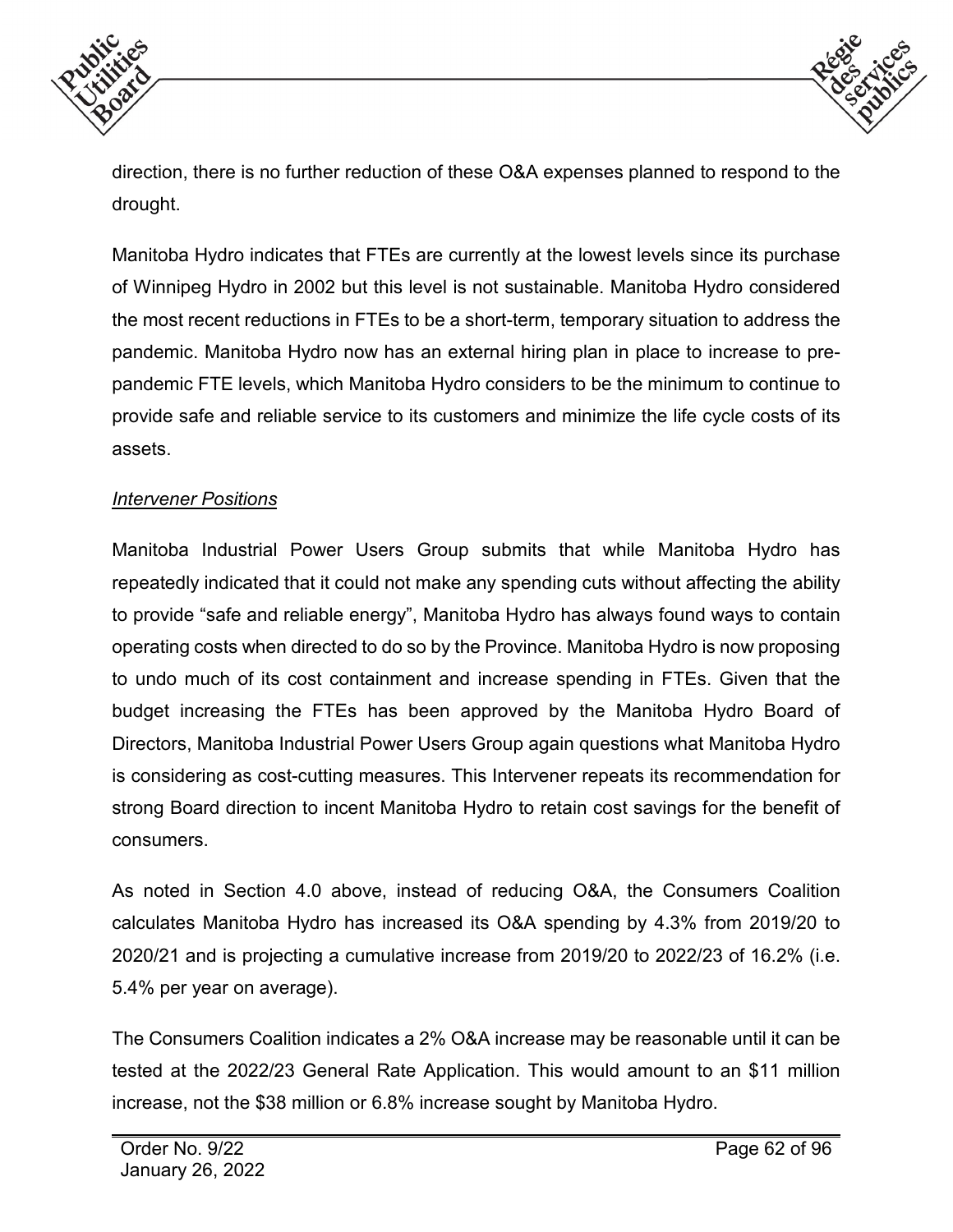



# *Board Findings*

The Board finds that the 3.6% increase in General Consumers Revenue approved in Order 140/21 will annually yield \$64 million. Manitoba Hydro's planned increase in O&A expenses in the current and next fiscal year totals \$61 million.

While recognizing that O&A expenses were a contentious issue and not a principal focus of this Interim Application, the Board finds Manitoba Hydro's plans to increase its O&A expenses in 2022/23 to be unsupportable based on the evidence in this Interim Application. In a time of drought, with no evidence that the drought will end in 2022/23, Manitoba Hydro must reduce expenditures, as it explained it would when describing how it would address drought at the 2014 NFAT proceeding.

The Board notes that O&A cost savings realized to date ought not to be considered temporary savings. With Manitoba Hydro currently researching the future implementation of initiatives related to its now-finalized new corporate strategic plan ('Strategy 2040'), Manitoba Hydro is provided with an opportunity to solidify existing savings and find further efficiencies.

The Board finds that cost control should be ongoing and continue in the post-Voluntary Departure Program years, the pandemic years, and drought years.

If the drought continues and Manitoba Hydro's cash flow concerns continue next year, the Board finds that Manitoba Hydro must seek savings in its O&A expenses in order to confront liquidity concerns related to the continuing drought. The Board notes that Manitoba Hydro plans to increase its O&A expenses relatively quickly in the next fiscal year. Based on the record of this hearing, the Board finds that Manitoba Hydro can slow, pause, or suspend planned O&A increases. The Board will consider Manitoba Hydro's steps to manage its O&A expenses at the next General Rate Application.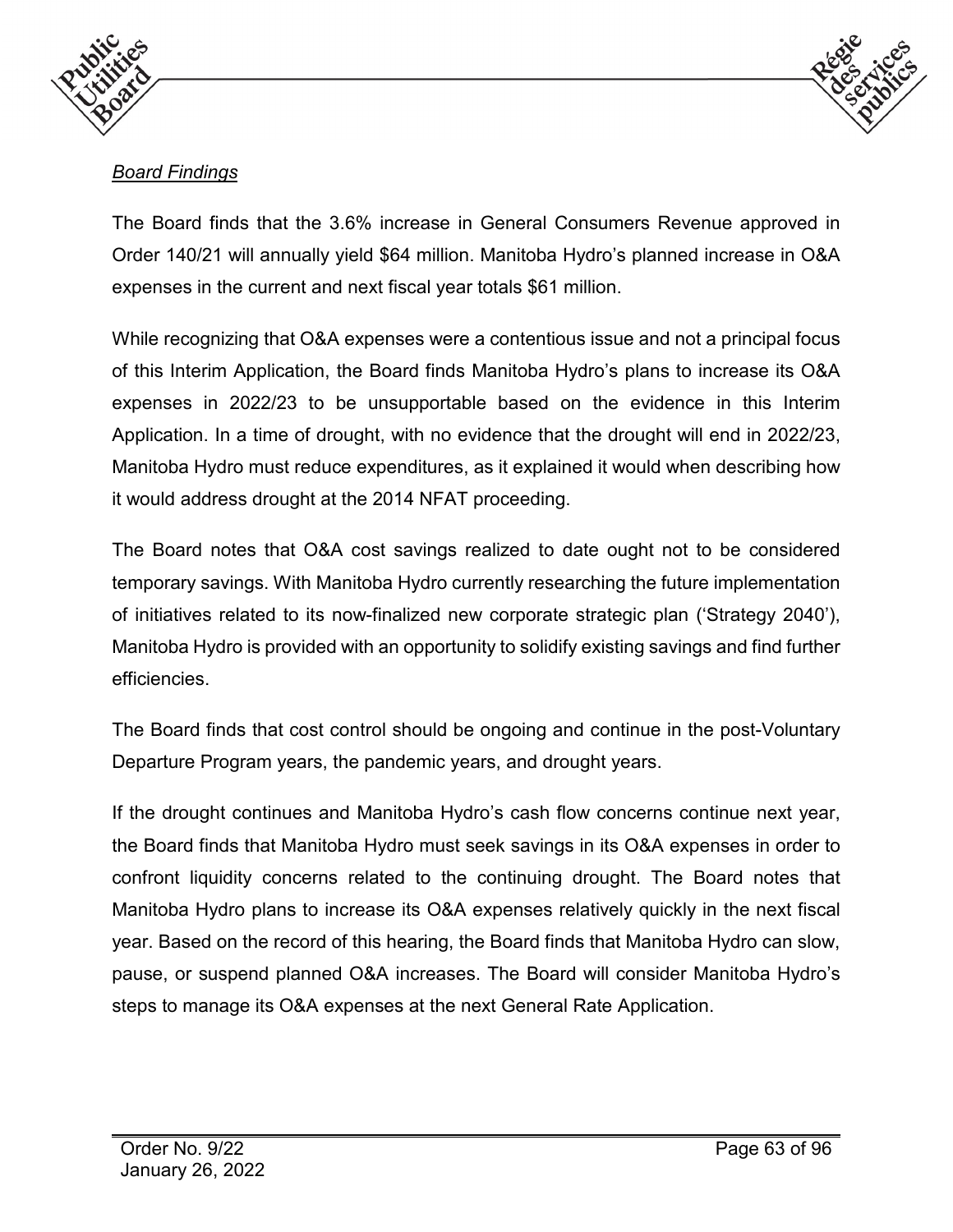



# **7.0 Interim Rate Increase**

# *Manitoba Hydro Position*

Manitoba Hydro proposes using a combination of debt and rate increases to mitigate the \$398 million reduction in Net Extraprovincial Revenue due to the drought.

In its 2021/22 Interim Application, Manitoba Hydro maintains that a 5% increase in General Consumers Revenue, to be realized through rate increases to its customer classes effective January 1, 2022, is just and reasonable.

Manitoba Hydro indicates it is not possible to recover from a cash flow deficiency of \$348 million in one fiscal year or with one proposed rate increase to take effect on January 1, 2022. Even if Manitoba Hydro's proposed interim rate increases to generate 5% additional General Consumers Revenue were approved, those rate increases would generate \$27 million of incremental revenue in 2021/22 and \$88 million in 2022/23.

According to Manitoba Hydro, the level of rate increases required strictly from a financial perspective to recover the \$190 million expected 2021/22 loss in Net Income is greater than 12%. A rate increase of greater than 21% would be required to recover, over 12 months, the \$348 million borrowing to fund the cash flow deficiency in 2021/22. Manitoba Hydro submits that it took a more balanced approach in its rate increase request.

Manitoba Hydro's requested 5% increase is comprised of 3.5% for its regular operations and to meet the increasing revenue requirements for the new capital projects that have entered commercial service, with an additional 1.5% on account of the drought impacts.

Manitoba Hydro states that the cost of the drought exceeds the estimate by the Assembly of Manitoba Chiefs of \$250 million. According to Manitoba Hydro, it is not possible to separate the export price risk from the drought risk. Manitoba Hydro had to purchase higher than forecasted amounts of power as a direct result of the drought and those higher volumes were purchased at prices that were higher than forecasted in the 2021/22 Budget.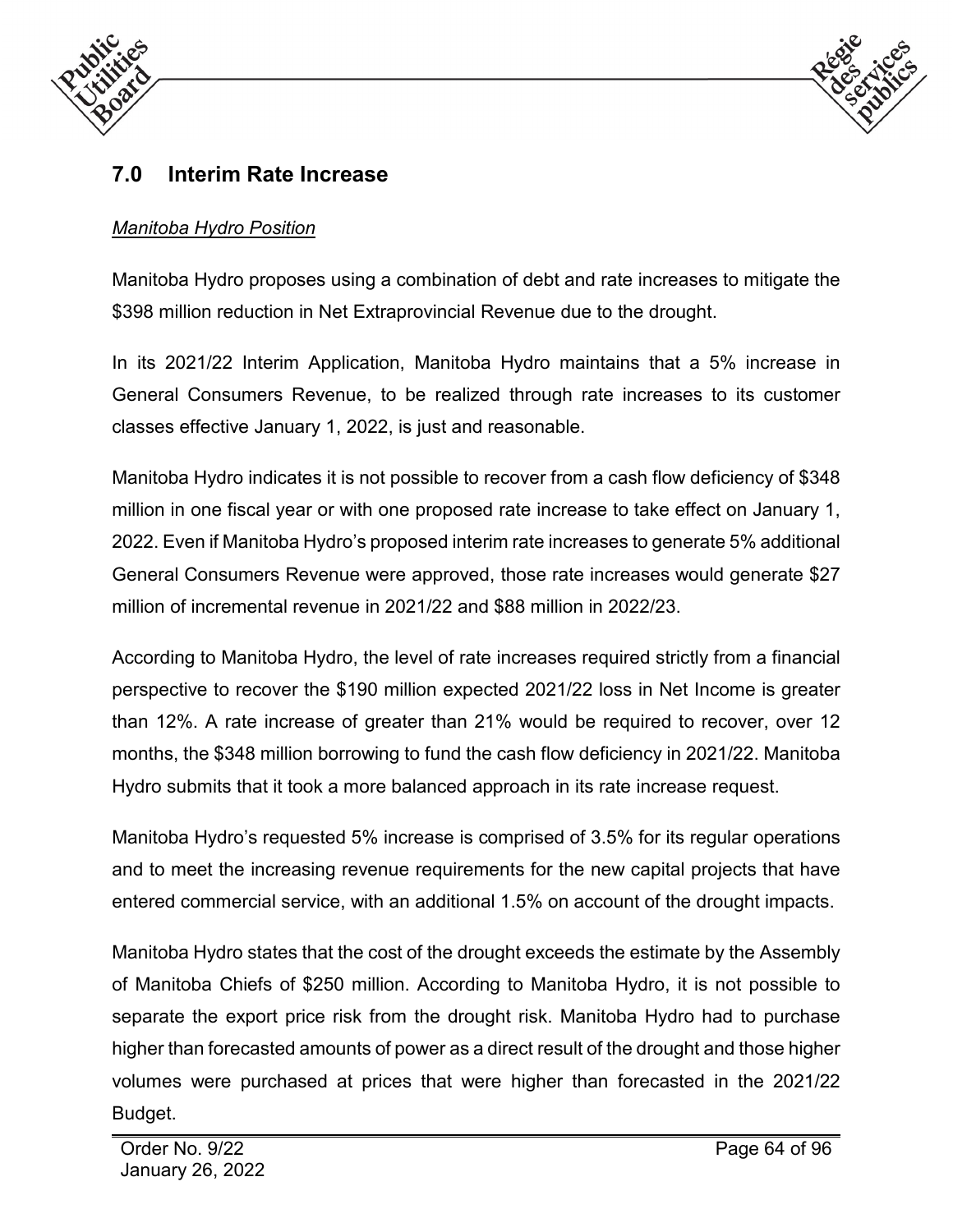



# *Intervener Positions*

Like Manitoba Hydro, Interveners also divided their rate increase recommendations between a specific amount for the drought impacts and a separate amount for Manitoba Hydro's operations in recognition of the revenue requirements for the new major capital projects.

While the Consumers Coalition supported 'rate smoothing' for known large future expenses, this Intervener submitted such a view could not be supported in this Interim Application because Manitoba Hydro did not provide a long-term or even a mid-term financial forecast to determine an appropriate future rate trajectory.

The Consumers Coalition opposed Manitoba Hydro's requested 5% increase because it is a \$2 billion (net present value) long-term solution to a \$348 million (cash flow) shortterm problem. This Intervener noted that Manitoba Hydro is forecasting healthy financial metrics for 2022/23 even without any rate increase.

The Consumers Coalition recommended a 1.2% increase to smooth rates needed to address costs of major capital projects entering commercial service, plus an additional 0.8% increase to address the carrying cost for the funds Manitoba Hydro borrowed in 2021/22 as a result of the drought. The Consumers Coalition further calculates a 0.8% rate increase has a net present value of \$320 million in perpetuity, exceeding the projected \$190 million loss in Manitoba Hydro's 2021/22 Net Income.

The Consumers Coalition submitted that any amount of a reasonable rate increase would not eliminate the \$190 million loss Manitoba Hydro forecasts for 2021/22. Even the 5% proposal by Manitoba Hydro only generates an additional \$27 million this fiscal year.

This Intervener further noted that with a 2% total interim rate increase, Manitoba Hydro expects to earn \$147 million of Net Income in 2022/23 along with being only \$2 million cash flow negative after funding its core operations. Furthermore, Manitoba Hydro's financial metrics will be improved in 2022/23 from the last General Rate Application. Net debt is down \$1 billion, EBITDA Interest Coverage Ratio is up 0.15 to 1.73, and the Capital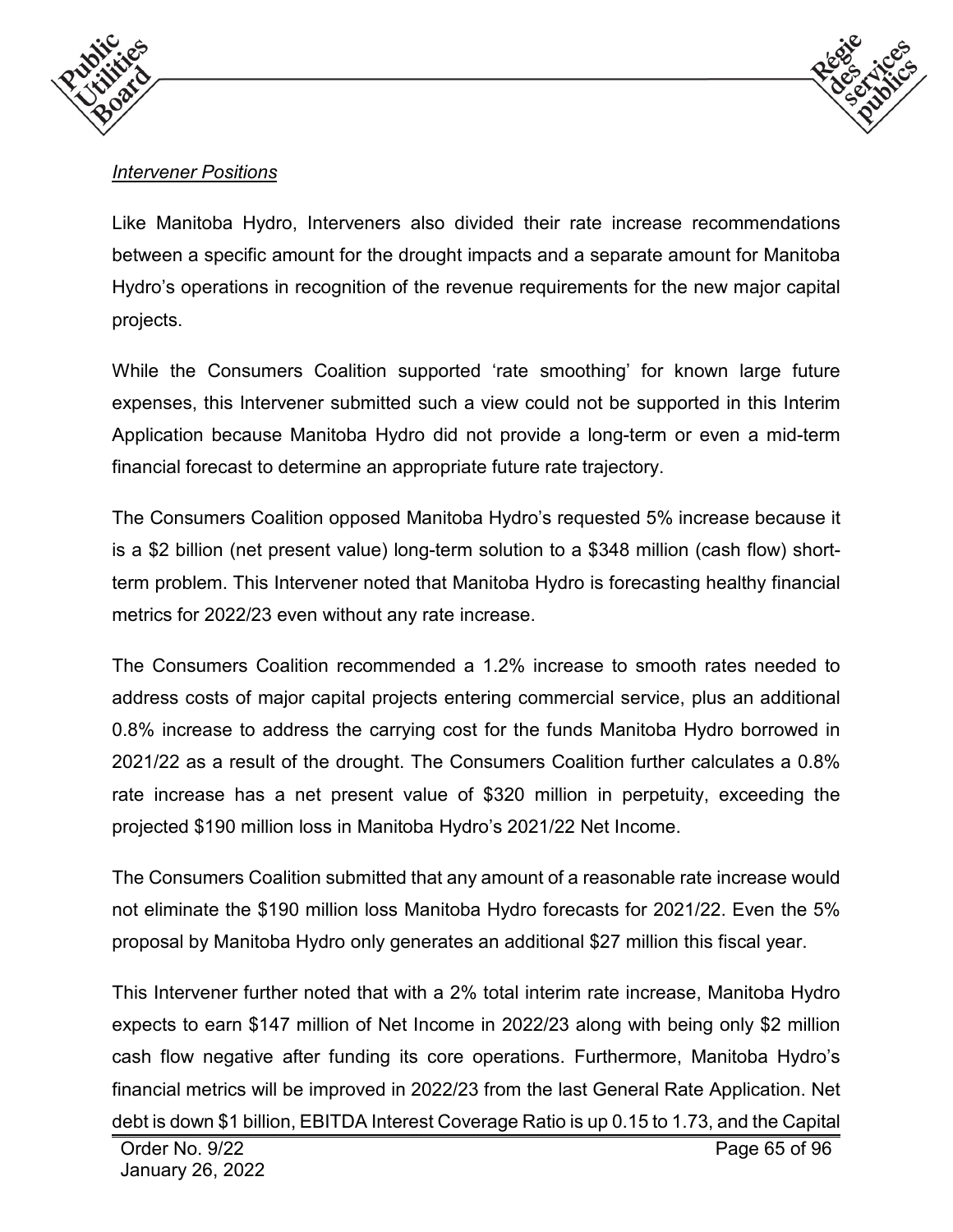



Coverage Ratio is up 0.05 to 1.38. The debt ratio has unfavourably increased to 87.9%, but this is expected to occur in a drought.

Manitoba Industrial Power Users Group submitted that customer interests for rate stability, predictable transitions, and avoidance of rate shock support a movement on rates towards the levels previously anticipated to be required in the future, as the existing rate deferral accounts become depleted. The last rate increase to the majority of Manitoba Hydro's customers was on December 1, 2020, and the next fully-reviewed rate increase is not expected to occur before a full General Rate Application is completed in 2022. However, to maintain a normal schedule of rate increases, this Intervener submits a 2.5% average rate adjustment should be implemented on an interim basis for January 1, 2022.

This Intervener maintained that, of a 2.5% increase, 0.8% should be credited to MH's operating revenues while the revenue from the 1.7% balance of the overall increase be held in a deferral account until a full General Rate Application has been conducted in 2022. This Intervener submitted the revenue from a 0.8% increase is reasonable as a bridge to a full General Rate Application.

Manitoba Industrial Power Users Group further indicated a 2.5% rate increase as of January 1, 2022 would still result in an estimated loss of between \$201 million and \$206 million in 2021/22 but a Net Income of between \$147 million and \$162 million in 2022/23. With such a rate increase, most of the loss in 2021/22 would be recovered by Manitoba Hydro's positive Net Income in 2022/23.

The Assembly of Manitoba Chiefs submitted that First Nations customers are particularly negatively affected by electricity rate increases because of their increased electricity usage due, in part, to the lack of access to natural gas for heating. First Nations customers are also more negatively affected by rate increases due to higher levels of energy poverty as seen in previous proceedings before the Board.

The Assembly of Manitoba Chiefs further submitted that a 5% increase in electricity rates will have a significant negative impact on the customers who were previously in the First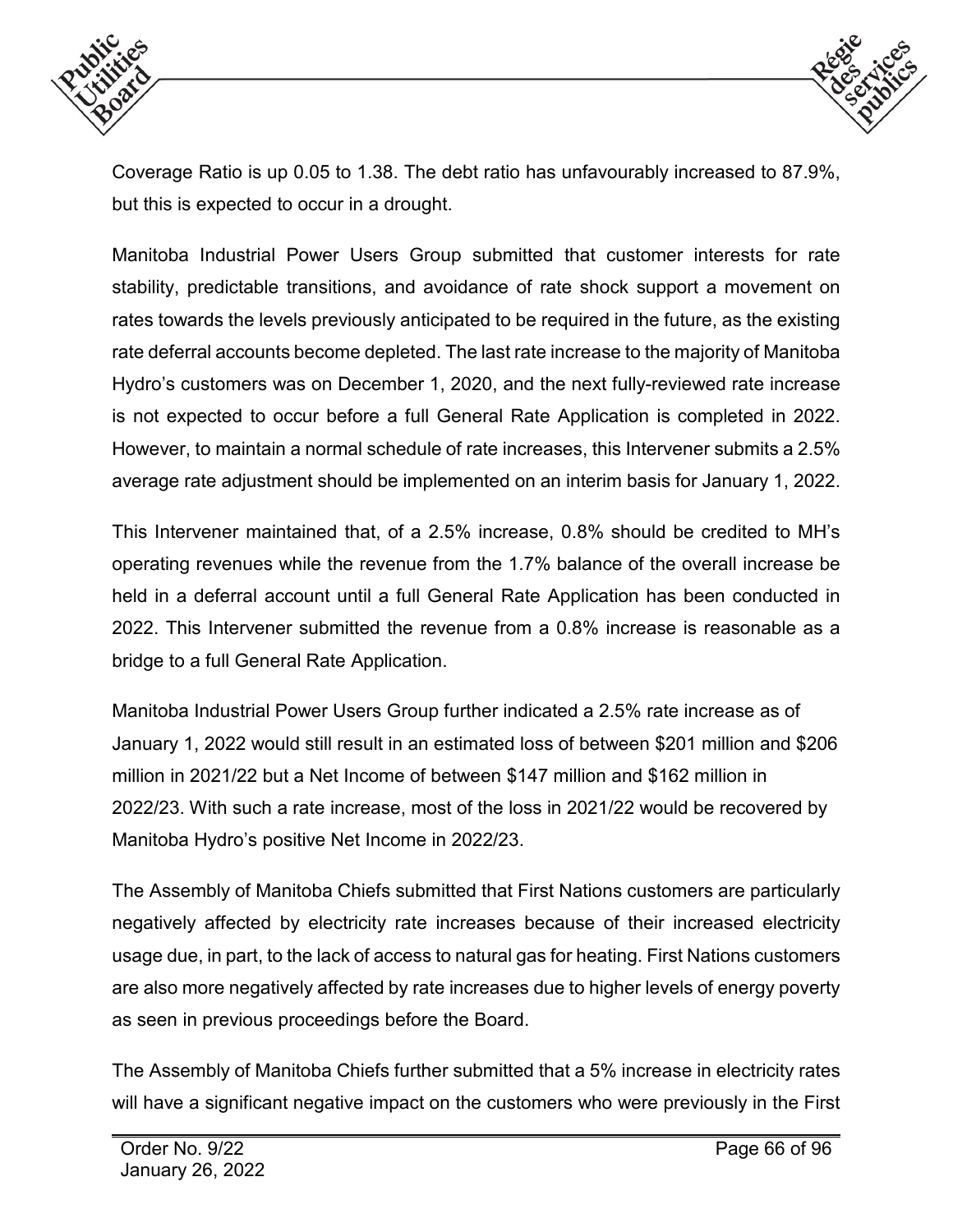



Nation On-Reserve Residential class and that Manitoba Hydro has not balanced the interests of these customers with its corporate financial health.

The Assembly of Manitoba Chiefs submitted that, in determining the balance between Manitoba Hydro's financial health and the interests of its ratepayers, the principle of reconciliation should be considered. As an agent of the Crown, this Intervener maintained Manitoba Hydro also has a mandate to advance reconciliation. The Assembly of Manitoba Chiefs submitted that aside from some general statements made by Manitoba Hydro, including that it considered the interests of all customers including First Nations customers, there is no evidence on the record of the Interim Application about the impact of a 5% rate increase on former First Nations On-Reserve Residential class customers in light of the rate increases they have faced since the fall of 2020.

According to this Intervener, a 5% increase is not just and reasonable through the Interim Application process because the requested amount is not just related to the costs of the drought. Furthermore, the costs of drought should be addressed through mechanisms other than a rate increase. If the next rate increase is not until Apr 1, 2023, the Assembly of Manitoba Chiefs is concerned that it may explain why Manitoba Hydro is asking for a 5% increase now. A 5% rate increase would amount to rate shock for First Nations customers.

According to the calculations of this Intervener, the impact of the drought is more appropriately considered to be \$250 million due to reduced hydraulic generation, with the remainder being the impact of changes in electricity export prices and the cost of electricity imports and natural gas needed for Manitoba Hydro's thermal generating station. If 1.5% of the rate increase is related to the cost of the drought (being the portion of 5% that is not the 3.5% related to major capital projects), this amount can be reduced further given the cost of the drought is \$250 million, not \$398 million as stipulated by Manitoba Hydro.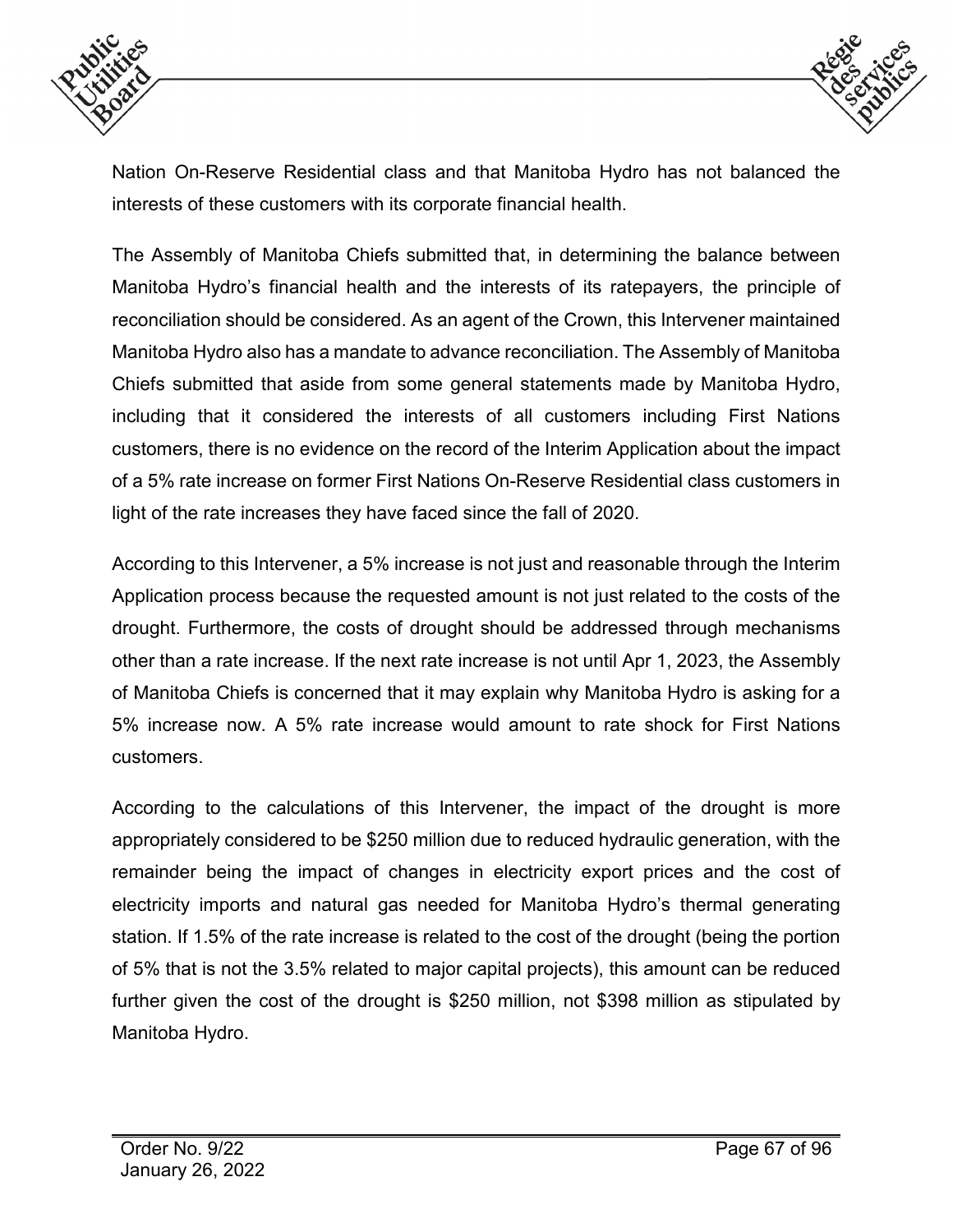



Where rate increases are necessary, the Assembly of Manitoba Chiefs advocated for lower rate increases over a longer period of time because it provides predictability and stability for customers.

### *Board Findings*

In Order 137/21 and relying on the evidentiary record of Manitoba Hydro's Interim Application, the Board found that it was just and reasonable to vary Manitoba Hydro's requested 5% increase in General Consumers Revenue and approve a 3.6% increase through interim rate increases, effective January 1, 2022, that were differentiated by customer class.

In this Order, the Board varies its finding in Order 137/21 and in Order 140/21 and now finds that this interim 3.6% General Consumers Revenue increase will be recovered through rates that remain in effect only until November 30, 2022, unless Manitoba Hydro has filed, by November 15, 2022, a General Rate Application to confirm the 2021/22 interim rate increases and seeking rates for 2022/23 and, if it so chooses, for 2023/24. If Manitoba Hydro does not file a General Rate Application by November 15, 2022, the rates will revert to those in effect prior to Order 140/21. The General Rate Application to be filed in 2022 by Manitoba Hydro may be for up to three test years, including the confirmation of the 2021/22 test year interim rates.

In this Interim Application, the Board did not find sufficient evidence to allow it to divide the awarded increase into separate categories of "drought rate increase" and "base operations rate increase". This is a matter that the Board will consider further at the 2022/23 General Rate Application when Manitoba Hydro seeks to finalize the 2021/22 interim rates.

In Order 140/21, the Board approved rate increases differentiated by customer class, to allow Manitoba Hydro to realize a 3.6% increase in annual General Consumer Revenues. For the balance of the 2021/22 fiscal year, which ends March 31, 2022, the rate increases are expected to generate approximately \$20 million of additional revenue. On a full 12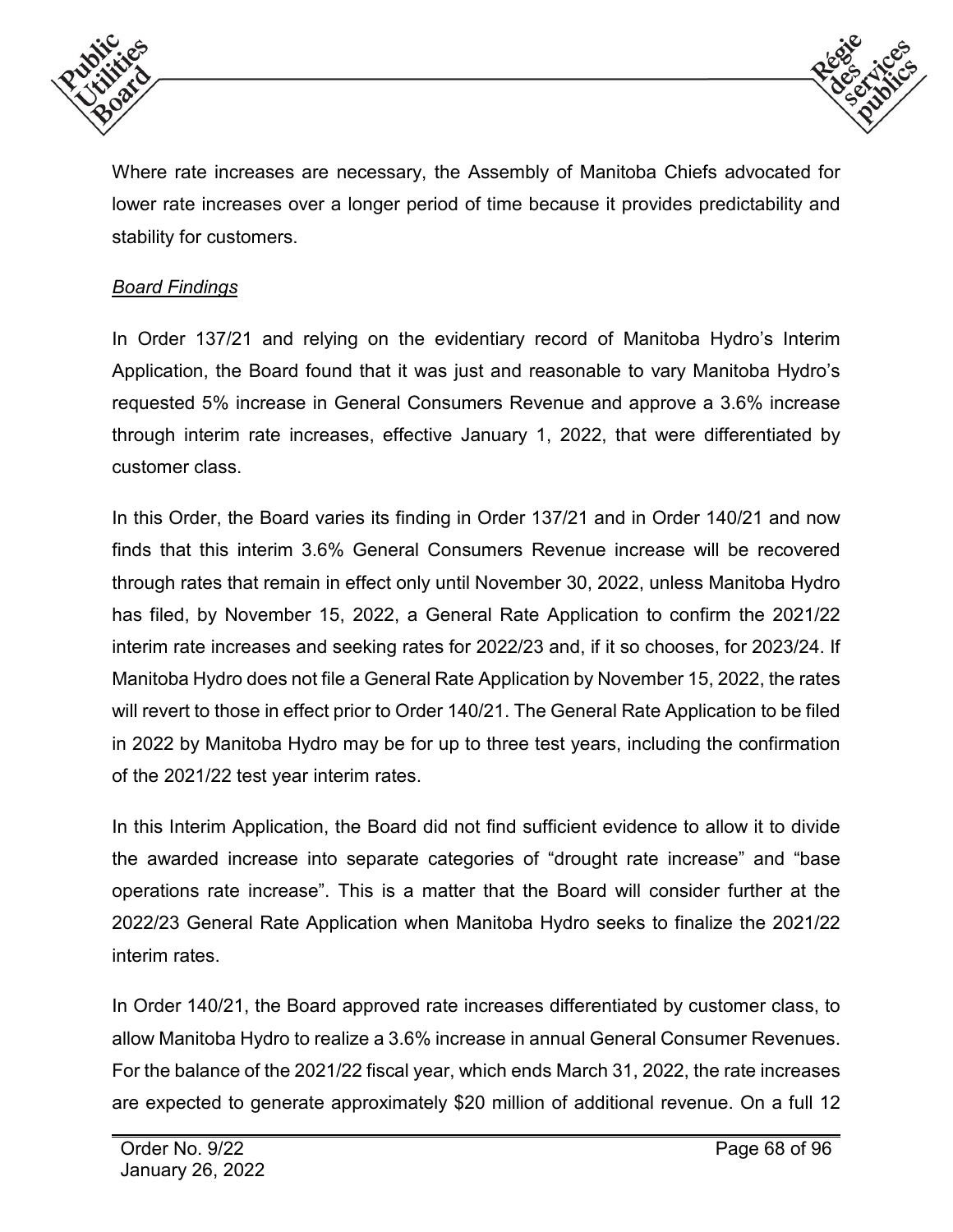



month basis, the interim rate increases will realize \$64 million of additional revenue for Manitoba Hydro.

The Board directs Manitoba Hydro to provide, by February 28, 2022, schedules showing the approved revenue requirements for the 2021/22 and 2022/23 fiscal years reflecting the decisions in Order 137/21 and 140/21, in a similar format as it provided in Minimum Filing Requirement 3.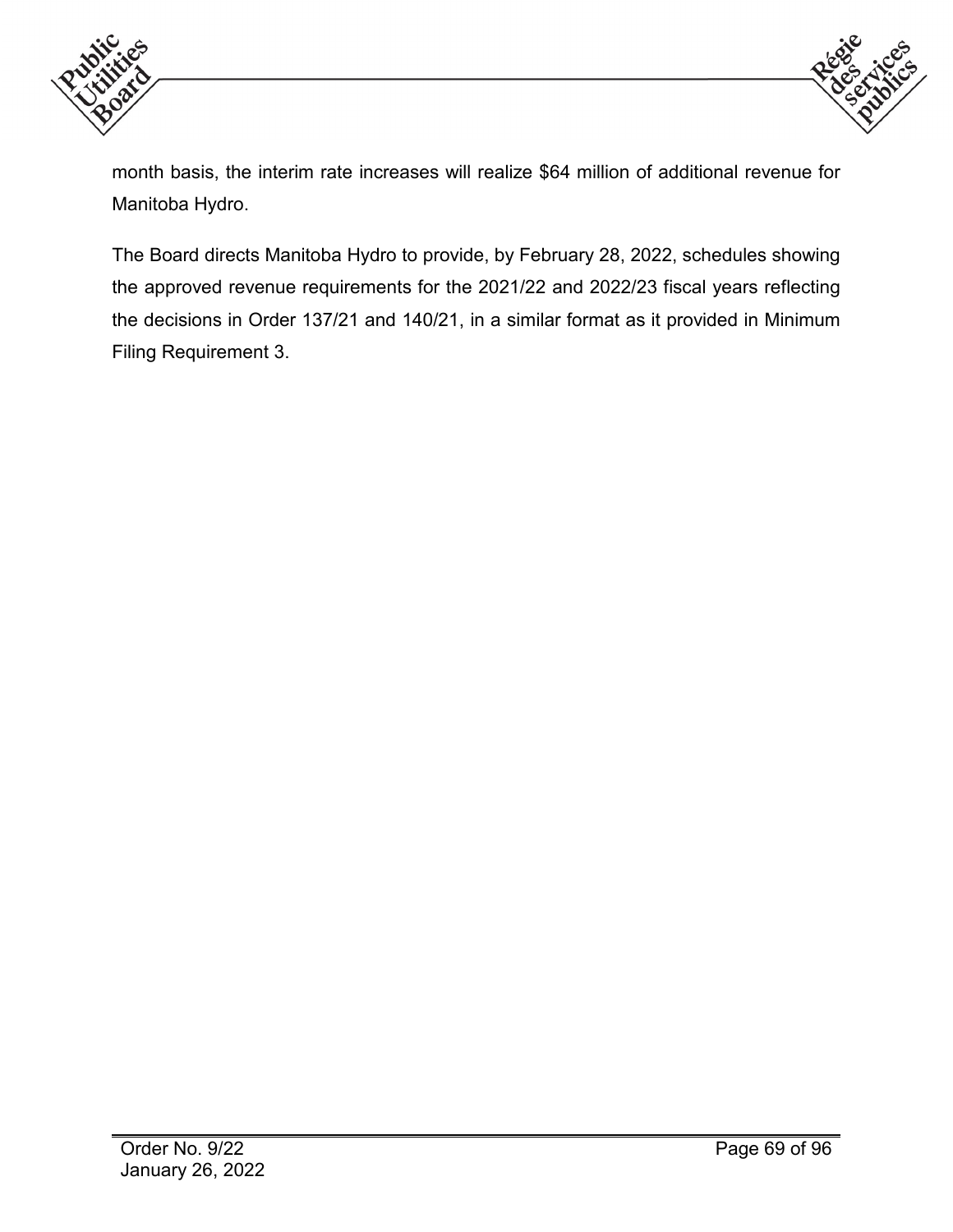



# **8.0 Cost Allocation and Customer Bill Impacts**

A cost of service study ("COSS") is used to determine each customer class's share of Manitoba Hydro's revenue requirement. A COSS is an established and industry-accepted method to evaluate whether each customer class is contributing, through revenues from the approved rates, its fair share based on the cost to Manitoba Hydro to provide electric service to each class.

The results of the COSS indicate the degree to which each customer class's allocated costs are recovered through revenues collected from the class through Board-approved rates. The ratio of class revenues to class costs is referred to as Revenue to Cost Coverage ("RCC"). In Manitoba, to the extent that a customer class's RCC falls within a range of 95% to 105%, known as the Zone of Reasonableness ("ZOR"), it is accepted that its revenues are recovering the allocated costs.

Manitoba Hydro relies on its most current COSS – Prospective Cost of Service Study PCOSS21 – to guide the rate increases being proposed for each customer class. Reflective of Board direction in Orders 59/18 and 69/19, Manitoba Hydro proposed differentiated rate adjustments to continue the migration of customer class RCCs into the ZOR. The required class differentiation has been calculated in the table below by Manitoba Hydro assuming a seven-year remaining timeframe, consistent with the Board's direction to move all classes within the ZOR over a ten-year timeframe as contemplated in Order 59/18: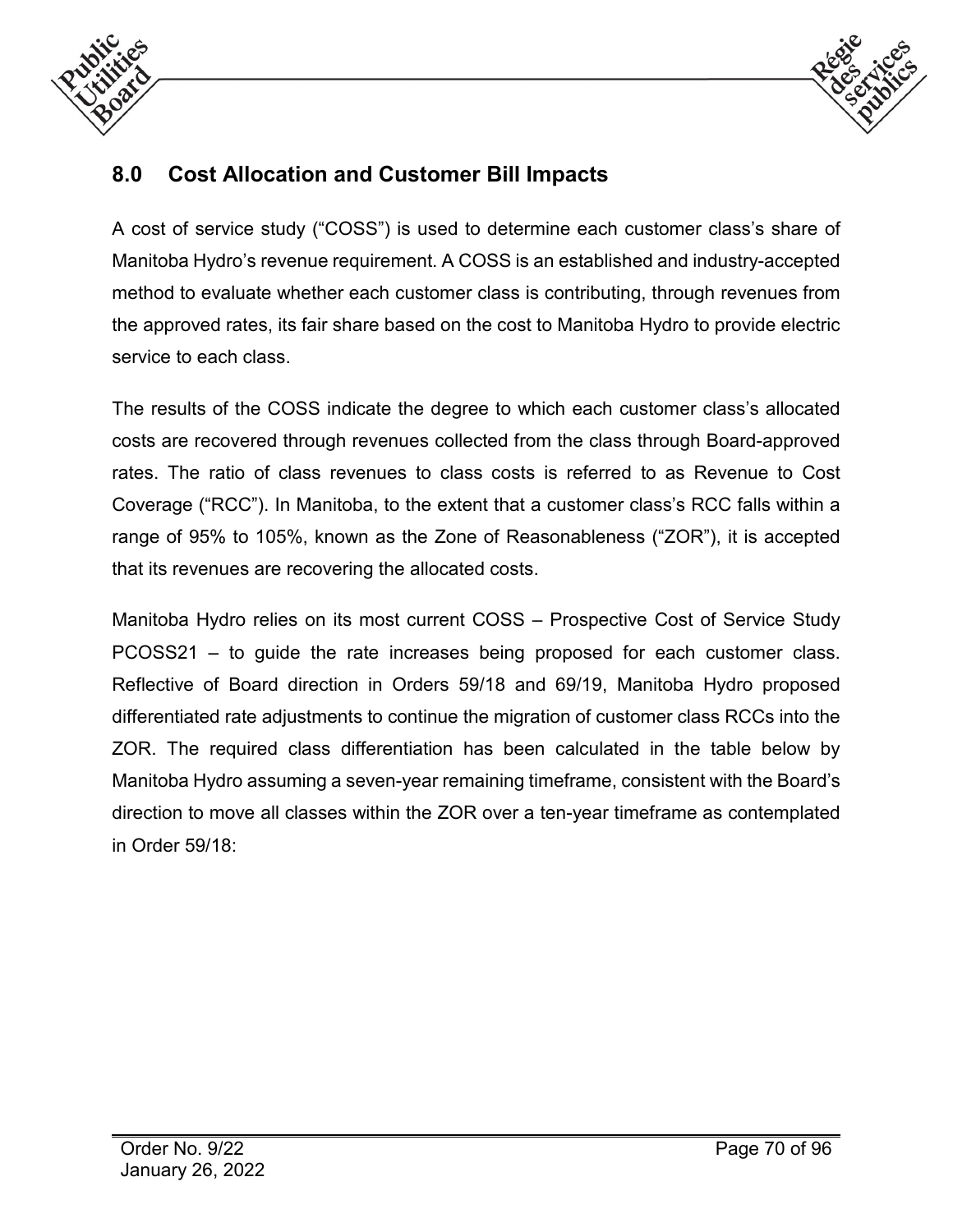



| <b>Customer Class</b>                     | <b>Proposed Rate</b><br><b>Increase</b> | <b>Annualized</b><br><b>Additional Revenue</b><br>(millions) |  |
|-------------------------------------------|-----------------------------------------|--------------------------------------------------------------|--|
| <b>Residential</b>                        | 5.2%                                    | \$40.4                                                       |  |
| <b>General Service Small - Non-Demand</b> | 3.9%                                    | \$6.4                                                        |  |
| <b>General Service Small - Demand</b>     | 5.0%                                    | \$9.2                                                        |  |
| <b>General Service Medium</b>             | 5.2%                                    | \$11.2                                                       |  |
| General Service Large 750V - 30 kV        | 5.2%                                    | \$6.0                                                        |  |
| General Service Large 30 - 100 kV         | 5.2%                                    | \$5.0                                                        |  |
| General Service Large >100 kV             | 5.2%                                    | \$8.9                                                        |  |
| Area & Roadway Lighting                   | 2.6%                                    | \$0.7                                                        |  |

Source: Manitoba Hydro's Interim Application page 43

Manitoba Hydro's Interim Application proposes no rate increases to the Diesel - Government and First Nation Education energy charge or the tail block energy charge for Diesel – General Service. However, Manitoba Hydro seeks PUB approval to apply the same increases awarded to grid-connected Residential and General Service customers to the equivalent Diesel rate components. Manitoba Hydro's proposal reflects its consideration of:

- maintaining the long-standing practice of charging grid-equivalent rates on the basic monthly charge, and energy charge for the first 2,000 kWh per month for General Service Customers; and,
- current rates for Diesel Residential customers are 9.6% lower than rates of all other residential customers. In Order 100/20, the PUB found that "the Diesel Zone Residential rate should be maintained at the approved August 1, 2017, Residential rate pending the Board's review of a Diesel Zone-specific rate application and Diesel Zone Cost of Service Study filed by Manitoba Hydro. While a Diesel Zone Cost of Service Study has not yet been filed, Manitoba Hydro is proposing to limit further divergence between the Diesel Residential and grid Residential rates given the much higher cost to serve customers within the Diesel Zone.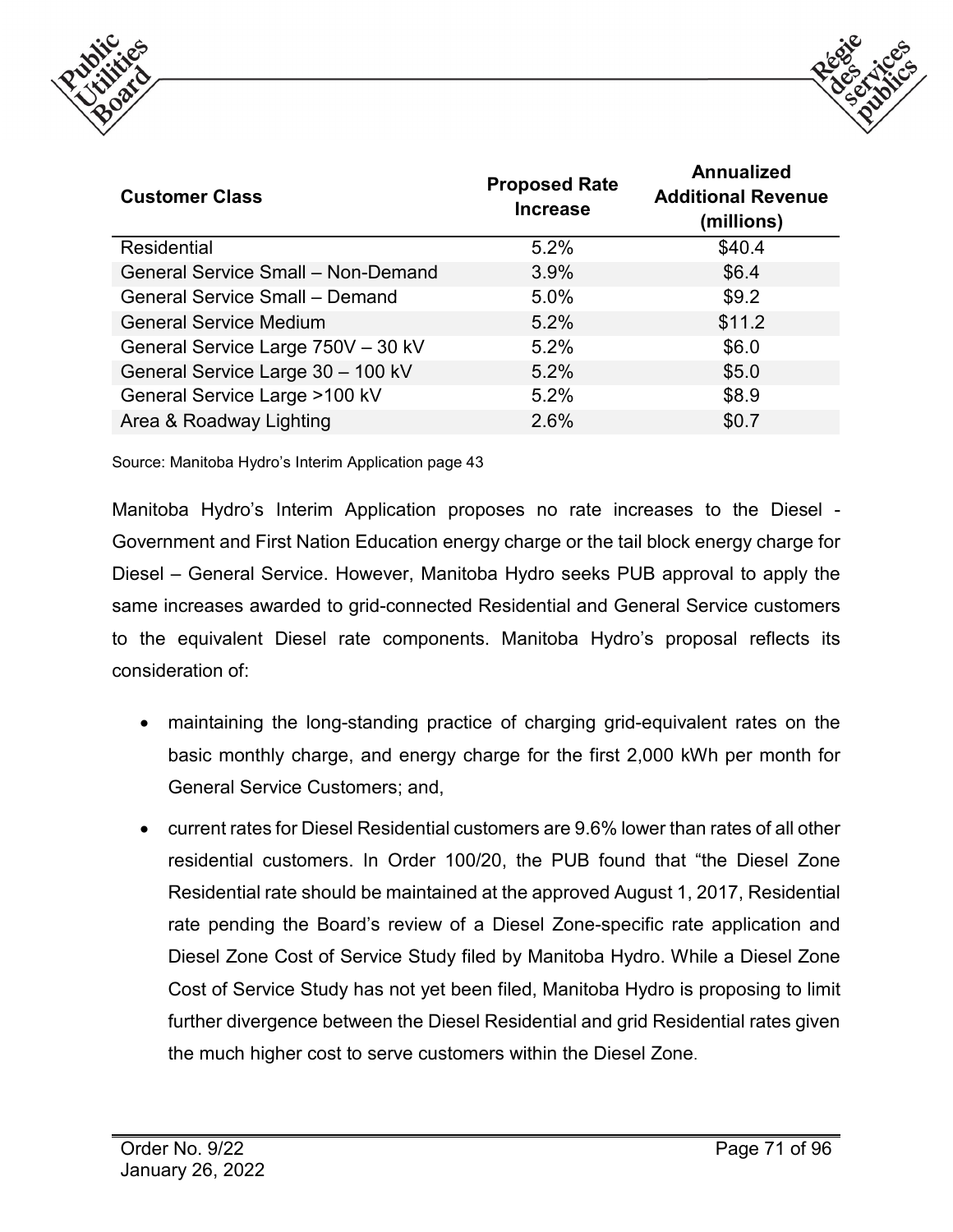



# *Manitoba Hydro Position*

Manitoba Hydro proposes rate increases differentiated by customer class based on prior Board direction. Manitoba Hydro is of the view that rates differentiated by customer class are entirely within the Board's purview. Manitoba Hydro would not oppose rate increases that were different among the customer classes, and different to the increases it has proposed, so long as Manitoba Hydro was afforded the opportunity to fully recover its revenue requirement.

Manitoba Hydro further states that the proposed rates for Diesel Zone Residential customers are just and reasonable even though there is no new Diesel Zone COSS. The Residential rates are just and reasonable as supported by Manitoba Hydro's Prospective Cost of Service Study PCOSS21, and there is a long-standing policy to maintain the same or similar rates for Diesel Zone Residential customers as for grid-connected Residential customers.

#### *Intervener Positions*

The Consumers Coalition recommends no rate differentiation until the COSS can be tested in a full General Rate Application. PCOSS21 was not tested in this interim rate proceeding. PCOSS21 presents an incomplete picture of class cost responsibility because PCOSS21 only reflects the revenue requirements of Keeyask Generating Station partially being in service. When Keeyask is fully in service, additional costs will be allocated to the customer classes and will affect the Revenue to Cost Coverage ratios.

This Intervener further noted that the Board paused rate differentiation in the 2019/20 General Rate Application pending a review of the Prospective Cost of Service Study.

Manitoba Industrial Power Users Group recommends rate increases differentiated by customer class following the methodology proposed by Manitoba Hydro, but with the reduced revenue from the below-average rate increase contributed only by customer classes whose Revenue to Cost Coverage ratio is below 100%.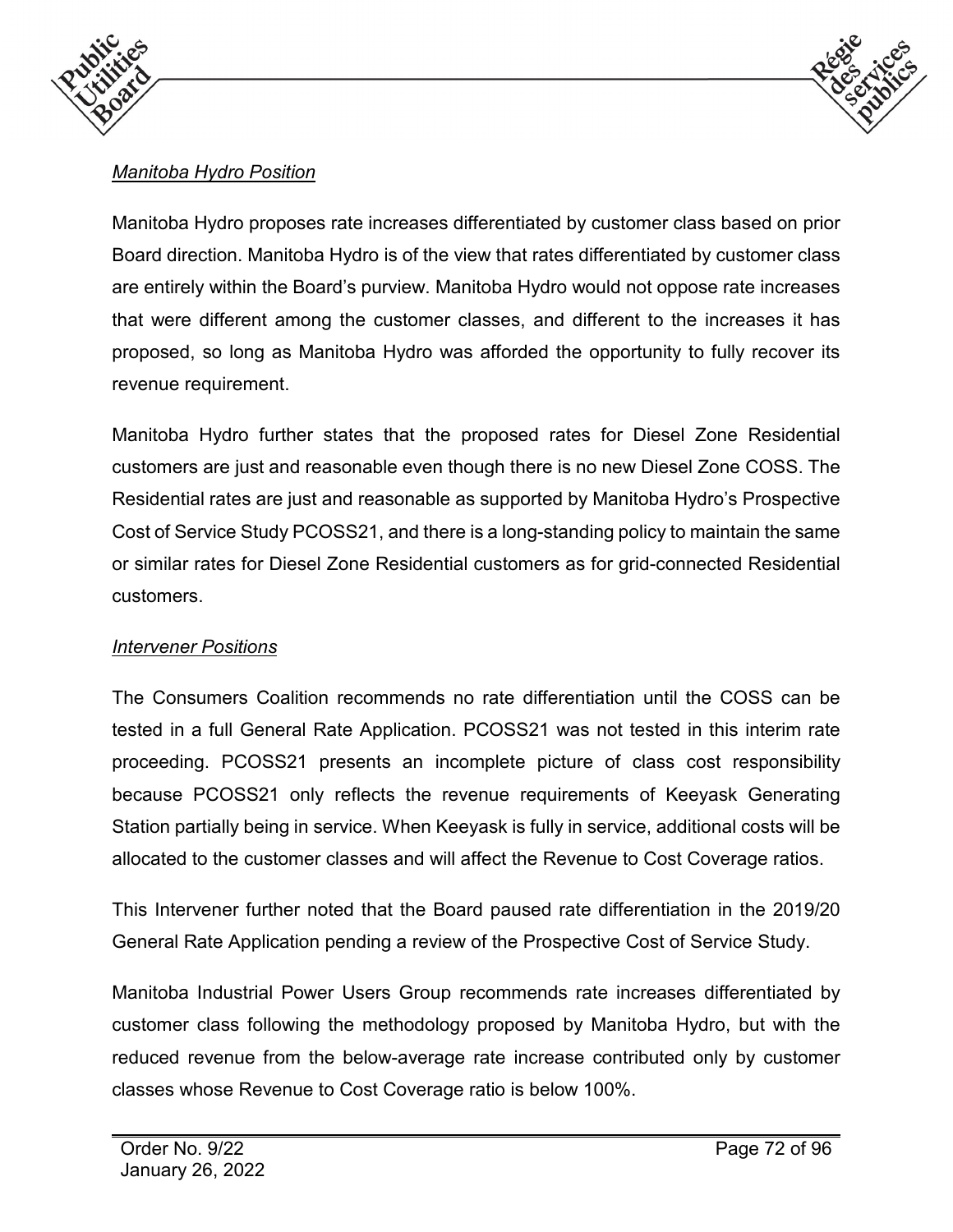



Manitoba Industrial Power Users Group considers it inappropriate to give above-average increases to customer classes which already have a Revenue to Cost Coverage ratio above 100%. When classes are above 105%, below-average increases are merited, but the reduced revenue from the below-average rate increase should be recovered from the classes benefitting from underpaying their allocated costs (i.e. those customer classes with a Revenue to Cost Coverage below 100%), rather than those already overpaying their allocated costs (i.e. those customer classes with a Revenue to Cost Coverage above 100%).

Manitoba Keewatinowi Okimakanak states former First Nations On-Reserve Residential class customers experienced a 6.5% rate increase on September 1, 2020, following the Manitoba Court of Appeal decision. This was followed by a Government-imposed 2.9% increase on December 1, 2020. In opposing the requested rate increases, this Intervener submitted that a 15.1% increase in rates in 16 months – which is what former First Nations On-Reserve Residential customers would experience if Manitoba Hydro's requested 5% increase is approved - is rate shock.

According to Manitoba Keewatinowi Okimakanak "*A land and territorial acknowledgement has to have some meaning…if it has no meaning, then it's just empty words.*"

In its submissions, Manitoba Keewatinowi Okimakanak quoted the Path to Reconciliation Act: "*To advance reconciliation, the government must have regard to the following principles. No. 4: Reconciliation is furthered by concrete and constructive action that improves the present and future relationships between Indigenous and non-Indigenous peoples.*"

In Manitoba Keewatinowi Okimakanak's view, the affirmed land and territorial acknowledgement and the enactment of the *Path to Reconciliation Act* are more important than a technical concept such as a desire to have all customer classes' Revenue to Cost Coverage ratios within the Zone Of Reasonableness.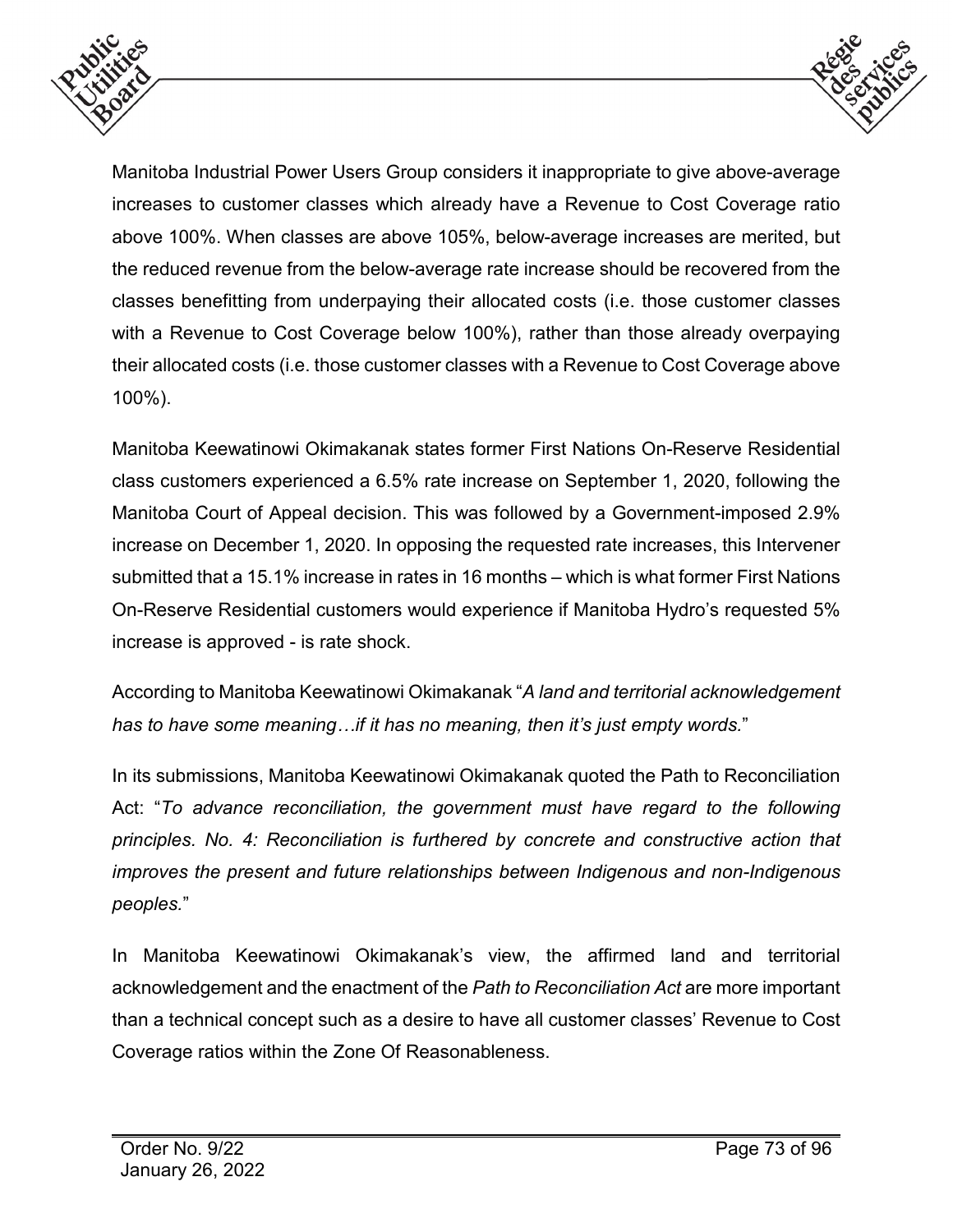



According to this Intervener, because the Manitoba Court of Appeal has ruled that there cannot be a First Nations On-Reserve Residential customer class, the only way to provide the necessary relief to First Nations customers is to provide the same relief to all residential customers. The resulting recommendation by Manitoba Keewatinowi Okimakanak is a 0% rate increase for all residential customers.

Assembly of Manitoba Chiefs recommends there be no rate increase to diesel residential customers as there is no evidence to support deviation from current Diesel Zone Residential rates. This Intervener also quantifies the impact of its recommendation as \$42,000.00 based on the evidence in the Interim Application.

#### *Board Findings*

In order to continue the gradual movement of customer class Revenue to Cost Coverage ratios into the Board-approved Zone of Reasonableness, the Board finds it just and reasonable to approve interim rate increases differentiated by customer class. The Board finds that the differentiated rate increases permit the principled approach approved in Order 59/18 to be continued.

As detailed in Order 140/21, the resulting average rate increases by customer class are as follows:

| <b>Customer Class</b>                     | <b>Average Increase</b> |
|-------------------------------------------|-------------------------|
| <b>Residential</b>                        | 3.8%                    |
| <b>General Service Small - Non-Demand</b> | $2.5\%$ *               |
| <b>General Service Small - Demand</b>     | $3.6\%$ *               |
| <b>General Service Medium</b>             | $3.8\%$ *               |
| General Service Large 750V - 30 kV        | 3.8%                    |
| General Service Large 30 - 100 kV         | 3.8%                    |
| General Service Large >100 kV             | 3.8%                    |
| Area & Roadway Lighting                   | 1.3%                    |
| Diesel Zone - Residential                 | $0\%$                   |

\* With the exception of the General Service Small and General Service Medium classes, each rate component is increasing by the percentage specified in the table above. Therefore, each rate component increase is equal to the average increase. However, for the General Service Small and General Service Medium classes, the individual rate components are increasing by varying amounts as shown in the rate schedules appended to Order 140/21.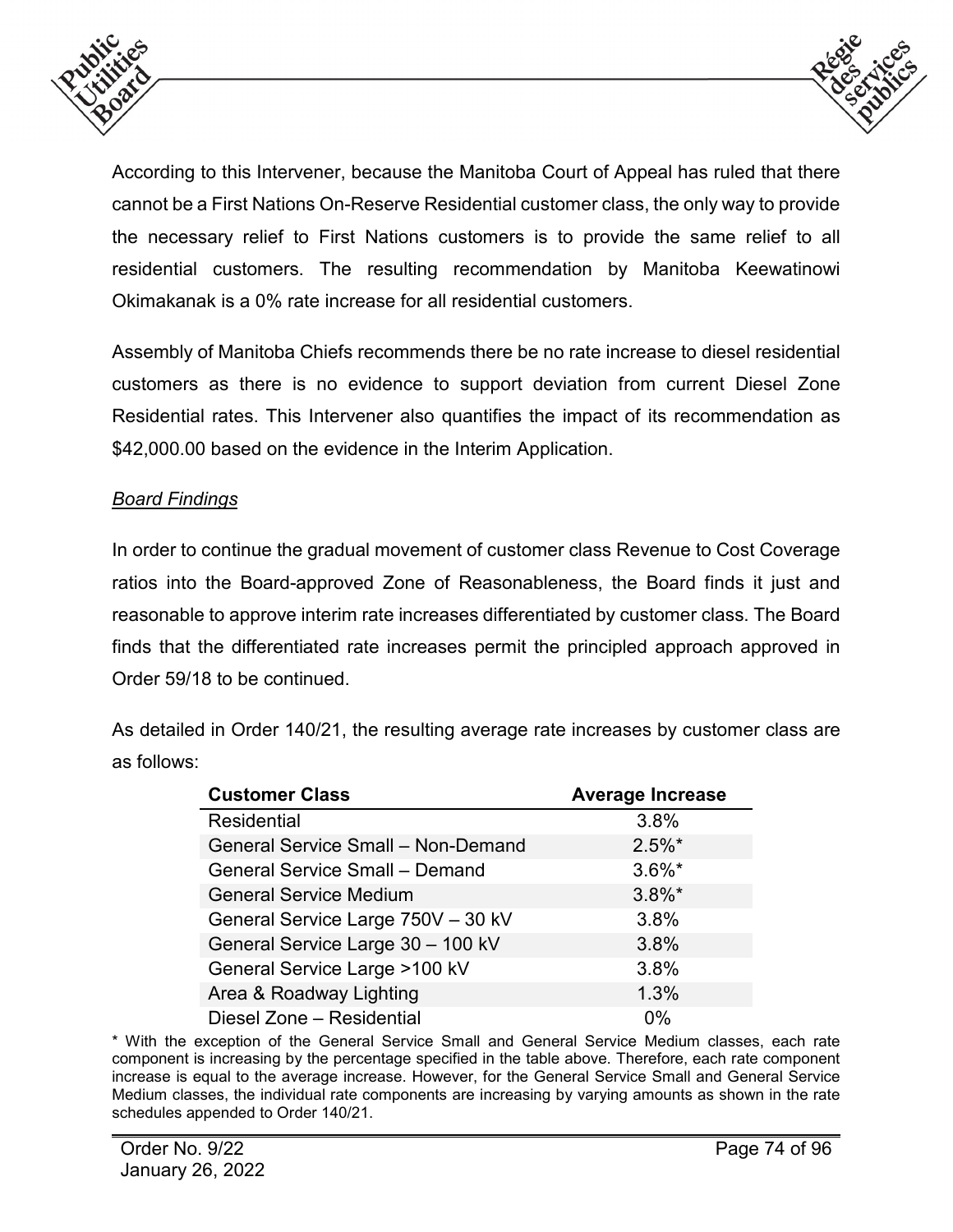



Customers in the Residential class without electric heat using an average of 1,000 kilowatt-hours per month will see an increase of approximately \$4 per month. Residential customers with electric heat using an average of 2,000 kilowatt-hours per month will see an increase of approximately \$7 per month.

The Board directs that a new Prospective Cost of Service Study be filed with the 2022/23 General Rate Application. This COSS should include revised costs for Manitoba Hydro's major capital projects, including the revenue requirement related to all seven units of the Keeyask Generating Station being in service.

Based on the Interim Application evidence, the Board finds it just and reasonable to maintain the Diesel Zone Residential rates, the Diesel Zone Government and First Nation Education energy charge, and the tail block energy charge for Diesel Zone General Service rates at their current levels. Diesel Zone rates are currently interim rates and are pending finalization based on a 2004 Settlement Agreement that includes Manitoba Hydro, Canada, and First Nations. The Board finds that to consider and finalize the existing interim Diesel Zone rates, a current Diesel Zone Cost of Service Study needs to be prepared by Manitoba Hydro. This topic will be included in the discussions respecting the 2022/23 General Rate Application.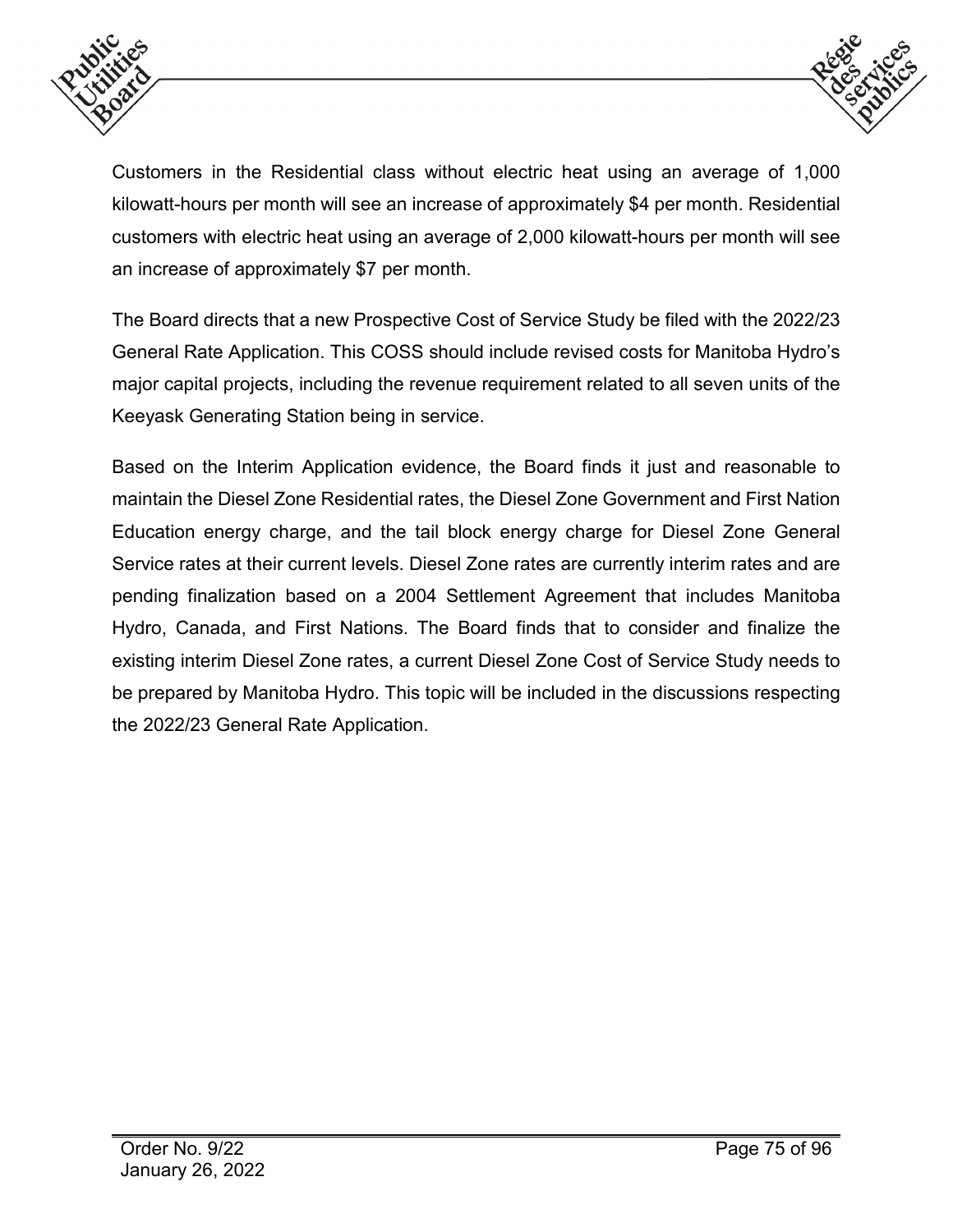



# **9.0 Payments to Government**

Pursuant to *The Water Power Act*, water rentals are paid by Manitoba Hydro to the Province for Manitoba Hydro's use of water resources for its hydroelectric generation. Land rentals are annual payments for the use of Manitoba Crown lands used for water power purposes.

The debt guarantee fee is an annual fee payable to the Province in exchange for the Government's guarantee of Manitoba Hydro's debt (with the exception of Manitoba Hydro-Electric Board Bonds). The fee is calculated using a rate of 1% multiplied by the applicable outstanding debt at March  $31<sup>st</sup>$  of the previous fiscal year. On new capital projects, the debt guarantee fee is capitalized to the capital project to which the payment of the fee relates, and forms part of the total cost of a capital project.

Manitoba Hydro pays capital tax to the Province at a rate of 0.5% which is applied to the taxable paid-up capital of Manitoba Hydro. The only corporations that pay a capital tax to the Province are Crown Corporations and financial institutions.

Payroll tax is based on a tax rate of 2.15%, which is applied to the Utility's gross payroll.

Business taxes are paid with respect to commercial space occupied by Manitoba Hydro in both leased and owned properties. The Utility pays property taxes to the landlords of leased premises as part of the required lease payments.

Based on the above formulas and information, and as shown in the following table, Manitoba Hydro's Payments to Government have increased based on Manitoba Hydro's capital assets, the total debt incurred to construct its capital assets, and the installed generating capacity of its capital assets.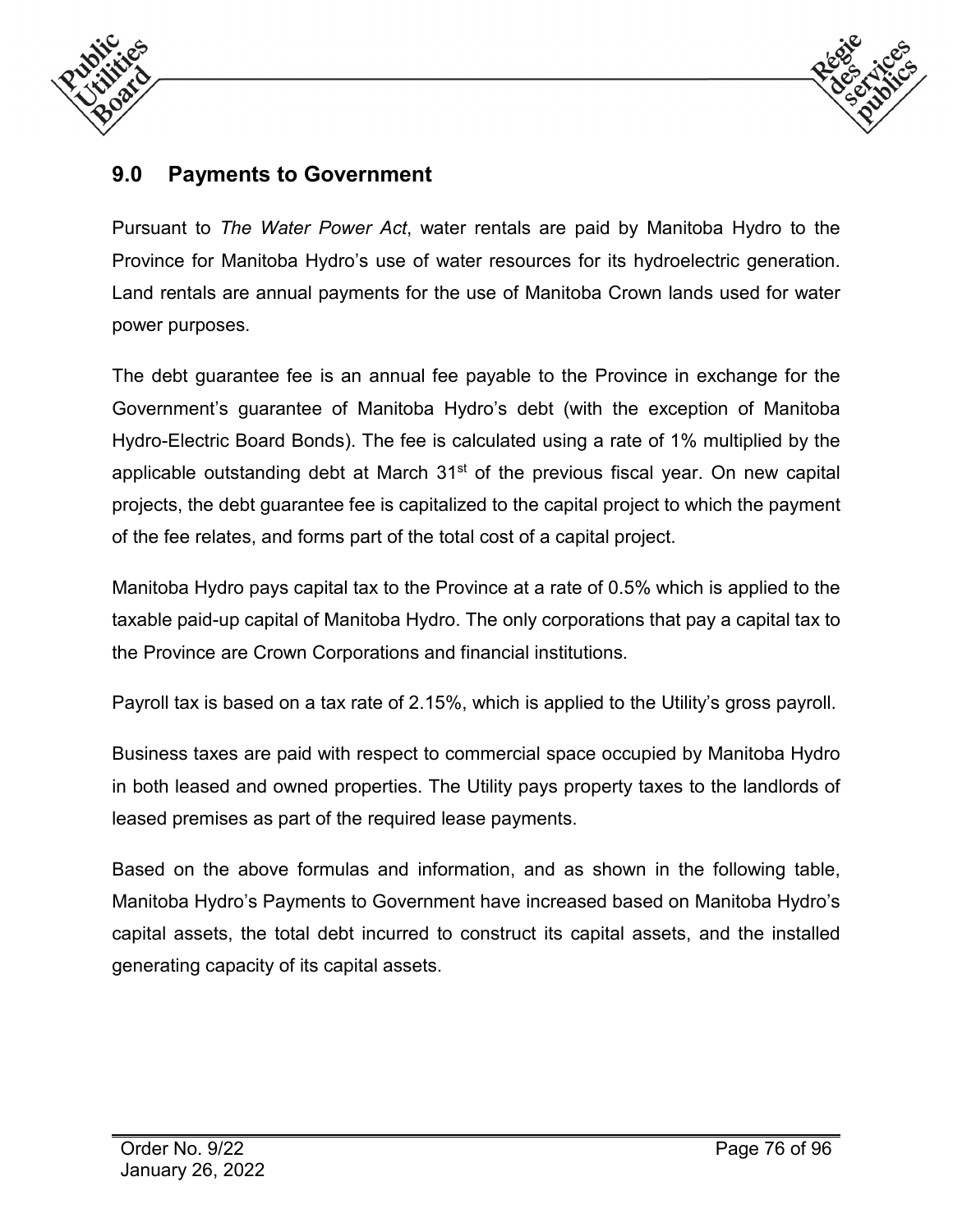



| Year<br>Ending | Capital<br>Tax | Payroll<br>Tax | Water<br><b>Rentals</b> | <b>Debt</b><br><b>Guarantee</b><br>Fee | <b>Total</b><br><b>Payments</b><br>to<br>Province | <b>Total Payments</b><br>as a Percentage<br>of MH's Gross<br>Revenue |
|----------------|----------------|----------------|-------------------------|----------------------------------------|---------------------------------------------------|----------------------------------------------------------------------|
| 2021           | 112            | 12             | 117                     | 218                                    | 459                                               | 20%                                                                  |
| 2020           | 112            | 12             | 115                     | 207                                    | 446                                               | 20%                                                                  |
| 2019           | 101            | 12             | 113                     | 186                                    | 402                                               | 19%                                                                  |
| 2018           | 92             | 12             | 116                     | 154                                    | 374                                               | 19%                                                                  |
| 2017           | 80             | 12             | 122                     | 132                                    | 346                                               | 18%                                                                  |
| 2016           | 69             | 12             | 117                     | 118                                    | 316                                               | 17%                                                                  |
| 2015           | 62             | 12             | 117                     | 105                                    | 296                                               | 16%                                                                  |
| 2014           | 60             | 11             | 118                     | 96                                     | 285                                               | 15%                                                                  |
| 2013           | 55             | 11             | 110                     | 90                                     | 267                                               | 15%                                                                  |
| 2012           | 52             | 10             | 111                     | 82                                     | 256                                               | 16%                                                                  |
| 2011           | 48             | 10             | 114                     | 77                                     | 249                                               | 15%                                                                  |
| 2010           | 46             | 9              | 114                     | 72                                     | 242                                               | 15%                                                                  |
| 2009           | 44             | 9              | 115                     | 70                                     | 239                                               | 14%                                                                  |
| 2008           | 39             | 8              | 117                     | 70                                     | 237                                               | 14%                                                                  |
| 2007           | 37             | 8              | 106                     | 68                                     | 219                                               | 13%                                                                  |
| 2006           | 36             | $\overline{7}$ | 124                     | 66                                     | 235                                               | 13%                                                                  |
| 2005           | 35             | $\overline{7}$ | 104                     | 68                                     | 228                                               | 15%                                                                  |
| 2004           | 35             | 6              | 62                      | 67                                     | $175*$                                            | 14%                                                                  |
| 2003           | 33             | 6              | 95                      | 70                                     | 405*                                              | 30%                                                                  |
| 2002           | 30             | 5              | 107                     | 68                                     | 211                                               | 15%                                                                  |

## **Payments to the Province (\$Millions)**

Source: Manitoba Hydro's Annual Reports

\* Manitoba Hydro made one-time special distributions to the provincial Government of \$200 million in 2003 and \$4 million in 2004.

Manitoba Hydro provided updated information in its Interim Application related to its recent Payments to Government in comparison to other jurisdictions.

Being a capital-intensive utility and reflecting the recently increased capital asset and debt levels, Manitoba Hydro's payment of the Provincial Debt Guarantee Fee and Capital & Other Taxes (excluding municipal grants in lieu of taxes and business taxes) is increasing from the prior fiscal year while the drought has reduced the amount to be paid in 2021/22 to the provincial Government for Water Rentals.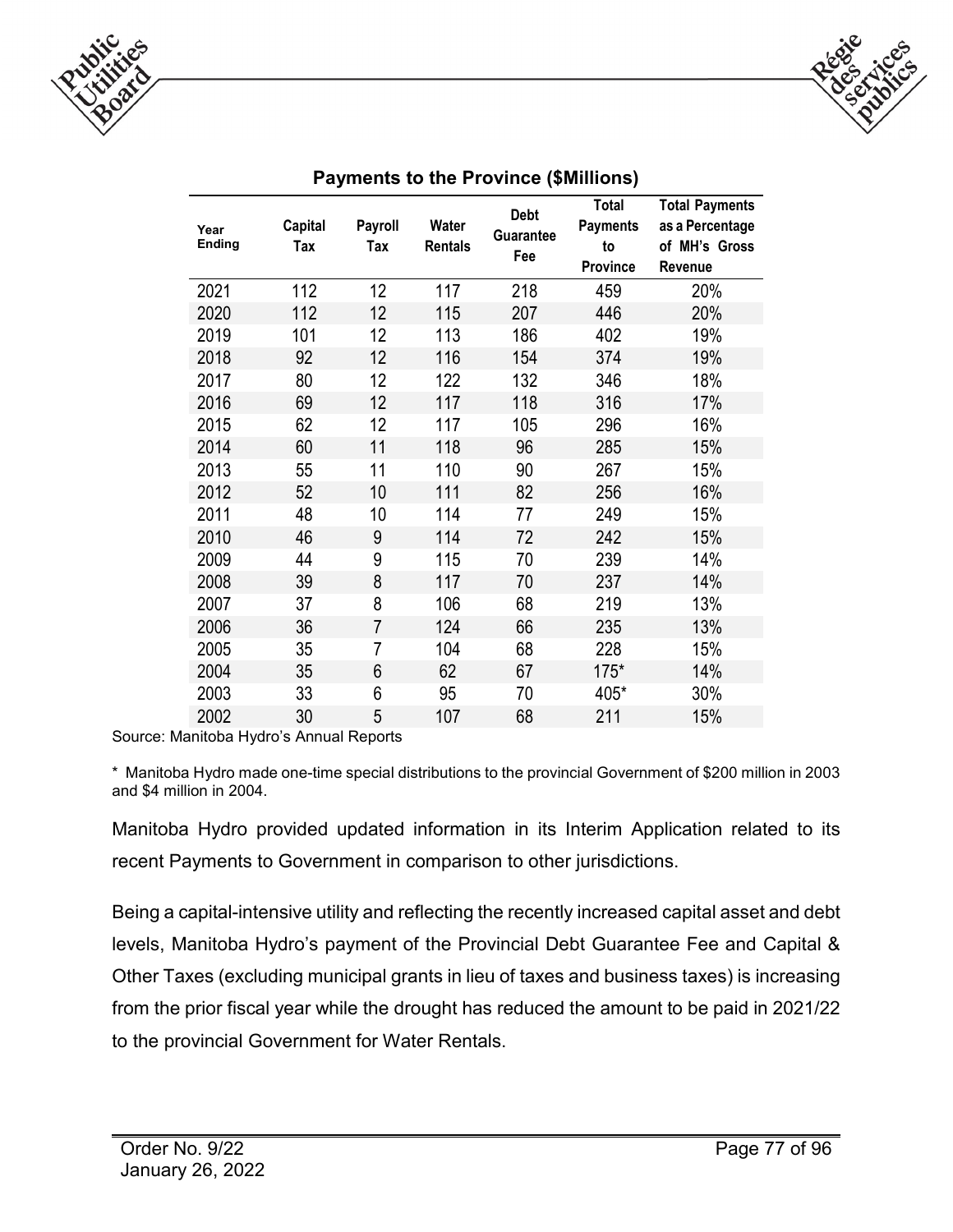



The actual 2020/21 fiscal year payments made by Manitoba Hydro to the Province compared to other Crown-owned electric utilities for the most currently available fiscal year financial information were as follows:

| (\$Millions)                                                                                  | Manitoba<br>Hydro<br>(2020/21<br>Actual) | <b>British</b><br>Columbia<br>Hydro<br>(2021/22) | Hydro-<br>Quebec<br>(2020) | Newfoundland<br>Labrador<br>Hydro (2020) | SaskPower<br>(2021/22) | <b>New</b><br><b>Brunswick</b><br>Power<br>(2021/22) |
|-----------------------------------------------------------------------------------------------|------------------------------------------|--------------------------------------------------|----------------------------|------------------------------------------|------------------------|------------------------------------------------------|
| <b>Water Rentals</b>                                                                          | 117                                      | 295                                              | 716                        | ۰                                        | 25                     | ۰                                                    |
| <b>Debt Guarantee</b><br>Fee                                                                  | 218                                      |                                                  | 217                        | 9                                        |                        | 32                                                   |
| <b>Capital &amp; Other</b><br><b>Taxes</b>                                                    | 124                                      | 254                                              | 422                        |                                          | 50                     | 49                                                   |
| <b>Other</b>                                                                                  | -                                        | ٠                                                | ۰                          | ۰                                        | 29                     | ۰                                                    |
| <b>Payments to Gov't</b>                                                                      | 459                                      | 549                                              | 1,355                      | 9                                        | 104                    | 81                                                   |
| <b>Gross Operations</b><br><b>Revenue</b>                                                     | 2,353                                    | 6,414                                            | 13,594                     | 651                                      | 2,771                  | 1,834                                                |
| <b>Payments to Gov't as</b><br><b>Percentage of Gross</b><br><b>Revenue</b>                   | 19.5%                                    | 8.6%                                             | 10.0%                      | 1.4%                                     | 3.8%                   | 4.4%                                                 |
| <b>Dividends</b>                                                                              |                                          |                                                  | 1,727                      |                                          | 48                     |                                                      |
| <b>Total Payments to</b><br>Gov't (with dividend)                                             | 459                                      | 549                                              | 3,082                      | 9                                        | 152                    | 81                                                   |
| <b>Total Payments to</b><br>Gov't (with dividend)<br>as Percentage of<br><b>Gross Revenue</b> | 19.5%                                    | 8.6%                                             | 22.7%                      | 1.4%                                     | 5.5%                   | 4.4%                                                 |

## **Payments to Governments**

Source: Interim Application Exhibit PUB-8

#### *Manitoba Hydro Position*

Manitoba Hydro testified it is in regular dialogue with the Government as to the revenues paid by the electric utility to the Province. Manitoba Hydro has not made a formal request of the provincial Government to reduce or suspend the payment of water rental fees, capital taxes, or provincial debt guarantee fees. However, Manitoba Hydro testified that it is aware that similar recommendations in this regard by the Brad Wall Commission and in prior Orders of the Board are with the Government for its consideration and review.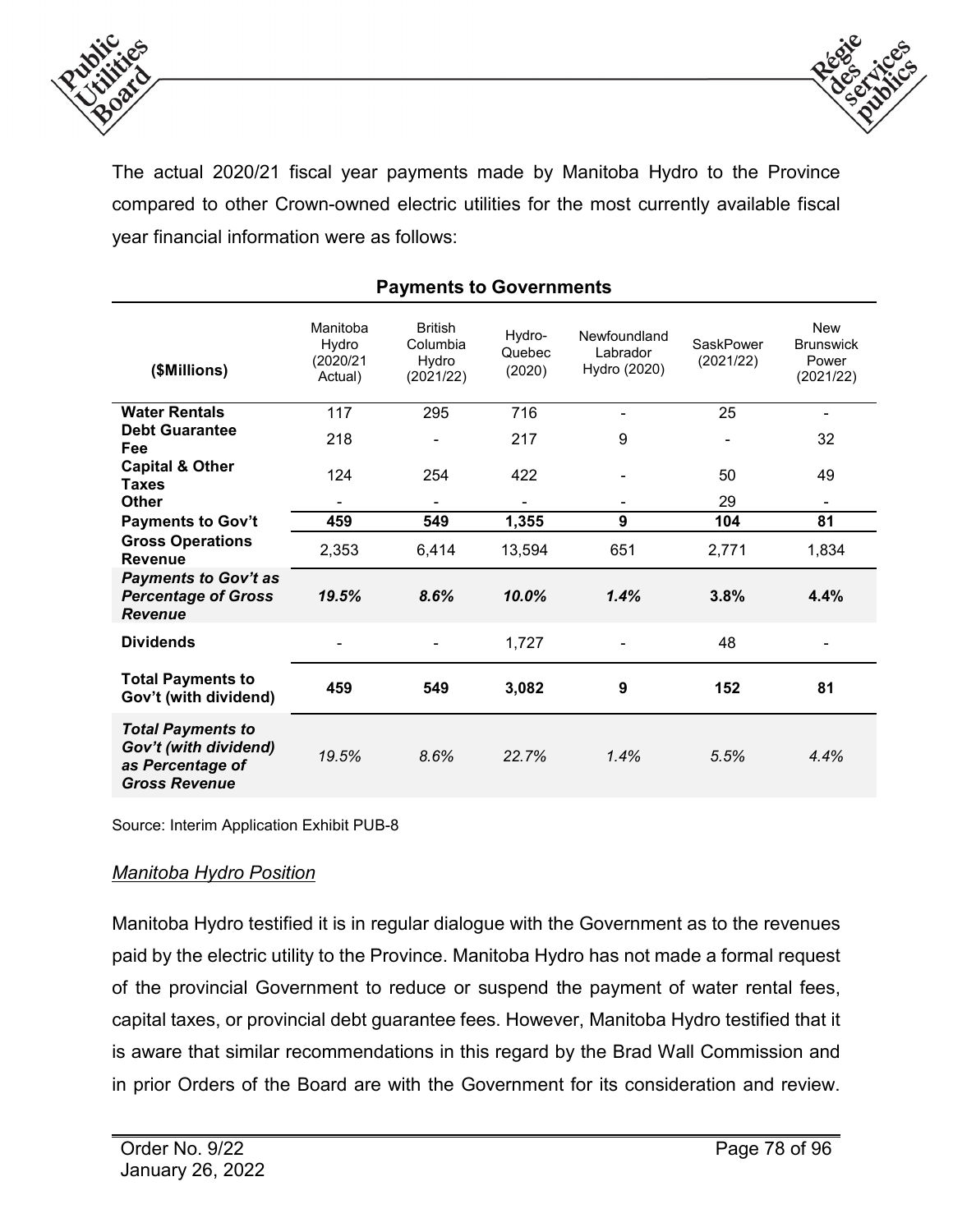



Recommendation 2.6 from the Economic Review of Bipole III and Keeyask by the Wall Commission states:

*Manitoba Hydro's ratepayers should not bear the risk associated with new generation projects that will, for an extended period of time, be commercial in nature, used for exports, and not needed to serve domestic demand. In other words, they should not be used as involuntary equity investors for projects to serve export demand in a risky market. Since it is the Government that approves export contracts and new generation projects like Keeyask, not ratepayers, and the Government that benefits (through water rentals, capital taxes and debt guarantee fees from Manitoba Hydro) even if such projects do not turn out well financially (as discussed in Chapter 4), it is the Government that should bear this risk. Accordingly, if a Government in the future approves a generation project that is, for an extended period of time, primarily for export and not needed for domestic demand, then the Government should bear the risk if this commercial plant is not successful during that period. If the market plan fails and export revenues do not cover the costs of operating the plant during that period and the proportion of capital costs for that part of the plant's operating life, then the Government should reduce or suspend its collection of transfers from Manitoba Hydro until those cost shortfalls are made up. This will have the effect of putting government's budget at risk for decisions that are made by Government, rather than ratepayers.*

*The Commissioner believes that this recommendation will add accountability that will improve decision making at the government level and will provide a proper incentive to the Government of Manitoba to provide greater oversight and accountability with respect to any future major capital projects.*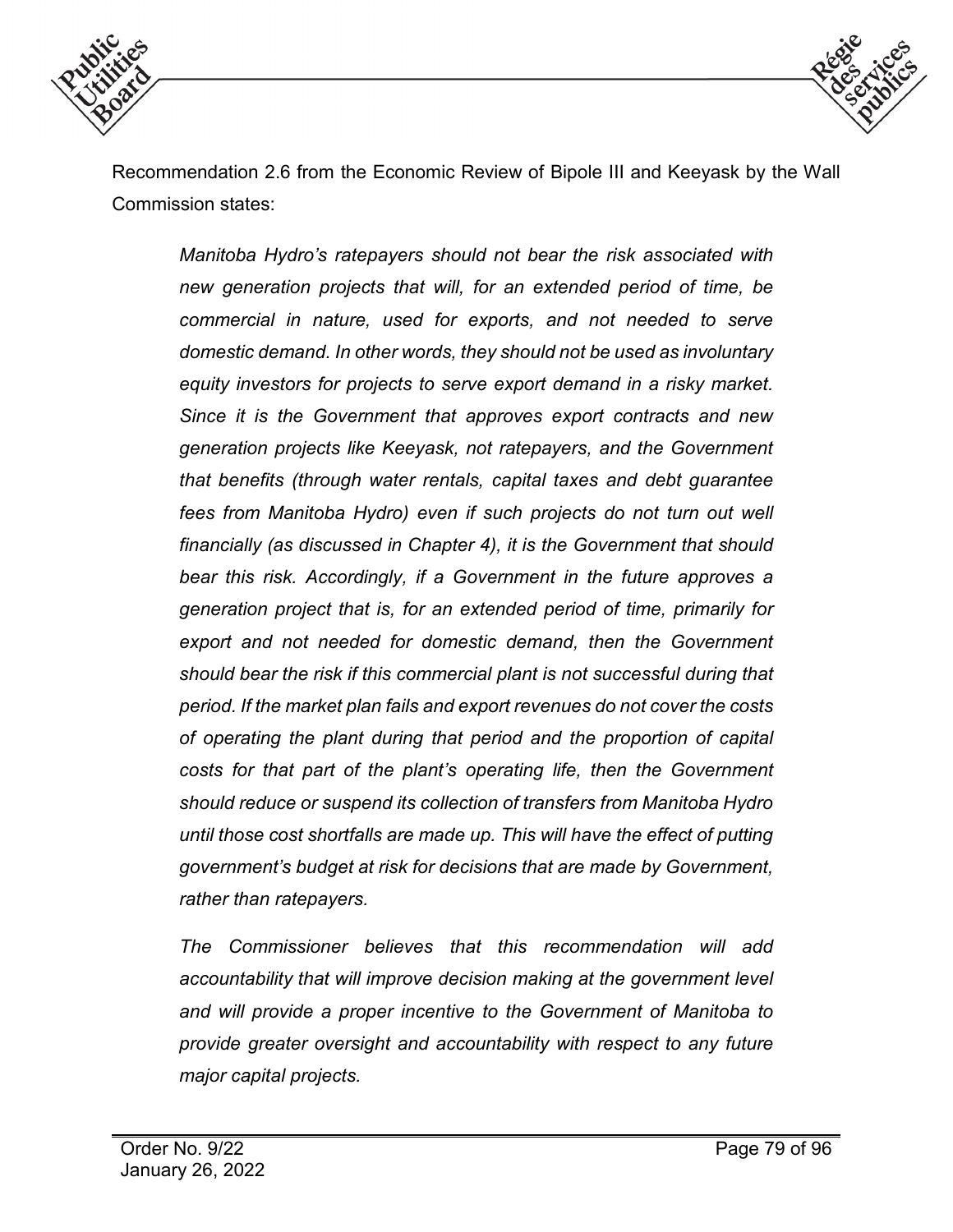



*To implement this recommendation, Government may wish to legislate a reduction or suspension in the transfers that Manitoba Hydro is required to pay to the Government in the circumstances set out above.*

#### *Intervener Positions*

No Parties took a position in this proceeding with respect to payments made by Manitoba Hydro to the provincial government.

### *Board Findings*

The Board recommends that the Government continue to review the amount and the basis for calculation of the transfer payments from Manitoba Hydro to the provincial Government, particularly in light of the \$398 million reduction in Manitoba Hydro's Net Extraprovincial Revenue due to the 2021/22 drought. Despite this revenue reduction, Manitoba Hydro plans to make payments to Government of \$438 million in 2021/22 that include \$88 million of water rental fees.

According to Manitoba Hydro, it has been forced to borrow \$348 million of additional debt to fund its core business operations in 2021/22 due to the drought. While water rental fees paid to the provincial Government declined due to the drought, Manitoba Hydro made increased payments to the Government related to this additional debt on account of the debt guarantee fee paid on Manitoba Hydro's borrowings.

Other utilities in Canada make payments to their respective provincial governments based on the profitability of the utility in a given year. Manitoba Hydro's payments to government are not related to Manitoba Hydro's profitability or financial performance. Instead, the majority of Manitoba Hydro's payments to Government are based on the amount of debt and capital assets, with only water rental fees decreasing with reductions in Manitoba Hydro's annual hydraulic generation, which is a strong determinant of extraprovincial revenue and Net Income.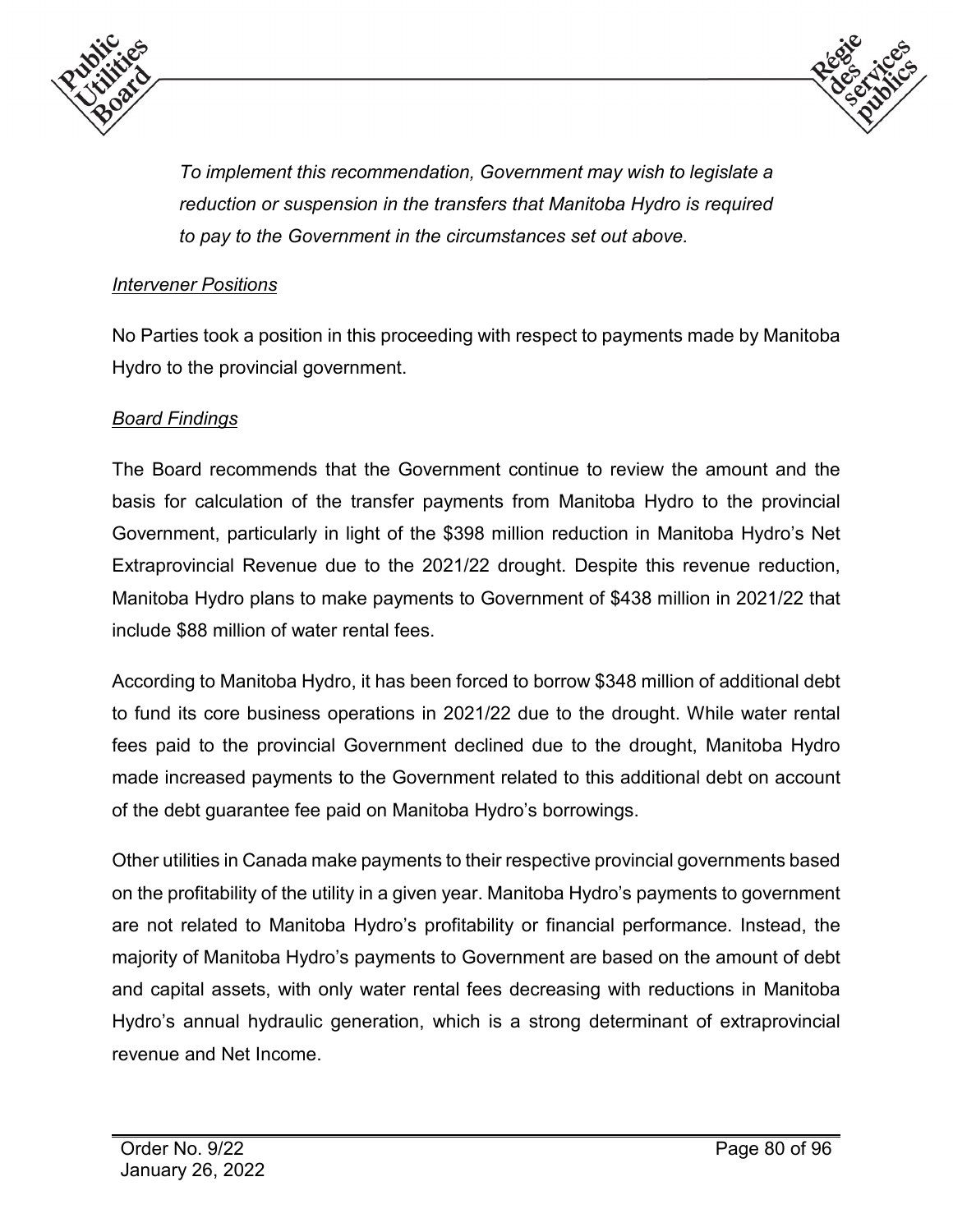



The Board recommends Government consider amending the criteria and structure of payments made by Manitoba Hydro to the Government to reflect the profitability of Manitoba Hydro. In the Board's view, electricity ratepayers are disadvantaged when Manitoba Hydro is required during a drought to make substantial payments to Government for the benefit of taxpayers, as electricity ratepayers face increased electricity rates to mitigate the substantial financial losses incurred by Manitoba Hydro due to the same drought.

# **10.0 Manitoba Hydro's Next General Rate Application**

## *Long-Term Financial Forecasts*

The September 22, 2021 directive from the Minister of Crown Services to the Manitoba Hydro Board of Directors contained the following two specific directives:

- Manitoba Hydro is directed to take all steps necessary to proceed with submission of an interim rate application to The Public Utilities Board (or other application as determined by The Public Utilities Board); and
- Manitoba Hydro is directed to engage with The Public Utilities Board on submitting multi-year general rate applications.

In response to the first directive, Manitoba Hydro filed its 2021/22 Interim Rate Application with the Board on November 15, 2021, to address the financial effects of the current drought and the financial health of the corporation.

In response to the second directive, Manitoba Hydro provided evidence at the hearing that it will file a General Rate Application in 2022.

While not within the scope of this Interim Application, Manitoba Hydro briefly explained that it has developed a new long-term vision known as 'Strategy 2040' to identify future opportunities and challenges in serving its customers. Manitoba Hydro maintains the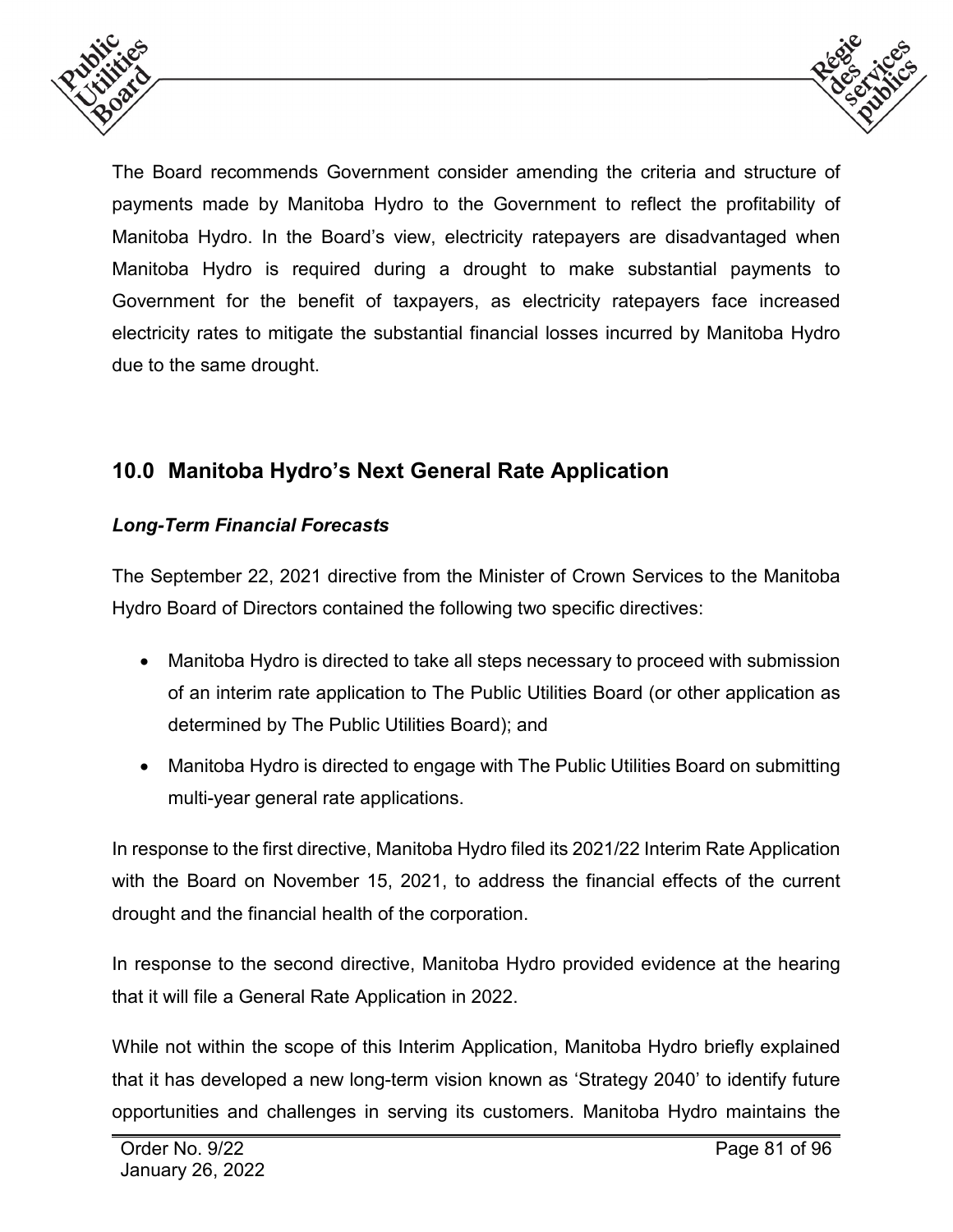



energy sector worldwide has seen unprecedented change in recent years due to the key trends of decarbonization, digitalization, and decentralization which are increasingly reshaping the energy landscape. Manitoba Hydro sees the pace of these trends being driven by: government policy interventions, technological advancements, economics, customer preferences, and climate change.

In order to implement Strategy 2040 and translate strategy into action, Manitoba Hydro is developing a range of initiatives that will create the foundation of future work. One of the key initiatives under Strategy 2040 is Manitoba Hydro's development of an Integrated Resource Plan ("IRP"), first recommended by the Board in its 2014 NFAT Report to Government. An IRP is a long-term roadmap to guide decisions in response to the evolving energy landscape, its impacts on Manitoba Hydro's customers, and changes in energy supply and delivery systems. Manitoba Hydro presented evidence that it initiated the process to begin preparing for the development of an IRP with the release of a general customer survey with respect to customers' electricity and natural gas needs. Manitoba Hydro further stated that the IRP planning process will evolve over the following year and a half with targeted completion by the summer of 2023. It is expected that, when completed, the IRP will inform Manitoba Hydro's future rate applications to the Board and Manitoba Hydro's investment decisions on both gas and electric system assets.

According to Manitoba Hydro, a significant outcome from the development of the IRP is that it will help build a more comprehensive and informed long-term financial forecast that will support future General Rate Applications to the Board. The IRP will provide critical input to the long-term financial forecast with respect to underlying assumptions that need to be considered in the context of the evolving energy landscape, anticipated impacts to Manitoba Hydro's system, and how Manitoba Hydro will need to respond to these. Given this critical input, until such time as the IRP development is complete, any long-term financial forecasts developed will be less robust and may not include the full ramifications or revenue requirement impacts of the potential energy sector changes on Manitoba Hydro's future financial position.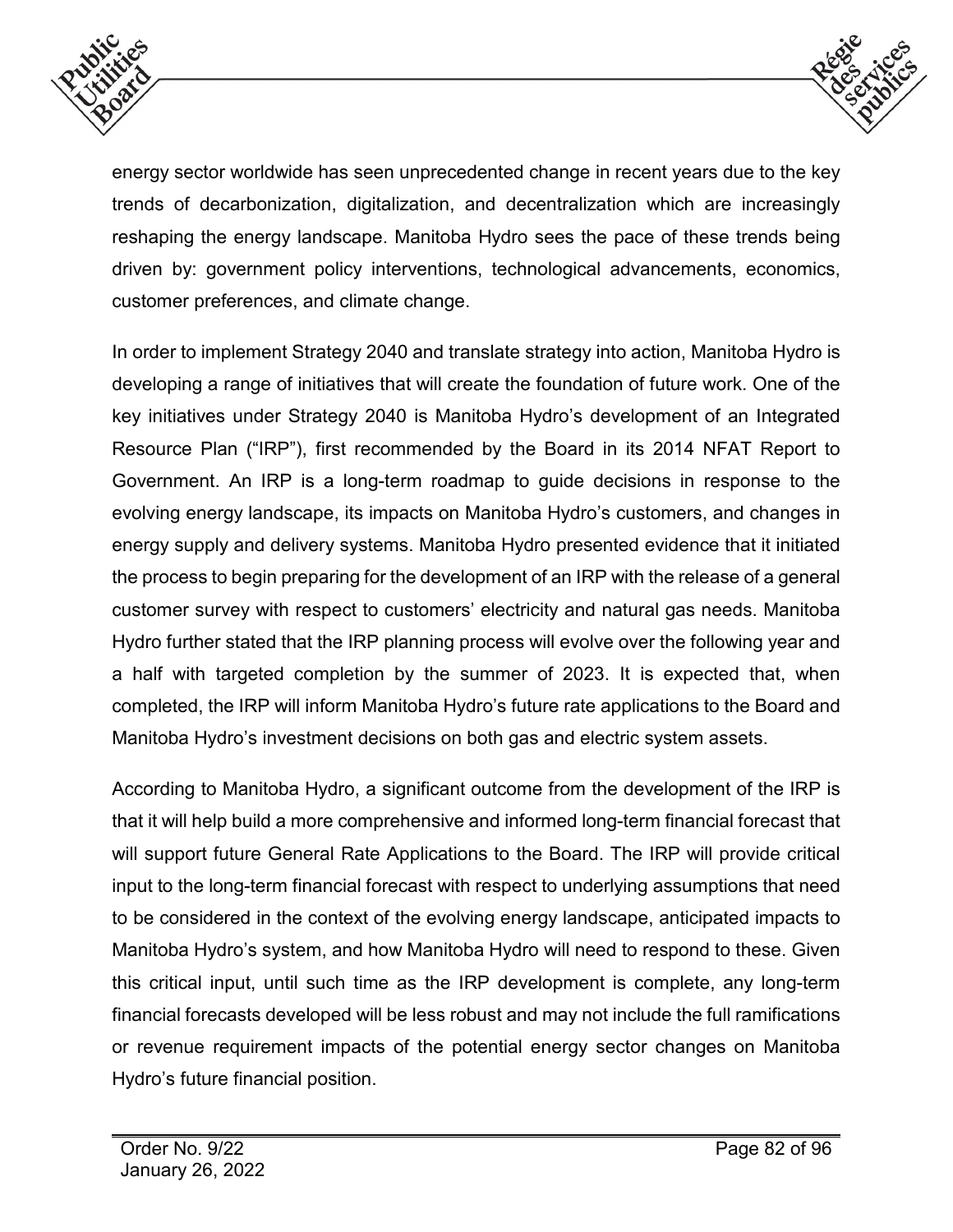



## *Manitoba Hydro Position*

Manitoba Hydro's President & CEO testified in the hearing that Manitoba Hydro has completed Strategy 2040 and it has now been approved by the Manitoba Hydro Board of Directors. The President & CEO indicated that she was looking forward to sharing Strategy 2040 now that it was formalized and stated Strategy 2040 has "…come out of the oven fully baked and ready to serve".

Work to develop Manitoba Hydro's first IRP, and other foundational strategic initiatives including the development of disciplined planning and risk frameworks, will still be underway throughout calendar 2022 when Manitoba Hydro will begin preparing its next General Rate Application to the Board.

On the topic of long-term financial forecasts, Manitoba Hydro's evidence is that it is unable to prepare a meaningful long-term financial forecast because there are two key missing components: an Energy Policy by the Province of Manitoba (which is expected to define the role of Manitoba Hydro in such an Energy Policy) and an IRP by Manitoba Hydro (which is expected to define how Manitoba Hydro will serve the Manitoba load in recognition of the Province's Energy Policy). Manitoba Hydro testified that, ideally, it would not work on these two projects in parallel, however both were commenced in the fall of 2021. The Energy Policy process is expected to conclude in 2022 while the IRP will take 18 months to complete. Only after these documents are completed does Manitoba Hydro envision a long-term financial forecast being prepared that could be utilized in the Board's rate-setting process.

Manitoba Hydro recognizes the challenges placed on the Board by not having a longerterm view of Manitoba Hydro's financials when considering rate applications before it. Manitoba Hydro indicated that it will work with the Board on the filing requirements for the 2022/23 General Rate Application which will allow the Board to complete its review while Manitoba Hydro's foundational work is underway.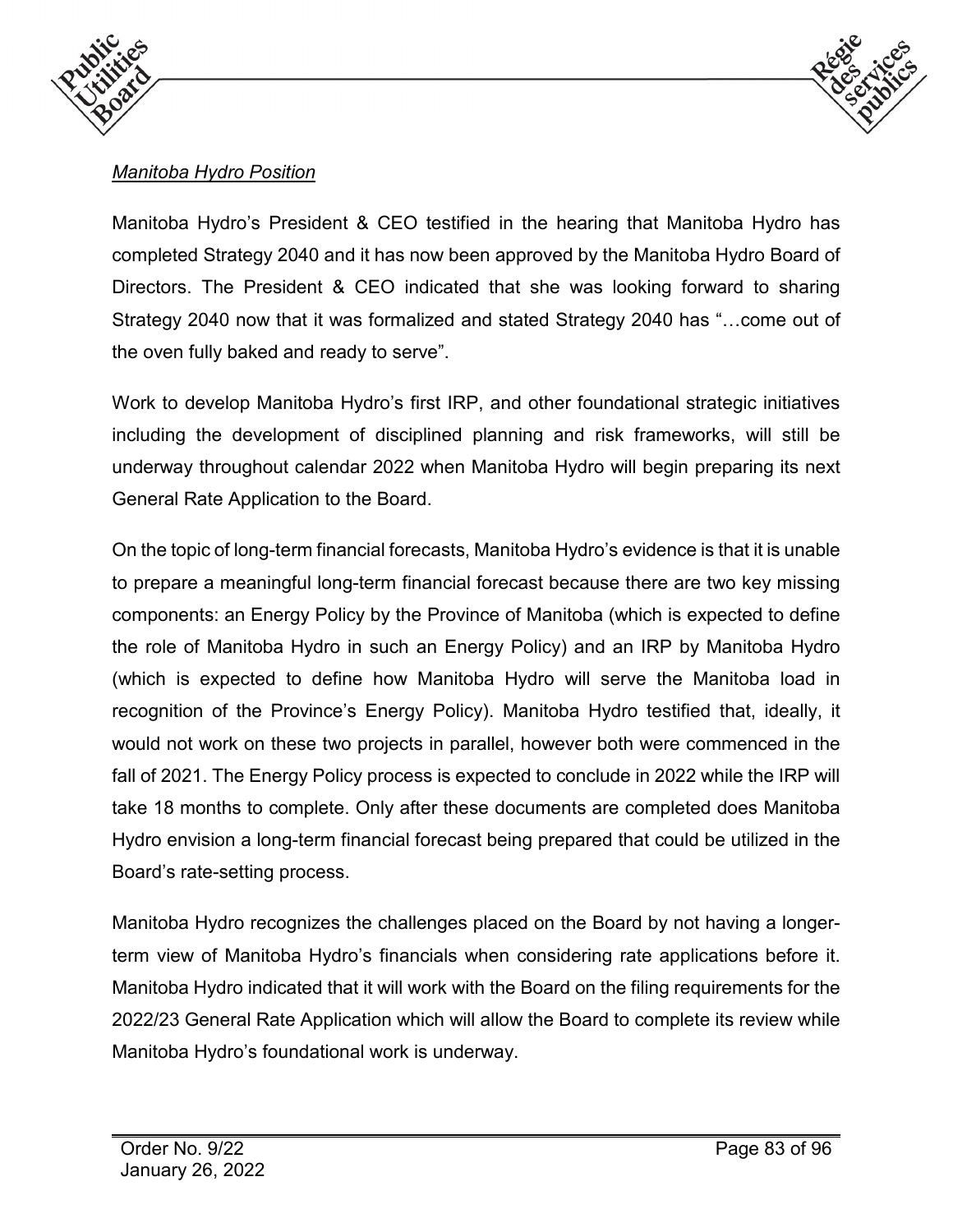



In the interim, according to Manitoba Hydro's evidence, its Enterprise Planning Group is currently working on a 2-3 year financial forecast.

Having testified that it does not have a long-term financial plan prepared for rate-setting purposes, Manitoba Hydro acknowledges it has prepared long-term financial plans to demonstrate to debt-rating agencies a scenario where Manitoba Hydro achieves certain financial metrics from the now-withdrawn Bill 35.

With respect to the next General Rate Application, Manitoba Hydro indicated it will engage with the Board on a path to achieving annual rate increases, including options that would allow the utility to seek an increase in 2022/23. In addition, Manitoba Hydro will engage with the Board on ways to ensure the regulatory process is as efficient and effective as possible and in the best interest of Manitoba Hydro's customers. Manitoba Hydro respectfully requested that the Board not provide any specific directives related to the timing and parameters of the upcoming General Rata Application in its Order.

#### *Intervener Positions*

To restore ratepayer trust and confidence in the rate-setting process, the Consumers Coalition recommends any rate increase be time-limited and expire on January 1, 2023. This Intervener further recommends conditions on the rate increase, including reactivation of the Status Update proceeding if Manitoba Hydro has not provided the Board with a firm timetable for filing a General Rate Application by June 1, 2022. Furthermore, as Manitoba Hydro's lack of transparency has undermined consumer confidence, the Consumers Coalition recommends Manitoba Hydro should be directed to engage with stakeholders about rate-setting strategy prior to filing its next rate application in order to begin to restore confidence in Manitoba Hydro's rate-setting process.

The Consumers Coalition notes that Manitoba Hydro has the ability to seek rate relief in 2022/23 if unfavourable water conditions continue.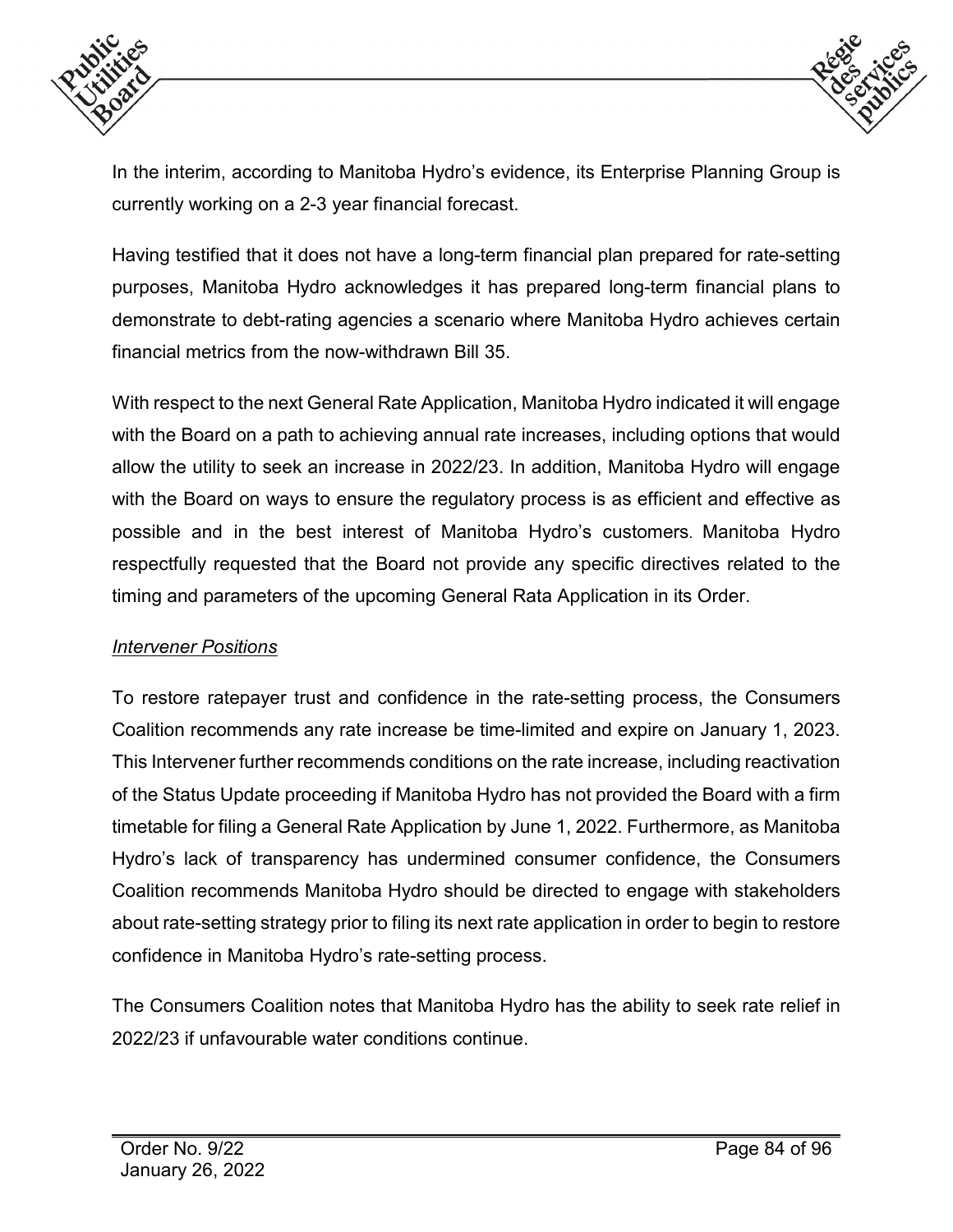



Manitoba Industrial Power Users Group maintains that, contrary to the submission of Manitoba Hydro, the Board should not remain silent on a date or content for Manitoba Hydro's filing of a General Rate Application in 2022.

Manitoba Industrial Power Users Group submits that given Manitoba Hydro is able to produce a long-term financial forecast for debt-rating agencies, it is not credible for Manitoba Hydro to now assert that it cannot produce a similar forecast for the Board with all the details of the short-term and long-term assumptions used by Manitoba Hydro.

The Assembly of Manitoba Chiefs notes that pursuant to a Ministerial Directive, Manitoba Hydro has been ordered to work with the Board on a General Rate Application hearing in 2022/23, yet has budgeted a 0% increase in its 2022/23 financial forecast. This Intervener states that this is contrary to Manitoba Hydro's oral testimony that it will be seeking a rate increase for 2022/23.

The Assembly of Manitoba Chiefs cautions that granting a 5% increase effective January 1, 2022 would give Manitoba Hydro more leeway to operate longer without appropriate regulatory oversight.

## *Board Findings*

The Board notes that Manitoba Hydro presented evidence that it intends to seek new rates in 2022/23, even though its 2022/23 Plan budget reflects no rate increase in 2022/23.

In Order 128/21, the Board found long-range financial targets to be out of scope for this Interim Application. Besides being a controversial issue that ought not to be addressed in an Interim Application, any evidence on this topic will not be complete without a current long-term financial forecast. However the Board finds that long-range financial forecasts will be essential for the upcoming GRA.

The Board finds that the regulatory world cannot stand still while Manitoba Hydro waits to develop a long-term financial forecast pending completion of the provincial Energy Policy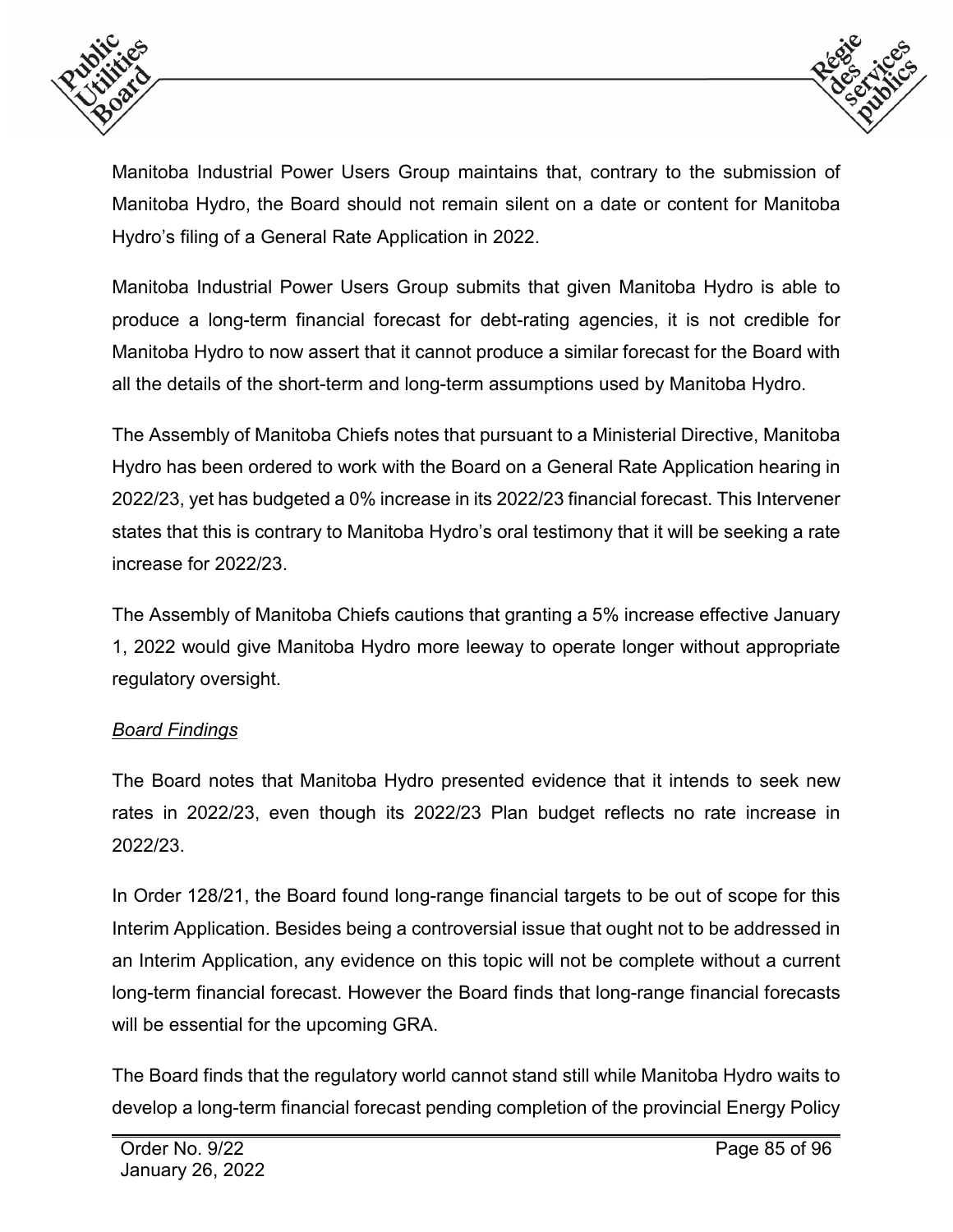



and its own Integrated Resource Plan. The Board is not prepared to wait until the provincial Energy Policy and Manitoba Hydro's Integrated Resource Plan are complete before the Board sees Strategy 2040 and a long-term financial forecast. Considering Manitoba Hydro has now confirmed that Strategy 2040 is ready to be 'served', the Board directs Manitoba Hydro to file Strategy 2040 with the Board as soon as released to stakeholders and by no later than November 15, 2022, and be included in the documents discussed with the Board for inclusion in the 2022/23 General Rate Application.

For purposes of the 2022/23 General Rate Application in which January 1, 2022, interim rates are examined, the Board directs Manitoba Hydro to include a long-term financial forecast which is to extend more than the two to three years that Manitoba Hydro indicated it is currently constructing. The long-term financial forecast that Manitoba Hydro is to provide shall be a forecast out at least 20 years – the same period as Manitoba Hydro's forecast provided to debt rating agencies – with all assumptions explained in similar form to what has previously been presented by Manitoba Hydro.

In Order 137/21, the Board established November 15, 2021 as the deadline for the filing of Manitoba Hydro's next General Rate Application. This date recognizes that interim rates ought not remain in place any longer than is reasonably necessary. By that date, the Board expects a new proceeding to have been commenced, to examine whether the interim rates approved in Order 140/21 should be varied or finalized.

Therefore, recognizing the precise timing and content of Manitoba Hydro's 2022/23 General Rate Application has not been finalized and will be the subject of further discussion, and recognizing the Board finds it reasonable that the interim rates approved in Order 140/21 should be further examined as soon as reasonably possible, the Board has determined and now varies its prior decision such that the interim rates will remain in effect only until November 30, 2022, (not November 15, 2022 as indicated in Order 137/21 and Order 140/21) unless Manitoba Hydro has filed a General Rate Application by November 15, 2022 seeking rates for 2022/23, and for 2023/24 should it so decide, and to confirm the 2021/22 interim rate increases in Order 140/21. The November 30 date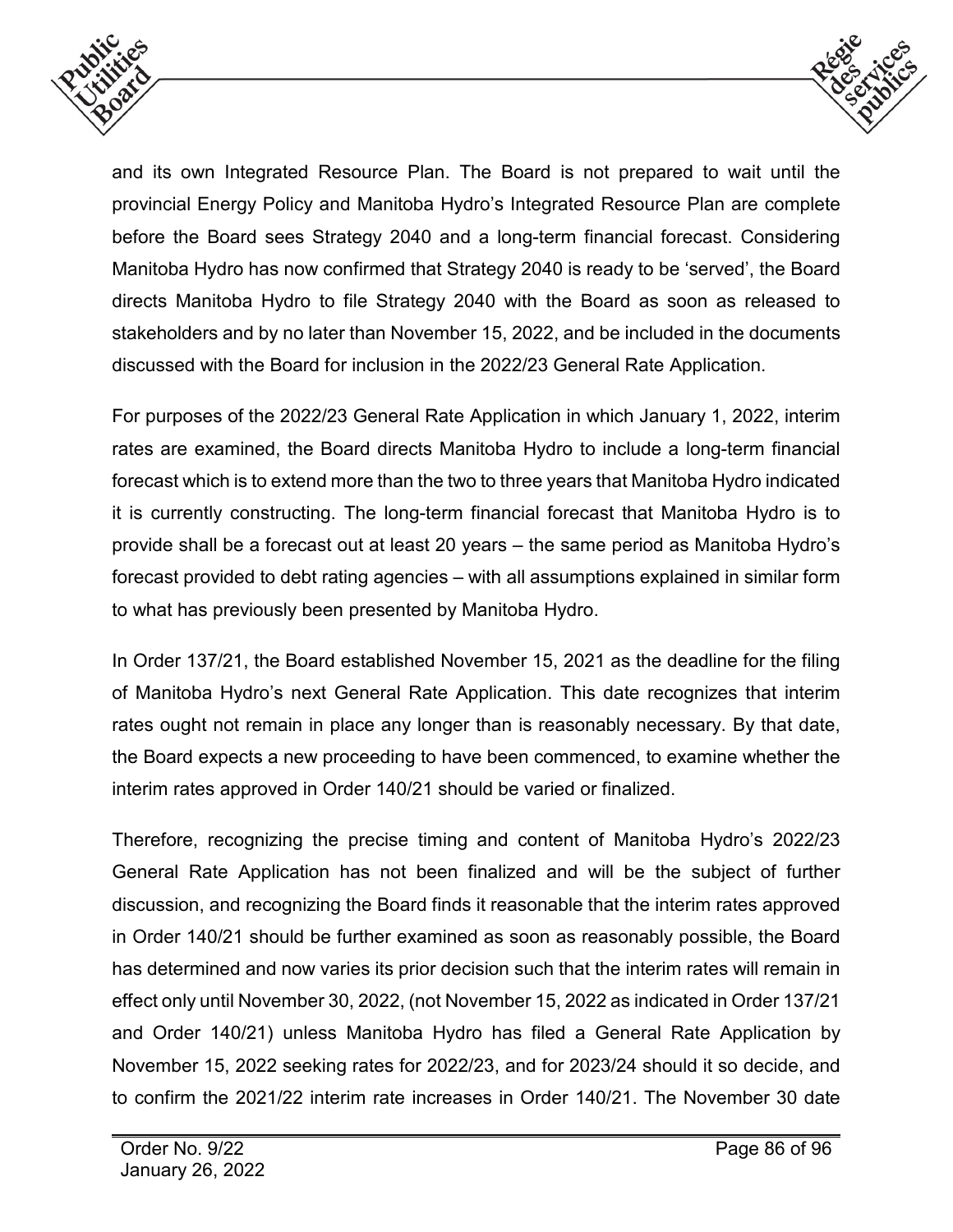



reflects Manitoba Hydro's long-standing policy of adjusting rates on the first day of the month.

Even though water flow conditions are its single largest risk factor when it comes to earnings, Manitoba Hydro has no reliable long-term precipitation forecasting capability. Without reliable long-term forecasting, Manitoba Hydro must use its judgment as to when to switch its operations from seeking to maximize its extraprovincial revenues to preserving water for energy reliability purposes for domestic and firm export customers. As seen in this Interim Application, there are significant financial consequences to Manitoba Hydro ratepayers due to a drought that Manitoba Hydro is unable to forecast. The Board finds that additional expert evidence at the 2022/23 General Rate Application that examines the 2021/22 interim rates is required to determine what, if any, additional drought forecasting options may exist to mitigate Manitoba Hydro's drought risk.

In this Interim Application, Manitoba Hydro advised the Board that it discontinued the use of 108 years of water flow data to forecast Net Extraprovincial Revenue for the current and next fiscal years. Instead, Manitoba Hydro uses the most recent 40 years of water flow data to model its reservoir and generation operations and translate that information into its short-term financial projections. However, Manitoba Hydro plans to continue using the 108 years of water flow data for its long-term financial forecasting.

While Manitoba Hydro indicated the 40 years of data improve the quality of the data for its modeling purposes, the Board notes that the average Net Extraprovincial Revenue, and therefore Net Income, is \$19 million less using the 40-year average compared to the 108-year average. The Board further notes that the median (or P50) result of the 40 years of data is \$36 million less than the median result using 108 years of data. The Board finds that this issue should be further explored, including comparisons with other jurisdictions and industry best practices, in the 2022/23 General Rate Application when the 2021/22 interim rates are reviewed. Manitoba Hydro should consider conducting a retrospective analysis that investigates whether the 40 year water flow record provides more reliable financial forecasts than the long-term (100+ year) water flow record.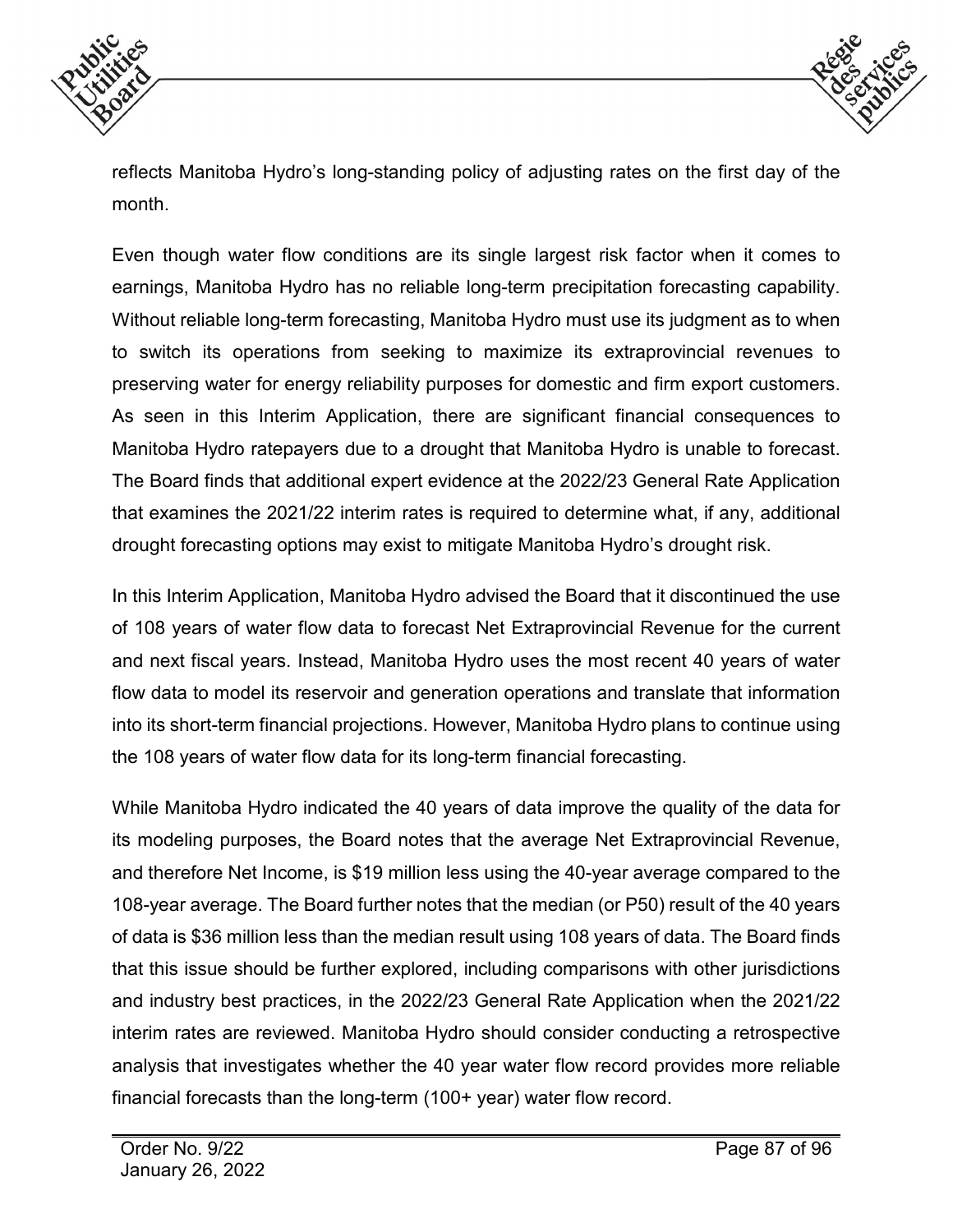



# *Financial Metrics*

While citing that contentious financial metrics ought not to be considered or debated in its Interim Application, Manitoba Hydro provided evidence for 2021/22 on this topic to provide a full financial "status update" to the Board and to demonstrate that its proposed interim general revenue increase and resulting rates are just and reasonable.

The following is a list of financial metrics Manitoba Hydro is tracking and considering as part of its ongoing internal Key Performance Indicator review while acknowledging that Manitoba Hydro does not presently have targets for each of these metrics.

- Debt Ratio: the portion of assets that are financed by debt rather than equity. Related to the debt ratio are the debt-to-equity ratio and equity level referred to in prior Orders such as 59/18.
- EBITDA Interest Coverage Ratio: the number of multiples of earnings before interest, taxes, depreciation and interest can cover interest payments on the outstanding debt.
- Cash Surplus/(Deficiency) for Core Business Operations: a deficiency indicates borrowings are required to fund business activities other than the major capital projects.
- Interest Paid as a Percentage of Total Revenue: the portion of every dollar of revenue that is needed to service the interest payments on the outstanding debt.

Manitoba Hydro supports, as a general and reasonable roadmap to gradually reducing the utility's leverage over a 20-year timeline, the debt ratio targets embedded in the nowwithdrawn Bill 35 of

- 87% by March 31, 2025
- 84% by March 31, 2030
- 78% by March 31, 2035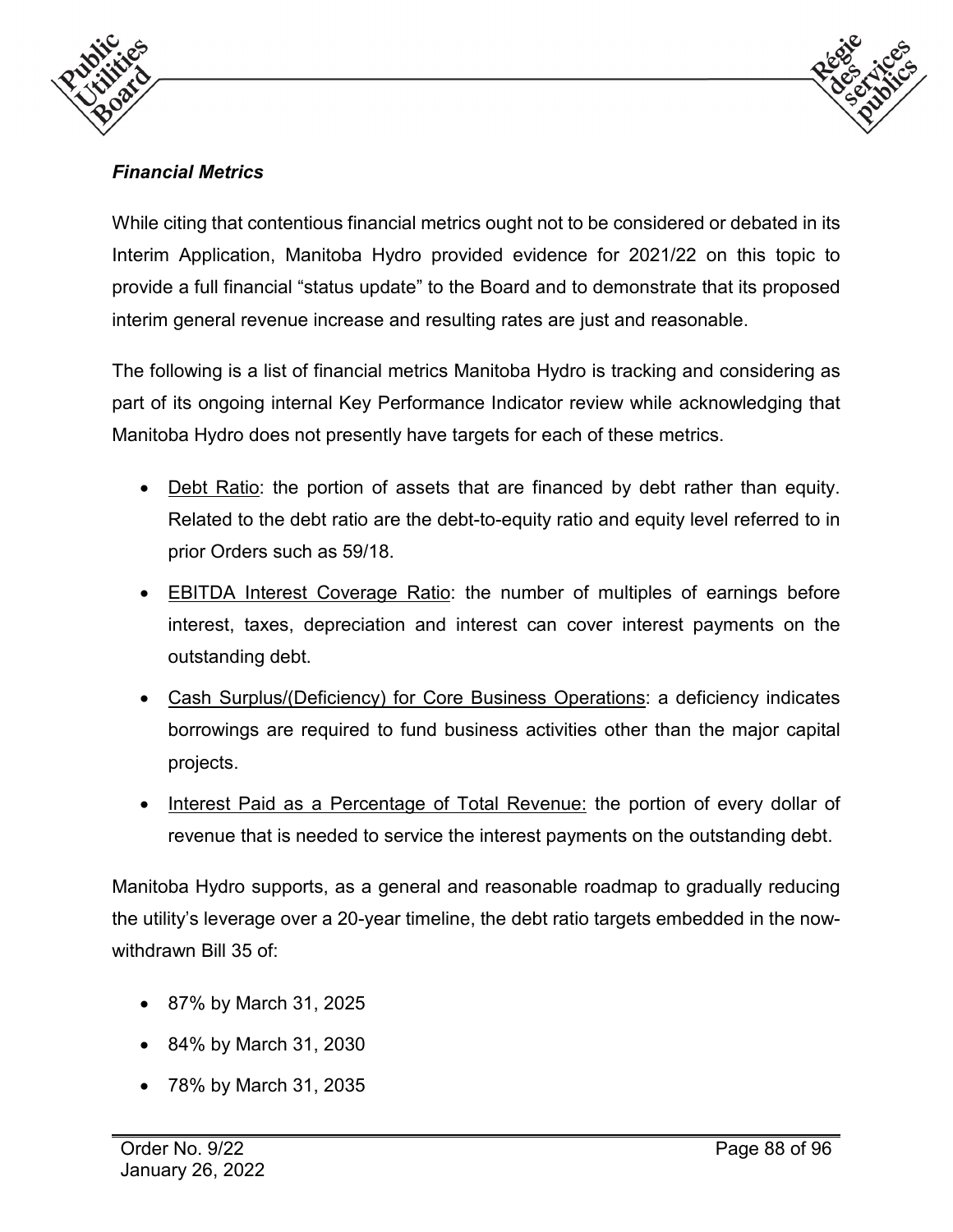



• 70% by March 31, 2040

Manitoba Hydro provided a comparison of its debt ratio with the debt ratios of other Crown-owned electricity utilities, as shown in the graph below.



**DBRS Debt in Capital Structure** 

Manitoba Hydro's initial 2021/22 Budget, which assumed a range of 40 possible water flow conditions for the year and a 3.5% rate increase effective October 1, 2021, projected Net Extraprovincial Revenue of \$509 million and Net Income of \$177 million. The initial 2021/22 Budget projected sufficient earnings and cash flow to avoid borrowing to fund core business activities, an EBITDA Interest Coverage Ratio just under 1.7, it maintained the debt ratio at 86%, and prevented interest paid as a percentage of total revenue from exceeding 40%.

However, the 2021/22 Forecast financial position, approved November 10, 2021 by the Manitoba Hydro Board of Directors, projects Net Extraprovincial Revenue of \$111 million, a \$190 million net loss, and \$348 million of additional borrowings to fund core business activities. This update results in a 1% deterioration (increase) of the debt ratio to 87%, an EBITDA Interest Coverage Ratio of 1.36 (down from 1.68), and interest paid as a percentage of total revenue increases to 42% (from 40%).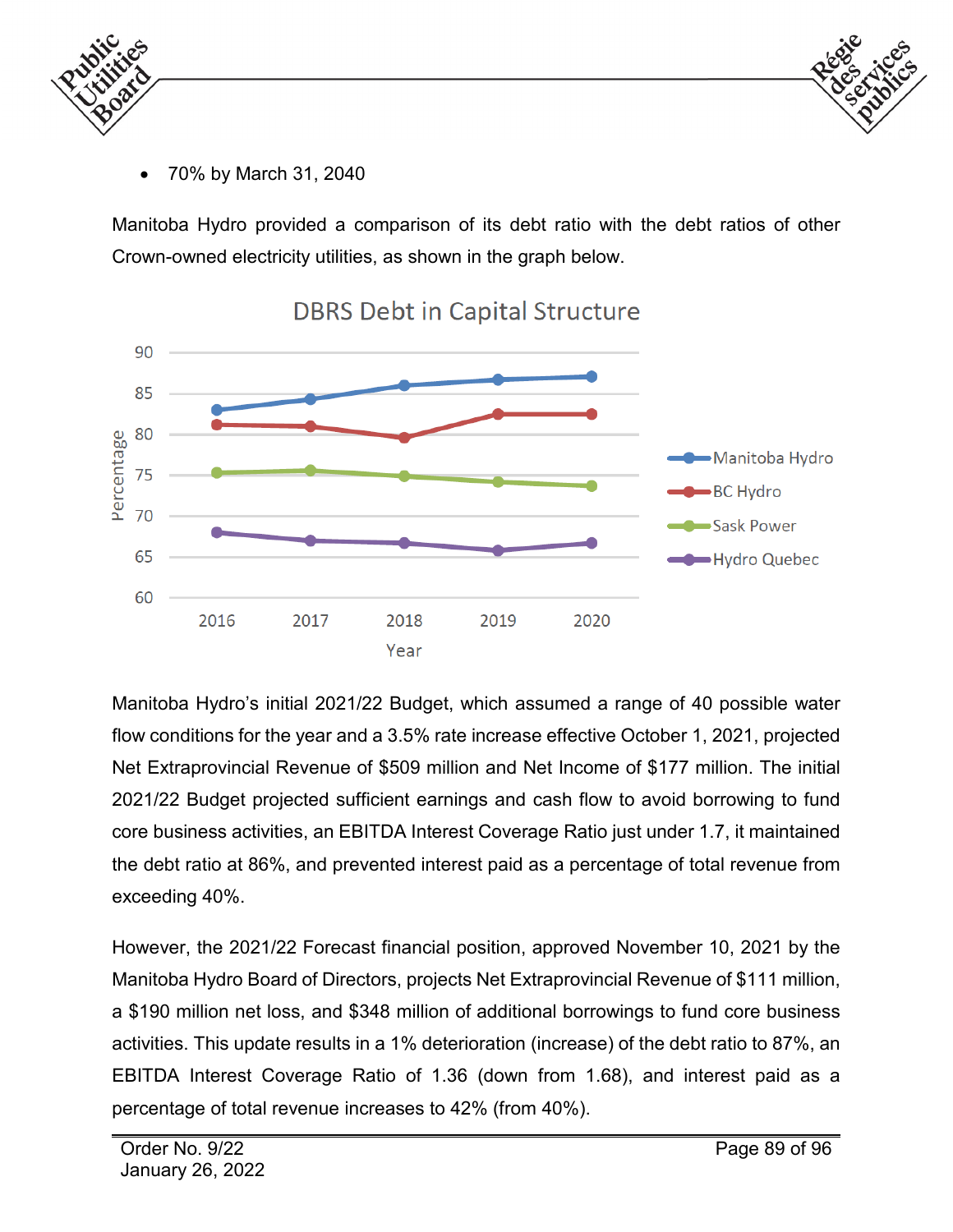



| <b>Electric Segment</b>                              | 2021/22<br><b>Forecast</b> | 2021/22<br><b>Budget</b> | Change  |
|------------------------------------------------------|----------------------------|--------------------------|---------|
| <b>Proposed Rate Increase</b>                        | 5.0%                       | 3.5%                     | 1.5%    |
| Net Income (Loss)                                    | (\$190)                    | \$177                    | (\$366) |
| <b>Net Export Revenue</b>                            | \$111                      | \$509                    | (\$398) |
| Cash Surplus/(Deficiency) to Fund Core<br>Operations | (\$348)                    | \$62                     | (\$410) |
| <b>EBITDA Interest Coverage Ratio</b>                | 1.36                       | 1.68                     | (0.32)  |
| Interest Paid as a % of Total Revenue                | 42%                        | 40%                      | 2%      |
| Debt Ratio                                           | 87%                        | 86%                      | 1%      |

Source: Manitoba Hydro's Interim Application page 24

Even with a 5% revenue increase commencing January 1, 2022, Manitoba Hydro calculates that it will borrow approximately 90% of the projected \$398 million of lost Net Extraprovincial Revenue resulting from the current drought.

#### *Board Findings*

In Order 59/18, the Board made findings on Manitoba Hydro's financial metrics:

*The Board accepts Morrison Park Advisors' evidence that debt-to-equity is a questionable metric for a vertically integrated monopoly Crown utility*  with a debt guarantee from the provincial government. The equity level *target does not have the prominence suggested by Manitoba Hydro given the context in which the Utility operates. The concern regarding the value of the equity level target is compounded when Manitoba Hydro is going through an unprecedented major investment period to more than double the value of its assets in the next four years. As noted by Manitoba Hydro's external consultant KPMG, there is a "practical recognition that this target will not be met during a period of large capital expenditures when newly constructed assets are placed in service. Accordingly, the 75/25 could remain the long-term objective." The Board supports this view. The Board agrees with the evidence that there is a cost associated with equity as equity is provided by ratepayers who could otherwise use those funds. As such,*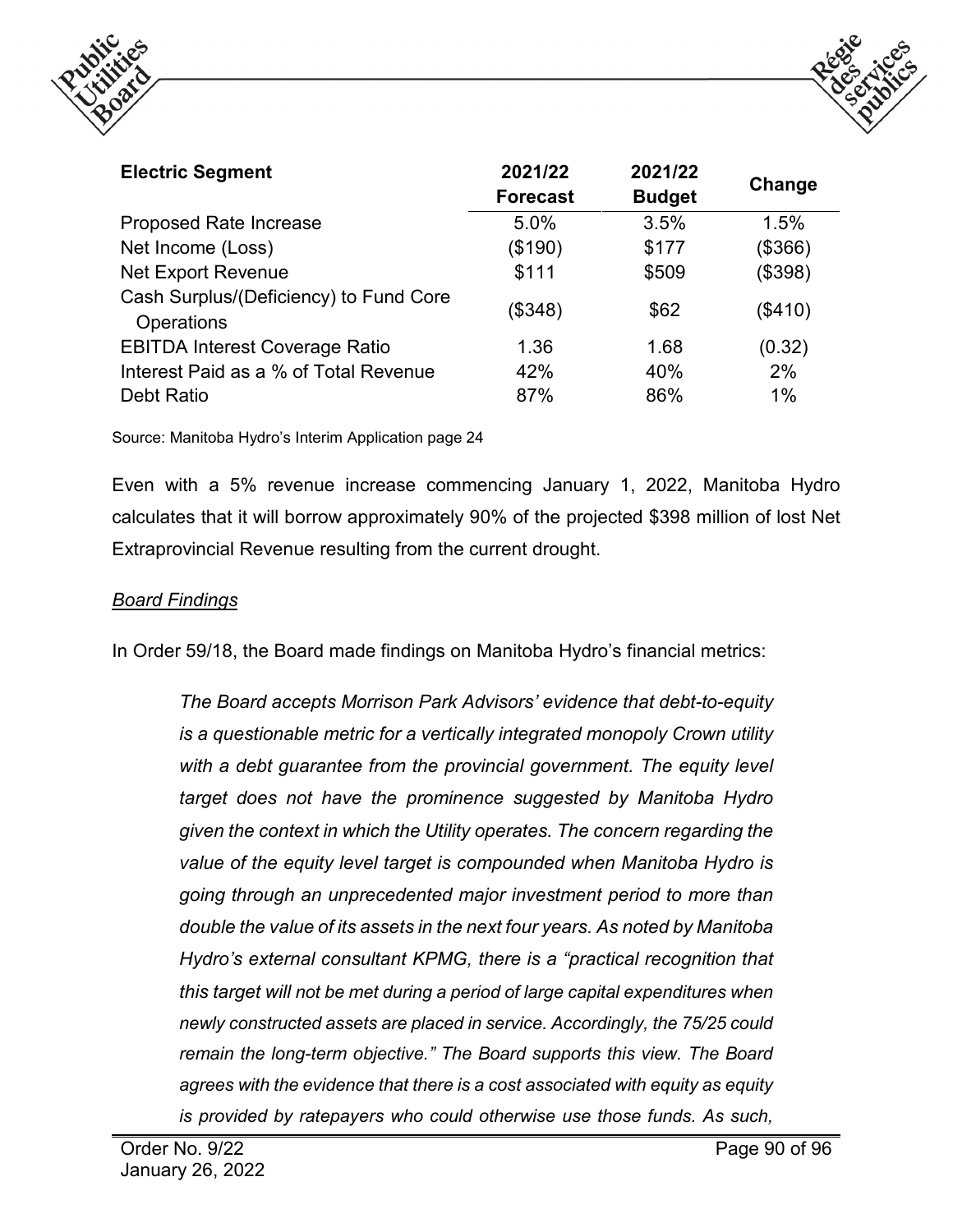



*the Board is not prepared to look at the issue of pacing to achieve a particular equity level target at least until the current phase of major capital construction is completed, now projected by Manitoba Hydro to be in 2024.* 

*…*

*The Board finds that, while important, care must be taken to avoid placing too much weight on reports by credit rating agencies. The Board accepts that credit ratings and capital markets are related, but are not the same thing.*

The Board is of the view that these findings remain valid and relevant.

With respect to the comparison of Manitoba Hydro's debt ratio to the debt ratio of other Crown-owned electricity utilities, the Board finds that context is required to properly understand the comparisons. For example, there was a suggestion that BC Hydro's current debt ratio reflects the completion of the Site C hydroelectric generating station. However, that \$16 billion project has not yet been completed. Hydro Quebec's debt ratio reflects its mature asset base. SaskPower's debt ratio reflects its primarily fossil fuel-based generation fleet as opposed to higher-capital hydroelectric generating stations. These are in contrast to Manitoba Hydro's situation where it has doubled its assets since commencing construction of Keeyask Generating Station and Bipole III. Any comparisons of financial metrics among Canadian Crown energy utilities at the 2022/23 GRA will require context for the Board to consider the information.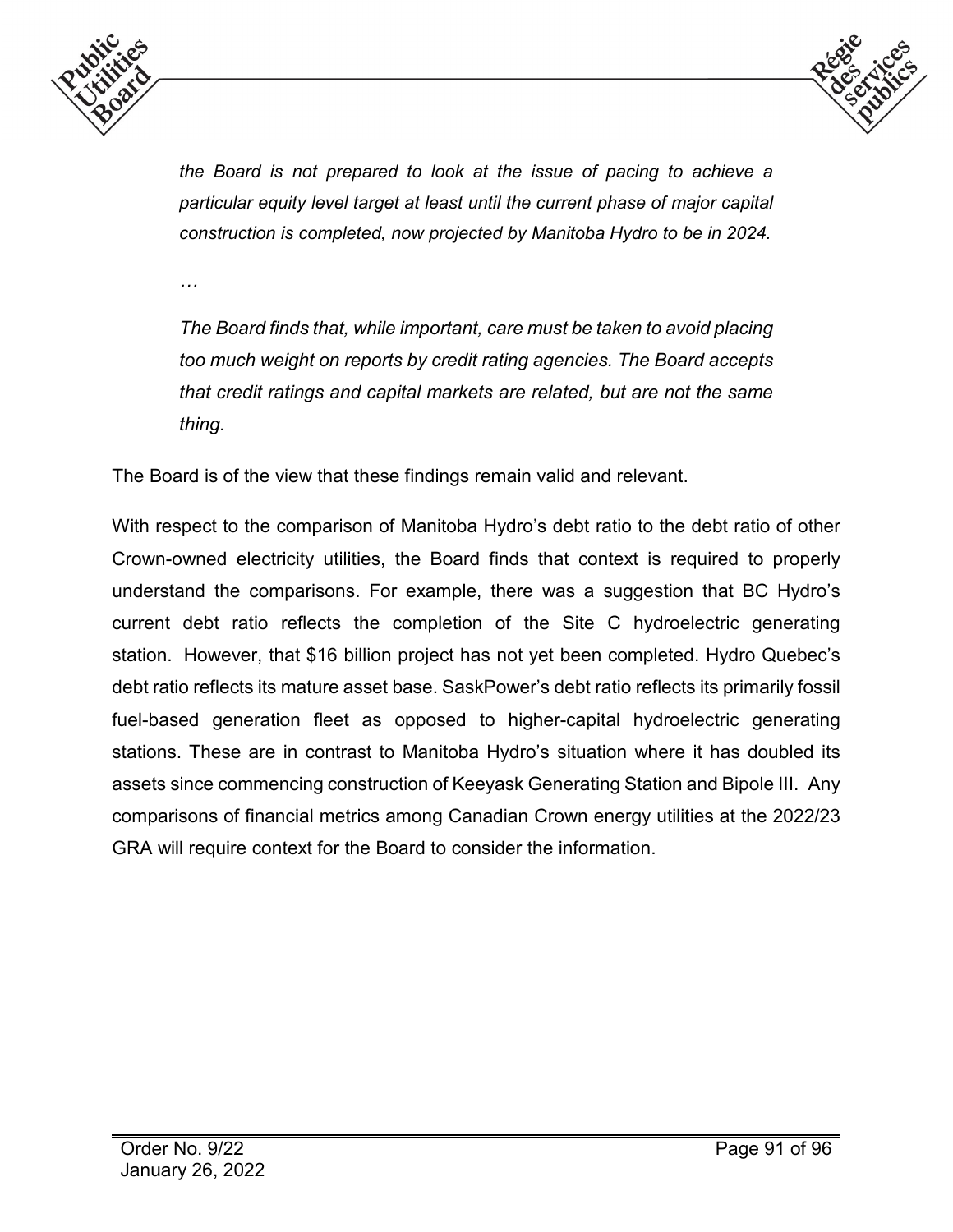



# **11.0 Recommendations to Government**

The Board makes the following recommendation to the Government of Manitoba:

1. The Government of Manitoba should consider amending the criteria and structure of payments made by Manitoba Hydro to the Government to reflect the profitability of Manitoba Hydro. In support of this recommendation, the Board cites the \$398 million reduction in Manitoba Hydro's Net Extraprovincial Revenue due to the 2021/22 drought and the increase in debt guarantee fee paid by Manitoba Hydro to the Government due to the additional \$348 million of borrowings resulting from the drought.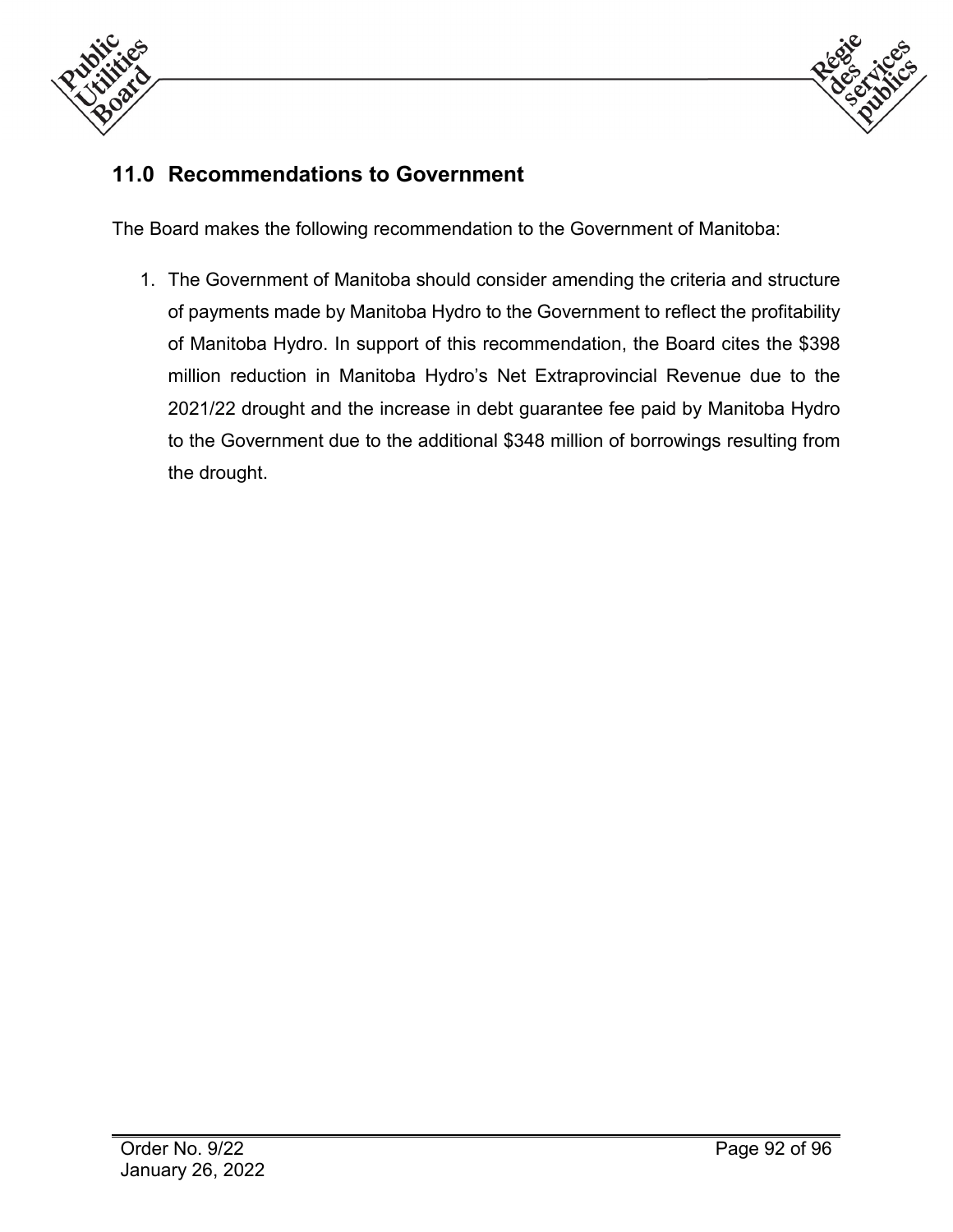



# **12.0 IT IS THEREFORE ORDERED THAT:**

- **1.** Directive 3 in Order 137/21 and Directive 2 of Order 140/21 **BE AND ARE HEREBY VARIED** such that the interim rate increases approved in those Orders will remain in effect only until November 30, 2022, unless Manitoba Hydro files a General Rate Application by November 15, 2022, to confirm the 2021/22 interim rate increases, to seek rates for 2022/23, and for 2023/24 should it so decide. If Manitoba Hydro does not file a General Rate Application by November 15, 2022, the rates will revert to those in effect prior to Order 140/21.
- 2. Manitoba Hydro file, by February 28, 2022, updated electronic schedules of its revenue requirement for the 2021/22 and 2022/23 fiscal years reflecting the decisions and rates approved in Orders 137/21 and 140/21.
- 3. Manitoba Hydro file, as soon as released to stakeholders and by no later than November 15, 2022, a complete copy of Strategy 2040.
- 4. Manitoba Hydro include in its 2022/23 General Rate Application its long-term financial forecast of at least 20 years together with its underlying assumptions.
- 5. Manitoba Hydro include in its 2022/23 General Rate Application its updated Prospective Cost of Service Study which includes revised costs for Manitoba Hydro's major capital projects, including the Keeyask Generating Station.
- 6. At the 2022/23 General Rate Application, Manitoba Hydro demonstrate the savings in Business Operations Capital that are found by showing the updated Business Operations Capital spending compared to the spending proposed at this interim proceeding.
- 7. At the 2022/23 General Rate Application, Manitoba Hydro demonstrate the savings in O&A expenses that are found by showing the updated O&A expenses compared to the O&A expenses proposed in this interim proceeding.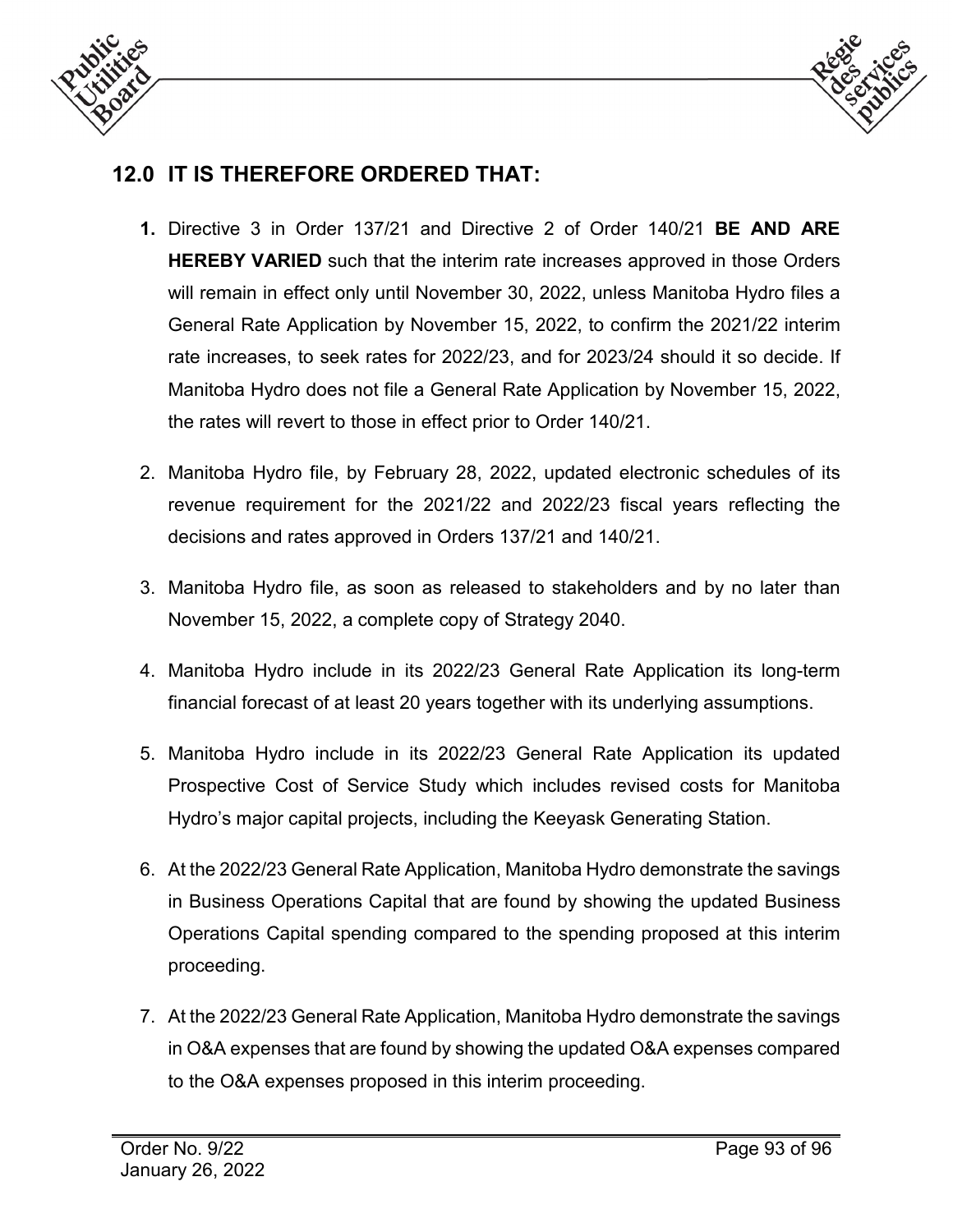



Board decisions may be appealed in accordance with the provisions of Section 58 of *The Public Utilities Board Act*, or reviewed in accordance with Section 36 of the Board's Rules of Practice and Procedure. The Board's Rules may be viewed on the Board's website at [www.pubmanitoba.ca](http://www.pubmanitoba.ca/)

THE PUBLIC UTILITIES BOARD

"Robert Gabor, Q.C." **Chair** 

"Darren Christle, PhD, CCLP, P.Log., MCIT" **Secretary** 

> Certified a true copy of Order No. 9/22 issued by The Public Utilities Board

 $\sqrt{1000000}$ 

**Secretary**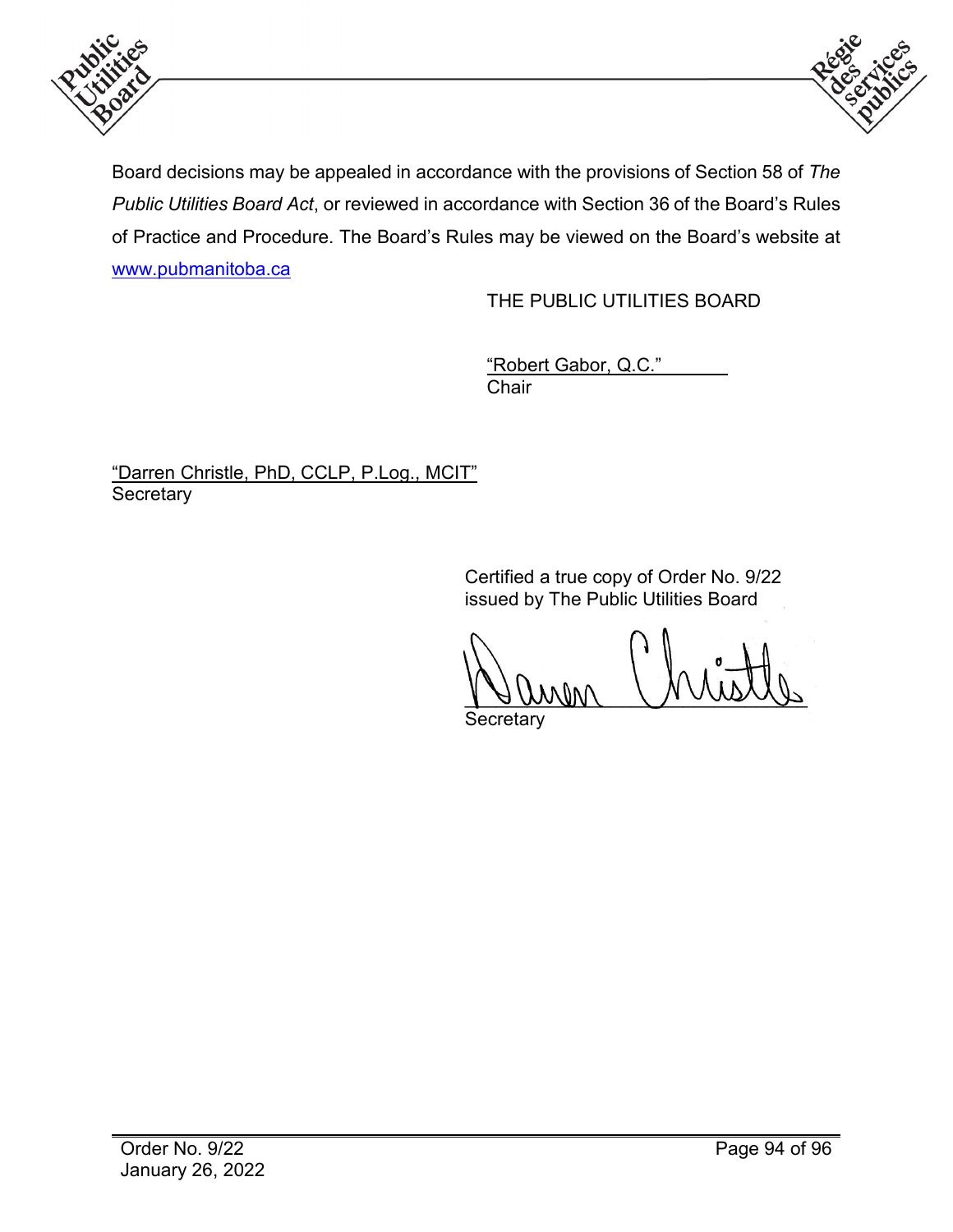



# **Appendix A: Appearances**

| <b>PARTY</b>                          | <b>LEGAL COUNSEL</b>                                         |
|---------------------------------------|--------------------------------------------------------------|
| The Public Utilities Board            | <b>Bob Peters</b>                                            |
| Manitoba Hydro                        | Brent Czarnecki, Jessica Carvell,<br><b>Odette Fernandes</b> |
| Assembly of Manitoba Chiefs           | Carly Fox, Emily Guglielmin                                  |
| <b>Consumers Coalition</b>            | Byron Williams, Katrine Dilay, Chris<br>Klassen              |
| Manitoba Industrial Power Users Group | Antoine Hacault                                              |
| Manitoba Keewatinowi Okimakanak Inc.  | Marcus Buchart                                               |